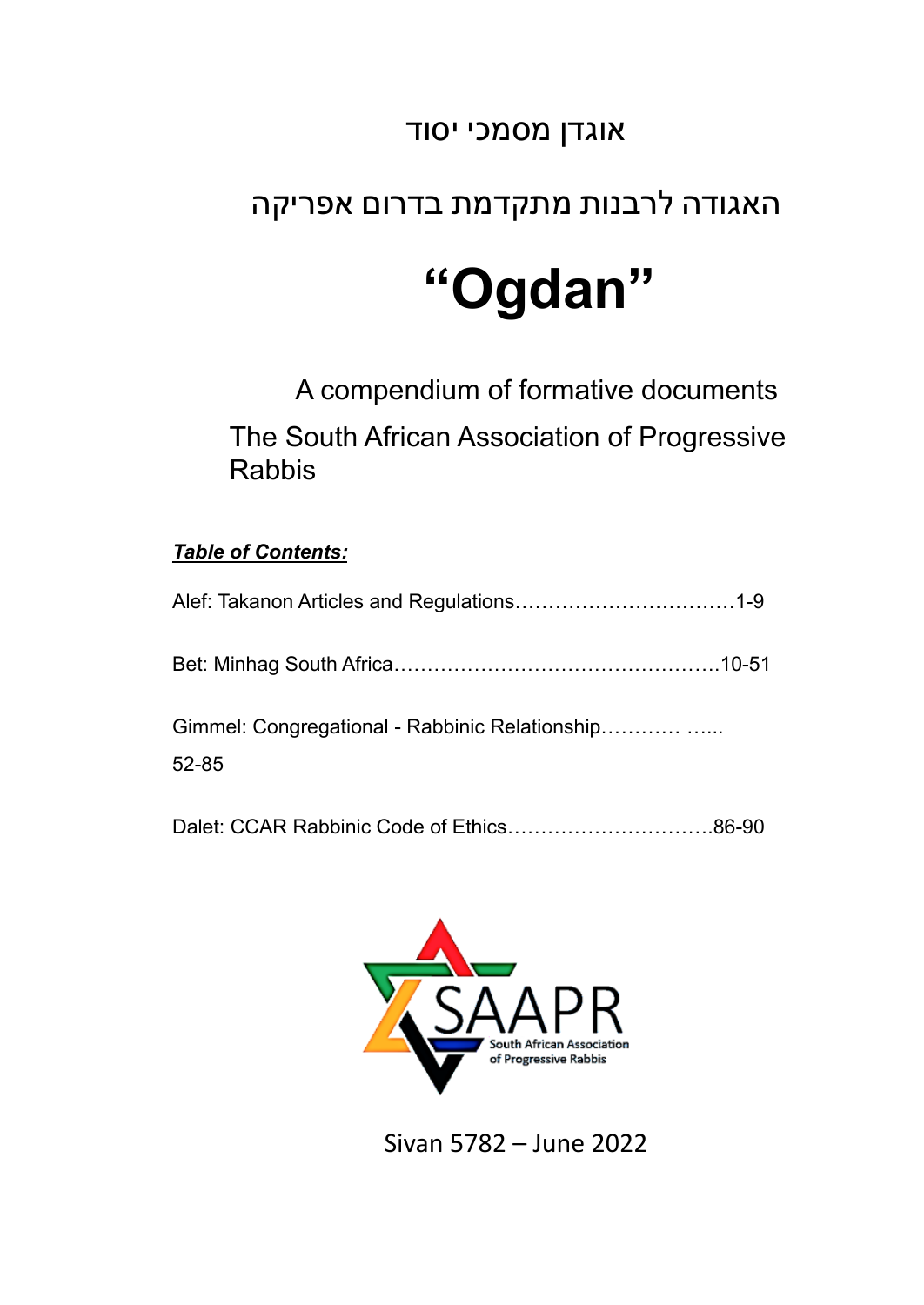# תקנון האגודה הרבנית המתקדמת של דרום אפריקה

## **TAKANON:**

## The articles and regulations of the South African Association of Progressive Rabbis

#### 1. **The Association:**

1.1. The South African Association of Progressive Rabbis (**SAAPR**) is the professional framework for ordained and in-process Rabbis who are engaged with the congregations and affiliates of the South African Union for Progressive Judaism (**SAUPJ**) and through it to the World Union for Progressive Judaism (**WUPJ**).

1.2. For the time being, the **SAAPR** is not registered as a legal entity but acts as an independent forum within the **SAUPJ**. Should a decision be made to formally register the **SAAPR** as a legal entity, this document will serve as the base for its constitution.

- 1.3. The goals of the **SAAPR** are:
- 1.3.1. to be a sounding board and a collegial operative support structure for its members;

1.3.2. to provide Progressive Rabbinic leadership and guidance for the **SAUPJ**, it's congregations and Affiliates;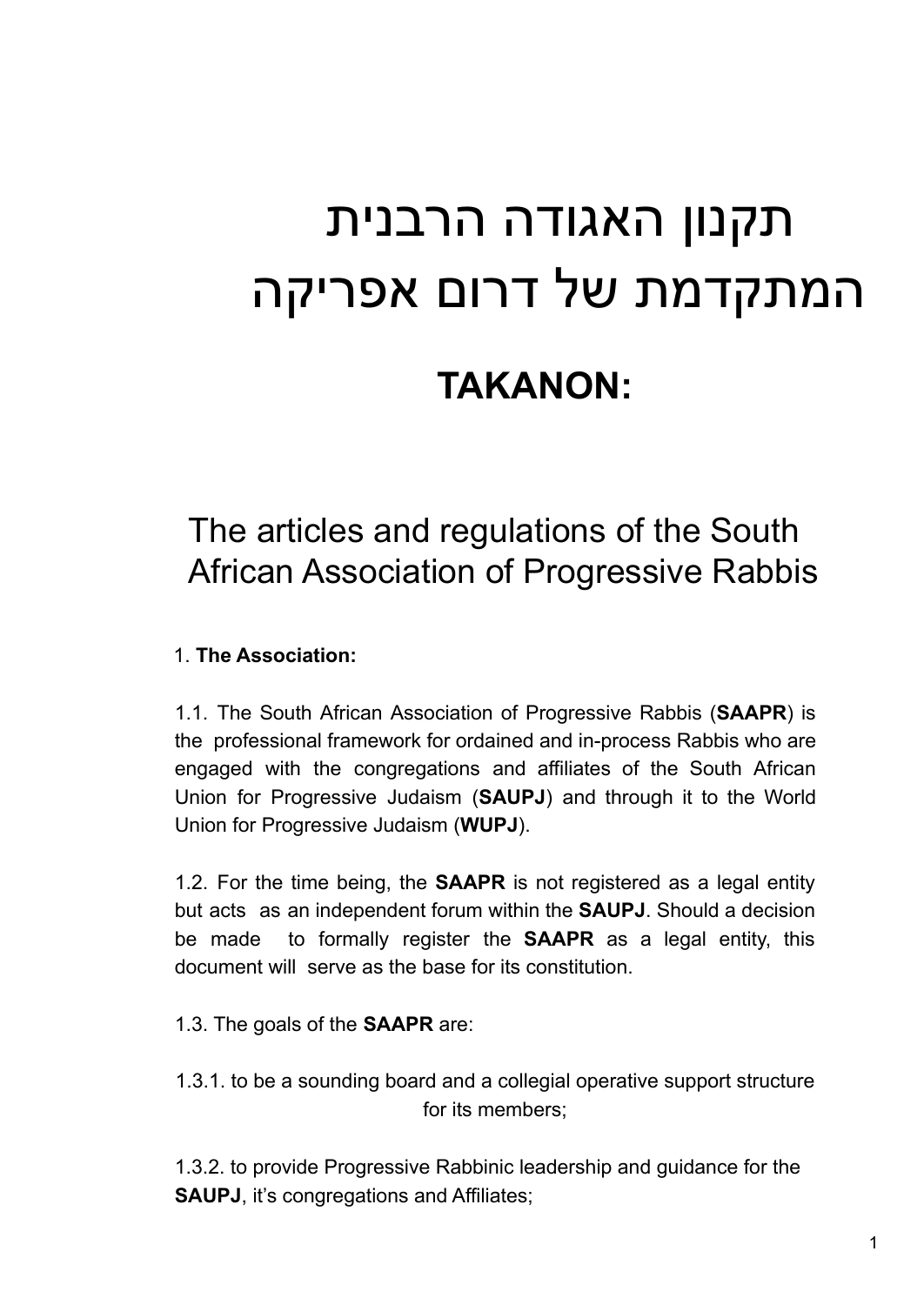1.3.3. to provide a Progressive Rabbinic voice for the wider Jewish community and the general South African society;

1.3.4. to operate the Rabbinic Court (*Beit Din*) for the purposes, of amongst other matters, the acceptance of converts (*Gerut*), the recognition of adoption of children (*Imutz*), the granting of divorces (*Gittin*), the consideration of status matters and for any other matters which may require interpretation or consideration in a formal Rabbinic forum. The operation of the *Beit Din* is in accordance with the document of "Minhag South Africa";

1.3.5. to publish independently or to advise on the purchase of educational and liturgical materials; and

1.3.6. to take an active role in the training and mentoring of **Lay Readers**, cantors, educators, community workers and **Rabbis**.

1.4. Other Formative documents:

In addition to this **Takanon** of articles and regulations, the **SAAPR** will be acting with regard to the principles contained in the following documents:

1.4.1. MINHAG SOUTH AFRICA (Rabbinic guidelines accepted first by the **SAAPR** on MARCH 1987, as may be amended from time to time);

1.4.2. Guidelines for Rabbinical – Congregational Relationships (**SAUPJ** and **SAAPR** accord from November 1996, as may be amended from time to time); and

1.4.3. CCAR ETHICS CODE (Code of Ethics for **Rabbis** adopted first in June 1991 and amended since).

#### 2. **Eligibility of Membership:**

2.1. Members of the **SAAPR** may include: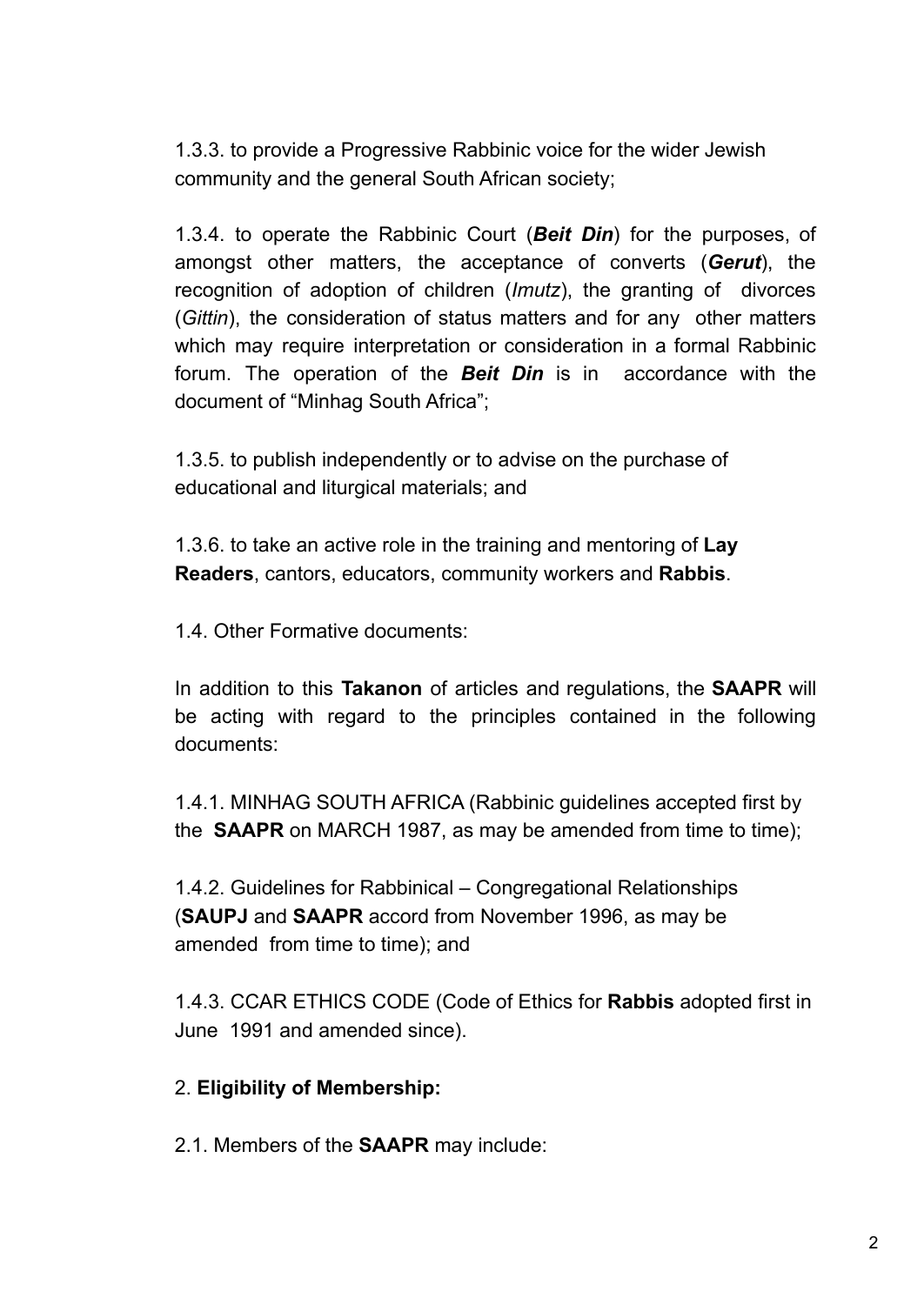2.1.1. Ordained graduates or second year and above Rabbinic students of Progressive academies recognized by the **WUPJ**: Hebrew Union College – Jewish Institute of Religion, Leo Baeck College, Abraham Geiger College, The Iberoamerican Institute for Reform Rabbinical Education, the Institute for Modern Jewish Studies in Moscow who accept this **Takanon** and **Minhag South Africa** and who are resident in South Africa.

2.1.2. Ordained graduates of other Rabbinic academies who accept this **Takanon** and **Minhag South Africa** and who are resident in South Africa.

2.2. **Rabbis** or Rabbinic students who assume office in **SAUPJ** congregations or affiliates (i.e. are contracted to maintain Minhag South Africa) will become members of the **SAAPR** from the date that they of office.

#### 3. **Affiliation and Amity relations:**

3.1. Being a Rabbinic body under the auspices of **WUPJ**, the **SAAPR** is in amity (i.e. in a cooperative collegial supportive relationship) with the following Rabbinic bodies: CCAR (North America), MARAM (Israel), European Union for Progressive Judaism – Rabbinic Assembly (ERA), UPJ MOATZA (Asia/Pacific) and the Rabbinic Assembly of Union of Jewish Congregations of Latin America and the Caribbean as well as such other Rabbinic bodies as may be added from time to time.

3.2. The **SAAPR** will strive to have fruitful collaborative relationships with any other faith based associations whether they are Jewish or non Jewish.

#### 4. **Office Bearers:**

4.1. **Chair**: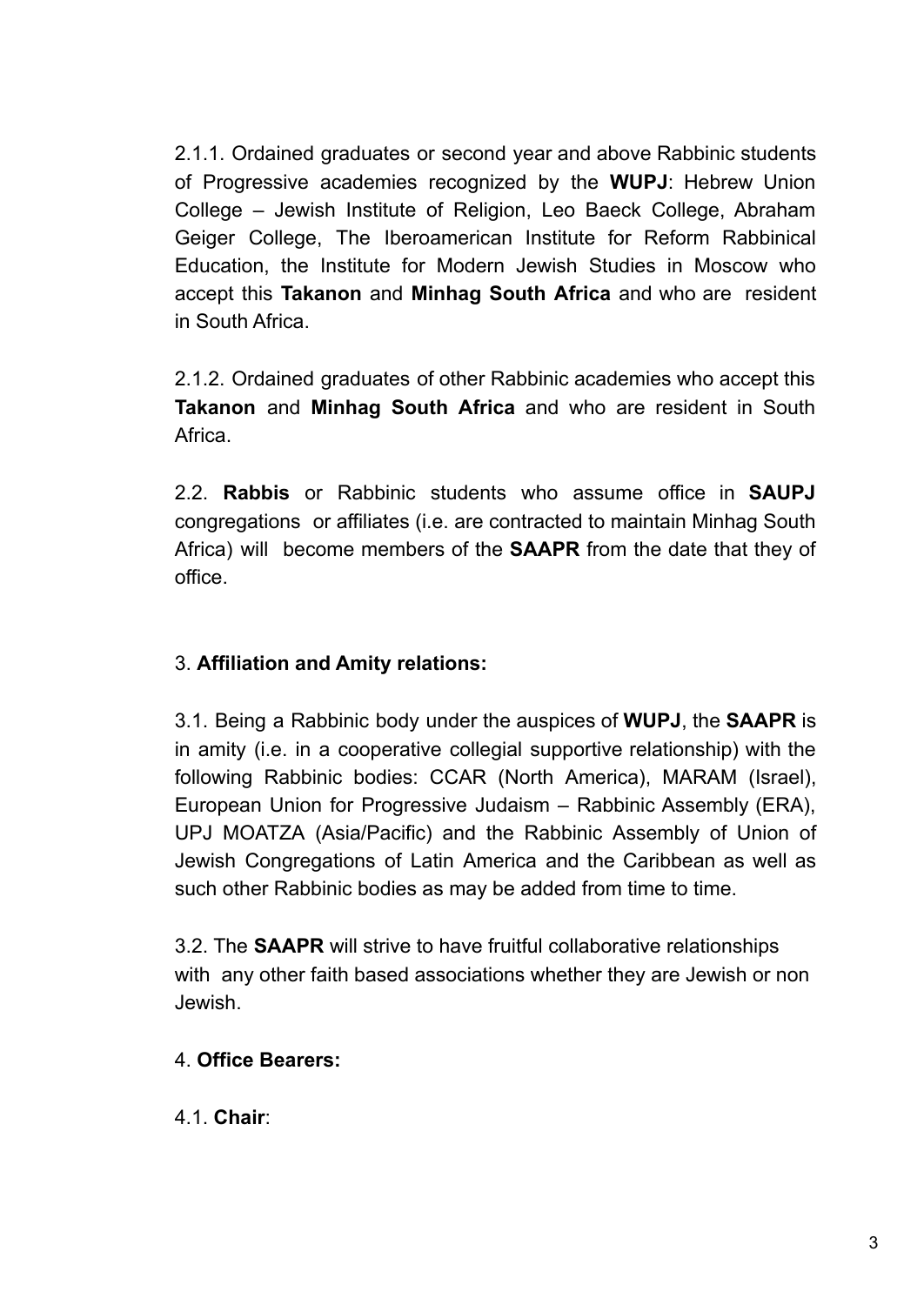4.1.1. The **SAAPR** will appoint a chair once every two years, at the **SAAPR** assembly which is held simultaneously with the **SAUPJ** Biennial conference.

4.1.2. The appointment of the Chair will rotate automatically amongst the **Rabbis** based on longevity of having worked as a **Rabbi** in a **SAUPJ**-affiliated congregation or organization, commencing with those who have not yet served as Chair.

4.1.3. Only members of the **SAAPR** who are serving in positions in an **SAUPJ**-affiliated congregation or organization may be eligible to serve as Chair. Student **Rabbis** will not be eligible to serve as Chair.

4.1.4. If all eligible members of the **SAAPR** have served as Chair, the rotation will revert to the member who has served the longest within **SAUPJ**-affiliated congregations and/or organizations and who is still eligible to serve as Chair. The rotation would then begin anew.

4.1.5. Any member of the **SAAPR** may choose to decline to act as Chair and the position of Chair will then pass to the next eligible member in the rotation.

4.1.6. The appointment of Chair will be confirmed by election at the **SAAPR** assembly, as set out in **4.1.1** above.

4.1.7. If the position of Chair becomes vacant other than at an **SAAPR** assembly as set out in **4.1.1** above, then the Chair will rotate according to **4.1.2** to **4.1.6** above. The Chair who fills a vacancy will hold the position of Chair until the next assembly as envisaged in **4.1.1** above.

4.1.8. The Chair will:

4.1.8.1. be in constant communication with the other members of the **SAAPR**, and be available to them for advice and support;

4.1.8.2. endeavor to maintain harmony, concord and mutual understanding among the members;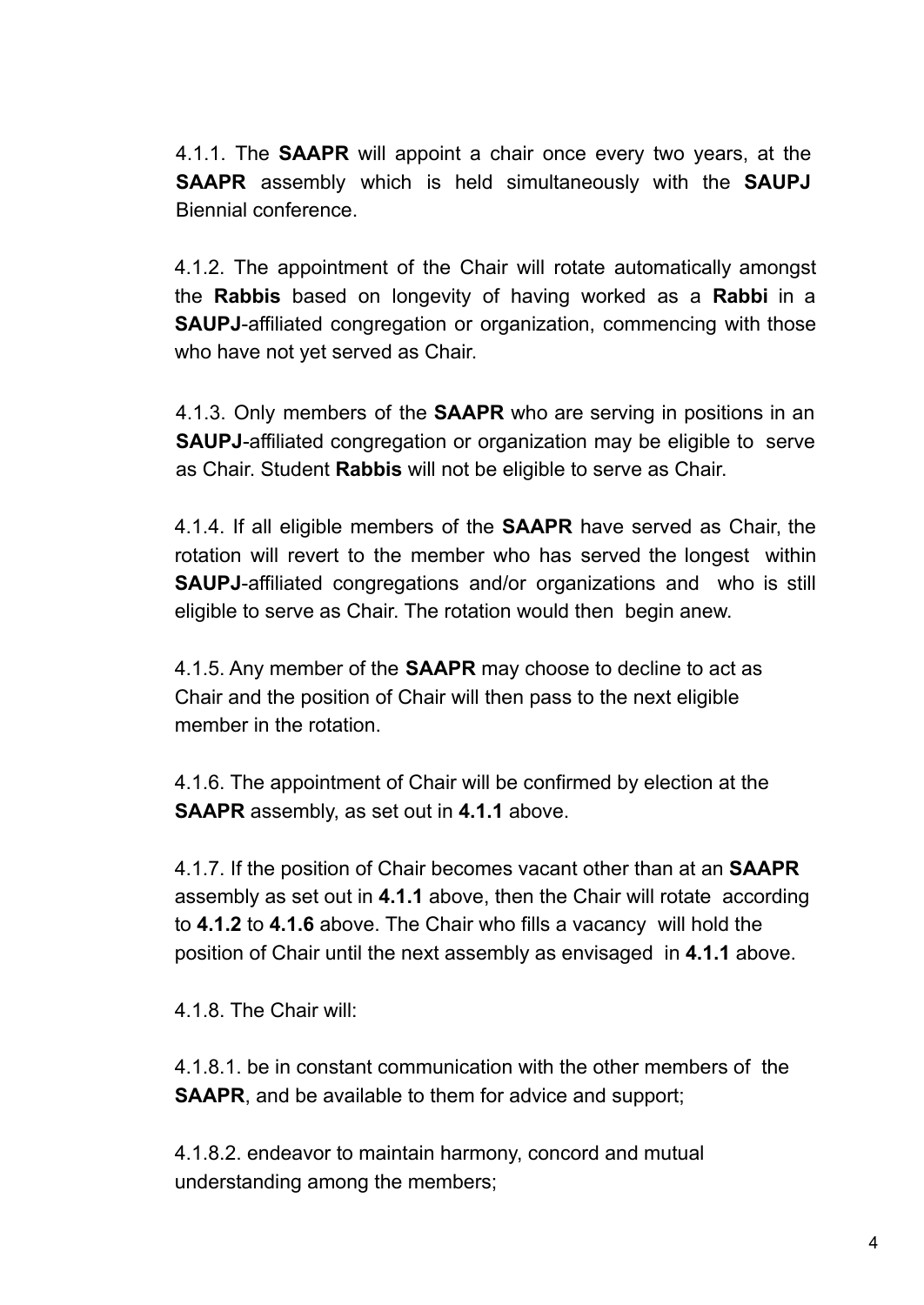4.1.8.3. invite the members to meetings, electronically or in person, from time to time and to the Rabbinic Kallot which should be held at least once a year;

4.1.8.4. set and distribute timeously in advance the agenda for such meetings;

4.1.8.5. be responsible for the taking of the minutes of the meetings, the distribution thereof and to ensure that the decisions that have been taken are followed up on;

4.1.8.6. liaise between the **SAAPR** and the **SAUPJ**;

4.1.8.7. liaise between the **SAAPR** and other **WUPJ** affiliated organizations;

4.1.8.8. be available for any general enquiries and correspondence regarding the **SAAPR** and Progressive Judaism;

4.1.8.9. ensure the upholding of MINHAG SOUTH AFRICA and this **TAKANON**; and

4.1.8.10. co-ordinate the production of publications under the **SAAPR** Press.

#### 4.2. **Mazkir Beit Din:**

4.2.1. The **SAAPR** will elect a *Mazkir Beit Din* once every two years, at the **SAAPR** assembly which is to be held simultaneously with the **SAUPJ** Biennial conference.

4.2.2. The outgoing Chair will nominate a candidate for *Mazkir Beit Din* prior to the assembly.

4.2.3. Other members of the **SAAPR** may nominate candidates.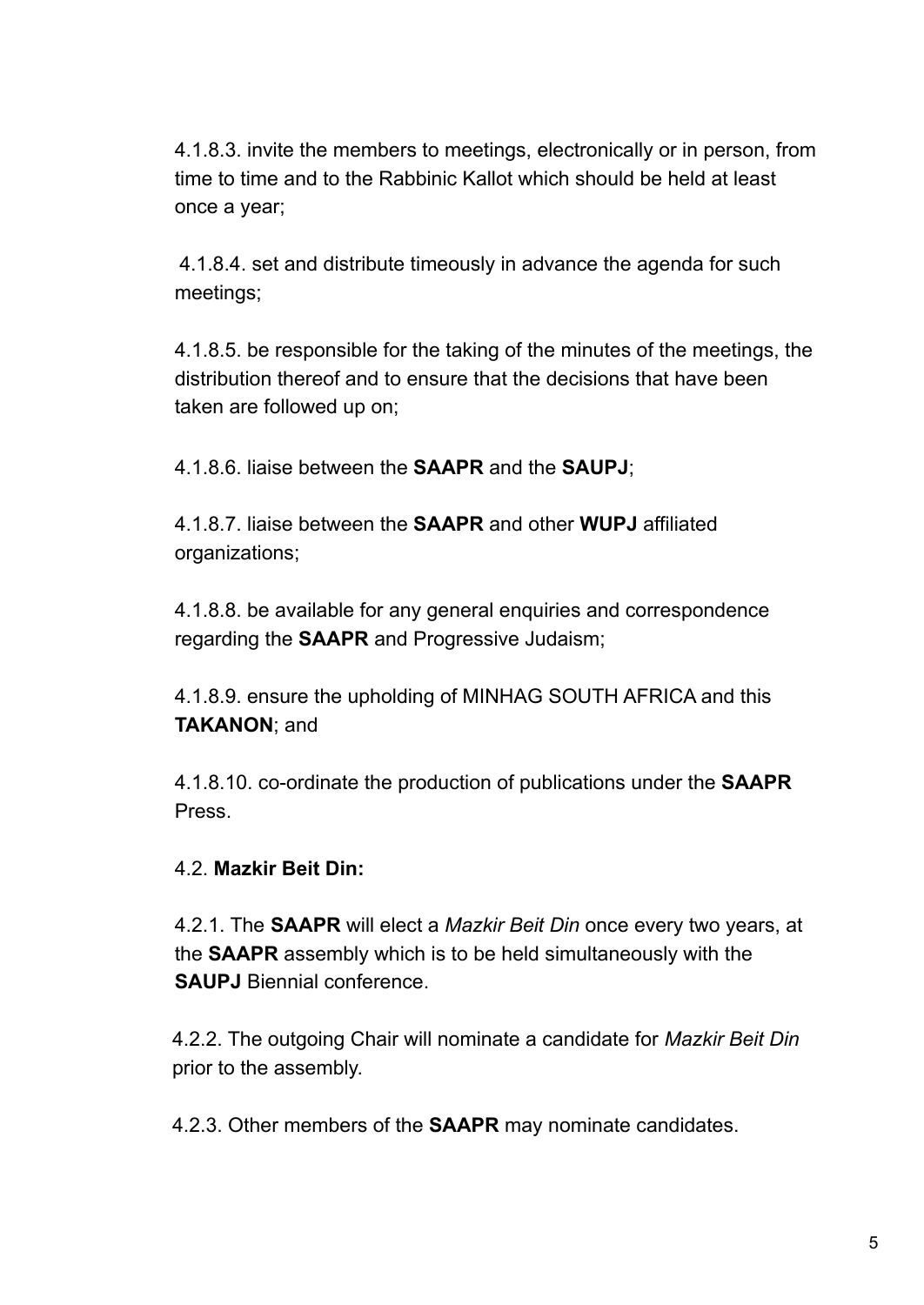4.2.4. The nominated candidate/s will have an opportunity to accept or decline the nomination prior to the assembly.

4.2.5. If more than one candidate is nominated, an election will be held as set out in **4.2.1** above.

4.2.6. Any ordained member of the **SAAPR** who is resident in South Africa may be eligible to be *Mazkir Beit Din*.

4.2.7. If the position of *Mazkir Beit Din* becomes vacant other than at an **SAAPR** assembly as set out in **4.2.1** above, then the procedure to fill the vacancy shall follow the procedure set out in **4.2.3** to **4.2.5** will apply. A *Mazkir Beit Din* who fills a vacancy will hold the position of *Mazkir Beit Din* until the next assembly as envisaged in **4.2.1** above.

4.2.8. The *Mazkir Beit Din* will:

4.2.8.1. Ensure that regular *Beit Din* sessions are held, in accordance with the requirements of the different congregations and regions;

4.2.8.2. receive reports from such sessions;

4.2.8.3. ensure the keeping of records of all *Beit Din* activities;

4.2.8.4. be the "first call of resolution" person in matters related to policy;

4.2.8.5. liaise with other Progressive *Beit Dins* acting under the **WUPJ** auspices and to inform the members on matters arising as needed; and

4.2.8.6. ensure the upholding of MINHAG SOUTH AFRICA through the actions of the *Beit Din*.

#### 4.3. **Ethics Arbiter:**

4.3.1. The **SAAPR** will elect an Ethics Arbiter once every two years, at the **SAAPR** assembly which is held simultaneously with the **SAUPJ**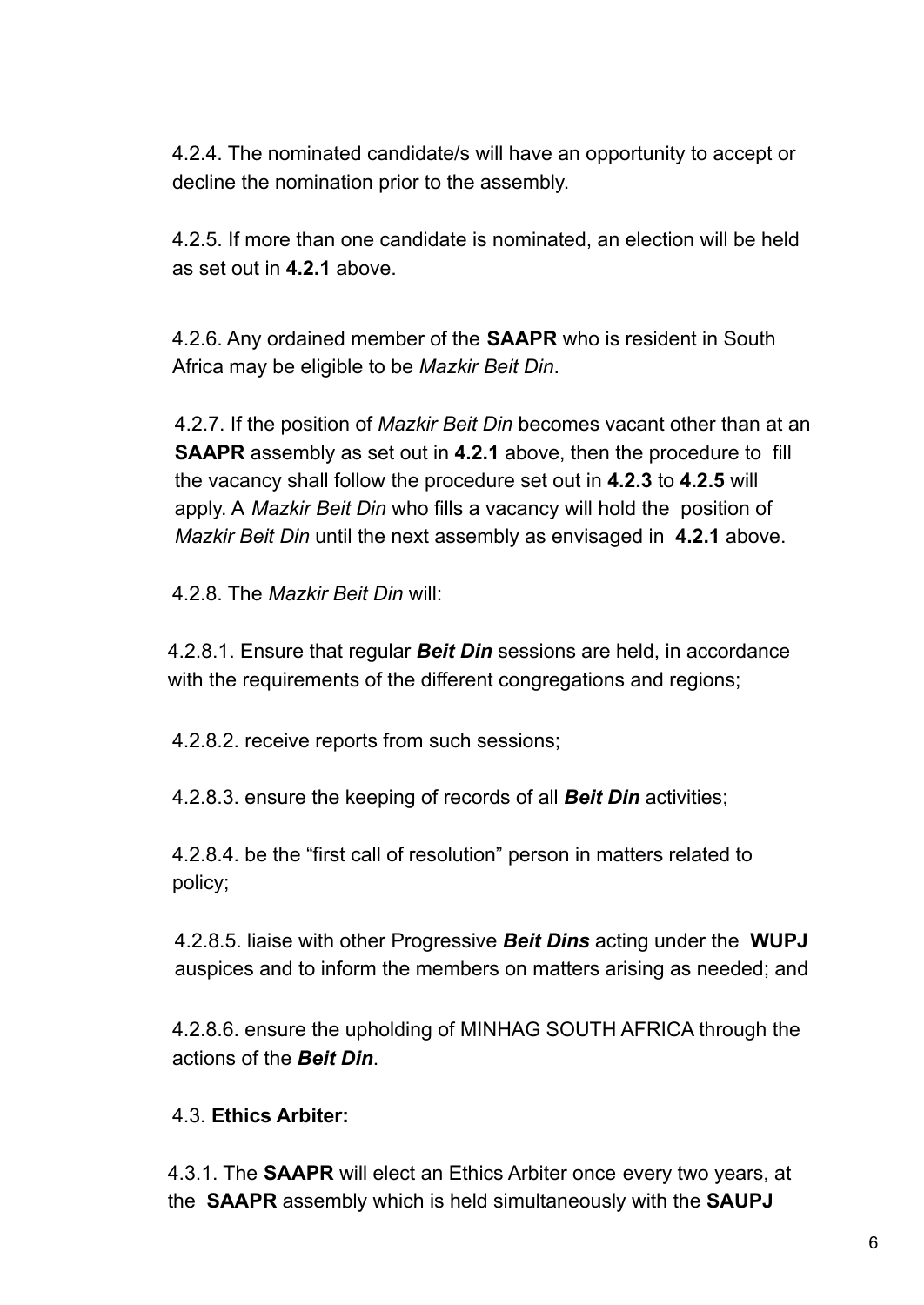Biennial conference.

4.3.2. The outgoing Chair will nominate a candidate for Ethics Arbiter prior to the assembly.

4.3.3. Other members of the **SAAPR** may nominate candidates.

4.3.4. The nominated candidate/s will have an opportunity to accept or decline the nomination prior to the assembly.

4.3.5. If more than one candidate is nominated, an election will be held as set out in **4.3.1** above.

4.3.6. If the position of Ethics Arbiter becomes vacant other than at an **SAAPR** assembly as set out in **4.3.1** above, then the procedure to fill the vacancy shall follow the procedure set out in **4.3.3** to **4.3.5** will apply. An Ethics Arbiter who fills a vacancy will hold the position of Ethics Arbiter until the next assembly as envisaged in **4.3.1** above.

4.3.7. Any member of the **SAAPR** who is resident in South Africa and who has been ordained for 10 or more years, or who has 10 or more years of relevant professional experience, may be eligible to be an Ethics Arbiter.

4.3.8. As set out in clause **1.4.3** above, the **SAAPR** has adopted the CCAR ETHICS CODE as a binding guideline of conduct, the Ethics Arbiter will ensure the implementation of the code and will be the agreed person for conflict resolution within the **SAAPR** and between its members and the **SAUPJ.**

4.3.9. The **SAAPR** will define the exact role and powers of the Ethics Arbiter in an appendix to the CCAR ETHICS CODE, explaining the adaptation of the CCAR document into the **SAAPR** context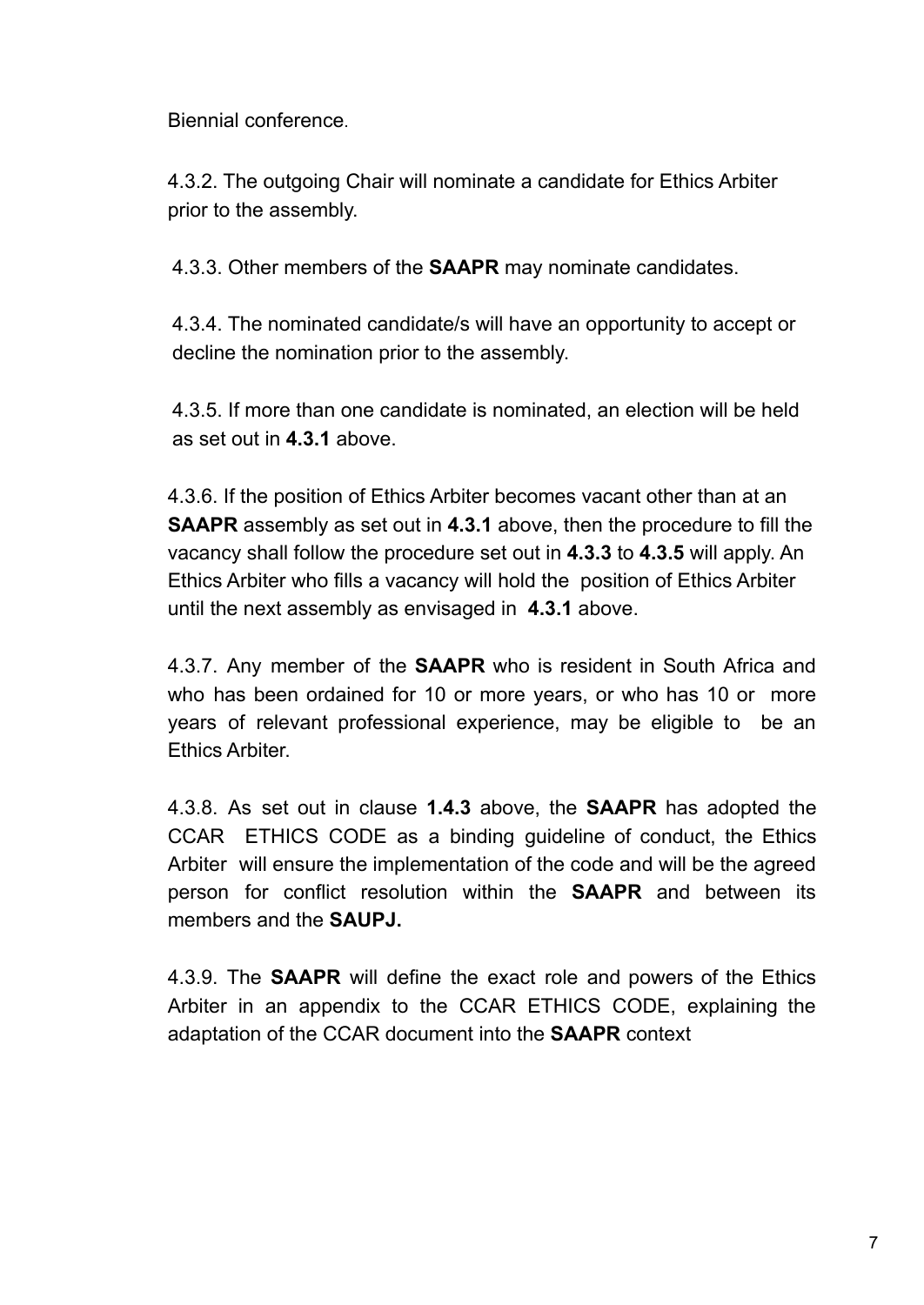#### 4.4. **Assistance to new office bears**

After new elections have been held for the positions of office bearers, each former office bearer will assist the new office bearer for a period of three months in order to facilitate the seamless handover of the institutional memory of their role to their successor.

#### 5. **Representations and Public Statements:**

5.1. When a member of the **SAAPR** is invited to represent the **SAAPR** (i.e. not as the **Rabbi** of their synagogue or as a **SAUPJ** member but specifically to represent the **SAAPR**), it is the duty of that member to inform the Chair prior to the event and report the results once done.

5.2. Similarly, the Chair must inform the members of such events (i.e. where the **SAAPR** was represented by the Chair or another member of the **SAAPR**), and report to the members on the outcome of such representation.

5.3. No member, including office bearers, may make binding statements on behalf of the **SAAPR**.

5.4. Time permitting, all statements required to be made by the **SAAPR** should be discussed and consensus reached by the members of the **SAAPR**, prior to the release of such statements.

#### 6. **Common Goodwill**

This **Takanon** is entered into in a spirit of common goodwill. The members of the **SAAPR** shall at all times render all reasonable assistance in their power to facilitate the successful implementation of this Takanon.

#### 7. **Effect and Future changes**

7.1. This **Takanon** will come into effect once approved by all the existing members of the **SAAPR**, as part of the OGDAN, a compendium of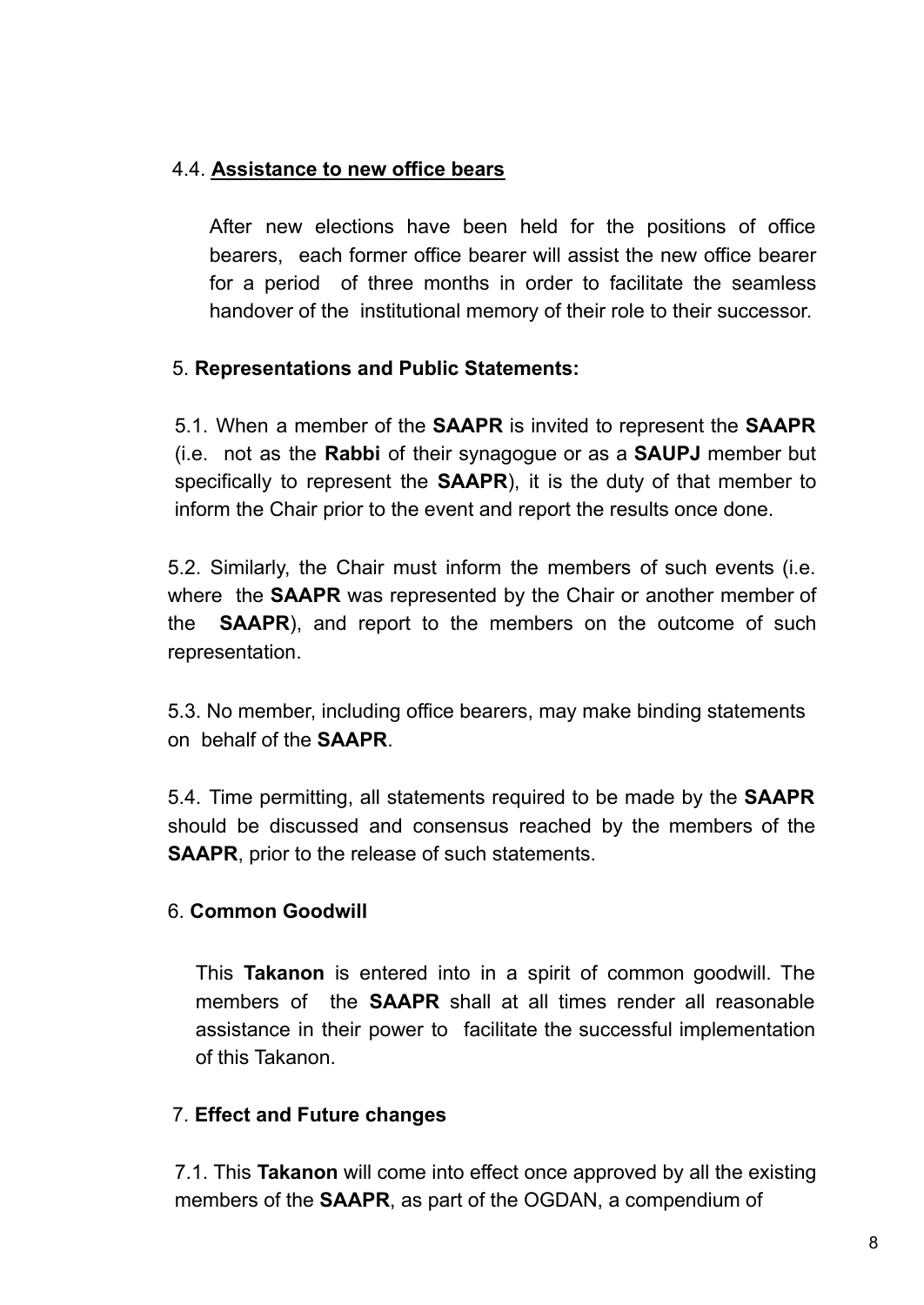formative documents of the **SAAPR**.

7.2. Amendments shall be carried by a simple majority, in a vote conducted by the Chair.

7.3. The Chair must publish an updated version of the Takanon within 14 days of an amendment being carried.

7.4. All amendments shall take effect from the date of the amendment being carried irrespective of the date of publication.

#### *":אמר הקדוש ברוך הוא*

*כל העוסק בתורה ובגמילות חסדים ומתפלל עם הצבור מעלה אני עליו כאילו פדאני ."לי ולבני*

*"The Holy One, blessed be He, says: Anyone who engages in Torah study and in acts of kindness, and prays with the congregation, I ascribe to him credit as if he redeemed Me and My children."*

*a8 Berakhot' ברכות ע"ח א*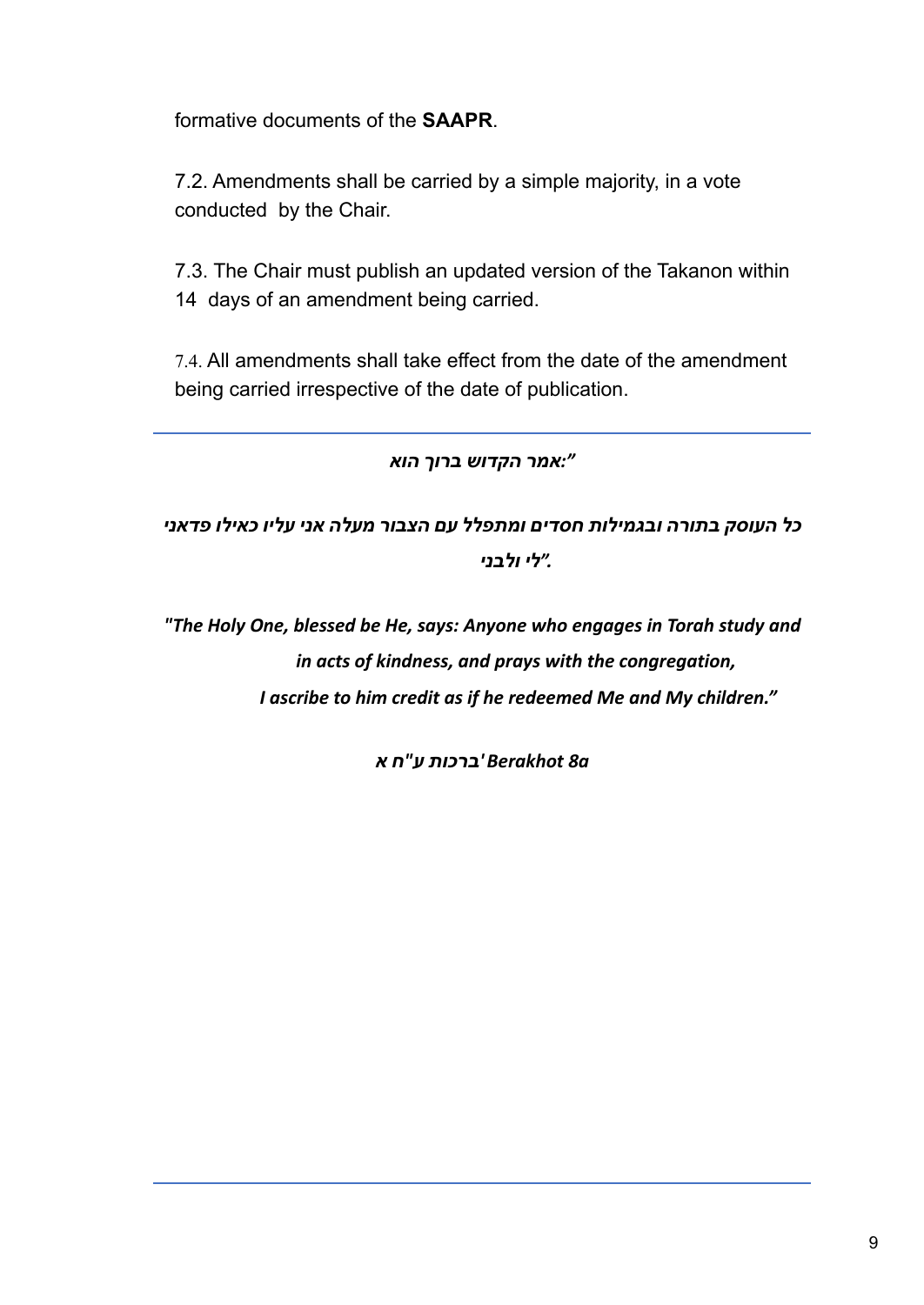## מנהג דרום אפריקה

## **Minhag South Africa:**

## **The Code of Practices of Progressive Judaism for SAUPJ Congregations and SAAPR Rabbis**

#### **Preamble -** *Akdamot Milim*

A *Minhag* is a Jewish custom. This is a diverse and often loosely defined body of common knowledge and practice that guides a community. It is commonly asserted that local custom has the force of law. In the course of Jewish history, it had been common for **Rabbis** to set guidelines and by-laws for their local communal establishments. These were often called "*Takanot HaKahal".* There, Halachic status is indeed binding only to the specific installations which fall under the Rabbinic bodies involved, however, the Jewish tradition is clear about the authority given to the **Rabbis** to set guidelines for the religious life of their communities. It is within this framework that this document operates: The regulations, standards and norms set by the South African Association of Progressive **Rabbis** which are binding for the congregations and affiliated institutions of the South African Union of Progressive Judaism.

Several platforms and statements have affirmed the principles of Progressive Judaism. This document is a set of practical guidelines rather than a declaration of concepts. Yet in order to contextualize the religious framework we refer to, it can be noted that Progressive Judaism acts within the Rabbinic traditions of interpreting the *Torah*, within the pluralistic traditions of the Jewish People and within the belief in one God, who had been revealed to our ancestors.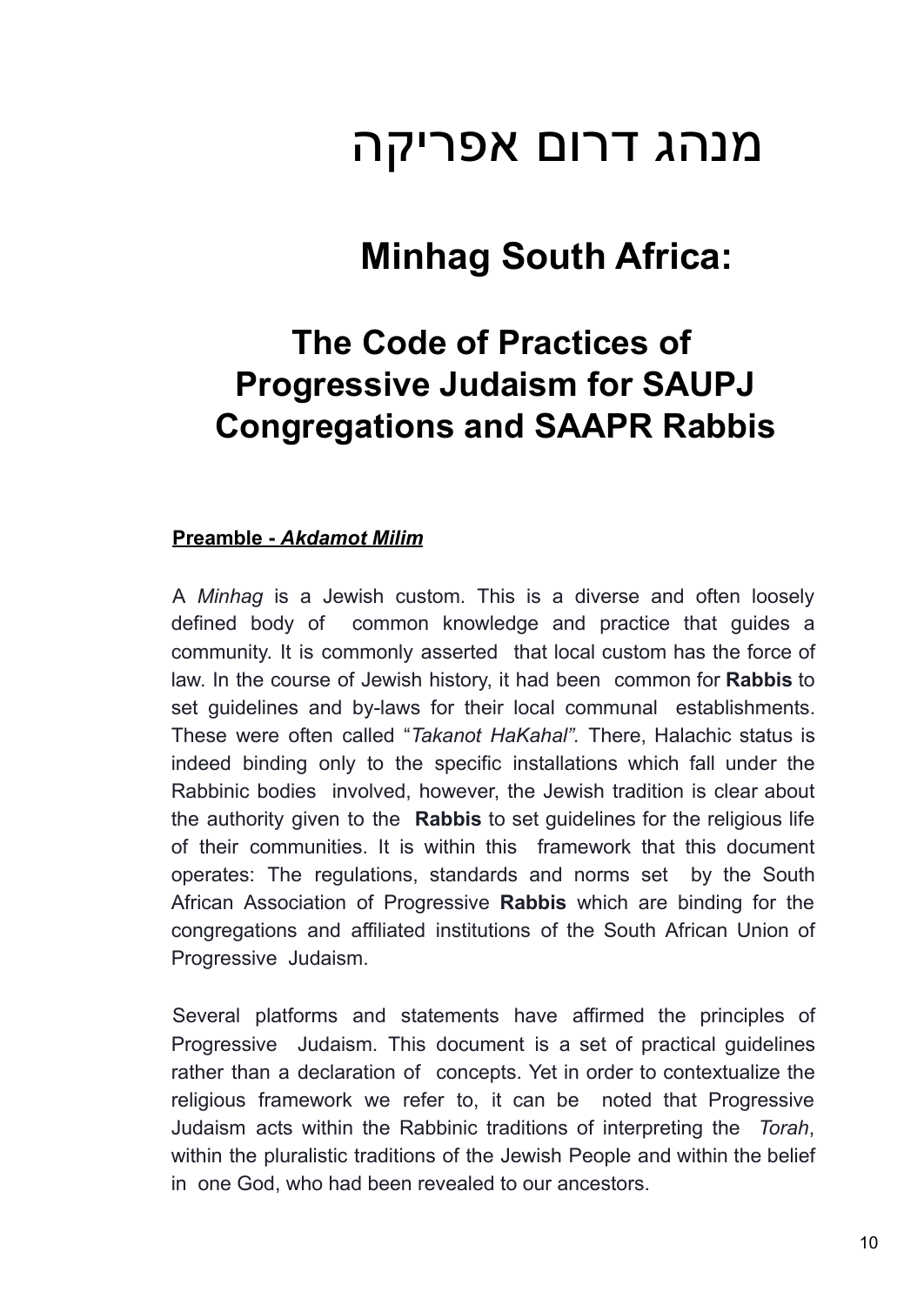Our beliefs uphold that all humans as created in the image and likeness of God; our practices are egalitarian and inclusive. Our aim is *l'taken Olam B'Malchut Shadai* — to prepare the world for its Creator. As a Rabbinic association it is our goal to assist Progressive Jews to deepen their understanding and practice of the Jewish faith by the methods of *Torah* (study), *Avoda (*prayer) and *Gmilut Chassadim* (acts of loving-kindness), as well as basing our conduct on *Emet* (truth), *Din* (justice) and *Shalom* (peace).

Progressive Judaism is rooted in the prophetic tradition of emphasizing the ethical together with the ritual. In our context, to create opportunity, acceptance and inclusion of all people without regard to gender, ethnicity, national origin or sexual orientation. This represents Judaism's ancient belief in the creative power of God interpreted in contemporary terms. Furthermore, Progressive Judaism promotes the affirmation of involved citizenship through full participation in our society.

The ancient process of *Midrash* (interpreting our sacred texts) had been a vital force for defining Rabbinic Judaism. It is through creative *Midrash* that Judaism shaped its significant times and the seasons of Jewish life. These codes of law and ritual regulations take place within the context of contemporary knowledge. Thus, our theology should reflect our contemporary understanding of ecology, psychology, social studies and so on.

In all these actions we are committed to the idea of *Tikkun* – the healing/mending/fixing of the individual, the family circle, the community and the society. We call upon our Progressive movement to assist in fulfilling these *mitzvot* (sacred deeds), and to provide the framework for these values to be lived.

This Minhag South Africa shall be binding on all the Rabbis of the SAAPR and the Congregations and Affiliates of the SAUPJ.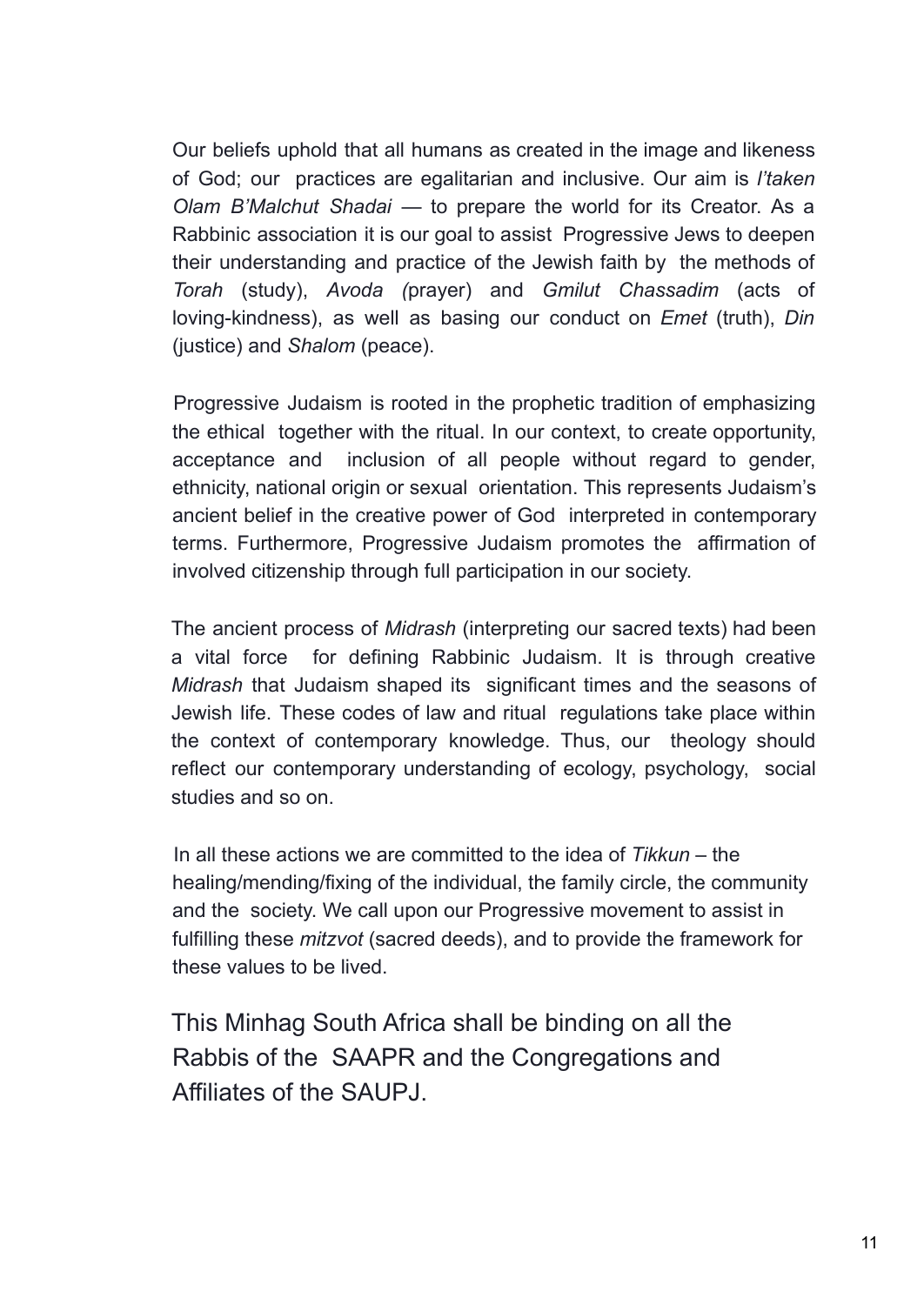#### **Definitions**

In this document:

**Appendixes** means exemplary or explanatory supplements and annexures to the Minhag, which are integral to the document.

**Beit Din** means the Rabbinic Court, which is the forum conducted by the **SAAPR** under the auspices of the **SAUPJ** to deal with matters of Jewish and personal status, in accordance with the **Takanon.**

*Chuppah* means the bridal canopy that covers the **Marriage Couple** and is usually supported by 4 poles.

**Civil Union Act** means the Civil Union Act 17 of 2006 as amended.

*Ger* means a person who was formerly of another religious faith and has been accepted into the Jewish covenant by a *Beit Din.*

*Gerut* means conversion to the Jewish covenant

*Gerut* **Ceremony** means the ceremony at which a *Ger* is accepted into the Jewish covenant.

*Get means a* Bill of Release granted by a *Beit Din* to a married couple.

*Ketubah* means a traditional Jewish marriage document or contract.

*K'riah* means the tearing of garments by close mourners usually at a funeral or at the time of death of a close relative

**Lay Marriage Officer** means a member of a **SAUPJ**-affiliated congregation, who has been approved by that member's congregation and the **SAUPJ**.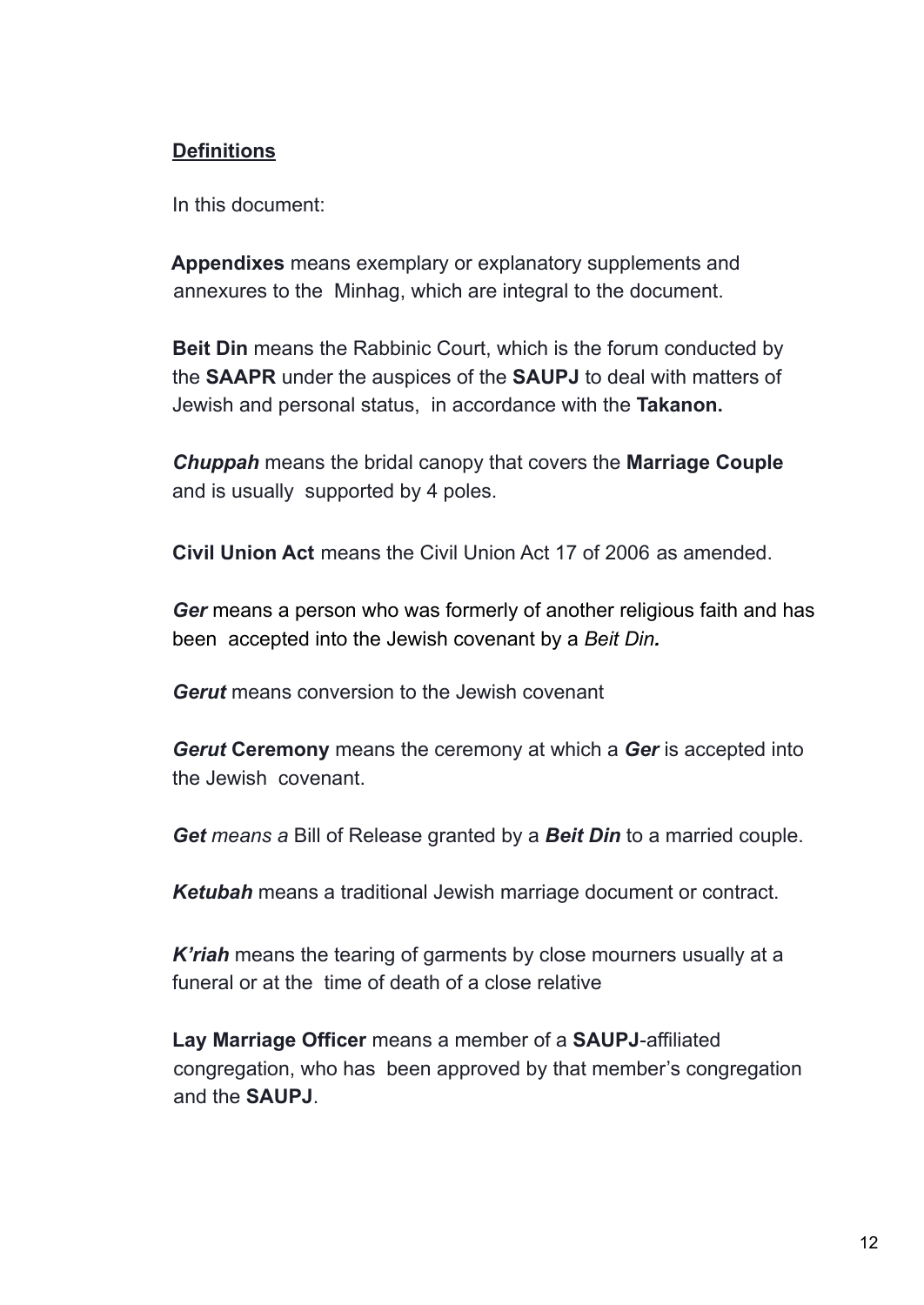**Lay Reader** means a member of a congregation or association or a teacher affiliated to the **SAUPJ** who has been trained or is competent to lead services and to perform certain duties that are delegated to this person by the respective congregation or association for that congregation or association.

**Marriage** means a marriage or a civil union conducted in terms of the **Marriage Act** or the **Civil Union Act**.

**Marriage Act** means the Marriage Act 25 of 1961, as amended.

**Marriage Couple** means a bride and groom in the case of a heterosexual **Marriage** and the two persons in the case of a same gender **Marriage**

**Marriage Officer (***M'sader Keddushin***)** means a **Rabbi** or a **Lay Marriage Officer**, who has passed the necessary exams as required by the Department of Home Affairs, and have become **Marriage Officers** in terms of the **Marriage Act** and/or the **Civil Union Act**.

**Minhag South Africa** means this document, as amended from time to time.

**Progressive Judaism** refers to the religious denomination embodied by the various constituents of the **WUPJ**, and in South Africa by the alliance of congregations and affiliated bodies of the **SAUPJ**.

**Rabbi** refers to a person who has received *Smecha* (rabbinic ordination) from an organization or academy which is recognised by the **SAUPJ**, and is a member of the **SAAPR.**

**SAAPR** means **The South African Association of Progressive**

**Rabbis**. **SAUPJ** means **The South African Union for Progressive**

**Judaism**. **Takanon** means the articles and regulations of the **SAAPR**.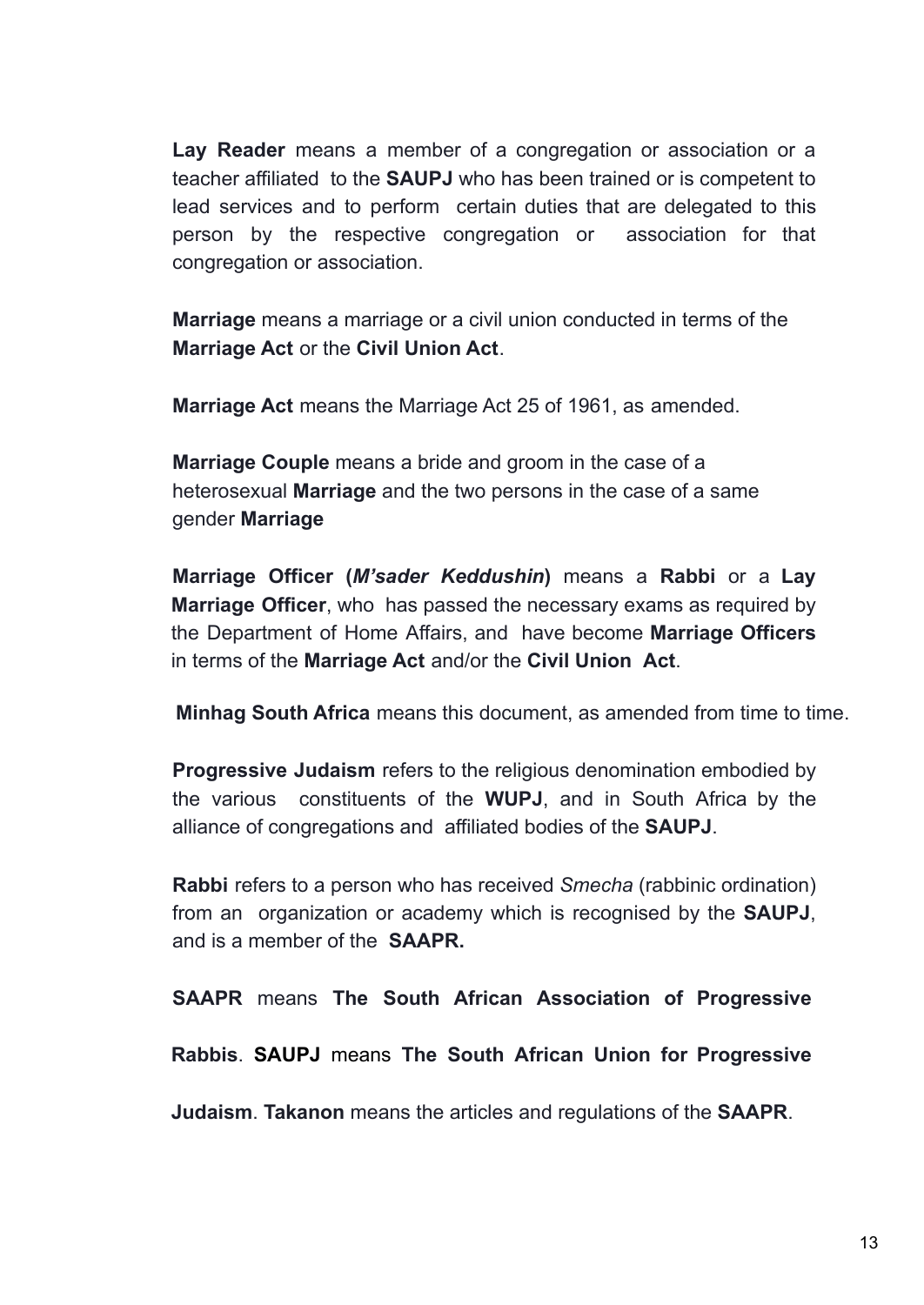*Te'udat Preidah* means a decree of dissolution of a marriage issued by the *Beit Din*. *Te'udat Gerut* means a certificate of conversion into the Jewish Faith.

**WUPJ** means **The World Union for Progressive Judaism**

#### **Egalitarianism**

**As a fundamental and guiding principle, the SAUPJ and SAAPR shall not tolerate discrimination of any form and respects the principle of egalitarianism for all people in respect of race and gender orientation discrimination.**

**All Jewish adults are entitled to participate equally in every facet of congregational services and at home, as well as life cycle rituals, are eligible to occupy all congregational positions.**

**This principle applies to the engagement of Rabbis, employees, congregational leaders and Lay Readers.**

#### *Reshut HaYachid* **– The realm of the individual**

#### 1. **Jewish Status - Who is a Jew**

To be a Jew one must be a member of the Jewish people, a status obtained either through birth or conversion. In other words, Jewish identity is not determined purely by the individual. One does not become a Jew merely by declaring, "I am a Jew" or "I accept the Jewish religion." One must either be born a Jew or become a Jew through a process recognized and administered by the various denominations of the Jewish community.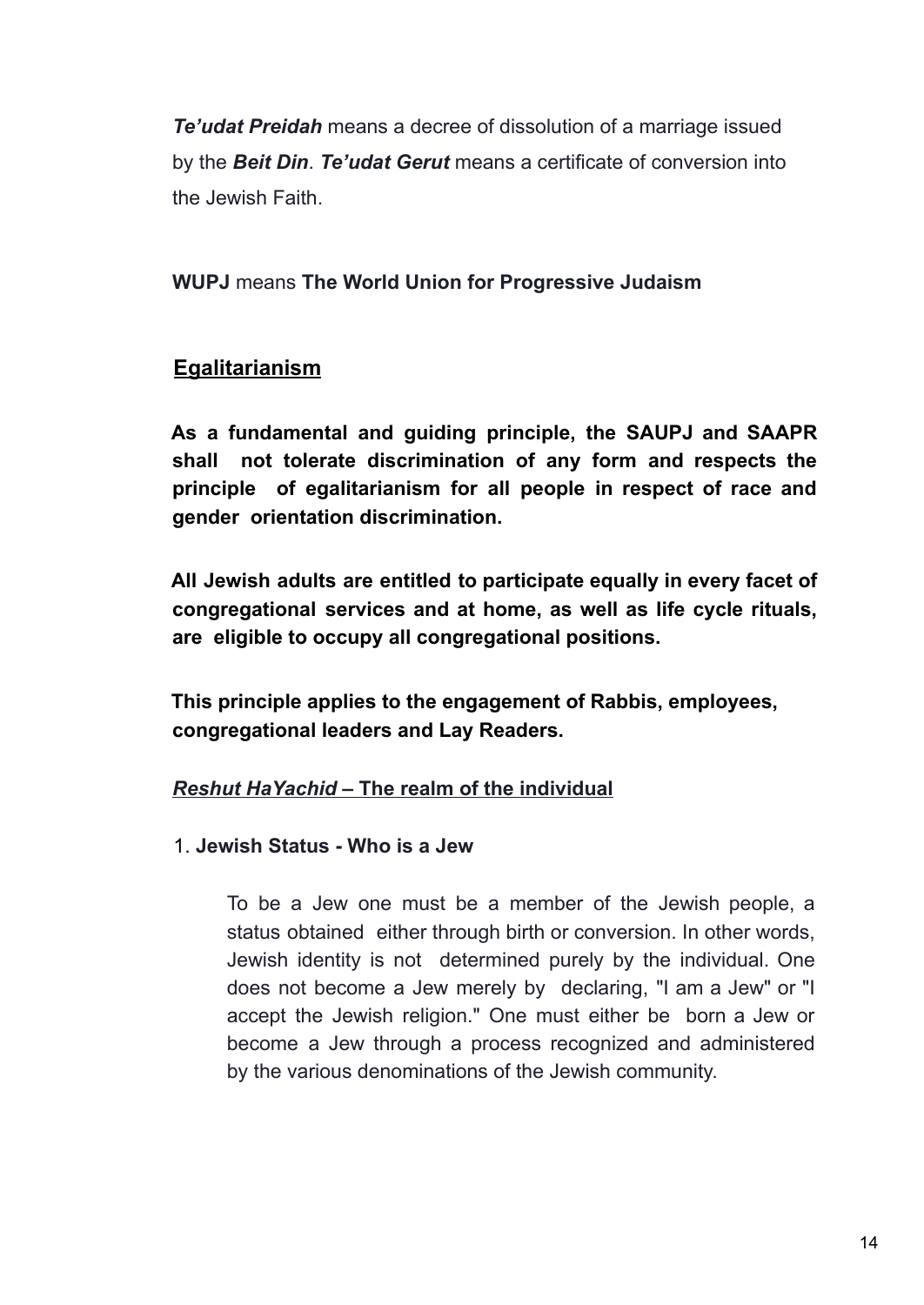#### a) **Therefore, a person is Jewish:**

i. If that person's mother is Jewish in terms of the accepted standards of the **SAUPJ**.

ii. If that person has converted and has been accepted as a convert (*Ger Tzedek)* by the *Beit Din* or any other *Beit Din*, recognized by the **WUPJ**.

iii. Conversion certificates and documents confirming a person's conversion must be acceptable to the *Beit Din***.**

iv.The *Beit Din* may also determine on a case-by-case basis that another process of conversion is valid for acceptance as a member of the **SAUPJ** communities.

#### **1.2 Patrilineal and Matrilineal**

a. The Bible accepts the Jewish identity of a child as coming from the line of the father. This is evident in the stories of the Patriarchs, the Priestly clan and the royal dynasties. The Talmudic sages changed this practice and prescribed that the ethnic identity of the mother was passed on to the child.

b. As stated above, and with accordance to the principle of *Klal Yisrael*, we recognize maternal lineage, however the lineage of a child with one non-Jewish parent (where the Jewish parent is **not** the birth-mother), will be acceptable subject to the following:

Where one parent is Jewish and the other parent is not Jewish, we have the obligation to encourage the parents to share a common faith tradition and to raise the child with an undivided Jewish identity.

i. In the case of a child with one Jewish parent, where the child is raised with an exclusively Jewish education and identity, they should be welcomed to take part in all activities of the congregation and may be admitted to a religious school / cheder of an **SAUPJ**-affiliated congregation.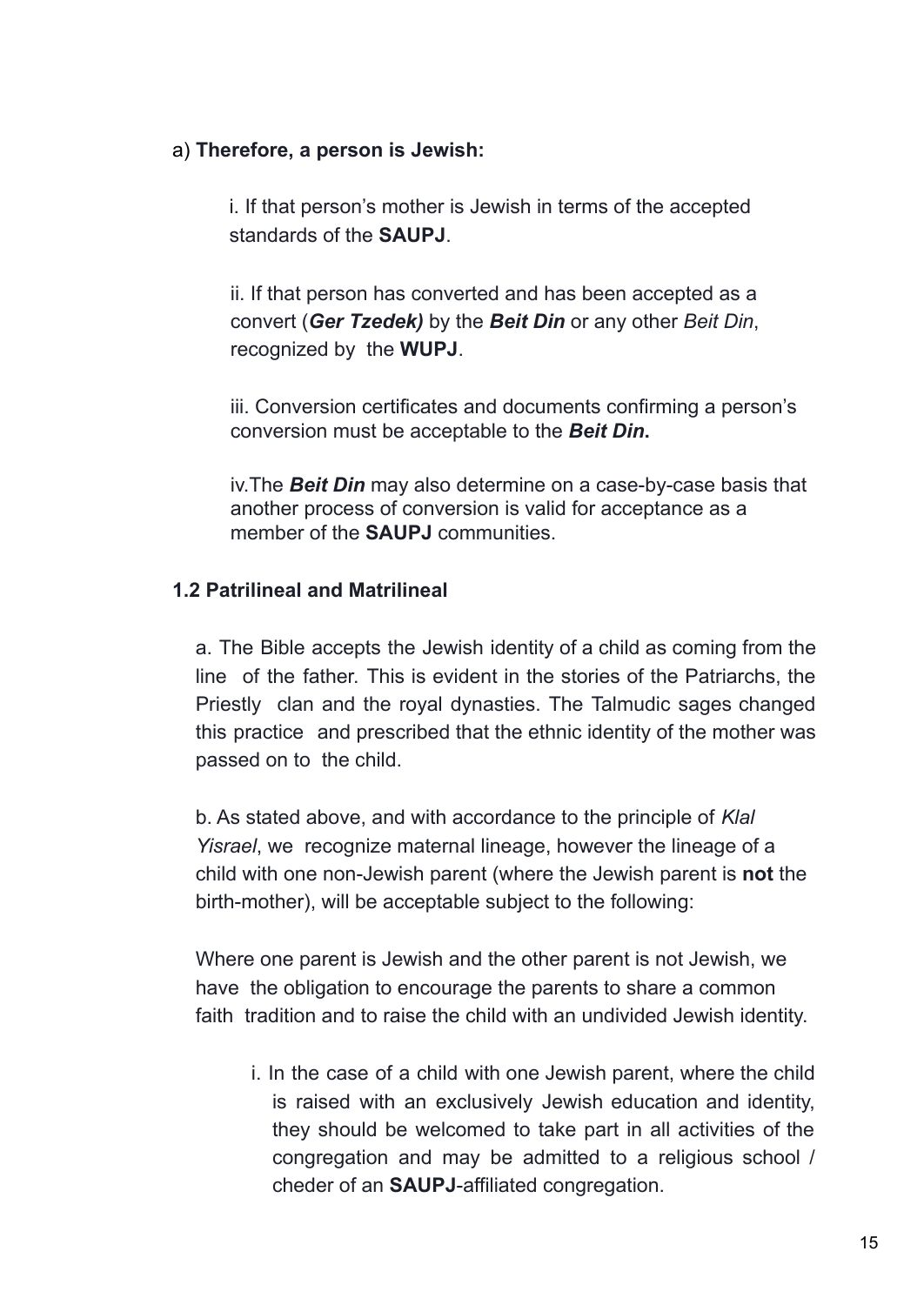- ii. With such families, all efforts should be made to encourage an exclusively Jewish home. While such families may celebrate non-Jewish holidays in support/recognition of the non-Jewish parent's faith / traditions, **Rabbis** are encouraged to offer ongoing counsel and support to ensure that the child's Jewish identity is clear (i.e. exclusively Jewish) and that the reasons for observing such celebrations in a Jewish home are clearly delineated.
- iii. Prior to the *B/Mitzvah* of the child, the child must appear before the *Beit Din* to be formally recognized as Jewish (i.e. to *affirm rather than confirm* Jewish status) through the questioning of the *Beit Din* as to the education and exclusive Jewish identity of the child, after which a certificate confirming Jewish status must be issued.

(NOTE: as of January 2022, The Rabbis are committed to a five-year process of creating and implementing a B/M ritual of identity confirmation, including mikvah, that would be required of all B/M students regardless of parentage.)

iv. The child's Jewish parent should be encouraged to appear before the *Beit Din* as early as possible in the child's life, together with the child's non-Jewish parent, who should together sign a parental undertaking document confirming that the child will be or continue to be raised exclusively as a Jew (as defined above)

c. A person who has not had an exclusive Jewish upbringing (i.e exclusively Jewish education and identity),

i. even if they had a Jewish naming and/or *B/Mitzvah*, should be referred by a **Rabbi** to the *Beit Din* to determine if they can be formally recognised as a Jew.

ii. The **Rabbi or** *Beit Din* should strongly encourage that such adults undertake an educational program, independently or as part of a conversion class.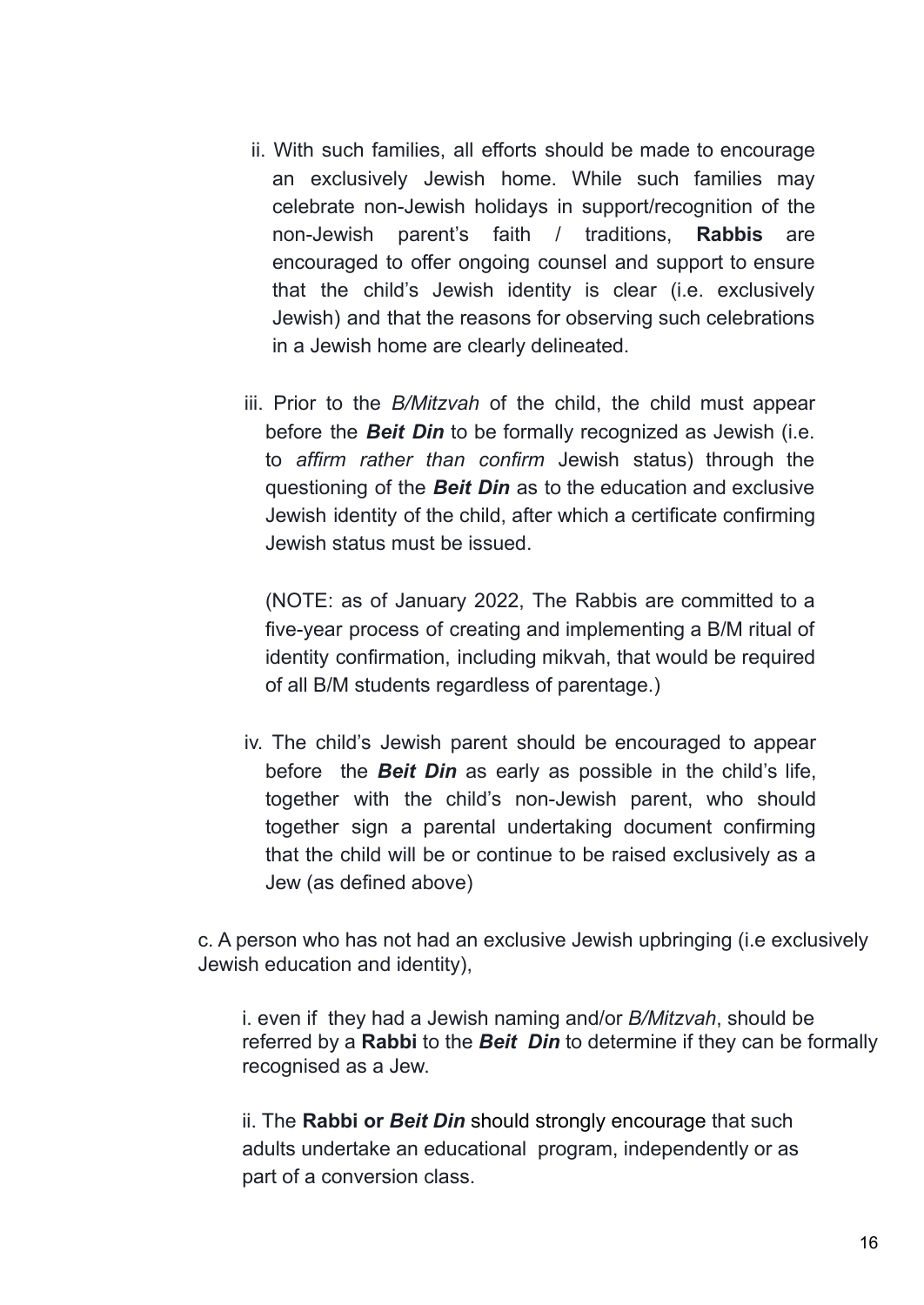#### 1.3 **Other Jewish status**

**Priestly status**: In ancient Judaism, there were separate categorisations of Jews into Kohen, Levy and Israel. These have no actual meaning since Judaism is no longer centralised around a Temple in Jerusalem. Thus, we do not recognise the special role, privileges or restrictions regarding *Kohanim and Levi'im*. No preference is given to the calling of *Kohanim or Levi'im* to the recital of the blessings for the *Torah* reading.

**Mamzerut:** A *mamzer* is defined as a child of an adulterous union, but not necessarily born out of civil wedlock. While an individual decision on the status of a Jew is to be made by a **Rabbi** or *Beit Din*, **Progressive Judaism** does not recognise the concept of *Mamzerut*.

**Deaf Individuals:** Traditionally, a person who is deaf is considered to be non-communicating, and thus, is unable to fulfil ritual duties or give legal testimony. This is no longer relevant in modern society as there are many forms of communication available.

Efforts should be made to accommodate deaf individuals and assist in finding SASL (South African Sign Language) interpretation.

#### 2. *Gerut*

#### 2.1 **Application for** *Gerut*

a. Applicants considering *Gerut* should be welcomed by the congregation and **Rabbi** without reference to gender, ethnicity or sexual orientation. Applicants should be guided through a course of study that, which when conscientiously followed, may result in an invitation for qualified candidates to appear before a *Beit Din* which may lead to acceptance as a member of the Jewish community.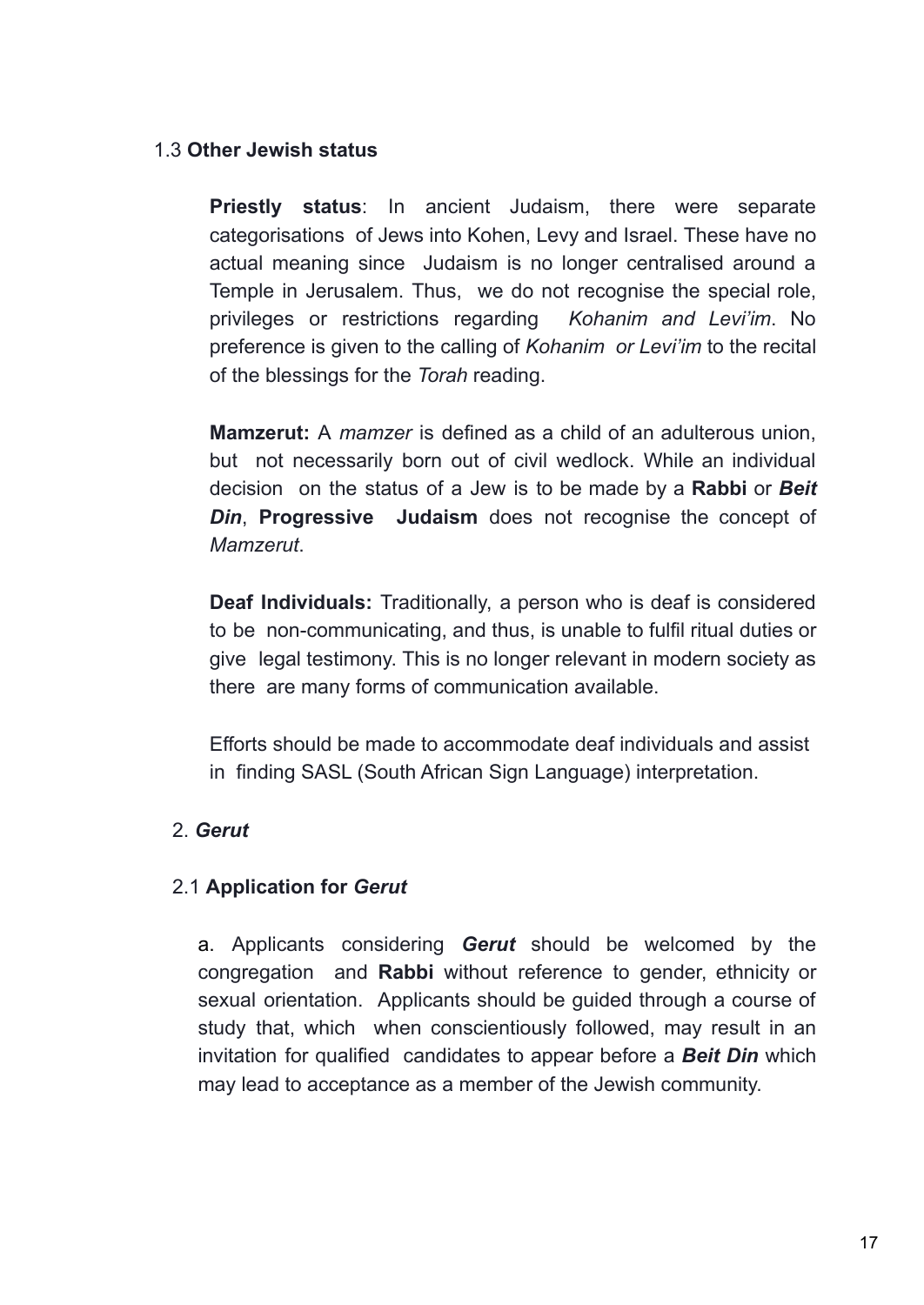b. Individual congregations may set by-laws regarding the minimum period of regular attendance at services before an admission interview can be held. It is also customary that a community representative attend that interview together with the applicant and the **Rabbi.**

c. The **Rabbi** to whom the application for conversion has been made has the sole authority to accept or reject applicants for the conversion process, as well as extending an invitation to the applicant to appear before the *Beit Din* who will consider whether the applicant may be accepted into the Jewish covenant.

d. Applicants must submit a motivational letter and complete an application form with a copy of their Identity Documents.

e. At the admission interview, the **Rabbi** should point out the disadvantages and obligations of affiliating to the Jewish people and likewise make it clear that a Progressive convert is not recognized by the Orthodox authorities either in the Diaspora or in the State of Israel. However, as the Israel Law of Return presently stands, persons who have converted to Judaism under the auspices of Progressive Jewish congregations are entitled to Israeli Citizenship.

f. Following this first interview, the applicant and the applicant's Jewish partner (where there is one) must begin to attend services regularly. The partner is expected to attend all instructional meetings, classes and other events together with the applicant.

g. Applicants should be advised of the costs involved in the process.

h. The Jewish partner must be a member in good standing of the congregation before the Introduction to Judaism course commences.

i. The **Rabbi** must ensure that each applicant has a file containing all documentation regarding the conversion process: forms, correspondence, assessments and writing duties and other evidence for communal participation.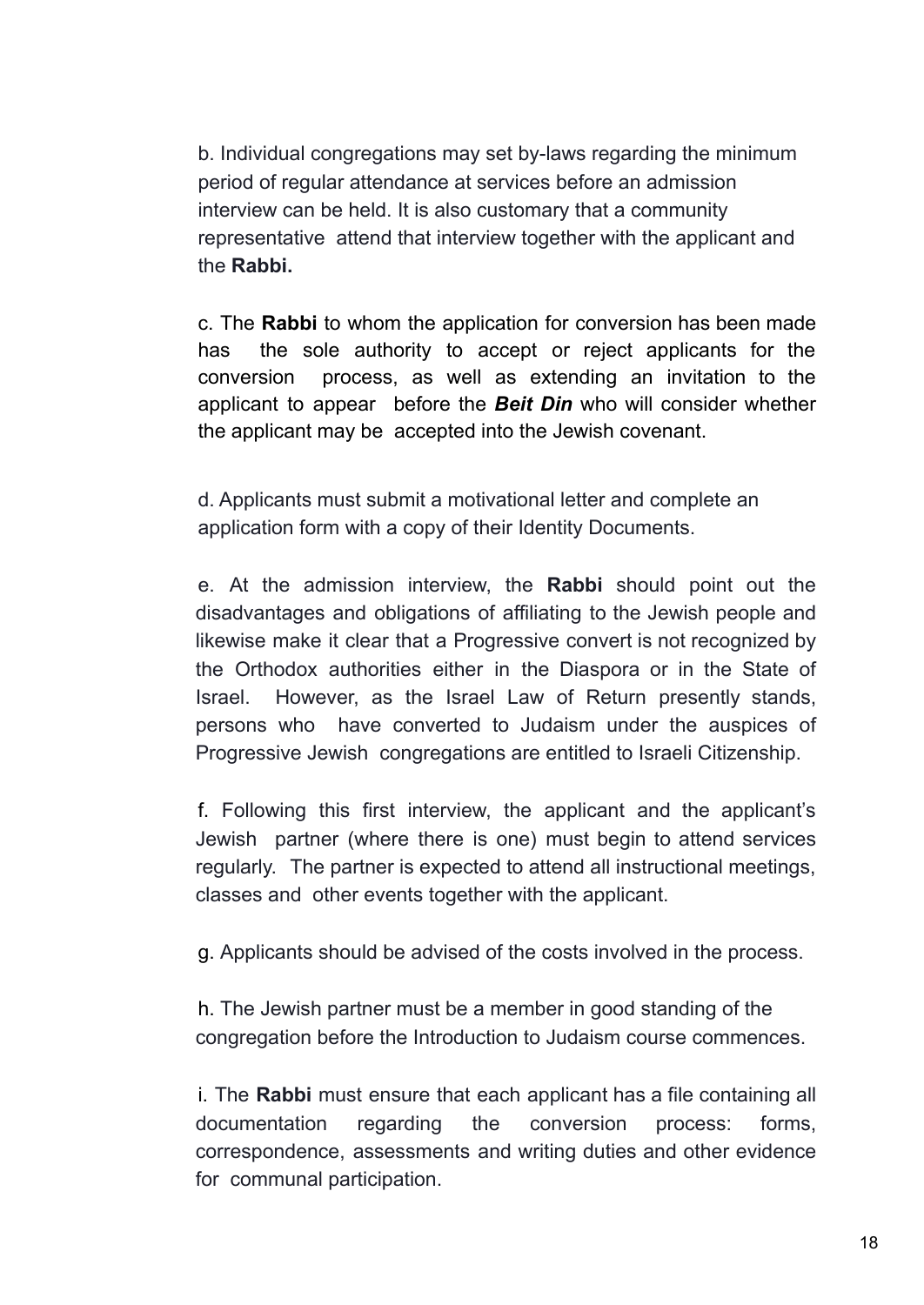#### 2.2 **Requirements**

a. The curriculum for the Introduction to Judaism course shall follow the broad curriculum as formulated by the **SAAPR** in consultation with the **SAUPJ**.

b. The **Rabbi** is responsible for the formulation of the curriculum for the study process at the **Rabbi's** congregation. The curriculum shall include a list of *Sabbatot*, holiday and festival services, communal programs and life cycle events at which the applicant must attend.

c. The **MINIMUM** requirements for attendance by the applicant must include celebrations of *Sabbatot* and a complete annual cycle of Jewish sacred days and festivals, as well an array of Jewish life cycle ceremonies.

d. The Rabbi shall hand the applicant the written curriculum of study and attendances that are to be followed and the applicant must acknowledge their willingness to actively engage in the curriculum.

e. Where the **Rabbi** does not personally teach the Introduction to Judaism course, the **Rabbi** may delegate the teaching to a **Lay Reader**.

f. Applicants and their Jewish partners must attend regular classes, as laid down by the **Rabbi.**

g. The applicant and their Jewish partner are encouraged to participate in social and cultural activities of the congregation. Participation in home ceremonies (e.g. *Erev Shabbat, Pesach Seder*) is also essential.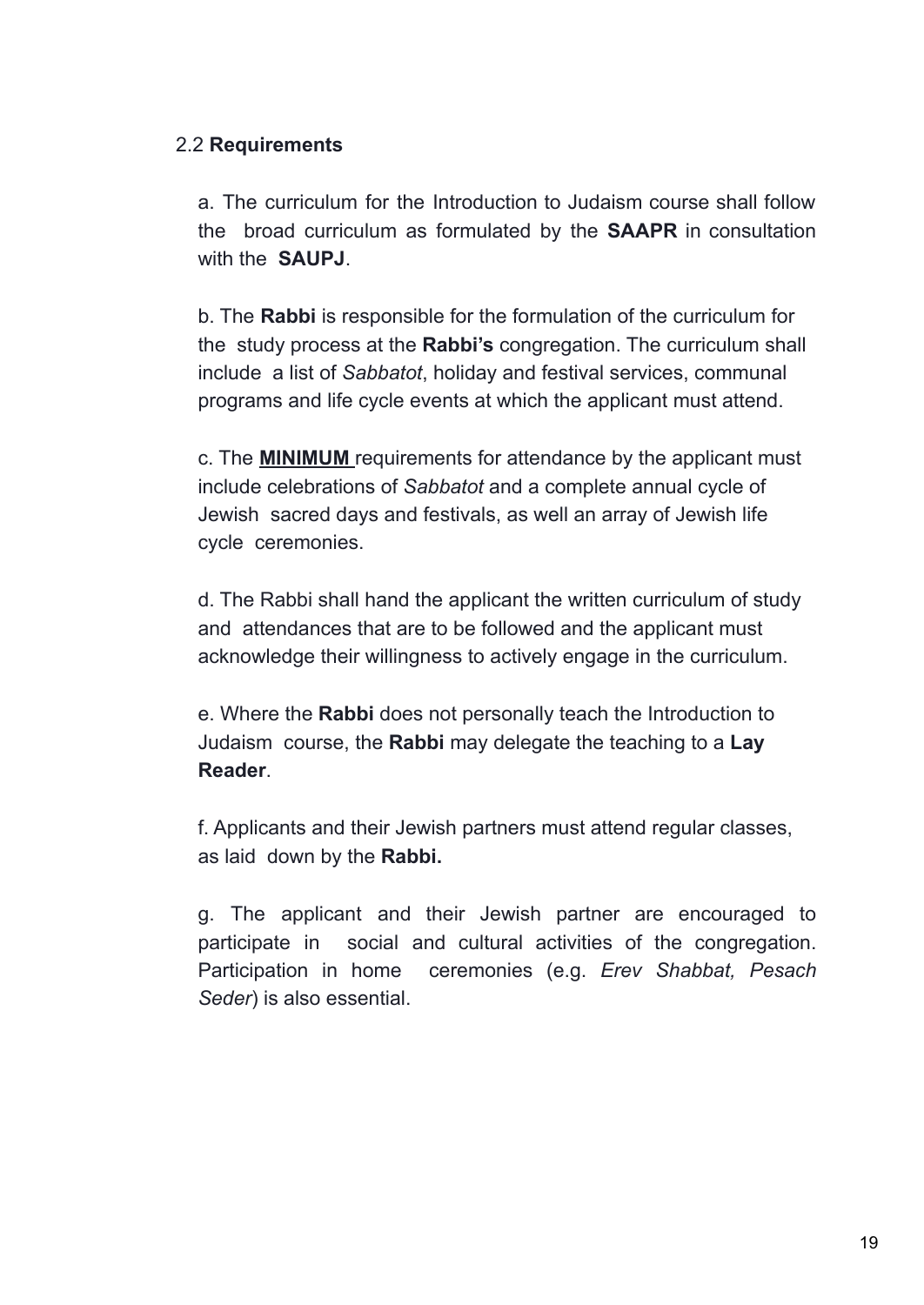#### 2.3 **Period of Study**

The period for acceptance into the Jewish covenant should be for a mandatory **MINIMUM** period of one calendar year. This enables the applicant to experience the full cycle of Festivals and to reflect adequately on the steps being taken. It also enables the **Rabbi** (and the congregation) to observe and ascertain the qualities and sincerity of the applicant.

#### 2.4 **Final Process**

a. After completion of the course of study and the requirements listed above, and based upon the applicant's standard of knowledge and commitment to Judaism, the supervising **Rabbi** may recommend that the applicant meet with the *Beit Din*.

b. The applicant will then be interviewed by a duly constituted *Beit Din*, under the auspices of the **SAAPR**, consisting of three *Dayanim*, including at least one **Rabbi** and two other qualified assessors who will consider whether the applicant may be accepted into the Jewish covenant. It is recommended that individual acceptance interviews be held with each applicant.

c. After acceptance, the new *Ger* shall remain an active member and participant for a further year in a **SAUPJ**-affiliated congregation. The supervising **Rabbi**/congregation may withhold the *Te'udat Gerut* for that first year.

#### 2.5 **Circumcision**

In the case of biologically-male candidates, circumcision must be carried out prior to the completion of the conversion process and medical confirmation supplied to the applicant's **Rabbi.** The requirement may be waived only on medical grounds, including proven psychological grounds. Circumcised males are to be counselled with respect to the tradition of *Hatafat Dam Brit*.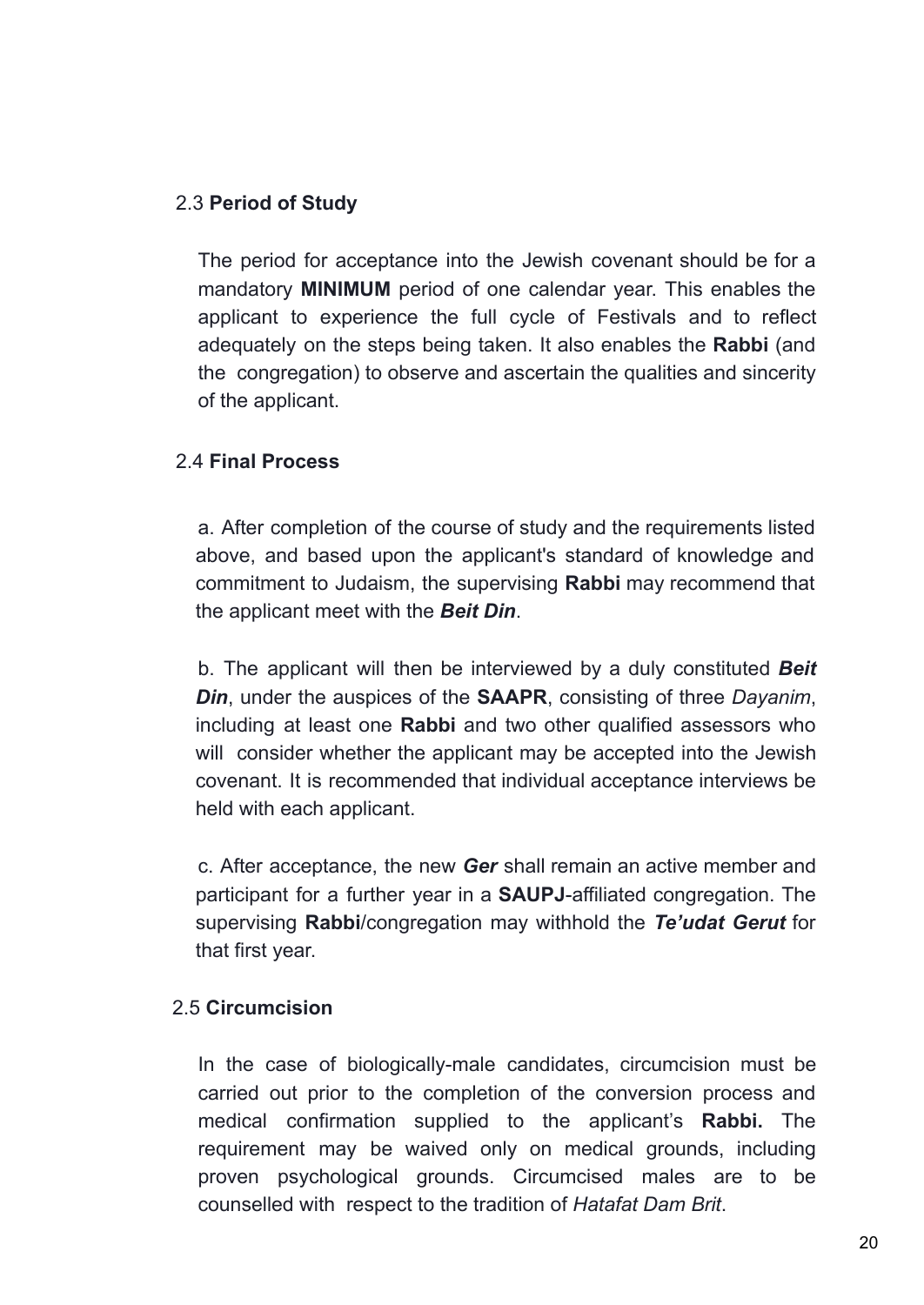#### 2.6 *Tevilah*

The **SAAPR** encourages ritual immersion before acceptance to Judaism. In the absence of access to an Orthodox or Progressive *mikveh*, an open body of water or swimming pool may be used with appropriate arrangements to ensure modesty for those being immersed, in fulfilment of the obligation to *Maiyim Chaiyim*.

#### 2.7 *Gerut* **Ceremony**

A *Gerut* **Ceremony** may take place following the acceptance of the candidate by the *Beit Din* into the Jewish covenant or at a *Gerut* **Ceremony** during a designated congregational service.

#### 2.8 **Certificate**

a. An original *Te'udat Gerut* should be presented to the *Ger* at the *Gerut* **Ceremony** or, where there is no *Gerut* **Ceremony**, at the *Beit Din* acceptance interview.

b. Copies of the *Te'udat Gerut* are to be lodged in the records of the congregation and the **SAUPJ**.

c. It is vital records be kept confidential, but accessible to legitimate enquirers.

d. Ideally, we should strive to have standardization of *Te'udat Gerut*.

e. All unused *Te'udat Gerut* should be safely stored by the **Rabbis**.

f. A separate document in confirmation of a person's Jewish status may be issued should this become necessary.

g. Hebrew Names for those converted to Judaism.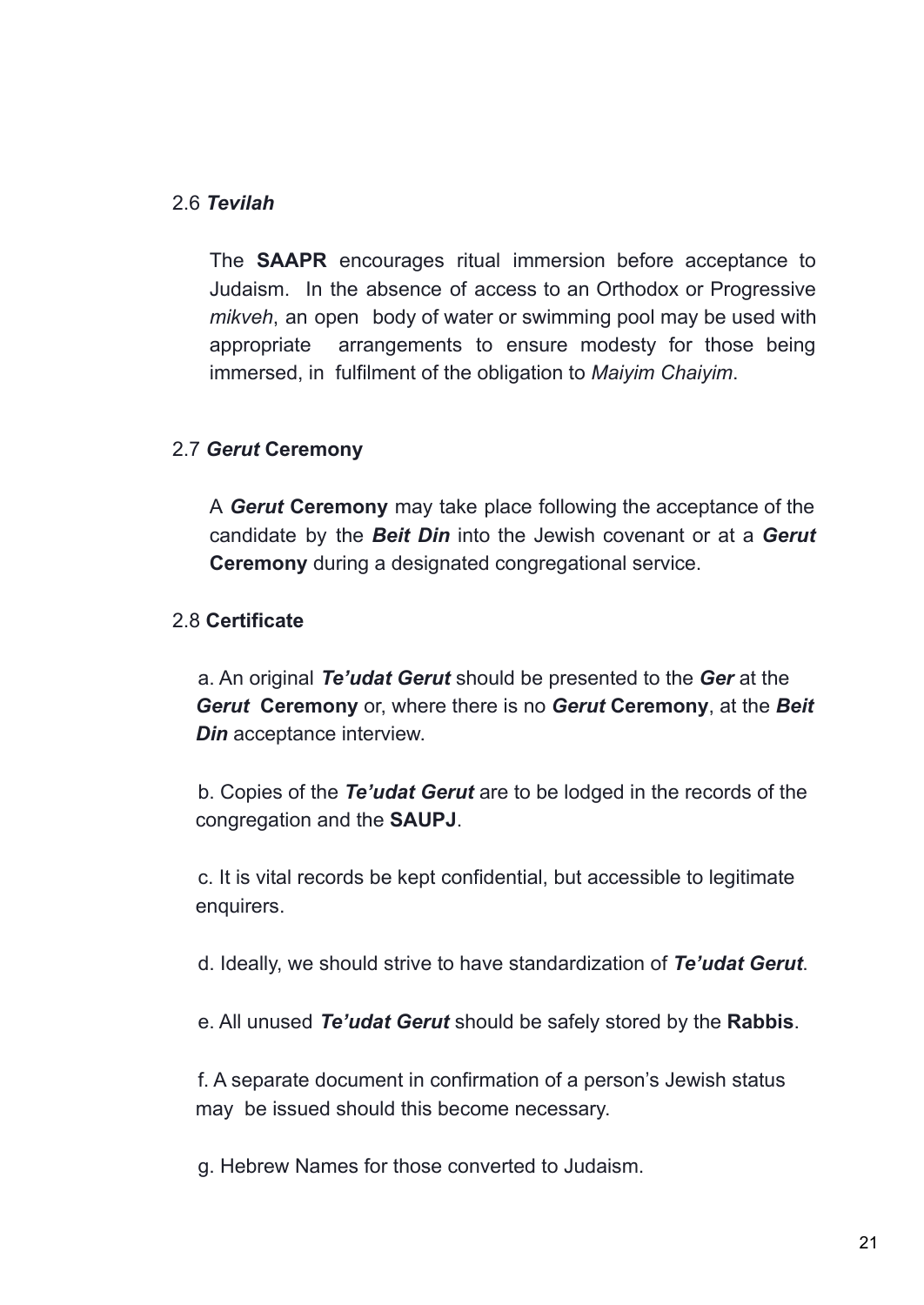i. A Hebrew name consists of one or more forenames and the names of the Jewish parents. Whilst in traditional practice the Jewish name of those converted to Judaism include *bat/ben Avraham v'Sarah*, any other Jewish name may be used as part of the Hebrew name at the discretion of the *Beit Din*.

ii. For a *Ger* who has Jewish parents, whether the *Ger* is an adult or a child, their parents' names may be used as part of the Hebrew name at the discretion of the *Beit Din*.

#### 2.9 **Children**

a. In the case of parents whose minor children were born before their parent's acceptance into the Jewish covenant, and where these children are to be brought up in the Jewish faith, proper certification must be issued for these children.

b. Where only one parent, whose minor children were born prior to that parent's acceptance into the Jewish covenant, and where these children are to be brought up in the Jewish faith, proper certification must be issued for these children, subject to the parents or in the case of a single parent or where a parent has sole guardianship and custody of a child, giving a written undertaking signed by the both the parents (or the single parent) of the child that the child will be brought up in the Jewish faith.

c. No formal conversion ceremony is needed for children whose parent/s are accepted into the Jewish covenant before the children reach the age of 10.

d. Children above the age of 10 and under the age of 13 shall be issued with certification of presumptive Jewish status which must be confirmed by a *Beit Din* before being called as *B/Mitzvah* when the status shall become permanent.

e. All children above the age of 13 must be accepted into the Jewish covenant in their own right.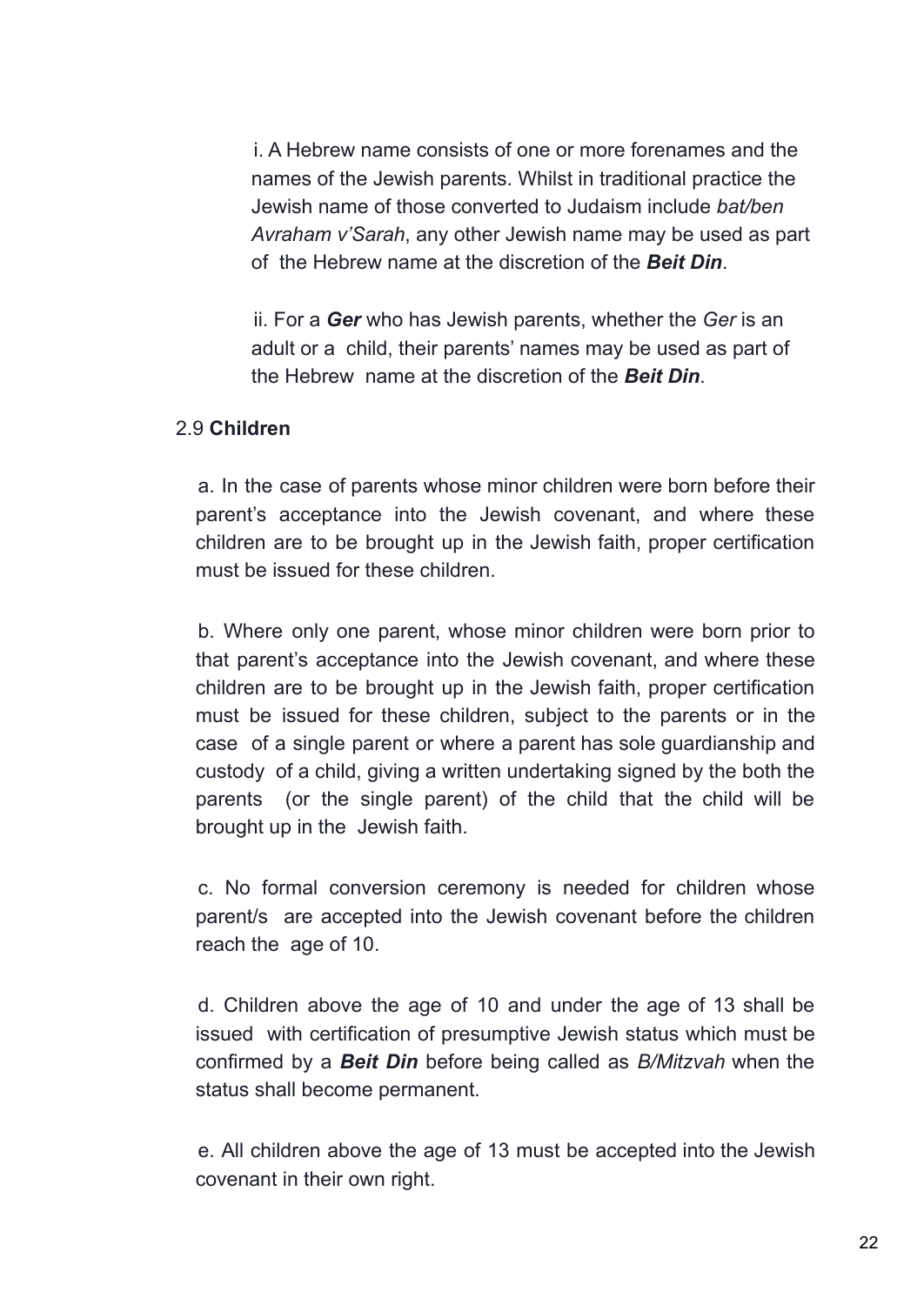f. Naming of children who have been accepted into the Jewish covenant to Judaism traditionally includes *bat/ben Avraham v'Sarah*. However in the case of adoption it has become acceptable for an adopted child to use the Hebrew names of Jewish adoptive parents, too (see **3.3.c.8** below).

g. For children born during the parent's period of study (as set out in **2.9a** and **b** above), a provisional *Brit Milah*/Covenantal Ceremony *l'sheim gerut*—for the purpose of entering the infant into the Jewish covenant—is performed after the eighth day on the strict understanding that the child's Jewish status only becomes permanent through the child's acceptance of adult Jewish status as a *B/Mitzvah*. When the parents are formally admitted into the Jewish covenant, a separate certificate of Jewish status is issued for children below age 10 years (see **2.9**, **a-c**).

h. Where only the parent who is not the birth-mother is Jewish and the other parent does not wish to become Jewish, or the parents fail to complete the process (see **2.9a** and **b**), but desire the child to be brought up in the Jewish covenant, then:

i. Parents are advised to have all children who are assigned male at birth circumcised.

ii. Parents should consult a **Rabbi** with regard to the naming of children.

iii. A promissory document, committing the parents to limit religious education to Judaism and the maintenance of a Jewish home may be required.

iv. Children can be admitted to religion school, with *B/Mitzvah* then to serve as confirmation of the commitment made by parents at birth, if the child has been judged to have conformed to a Jewish way of life.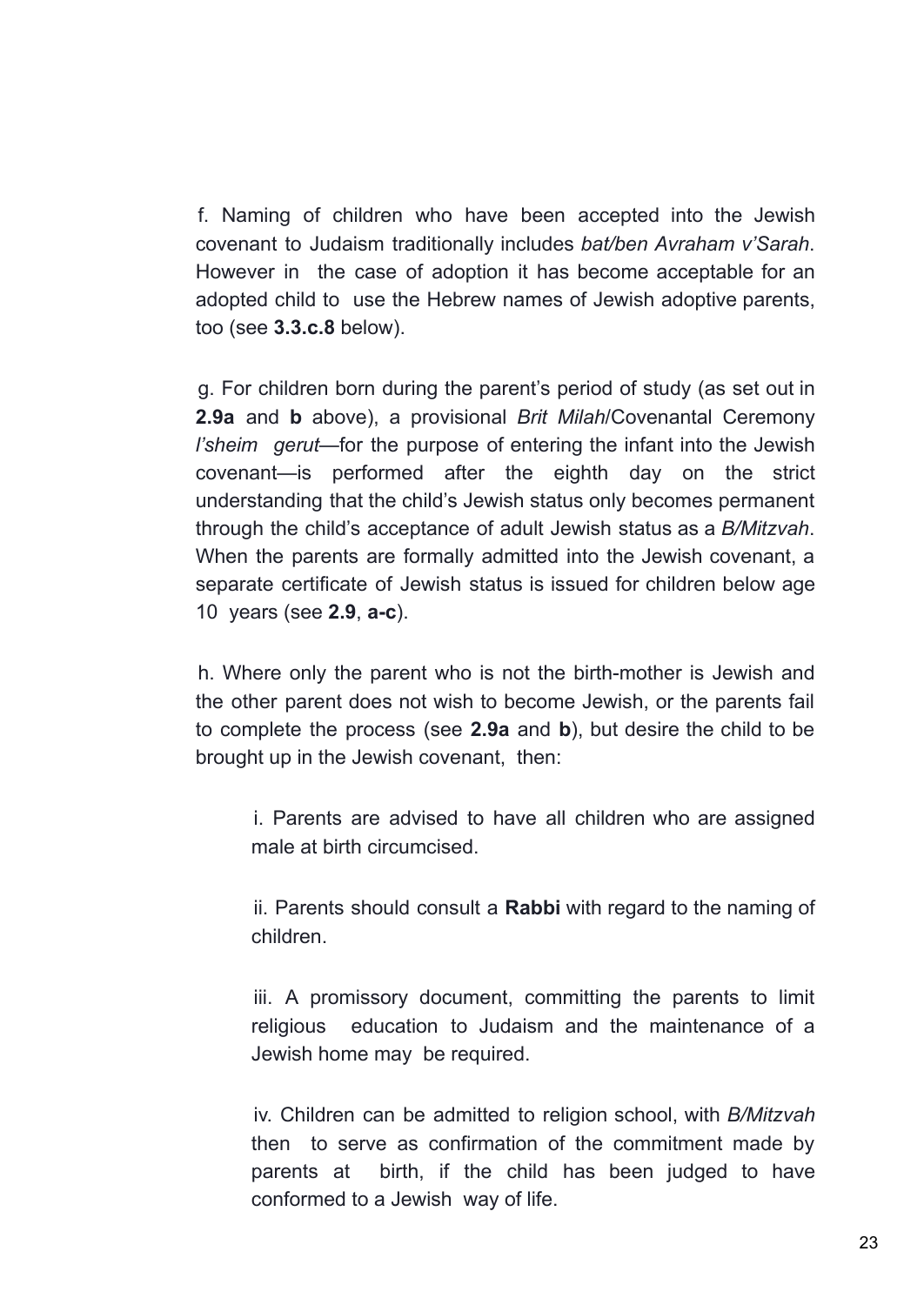v. Jewish status and eligibility for *B/Mitzvah* shall be attested by a *Beit Din* before the *B/Mitzvah* ceremony takes place.

vi. A *Te'udat Gerut* is to be given to the young person immediately before the *B/Mitzvah* ceremony.

#### *Ma'agalei Mishpacha* **– Family circles**

#### 3. **Milestones of life**

a. At moments of transition, whether celebrating or when we need support, the value of community cannot be overstated. Jewish tradition offers a wide range of possibilities for individuals and families to mark their life cycle events within the communal setting, such as the birth of a baby, *B/Mitzvah*, marriage and death of a beloved person. We encourage the expression of life milestones within our communities. Further, we suggest that an element of *tzedakah* is given to assist those in need as an expression of gratitude.

b. The **Rabbi** should officiate at all life cycle events for the **Rabbi's** congregants.

c. The **Rabbi**, has the sole authority to issue the relevant life cycle certificates.

d. In the absence of a **Rabbi**, the **Rabbi's** duties and responsibilities may be performed by a **Lay Reader** or the Chair of the congregation.

#### 3.1 *Birt Milah* **and** *Brit Chayim*

a. *Brit Milah* for a son of a Jewish mother is to be held on the eighth day after the birth (inclusive) even where the eighth day is *Shabbat* or a Festival, including *Yom Kippur*. If the *Brit Milah* is delayed for any reason (including health considerations), the ceremony may not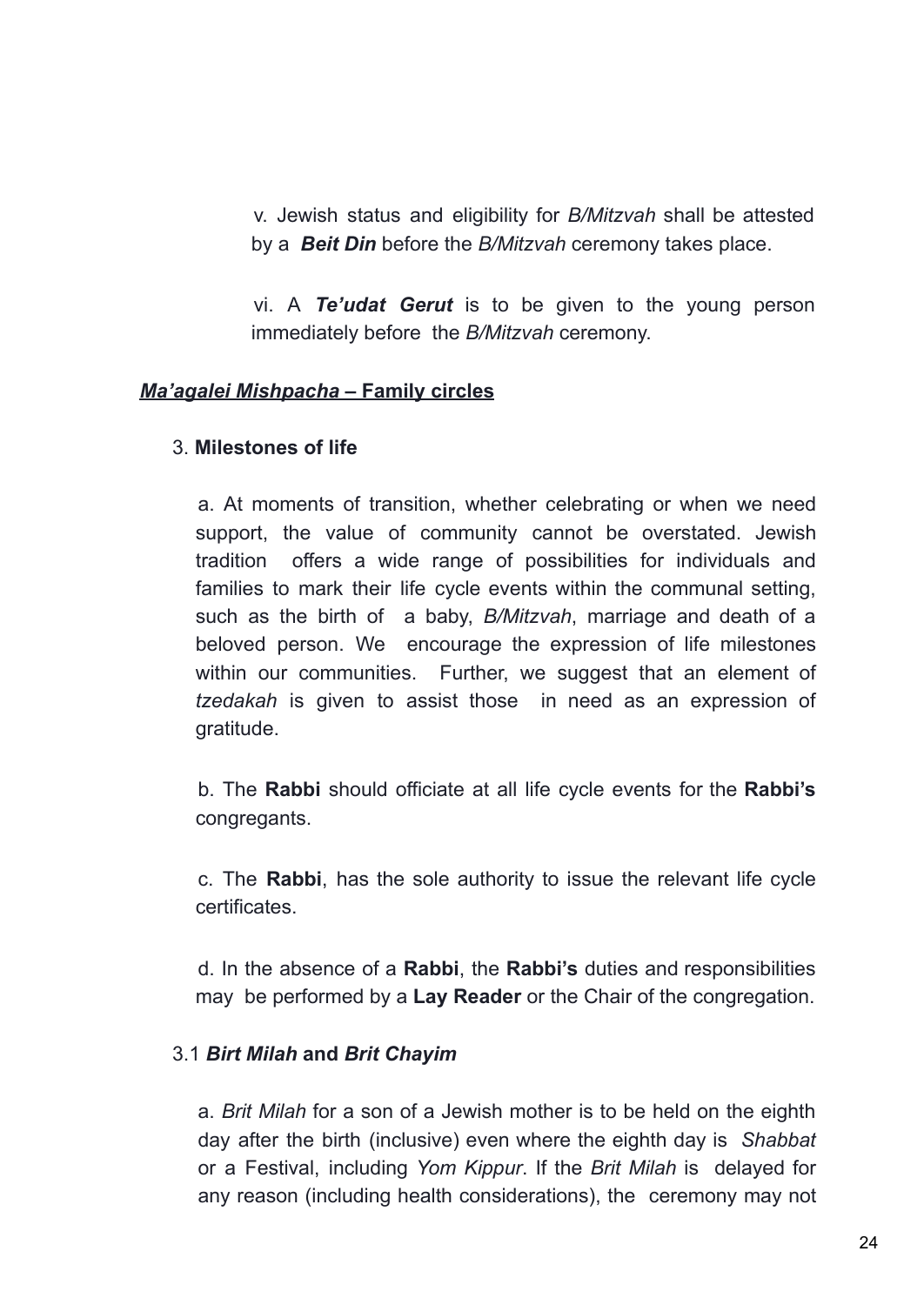take place on *Shabbat* or Festival.

b. The ceremony of *Brit Milah* consists of surgical and ritual ceremonies, where these ceremonies are conducted by a *Mohel* or a Jewish doctor. If no Jewish doctor is available, the surgical circumcision may be performed by a non-Jewish doctor. The religious ceremony may be conducted by a **Rabbi** or, in the absence of a **Rabbi**, a **Lay Reader.**

c. A female baby should have a *Brit Chayim* or *Zeved HaBat/Brit Bat/ Simchat Bat* —a covenantal celebration of Jewish birth — that includes a naming ceremony as well as a ritual of being welcomed into the covenant including *b'rachot* similar to the ones read at a *Brit Milah*.

d. A child's birth may be celebrated with a naming ceremony in the Synagogue during a regularly scheduled service.

#### 3.2 *Pidyon HaBen*

Our tradition calls to "redeem" the first-born male in each family as a remembrance of the 10th plagues described in Exodus 13:13 and further chapters. In accordance with our Progressive values, we accept the idea that life is precious and that the gift of life should be acknowledged, and we call upon our families to mark the first month of the life of their first new-born child (whether male or female) through an act of prayer and charity.

#### 3.3. **Adoption and Surrogacy**

(For the purposes of the clauses relating to Adoption and Surrogacy the word "parents" shall mean parents or a single parent as the case may dictate.)

24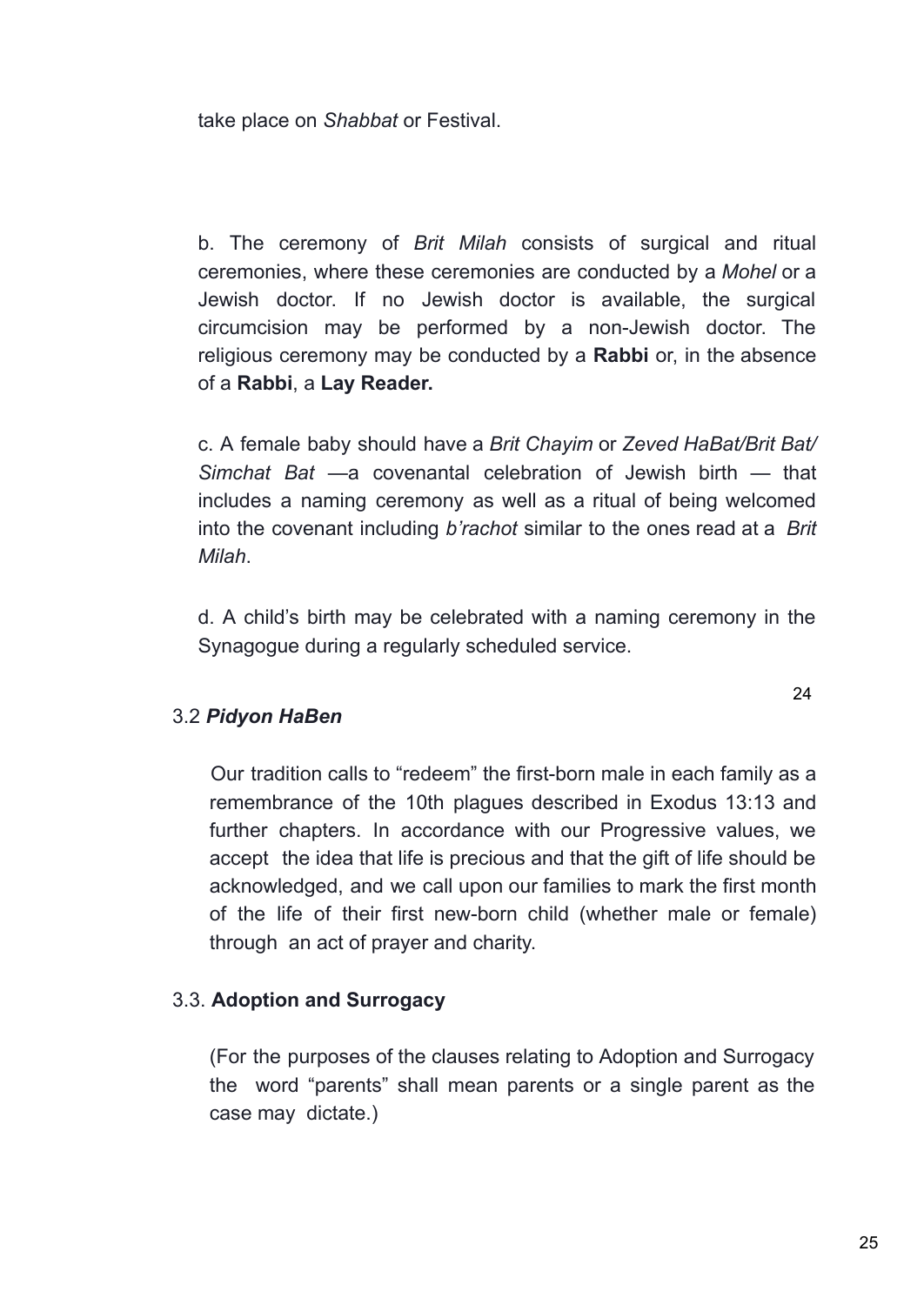a. Jewish concern for infertile couples has roots in Biblical narratives. Contemporary medical practice offers many remedies for prospective parents who wish to have children but have failed to achieve conception after an extended period. Competent medical advice should be sought, and counseling should be offered to relieve childless prospective parents of their suffering.

b. It should be noted that IVF (in-vitro fertilization) and other artificial techniques of reproduction are not the only means whereby prospective parents might hope to fulfill the *mitzvah* of bringing children into the world. They may extend their family by way of adoption. The relationship created through adoption is equivalent in every respect to the relationship between parents and their biological children. Should the prospective parents choose to take this path to parenthood, they should be entitled to the active assistance and encouragement that our community can offer to them as they continue to build their Jewish household.

#### c. **Adoption**

i. Conscience dictates that all Jews be concerned with the plight of children whose parents are unable to provide a loving home; all Jews should consider their ability to provide a Jewish home for these children by adopting these children.

ii. Children of Jewish parents, whose parents are not able to care for them, may be adopted according to South African Law.

iii. A child so adopted customarily retains the Hebrew names of the birth parents.

iv. If a child is adopted at or shortly after birth, then that child shall be named at a *Brit Milah* or naming ceremony using the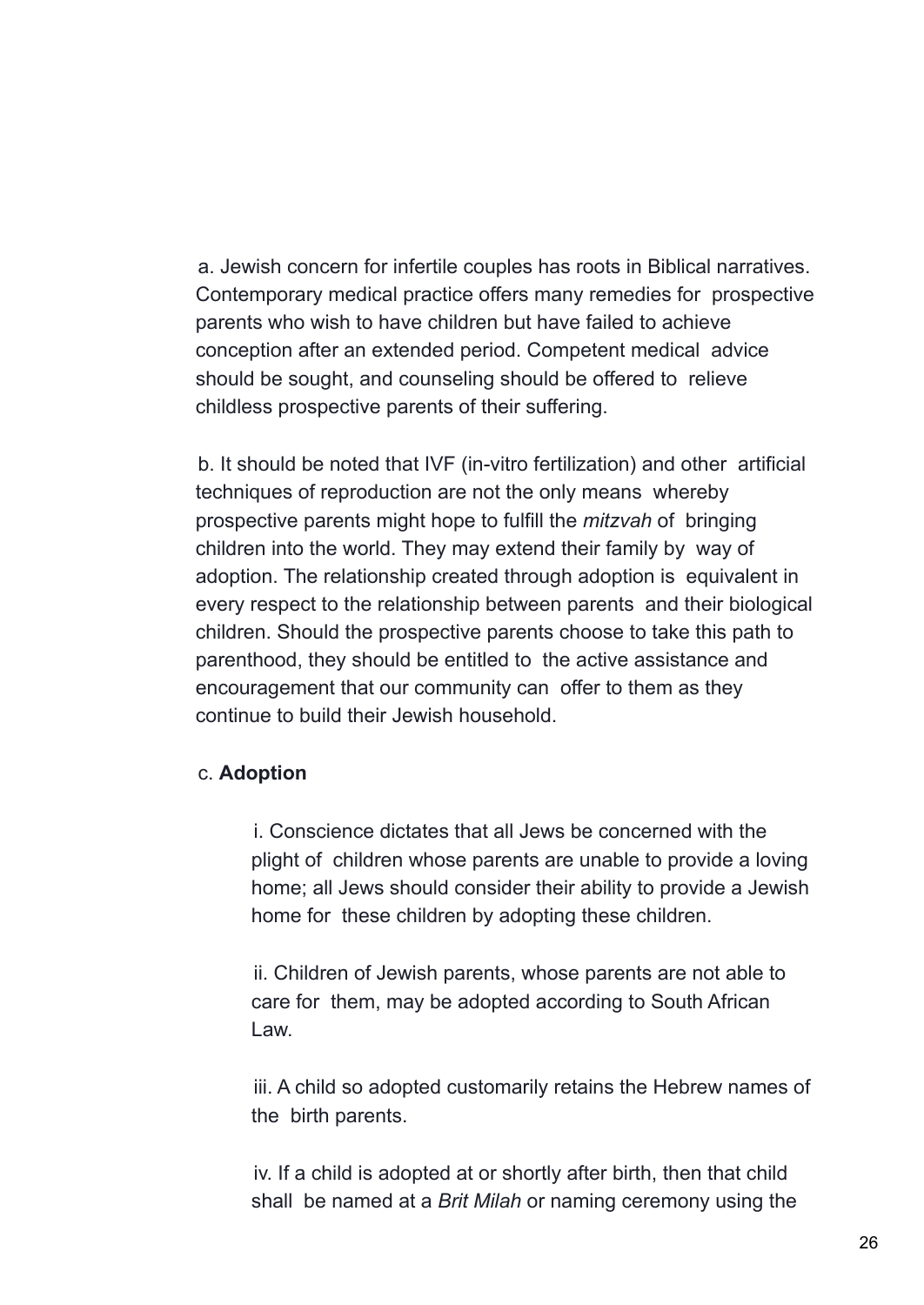names of the child's adoptive parents.

v. Children of a non-Jewish mother may be adopted by Jewish parents subject to compliance with South African Law.

vi. For male children, circumcision should take place at the earliest time permissible in accordance with the South African laws relating to children and adoption.

vii. Acceptance into the Jewish Covenant is required in accordance with the principles set out in this Minhag.

viii. Adopted children who are not Jewish, should be traditionally named *bat/ben Avraham v'Sarah*, however it is acceptable for an adopted child to use the Hebrew names of the Jewish adoptive parents.

#### d. **Surrogacy**

i. Modern medical technology includes both IVF and implantation of the resulting fertilized ovum in the womb of a surrogate mother. Traditional Jewish law disregards the biological source of the child and determines religious status solely through the birth mother. From a Progressive perspective, the biological and genetic identity take on a new importance; if the birth-mother is not Jewish but either or both of the ovum and sperm donors are Jewish, then the appropriate procedure for the recognition of the child as Jewish shall be applied at the discretion of the **Rabbi** or a *Beit Din*.

ii. From the time that a surrogate mother gives birth, a clear Jewish identity should be established through the celebration of the customary ceremonies as set out in this *Minhag*, subject to legal restrictions and agreements between the surrogate mother and the intended parent/s of the child.

#### 3.4 *Upsherin* **/** *Halaka*

We acknowledge the recent spread of the *Upsherin*, the tradition of a haircutting ceremony observed when a male turns three years old. This ceremony may likewise be utilised for a female who turns three years old. We invite the families to make the event an opportunity to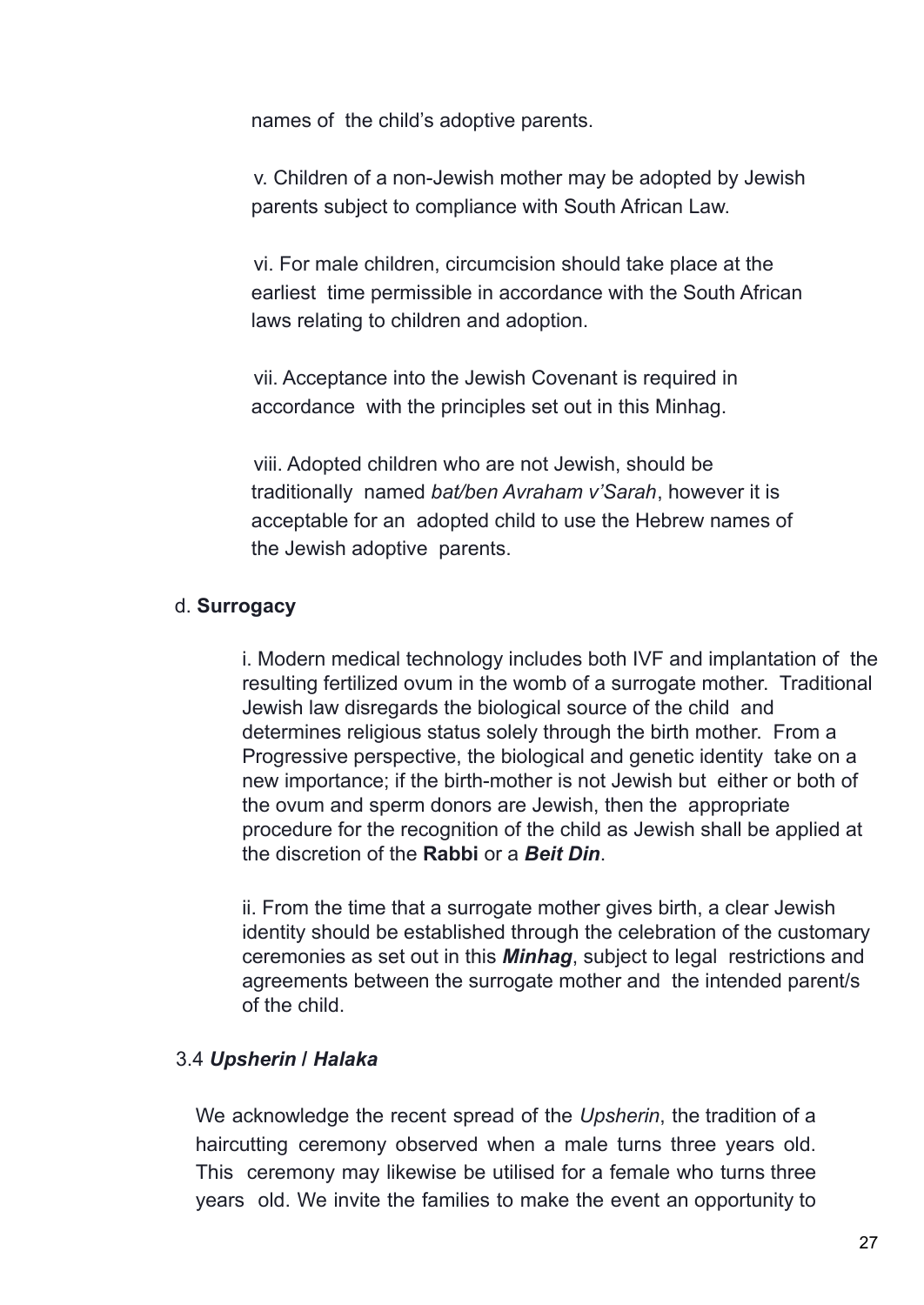practice the study of Torah and the giving of *tzedakah*.

#### 3.5 **B/Mitzvah**

a. **Rabbis** and congregations that do not have a **Rabbi,** may establish and supervise the curriculum for and attendances of *B/Mitzvah* learners who are required to have an understanding of Jewish festivals, rituals, liturgy, history and Hebrew subject to the MINIMUM standards set out below:

i. attendance at congregational religion school or comparable private tuition under congregational auspices for a MINIMUM period of two years, however this period may only be shortened in exceptional circumstances at the discretion of the **Rabbi** or in the absence of a **Rabbi** the *Beit Din*;

ii. regular attendance at Shabbat and Festival services, accompanied by the learner's parents, is required for at least one year before the *B/Mitzvah* ceremony however this period may be shortened only in exceptional circumstances at the discretion of the **Rabbi** or *Beit Din*; and

iii. the *B/Mitzvah* should be able to competently read from the scroll, read the Hebrew *Torah* and *Haftarah* blessings, participate in leading the service and delivering a sermon/*D'var Torah*;

b. Adult *B/Mitzvah*: If an adult person did not have the opportunity of celebrating their *B/Mitzvah* or when a person who have been accepted into the Jewish covenant after the traditional *B/Mitzvah* age wishes to celebrate their *B/Mitzvah,* the **Rabbi** and the congregation shall make arrangements to enable them to do so in a ceremony similar to the traditional *B/Mitzvah* ceremony.

c. Second *B/Mitzvah*: At the age of 83, as a token of appreciation of 70 years from a person's original *B/Mitzvah* ceremony, a person should be encouraged to celebrate their second *B/Mitzvah*, in a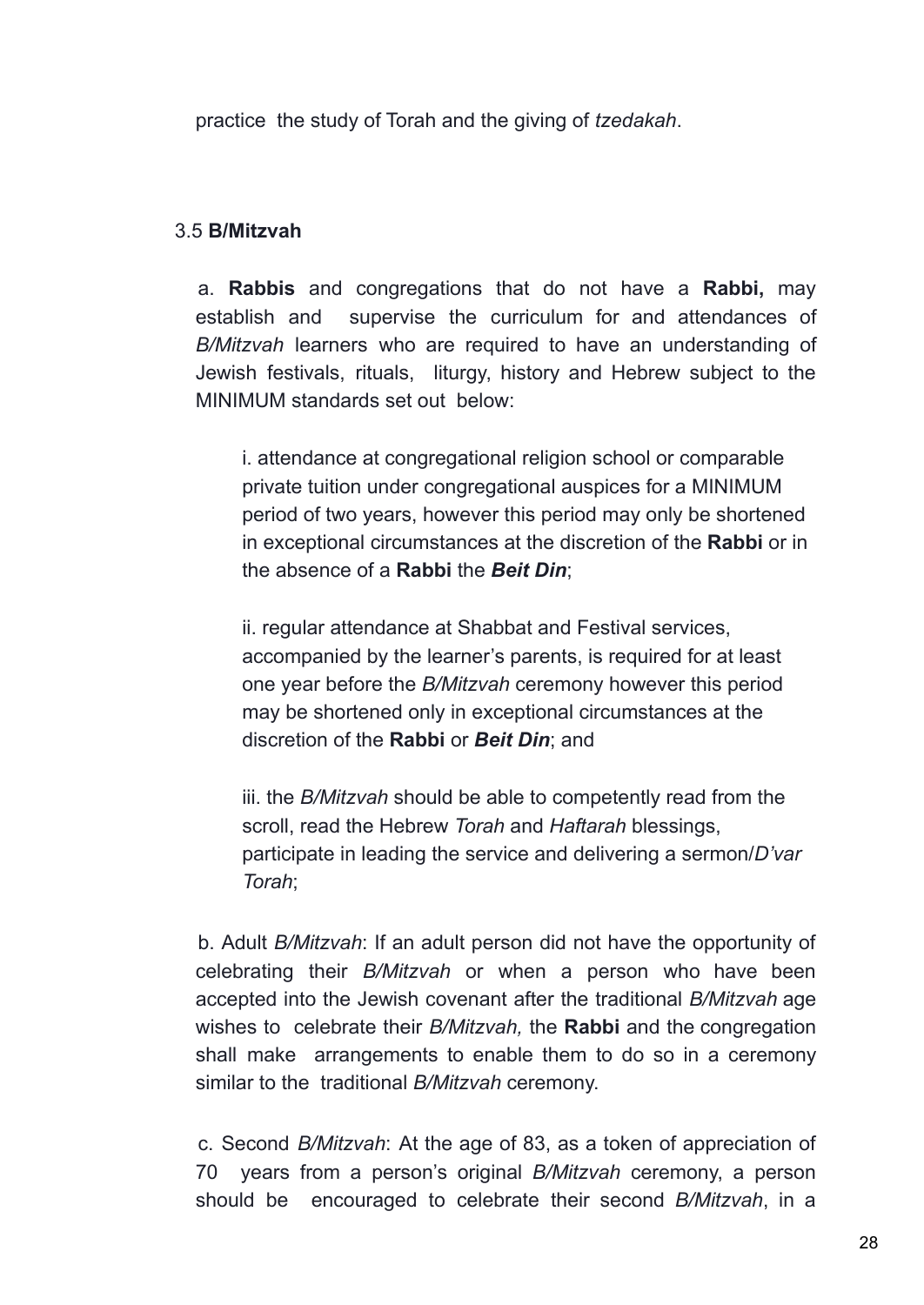ceremony similar to the traditional *B/Mitzvah* ceremony. A second *B/Mitzvah* certificate marking the event should be issued.

#### 3.6 **Marriage -** *Chupah*

#### 3.6.1 **Legal Authority:**

a. The Department of Home Affairs recognises the **SAUPJ** as a religious institution under whose auspices **Marriage Officers** may become **Marriage Officers** in terms of the **Marriage Act** and the **Civil Union Act**, as amended from time to time.

b. **Marriage Officers** shall only be entitled to act as **Marriage Officers**, in respect of:

i. **Rabbis**, whilst the **Rabbi** is a member of the **SAAPR**; and

ii. **Lay Marriage Officers**, whilst these persons are members of **SAUPJ** affiliated congregation and are required to assist such **SAUPJ** affiliated congregations to perform **Marriages** and civil unions.

c. At the end of the period of affiliation with the **SAAPR** or **SAUPJ,** as the case may be,:

i. **Marriage Officers** shall no longer be entitled to act as **Marriage Officers**; and

ii. the **SAUPJ** will request the Department of Home Affairs to revoke the authority of these persons as **Marriage Officers**.

d. **Rabbis** and **Lay Marriage Officers** shall undertake in wring to be bound by the conditions of the their appointment as **Marriage Officers** in terms of this *Minhag* (as may be amended from time to time) prior to their appointment as **Marriage Officers** and in respect of existing **Rabbis** and **Lay Marriage Officers**, immediately after this amended *Minhag* comes into force.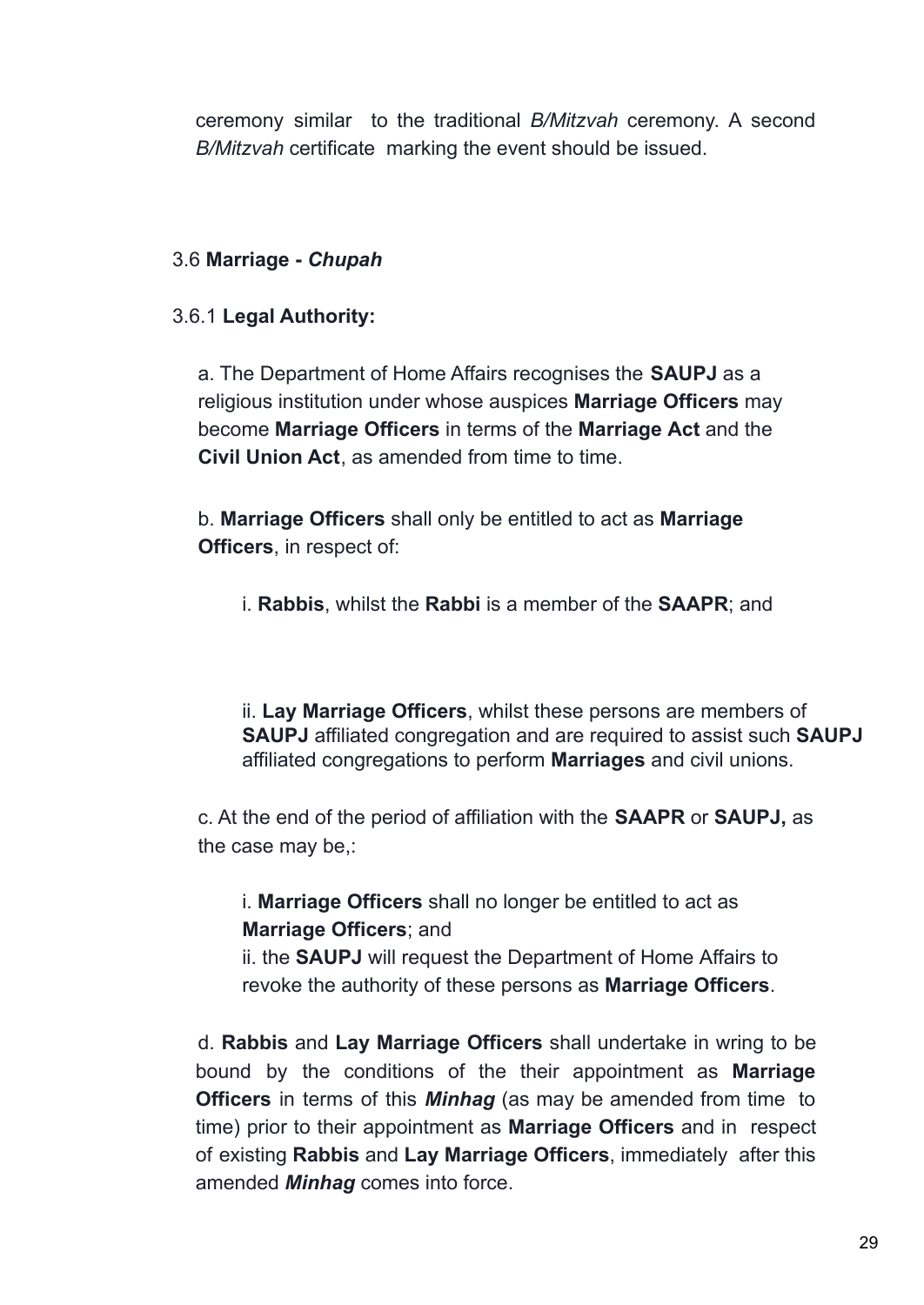e. **Marriage Officers** shall (subject to them passing the necessary exams) be permitted to conduct ceremonies in accordance with both the **Marriage Act** and the **Civil Union Act**.

f. Every **Marriage Officer** should be registered as a **Marriage Officer** by these two Acts, which currently require separate registration.

g. A **Marriage Officer** shall not be entitled to conduct a **Marriage** unless:

i. all civil legal requirements have been met; and

ii. it is followed by a religious ceremony within an acceptable period of time.

#### 3.6.2 **Marriages conducted by Lay Marriage Officers**

If a **Rabbi** is not available to conduct a **Marriage**, a **Lay Marriage Officer** may conduct the **Marriage** subject to a **Rabbi** having had sight of all the necessary documentation and having authorized the **Marriage** to proceed.

#### 3.6.3 **Discretion and collegiality:**

The decision to accept or reject a proposed **Marriage Couple** is solely at the discretion of the **Rabbi**. In the case of rejection, the **Rabbi** is expected to inform the **SAAPR** and explain in writing the reason for rejection, in case the proposed **Marriage Couple** should thereafter approach another **Rabbi.**

#### 3.6.4 **Mixed-Faith Marriage:**

Our congregations are a safe and welcoming space for mixed-faith families.

#### 3.6.4.1 **Participation in Mixed-Faith Marriage:**

**Rabbis** may **participate** in **marriages** of Jews and non-Jews in a non-officiant role.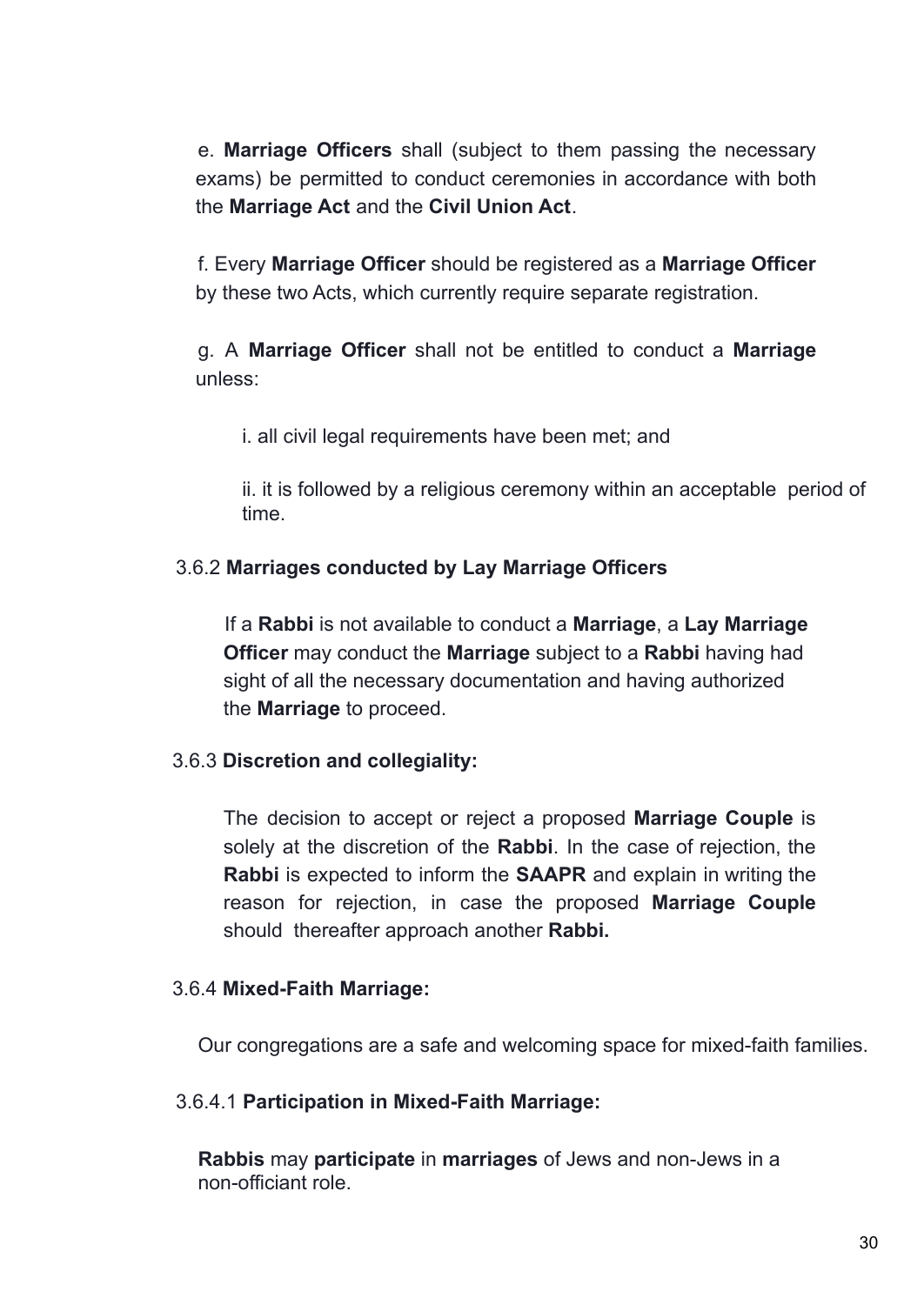- a. either the officiant or the participating rabbi must clearly state at the wedding that the rabbi is not the officiant
	- i. A suggested phrase to use could be, "Hi, I am X, I am here as the officiant of this service, later on we are going to include Rabbi X, as the couple's rabbi, who will be offering a blessing. . . "
- b. The rabbi must not stand with the officiant for the duration of the wedding, just for the parts they are offering to help clarify that they are not the officiant
- c. Participation **may include** offering words of congratulations, welcome, a Jewish teaching, Birkat Kohanim. These offerings may be in either Hebrew or English.
- d. Participation **may not include** offering a traditional Jewish blessing from the liturgy of Jewish weddings (specifically, *Birkat Erusin*, the traditional wedding vows (*harei at/atah…*), and *sheva b'rachot*), or with language taken from the traditional text of *Ketubot*.
- e. In exchange for rabbinic participation, couples must meet with the rabbi a minimum of three times during which the rabbi should help the couple think through their future as an interfaith couple.
- f. Additionally, **Rabbis** may work with mixed-faith couples to craft their ceremony.

i. Such ceremonies **may** include Jewish minhagim (i.e. chuppah, breaking of the glass), rewrites of Jewish wedding liturgy (i.e. *Shevah Brachot*, vows, *Birkat Erusin*)

ii. Such ceremonies **may not** include traditional Jewish blessing from the liturgy of Jewish weddings (specifically, *Birkat Erusin*, the traditional wedding vows (*harei at/atah…*), and *sheva b'rachot*), or language taken from the traditional text of *Ketubot*.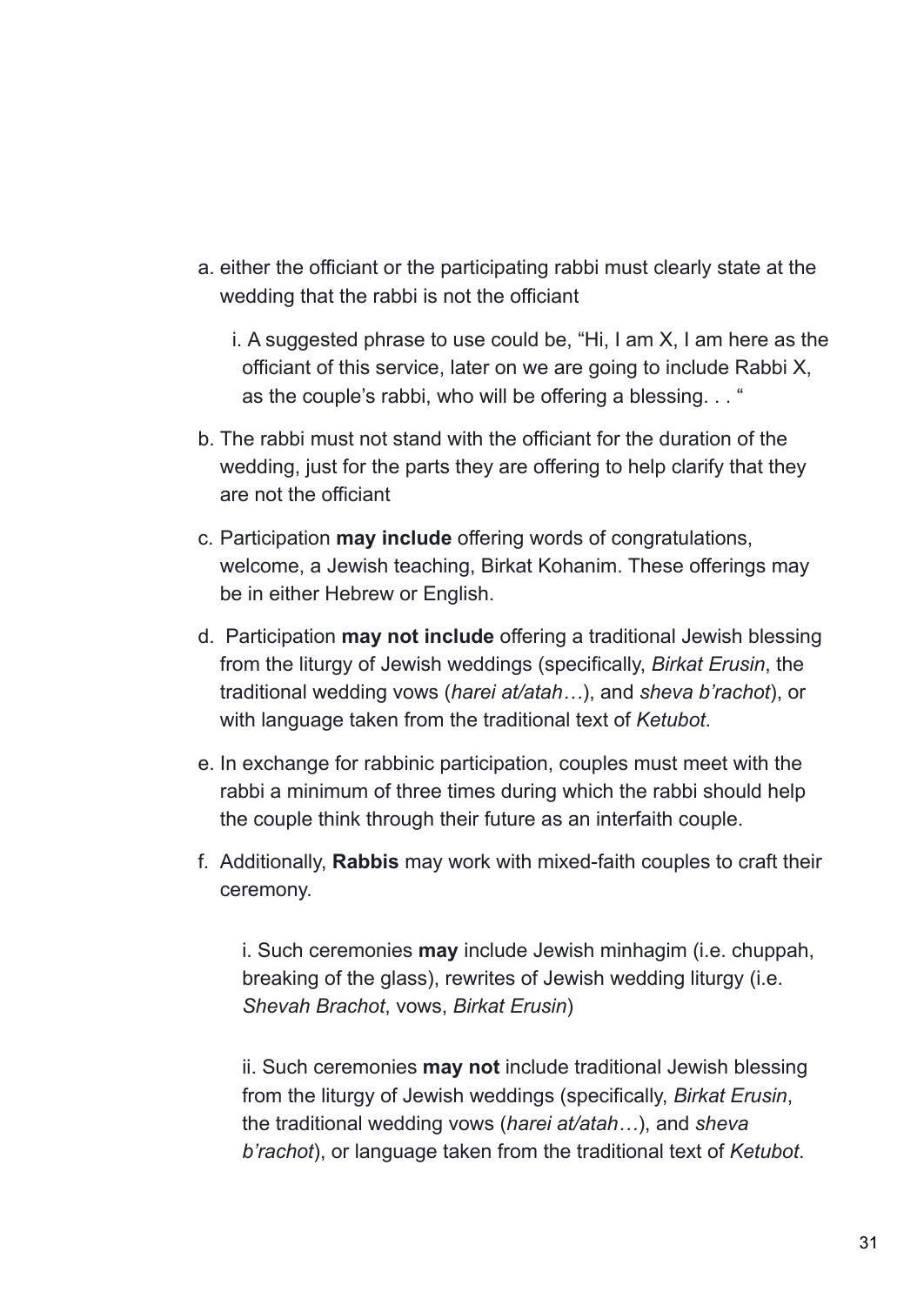- g. **Rabbis** may not sign a civil license or Ketubah between a Jew and Non-Jew, as a marriage-officer or as a witness
- h. **Rabbis** may support the proposed **Marriage Couple** to seek an alternative to a **Marriage** conducted by a **Marriage Officer**.
- i. When counseling a proposed mixed faith **Marriage Couple**, every attempt should be made to encourage the Jewish partner to consider conversion, recommend participation in the ITJ course or, at a minimum, to participate in Jewish life and to be as welcoming as possible to the non-Jewish partner and their families. It is encouraged to offer a blessing / *Aufruf* to the couple.
- j. **Rabbis** can decline to participate in mixed-faith marriages.

#### 3.6.5 **Marriage of Non-Jewish couples**

**Rabbis** are entitled, in their discretion, to perform the legal marriage procedures for two non-Jews both under the **Marriage Act** and the **Civil Union Act**.

#### 3.6.6 **The ceremony**

a. A *Minyan* is preferable, but not essential, at a marriage ceremony.

b. The *Ketubah* has been used in Jewish marriage since the late days of the Second Temple, although broad variations in the content of *Ketubot* have been used over time. A *Ketubah* comes into effect when signed by the **Marriage Couple** and witnessed by two Jewish adults. First-degree blood relatives of the **Marriage Couple** should not act as witnesses to the *Ketubah*. Non-Jews may function in all other capacities under the *Chuppah*. They may be witnesses to the civil register.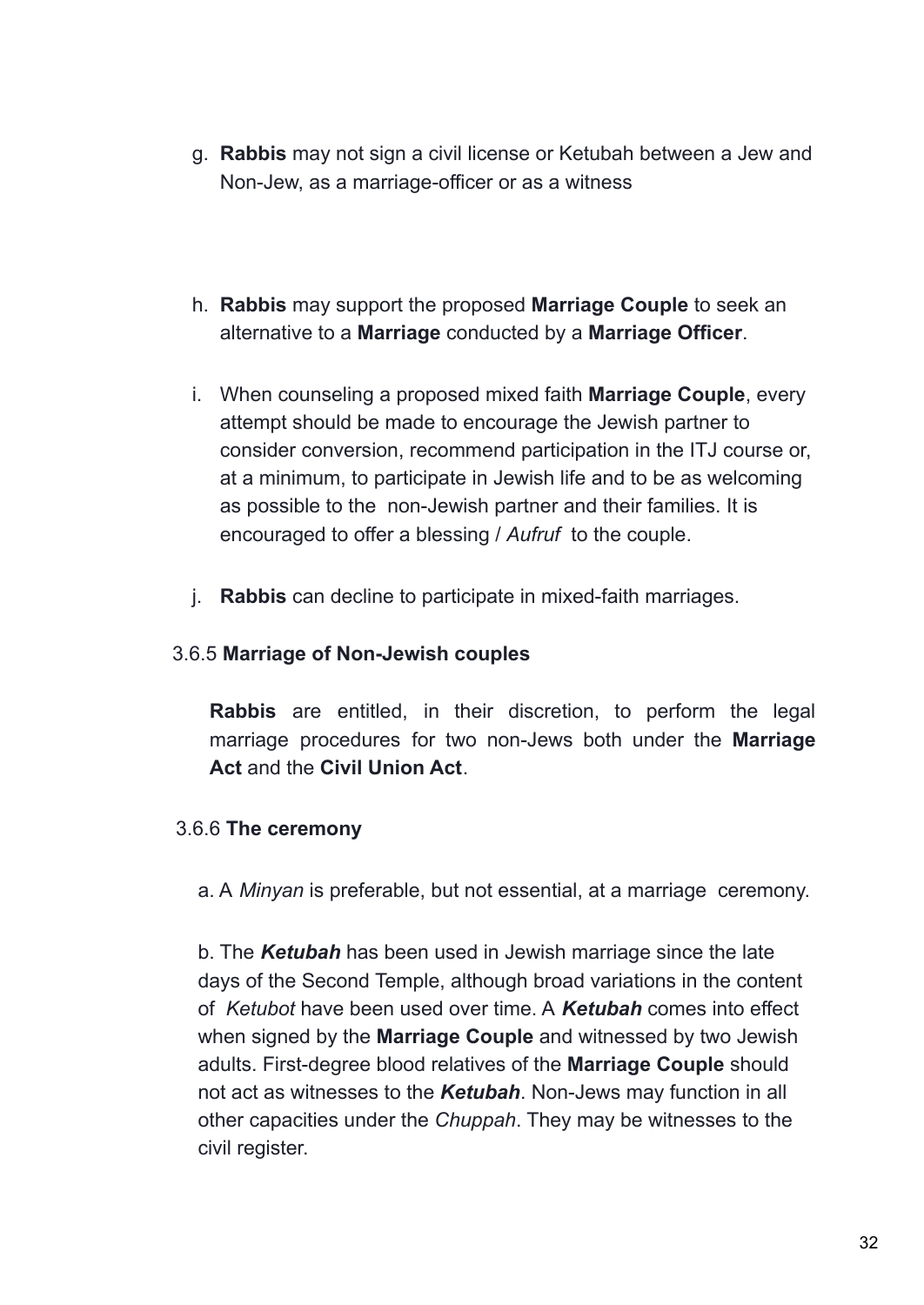c. A *Ketubah* customarily contains the names of each partner of the **Marriage Couple**, in English and in Hebrew, as well as the corresponding dates on the secular and Jewish calendars. The tradition of artistically rendered *Ketubot* is venerable. A *Ketubah* is often hung with pride in a Jewish home. The text of *Ketubot* should be in a format agreed upon by the **SAAPR** and following the egalitarian principles of **Progressive Judaism**.

d. The marriage ceremony should include most of the Jewish traditional elements: Opening engagement blessing, the blessing of sanctification (over the wine), an exchange of rings between the **Marriage Couple** with the formulaic Hebrew vows (*harei at/atah m'kudash (et) li, etc.*), public reading of the *Ketubah*, the *Shevah B'rachot* (Seven Blessings) and the breaking of the glass at the conclusion of the ceremony.

e. Each **Marriage Officer** is entitled to present creative or alternative elements to the ceremony, as long as it is done with respect and decorum and in consultation with the **Marriage Couple**.

#### 3.6.7 **Forbidden Marriages**

**Marriage Officers** shall **NOT** conduct **Marriages** for prospective marriage partners who fall under the restrictions of family marriage, as accepted in Judaism: parents and children, siblings, affinities and so on. A list of forbidden degrees of **Marriage** is set out in the **Appendix**.

#### 3.6.8 **Forbidden Days for Marriages**:

a. **Marriages** shall not be conducted on *Shabbatot*, Festivals, or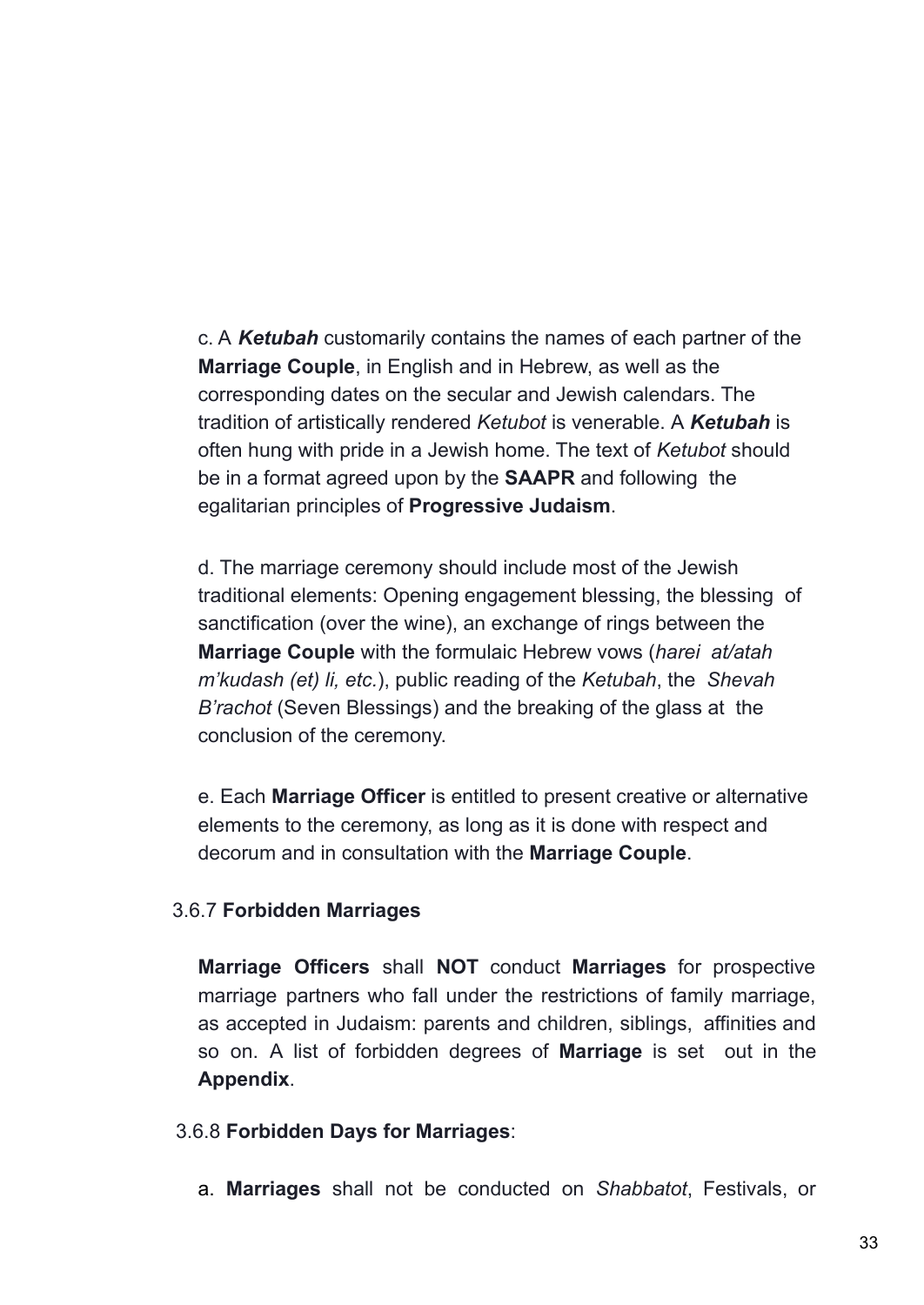between *Rosh Chodesh Av* and the 9 th of *Av*.

b. **Marriages** are to be discouraged from being conducted during the intermediate days of *Pesach* and *Sukkot*, between *Rosh Hashanah* and *Yom Kippur*, at the end of *Shabbat* or Festivals, and between *Pesach* and *Lag BaOmer.*

c. A mourner should not marry until after the *Shloshim* period of mourning has been concluded, except where all of the wedding preparations had been finalized before the death occurred. In such a case, the wedding should be postponed for at least until the *Shivah* period has concluded. The final decision here rests with the authorizing **Rabbi** who should also be consulted about aspects of the celebration that might be appropriately curtailed.

#### 3.6.9 **Other special cases**:

a. *Kohanim***:** As explained in **1.3** above, **Progressive Judaism** does not hold the priestly status to be different from any other Jew. Thus, **Marriages** between a *Kohen* and a divorcee or a convert are permitted.

b. **Levitate Marriage**: The ancient Israelite custom of demanding a widow to be married to her brother in law, and *chalitzah*, (the release ceremony from such obligation) are not recognised.

c. *Aguna***:** literally meaning anchored woman - refers to a woman married who has been abandoned by a man. Traditional Judaism requires that only men initiate a divorce proceeding (*Get/Gittin*), and does not recognize "legally dead" in cases of disappearance. A woman left in this state is not permitted to remarry, as any children of the second **Marriage** would be deemed *mamzer(im/ot)*. **Progressive Judaism** completely rejects these principles and

i. recognizes a civil divorce as adequate;

ii. permits women to initiate divorce proceedings in accordance with civil law;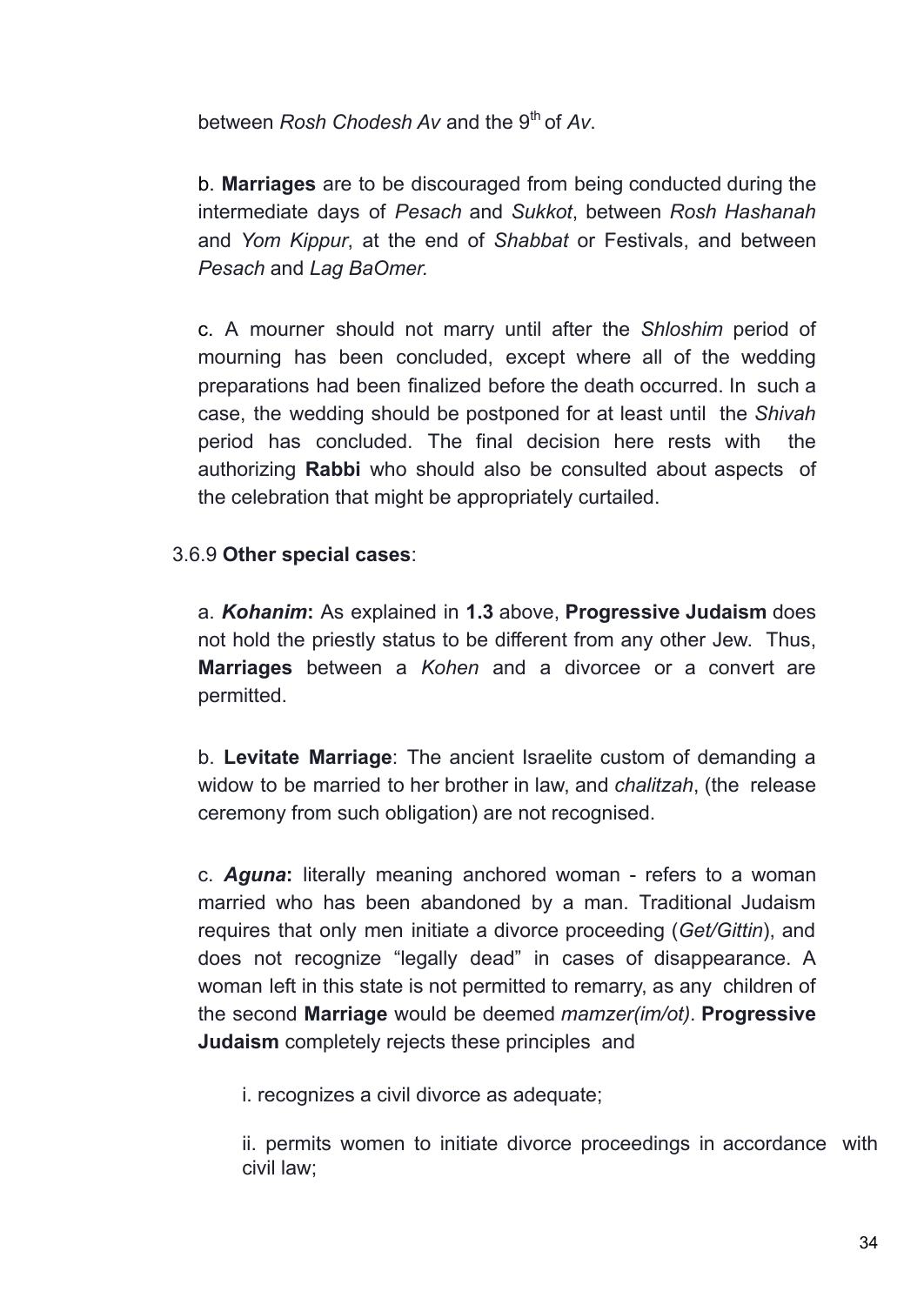iii. recognizes the declaration of death by a civil court, even without discovery of the deceased or witness to the event.

d. **Widowed Persons:** There are no restrictions on the remarriage of widowed persons other than those as mentioned under "Forbidden Marriages" (see 3.6.7 above) or "Forbidden Dates" (see 3.6.8 above). However, a sense of propriety should be observed.

#### 3.6.10 *Aufruf*

a. In *Yiddish Aufruf* means "calling up". It is the Jewish custom for a groom to be called up in the synagogue for an *Aliyah*. In the *Ashkenazic* Jewish tradition, the *Aufruf* ceremony is typically held on the *Shabbat* before the wedding; while in the *Sephardic* and *Mizrachi* traditions, it is called *Shabbat Chatan*, the groom's Sabbath, and it is typically held on the *Shabbat* after the wedding.

b. We encourage the proposed **Married Couples** to be called together to the *Torah*, before or after the wedding. The Hebrew name for this concept is;

i. "*Shabbat Chatan-Kalla*" in respect of a heterosexual **Marriage Couple**;

ii. "*Shabbat Chatanim*" or "*Shabbat Kalot*" for a same-gender **Marriage Couple**.

iii. "*Shabbat Ahuvim"* for a **Marriage Couple** where one or both members of the **Marriage Couple** do not have a preferred gender-identity or are gender-fluid.

#### 3.7 **Divorces /** *Gittin*

a. In general, a civil divorce decree suffices for remarriage after divorce.

b. It is a traditional religious obligation for a husband to provide a *Get* — Bill of Release — to a wife.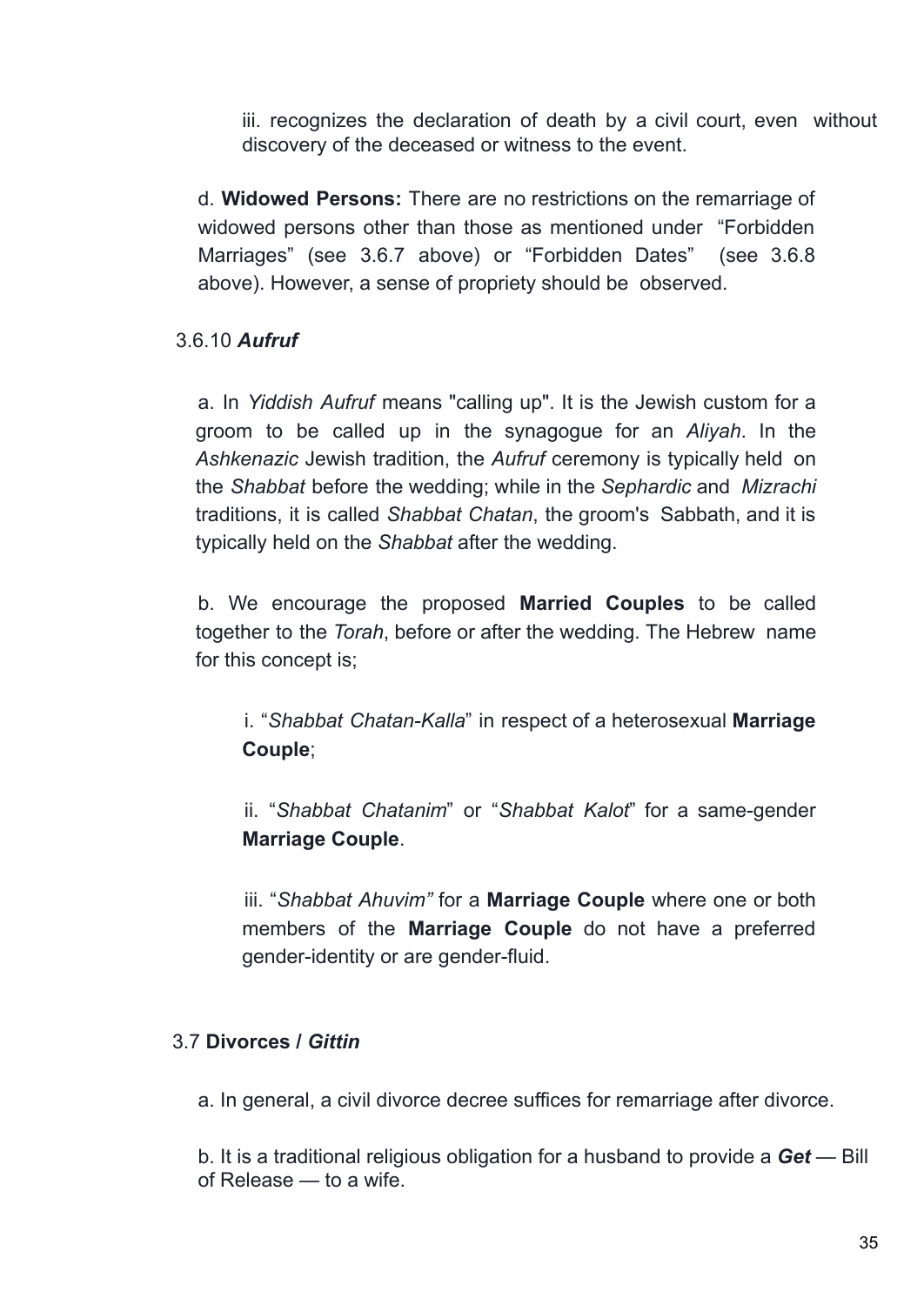c. When questions of *Gittin* arise, it is incumbent upon the **Rabbi** to inform the parties concerned of certain grave difficulties which may arise from other sectors of the Jewish community for the offspring of a remarried divorced woman who has not received a *Get*.

d. Women civilly divorced, whose former husband has not fulfilled the legal and ethical obligation of providing a *Get* may be married by a **Marriage Officer**.

e. A divorced man should be strongly encouraged to deliver a traditional *Get* to an ex-wife as a precondition to a **Marriage** under the auspices of the **SAUPJ**/ **SAAPR**.

f. Upon presentation of a final decree of a civil divorce, the absence of a *Get* shall not be deemed to make the divorced woman an *aguna* (anchored woman) but shall suffice, at the discretion of the **Rabbi**, for marriage under the auspices of the **SAUPJ**.

g. Either partner may request the *Beit Din* of the **SAAPR** to issue a *Te'udat Preidah.* In most cases, this procedure should only be applied in the case of a former marriage under Progressive Jewish auspices.

h. To avoid abetting a *Get-*refuser:

i. If a Jewish man was previously married to a Jewish woman, and had not been given a *get*, we would then request the ex-wife provide written confirmation that she does not seek a *Get* at that time, prior to us agreeing to conduct the **Marriage**.

ii. If a Jewish woman was previously married to a Jewish man and had not received a *Get*, we would then request that the ex-husband provide written confirmation that he does not need his ex-wife to accept the *Get* to conclude their religious divorce.

iii. If the former spouse refuses to co-operate and either seek or accept a *Get***,** then the *Beit Din* may issue a *Te'udat Preidah.*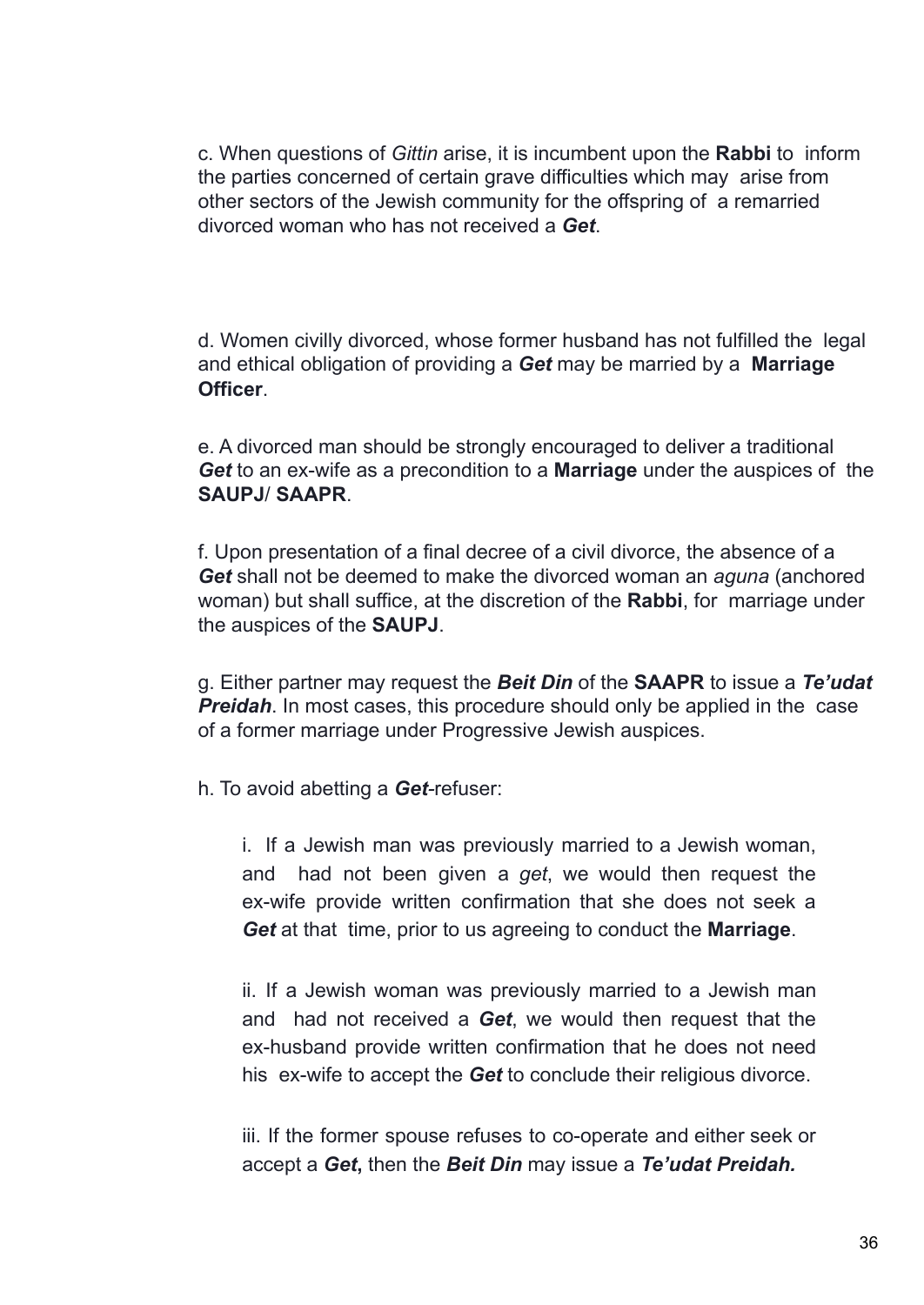# **3.8 Death (Funeral/cremation,** *Shiva, Shloshim***, first-year memorial)**

a. When someone close to us dies it is normal for the family to experience heightened emotions and stress. It is the role of the **Rabbi** to be present and to assist the family not only with the formalities of the rituals but to provide counsel and solace.

b. It is a Progressive Jewish practice to respect the differences in mourning customs among families and communities. Jewish tradition teaches that death has its allotted place in the cycle of life, and Jewish rituals are intended to support us as we deal with death and loss, enabling us to go forward towards life.

#### **3.8.1 Funeral and Memorial Service Offerings**

a. The organization and content of funeral and memorial services, including liturgy, rituals and eulogies, are entirely at the discretion of the **Rabbi**. A **Lay Reader** should consult with a **SAAPR Rabbi** for guidance.

b. All effort should be made to conduct the funeral as soon as possible, to enable the family to move from *the aninut* phase (the period from the death of an immediate relative until after the burial/funeral) and to start the process of *Shivah*.

c. *K'riah*—custom dictates for a garment to be torn in a triangular non-repairable way as a symbol of the tear in the fabric of a family that occurs when loved one dies. Only the direct mourners make this tear, on the left for a parent, on the right for all other cases.

i. Whilst it is a commendable ritual and rich in symbolism as a mark of grief, it is the right of an individual mourner to refrain from performing *K'riah*. Mourners should neither be forced to perform *Kri'ah* nor be obstructed from performing *Kri'ah*. Jewish mourning rituals have a well-deserved reputation to respond to the needs of mourners at their hour of loss.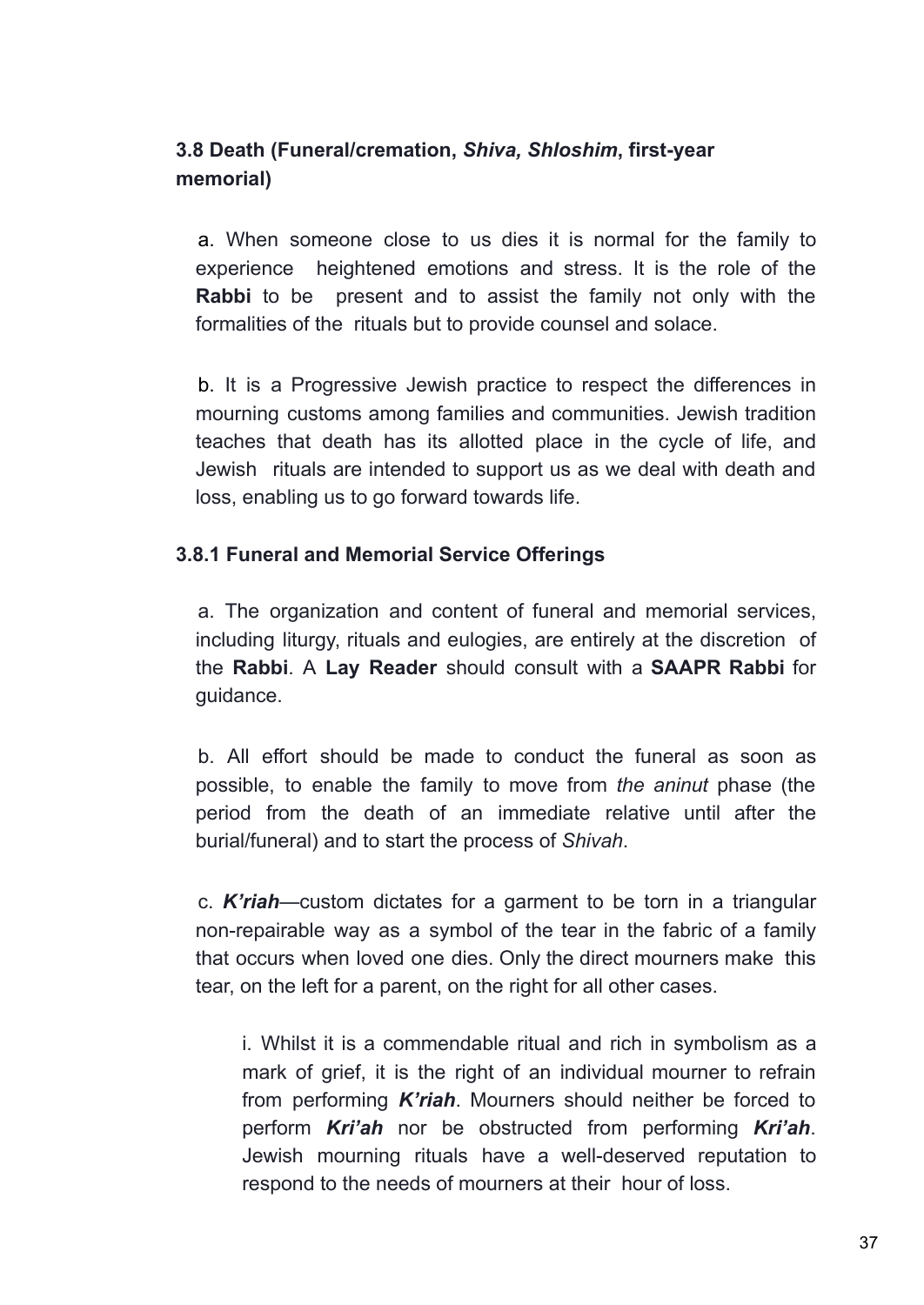d. It is not customary to bring flowers, photos or other objects to a funeral or cremation or to the consecration of a *Matzevah* (tombstone). Placing of stones on or around the *Matzevah* is customary.

#### **3.8.2 Cremation**

a. We acknowledge the validity of cremation as a legitimate choice made by an individual regarding their body. We call upon family members and congregations to respect this choice.

b. In such a case, ashes should be treated with respect and buried in the ground or in a Wall of Remembrance. All traditional mourning rituals should, nevertheless, be observed in order to allow the community to comfort the mourners.

#### **3.8.3** *Shiva*

a. *Shiva*, in Hebrew meaning the number seven, is the first period of public mourning that follows the funeral or memorial service. There are many customs for the observance of these days when mourners stay at home and receive visitors. Some sit on low chairs, abstain from wearing leather garments or shoes and conclude the period with a walk around the block to mark their first journey after *Shiva,* other than for the attendance at *Shabbat* worship when no formal mourning is to take place.

b. *Shiva* is a full set of seven days. In the case of uncertainty due to a festival or any other reason, the **Rabbi** will advise the family how *Shiva* should be performed.

c. At the end of the *Shiva* is it customary for the family to visit the grave and read the *Kaddish* prayer. The **Rabbi** should strive to be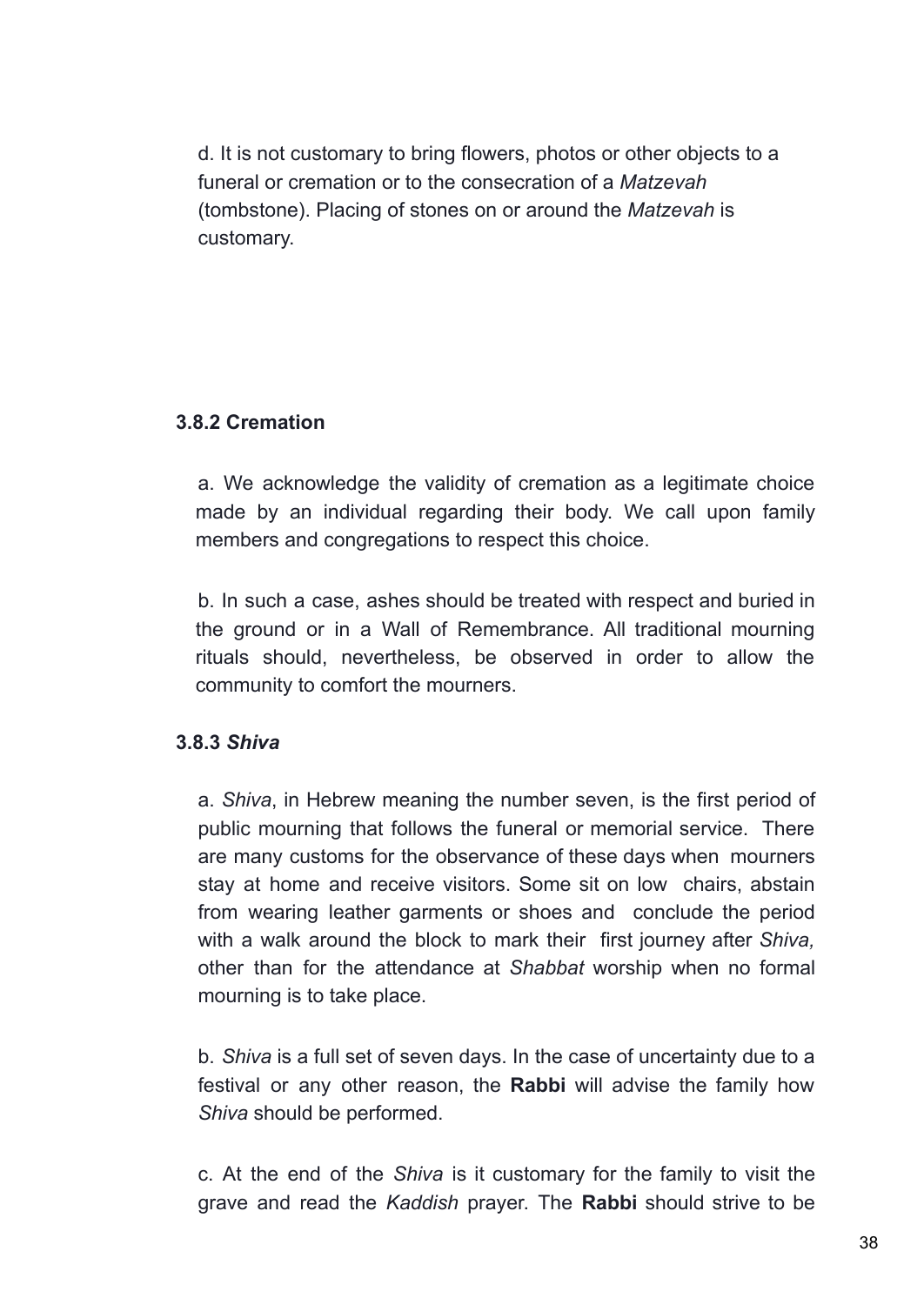with them or see that they are aware and prepared for the occasion if they wish to do so.

# **3.8.4 Days on which Funerals, Memorials and Consecrations should not be held**

a. Funerals, both burials and cremations, are not solemnized on *Sabbatot*, Pilgrimage Festivals, *Rosh Hashanah* or *Yom Kippur*.

b. While funerals may be held on the "second day" of the Pilgrimage Festivals according to *Halacha* only immediate mourners may participate, and Jewish cemeteries in South Africa are likely to be closed for the observance. In such circumstances burial is postponed until the next available day.

c. It is also permitted to delay a funeral to allow reasonable travel time for immediate mourners to reach South Africa from great distances.

#### **3.8.5 Prayers at the House of Mourning**

a. It is our Progressive custom for the House of Mourning Prayers to be held for at least one evening.

b. If the funeral took place on a Friday, home prayers may be held after *Shabbat* ends or on Sunday.

c. If the death took place on any day during the Festivals of *Pesach* or *Sukkot,* prayers will be held after the Festival. Visits to the bereaved after the funeral during the festival and *Chol HaMo'ed* are encouraged although the formal *Shiva* period is delayed.

d. Mourners should attend public worship services on *Shabbat,* enabling them to recite the *Kaddish* prayer in a *Minyan*. At which time no outward sign of mourning (cut garments or mourning ribbons) should be worn.

#### **3.8.6 Organ Donation**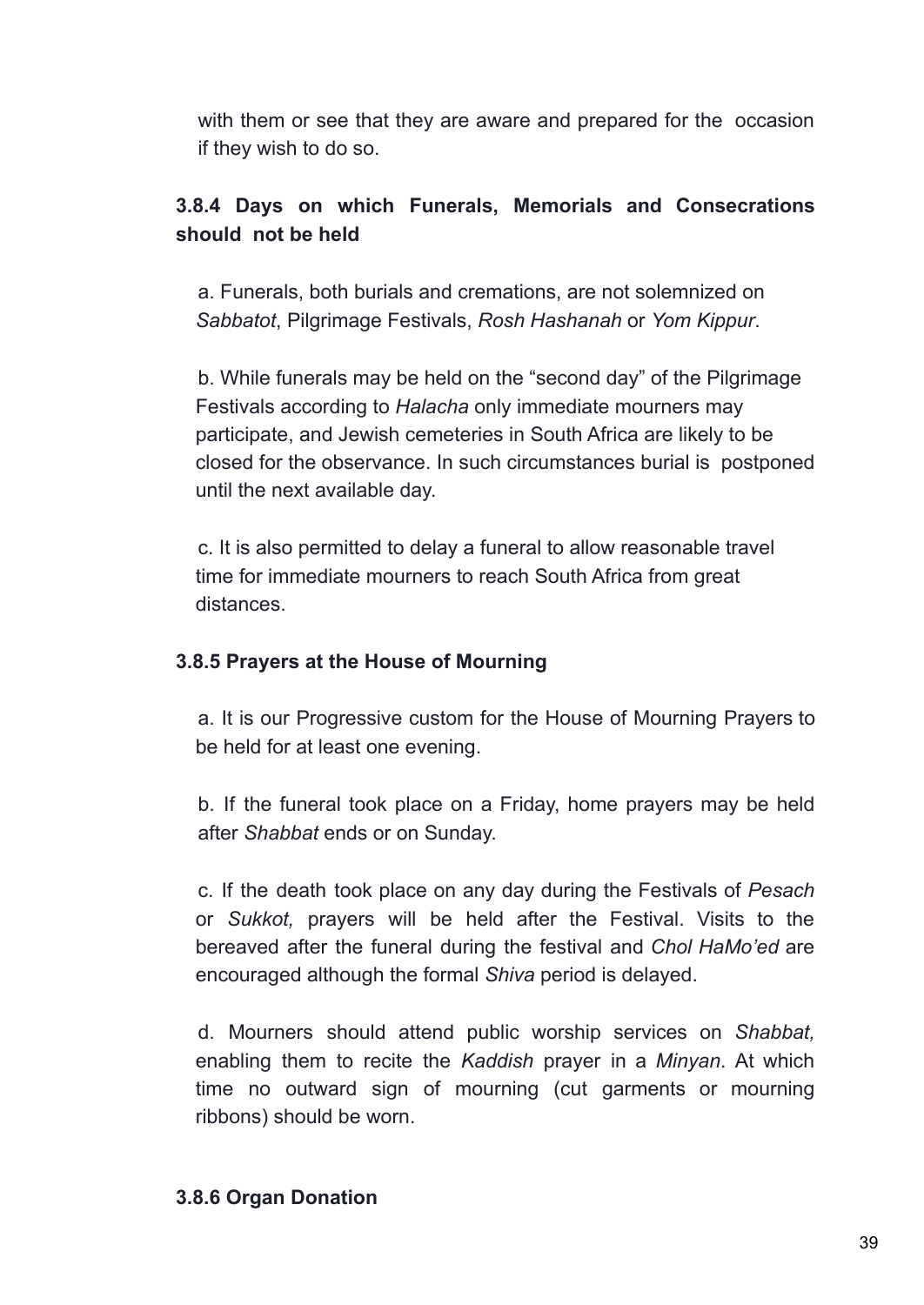a. Organ donation is to be encouraged on the grounds of *Pikuach Nefesh* (saving a life).

b. **SAAPR Rabbis** should motivate congregants to register as donors with the Organ Donor Foundation of South Africa.

#### **3.8.7 Consecration of** *Matzevot* **/ Tombstones**

a. It is incumbent upon mourners to erect a permanent monument within the first year following the burial, before the first *Yahrzeit* (traditionally observed on the Hebrew date of the burial).

b. We recommend that a respectful period elapse before tombstones are erected and consecrated, but a minimum of 30 days should be observed (the traditional "*Shloshim*") unless circumstances dictate otherwise.

c. A ceremony of consecration is optional but recommended.

#### **3.8.8** *Yahrzeit*

a. While *Yahrzeit* is observed on the anniversary of the funeral the first year after a death, in subsequent years the date of death is noted. It is also most fitting to attend *Shabbat* services at which the name of the deceased is read out before the *Kaddish*.

b. Mourners should be encouraged to observe *Yahrzeit* by attending services and abstaining from arranging festivities on this day, and by the customary kindling of a "*Yahrzeit* candle" in the home.

#### **3.8.9 Non-Jewish family relative**

a. Jews are obliged to mourn, say *Kaddish* and observe *Yahrzeit* for parents, spouses, siblings and children regardless of the deceased's religion.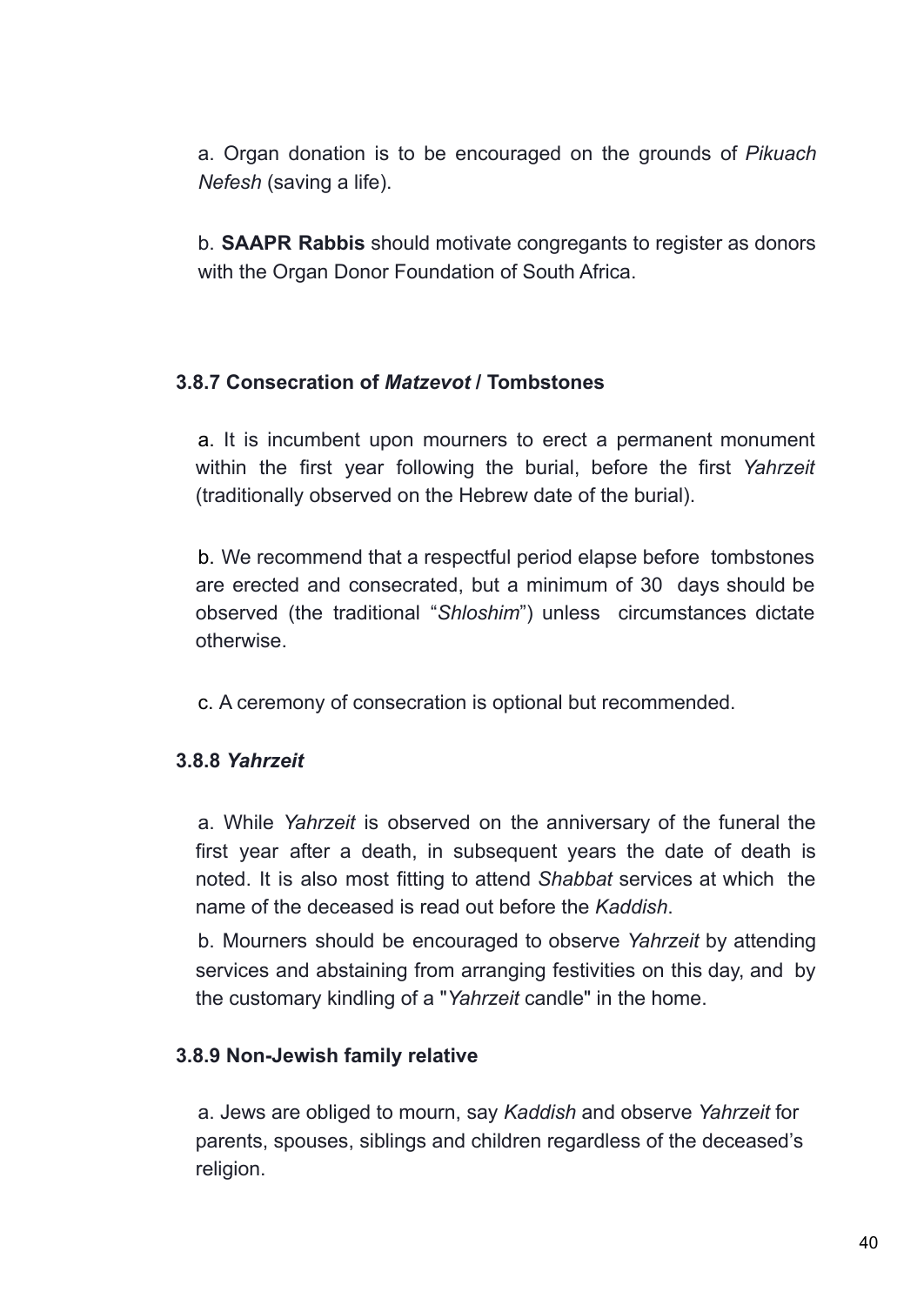b. **Rabbis** are entitled to perform non-denominational ceremonies for non-Jewish family relatives in a non-denominational section, if available. If the family relative was of another faith, the **Rabbi** can participate by reading psalms or presenting a eulogy.

# *Ma'agalei Kehila* **– Communal Circles**

#### **4.1** *Kashrut*

a. While we do not require strict observance of *Kashrut*, we do feel that the strong feelings against the consumption of *Torah* forbidden foods, such as pork, ostrich and seafood etc., is so strongly embedded in the Jewish mind that we feel we should respect this ancient tradition as well as the Rabbinic Tradition regarding separation of meat and dairy products at synagogue functions and life cycle events.

b. **Progressive Judaism** strongly endorses human responsibility for the condition of the world. To support this philosophical standpoint, limitation of consumption and reduction of contributions to climate change including vegetarian/vegan diets and other steps to ensure that only sustainable food supplies (or food produced under ethical conditions for the workers in the food supply chain) are consumed to coincide with a sense of ecologically responsible (eco-*Kashrut*) consumption.

c. Thus, forbidden foods are not served at any function on the synagogue premises or under synagogue auspices. Each synagogue shall establish a congregational standard of *kashrut* governing congregational events and celebrations on synagogue grounds and at other venues but not for private celebrations.

d. This standard of *kashrut* is encouraged to be adhered to in the homes and private practice of individuals within the congregation.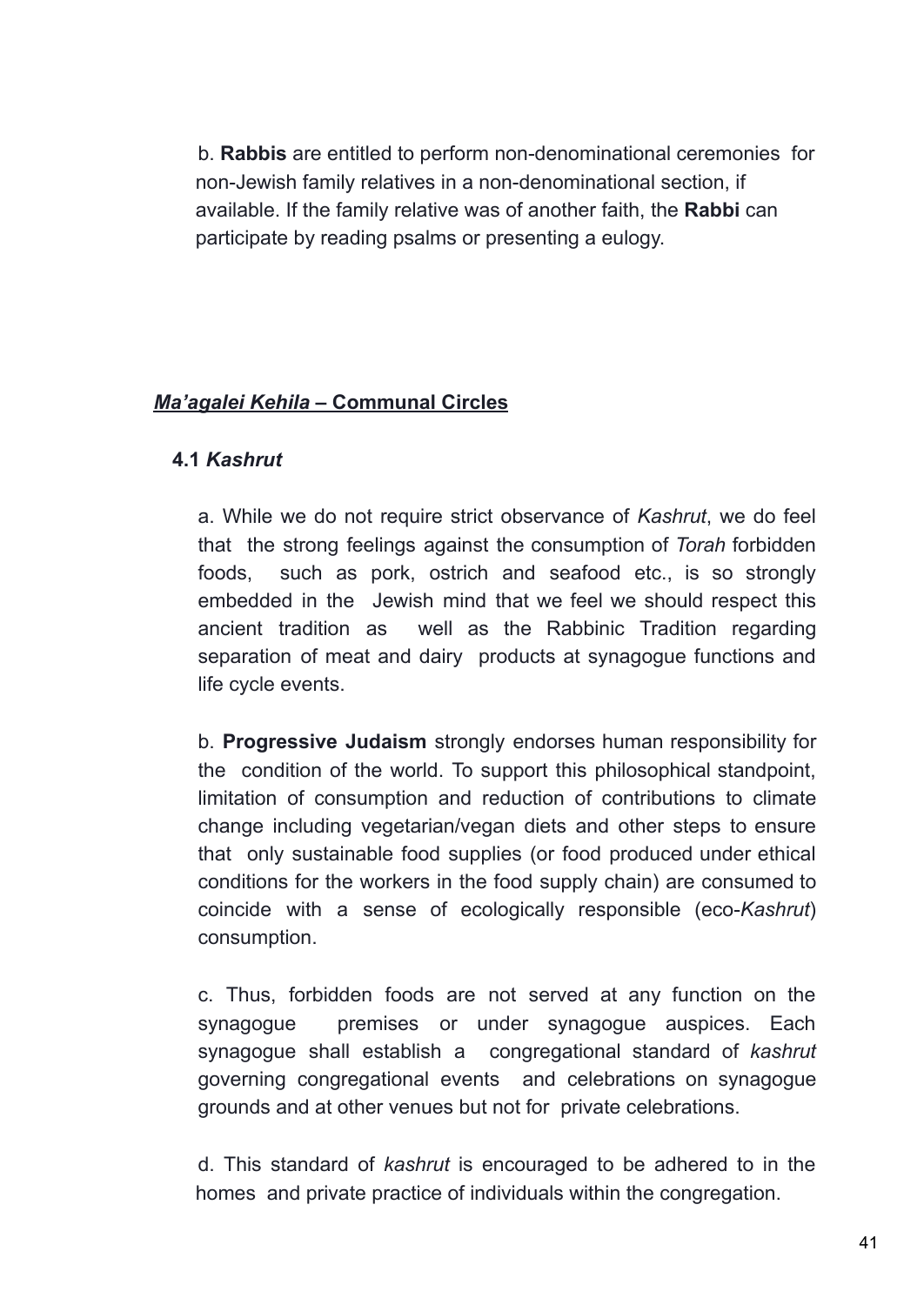e. The **Rabbi** should advise congregants not to serve forbidden foods at synagogue-linked functions, such as *B/Mitzvah* celebrations or weddings and other life cycle ceremonies being held at outside venues.

f. Highest ethical standards should be applied to the observance of *kashrut* including an ecologically sound understanding of food production, processing and consumption. In addition to the traditional restrictions of Jewish dietary law and custom, consideration should be given to concerns including animal welfare, energy consumption and best practices in agriculture and the ethical treatment of workers involved in the food supply chain.

#### **4.2** *Minyanim*

A prayer quorum of 10 Jewish adults is needed for the purpose of public prayer which includes *Devarim Shebikdusha*, the Sacred Elements of the service such as *Barechu*, parts of the *Amida,* and the *Torah* reading. In **Progressive Judaism**, all Jewish women over the age of **B/Mitzvah** are counted as part of the number required for a *Minyan*.

#### **4.3** *Kippah/Yarmulka*

a. We require the wearing of a head cover, "*Kippah*" or "*Yarmulka*", at all indoor ceremonies and an appropriate head covering at outdoor ceremonies. Covering the head during prayer is equally appropriate for men and women, although we do not force it on women and do require it of men.

b. The placing of a handkerchief, hand or other objects not intended as headgear on the head is most unseemly and should not be encouraged.

#### **4.4** *Tallit*

a. A *Tallit* is customarily worn when ascending the *Bimah* or directly attending the *Torah*. A *Tallit* should be worn at times when the *Torah*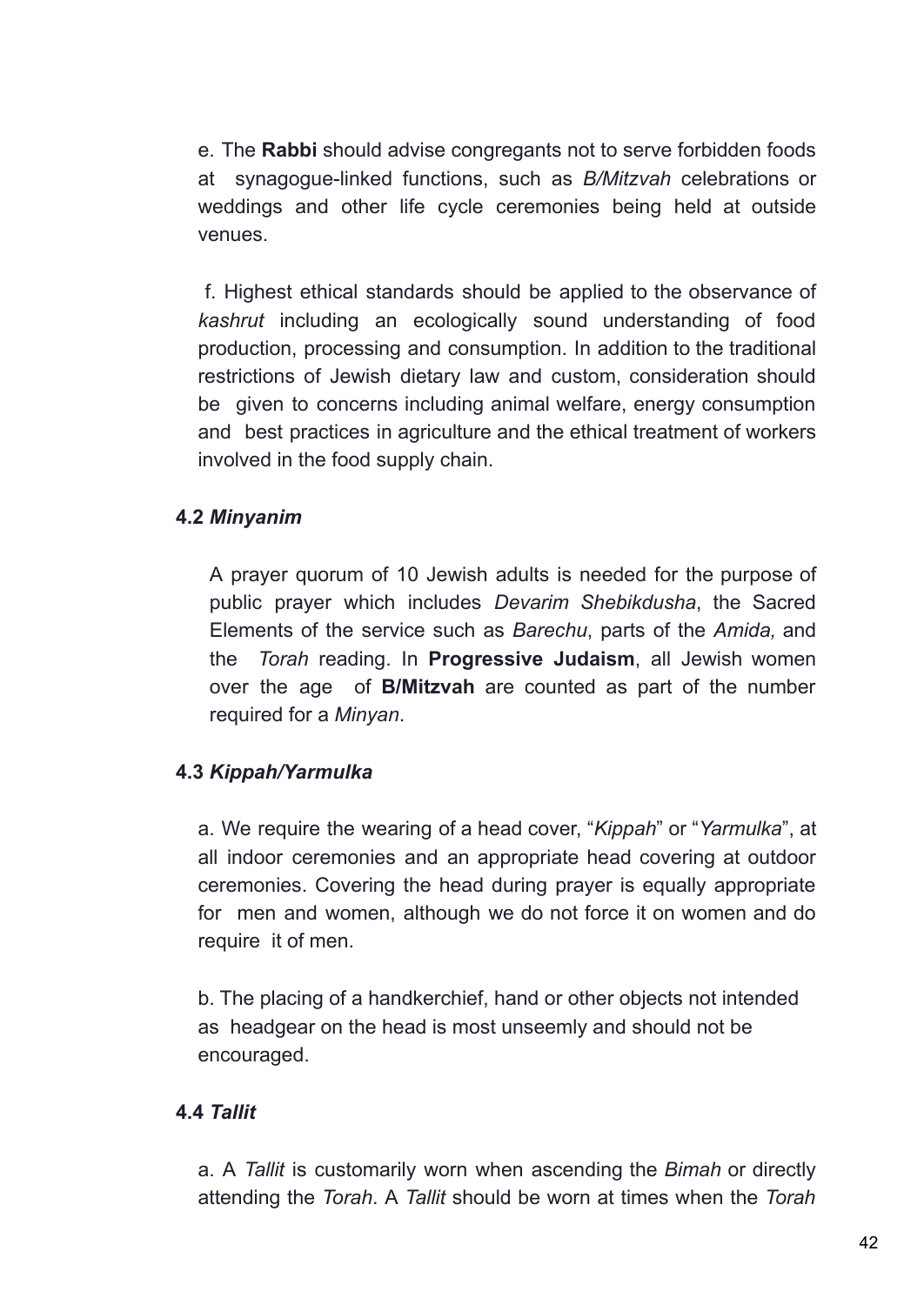is read or taken out of the Sacred Ark including morning services, and at *Kol Nidrei* and *Simchat Torah* services.

b. The wearing of a *Tallit* during the customary services is equally appropriate for all Jewish adults regardless of sex or gender-identity, and is strongly encouraged for all who are called to the *Bimah*.

# **4.5** *Tefillin*

The wearing of *Tefillin* at weekday morning services and other customary times is encouraged, however, is a matter of personal discretion for all Jewish adults, regardless of sex or gender-identity.

#### **4.6** *Observance of Festivals*

**4.6.1** A sincere effort must be made to hold or at least to pay homage within the congregation to all Jewish festivals, with accordance to the Jewish year cycle.

**4.6.2** Customarily, the major festivals are observed according to Biblical and Israeli custom:

a. *Pesach* is observed on the first and seventh day;

b. *Shavuot*, *Sukkot* and *Sh'mini Atzeret*/*Simchat Torah* are each observed for one day; and

c. There is no objection to the observance of a second day for *Rosh Hashanah*.

**4.6.3** The Israeli calendar should be used to determine the cycle of Torah readings.

**4.6.4** *Chol HaMoed*, being the intermediate days of the festivals of *Pesach* and *Sukkot*, during which regular life continues modified by:

a. the eating of unleavened bread during *Pesach*; b. dwelling in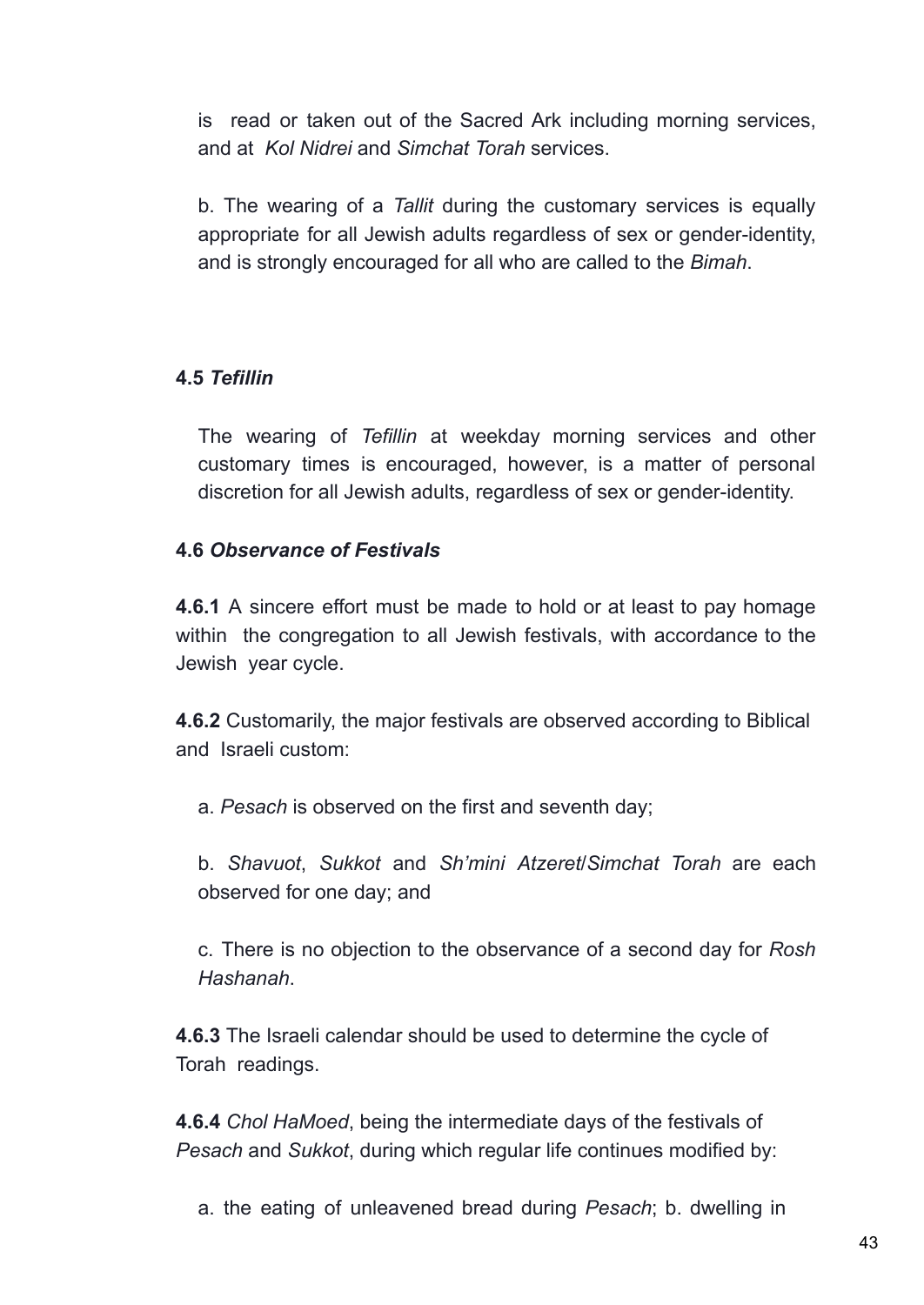the booth/taking of the Four Species during *Sukkot*; Questions relating to customs concerning other events, joyous or sad, during these days should be addressed to the congregation's **Rabbi**.

#### **4.6.5 Special practices on a Festival which falls on** *Shabbat*

a. When *Rosh Hashanah* falls on *Shabbat*, it is the established practice for the *Shofar* to be blown on that day.

b. This is irrespective of whether the second day of observance is to be held.

c. Likewise, on *Shabbat* during *Sukkot*, the rituals relating to the *Lulav* and *Etrog* are observed.

# **4.7 Participation of Those Who Are Not Jewish:**

a. Those who are not Jewish may not perform any ritual that is specifically a Jewish act including making a public benediction (reciting a *Berachah*) or handling the *Torah* Scroll.

b. Someone who is not Jewish may ascend to the *Bimah*, read a communal prayer, or be called forward as an immediate family member for a family blessing.

c. Those who are not Jewish may wear an appropriate head covering but should not wear a *tallit*. Covering of the head in Jewish tradition is considered to be a sign of respect. Hence, those who are not Jewish, while attending a Jewish service, should also be required to follow this practice. The wearing of a *tallit*, however, is a *mitzvah* ordained for Jewish people and it would be incongruous for someone who is not Jewish to wear a *tallit*.

d. Those who are not Jewish are not obliged to perform *mitzvot* during a service. We do not encourage their participation in areas which would deny a Jew the obligation to perform such *mitzvot*.

e. Where a Jew is not obliged to perform a *mitzvah*, i.e. the opening of the Ark during the recitation of a *B/Mitzvah* prayer or a baby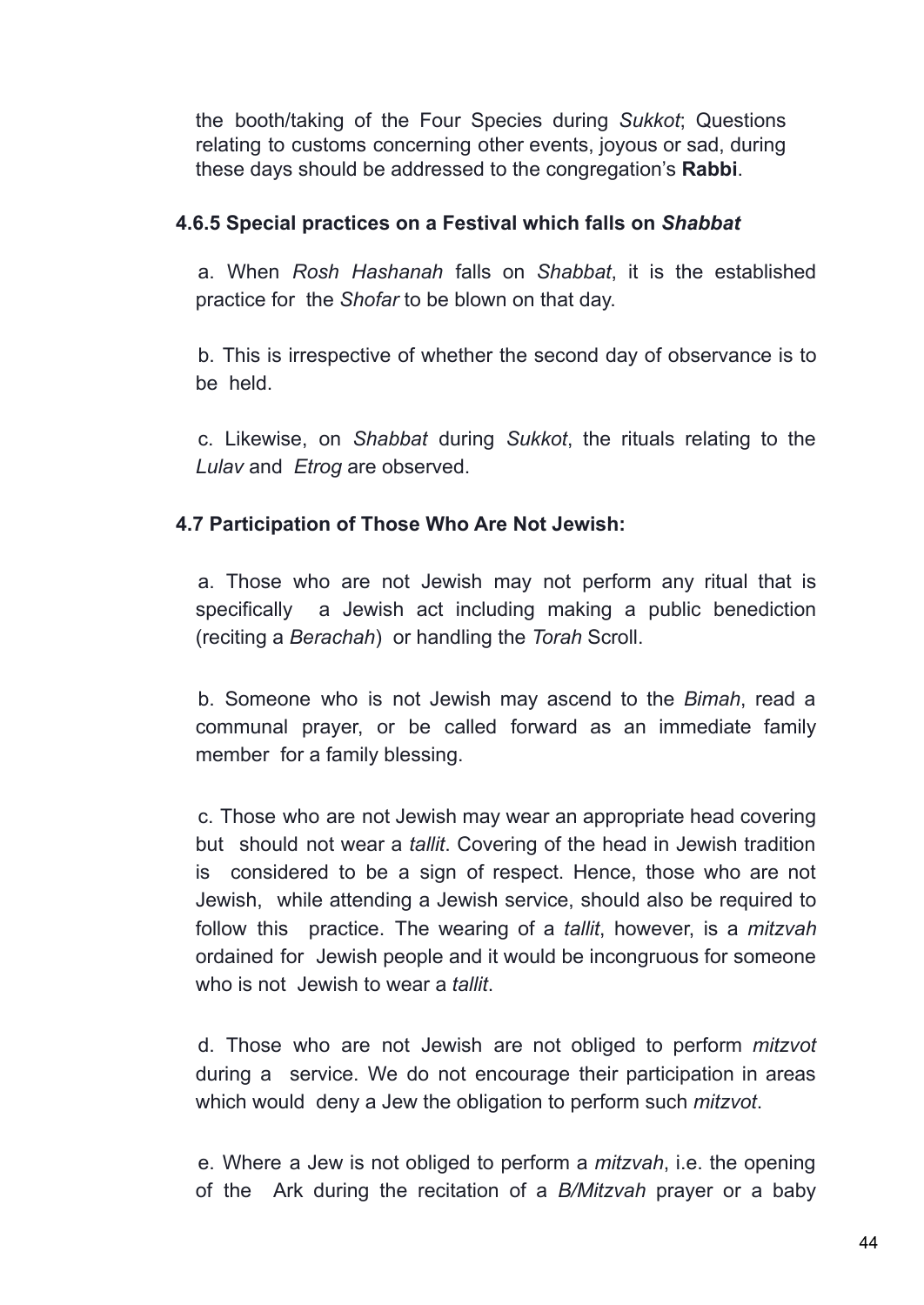blessing and naming, then a person who is not Jewish may take an active part in the ceremony.

#### *Ma'agalei Tenu'a* **– The Movement Circle**

# **5. Conduct within Movement Circles**

a. In relation to how **SAAPR** members conduct themselves within the circles of the national movement, we affirm the validity of the **SAUPJ – SAAPR** accord, Rabbinic - Congregational Relationships, from November 1996.

b. Any inquiries regarding a specific case of employment or any other form of accountability will be discussed between the contracting parties in accordance with the **Takanon**, and the Ethical code, as well as upholding the values of comradeship and solidarity, as expected of **SAAPR Rabbis**, being the spiritual leadership and moral exemplars of the Progressive movement in South Africa.

c. **SAAPR Rabbis** will hold and fulfill this *Minhag* as an element of standardization, alignment and solidarity among the **SAUPJ** congregations and affiliated bodies.

# *Sof Davar* **- Conclusion**

#### **6. Summary**

a. This document, **Minhag** South Africa, has been governing the conduct of **Progressive Judaism** in South Africa since its formation in 1987.

b. This document is meant to bring forward clarity and orientation for the **SAAPR Rabbis,** as well as for the **SAUPJ** lay leadership, assisting all to understand how **Progressive Judaism** functions in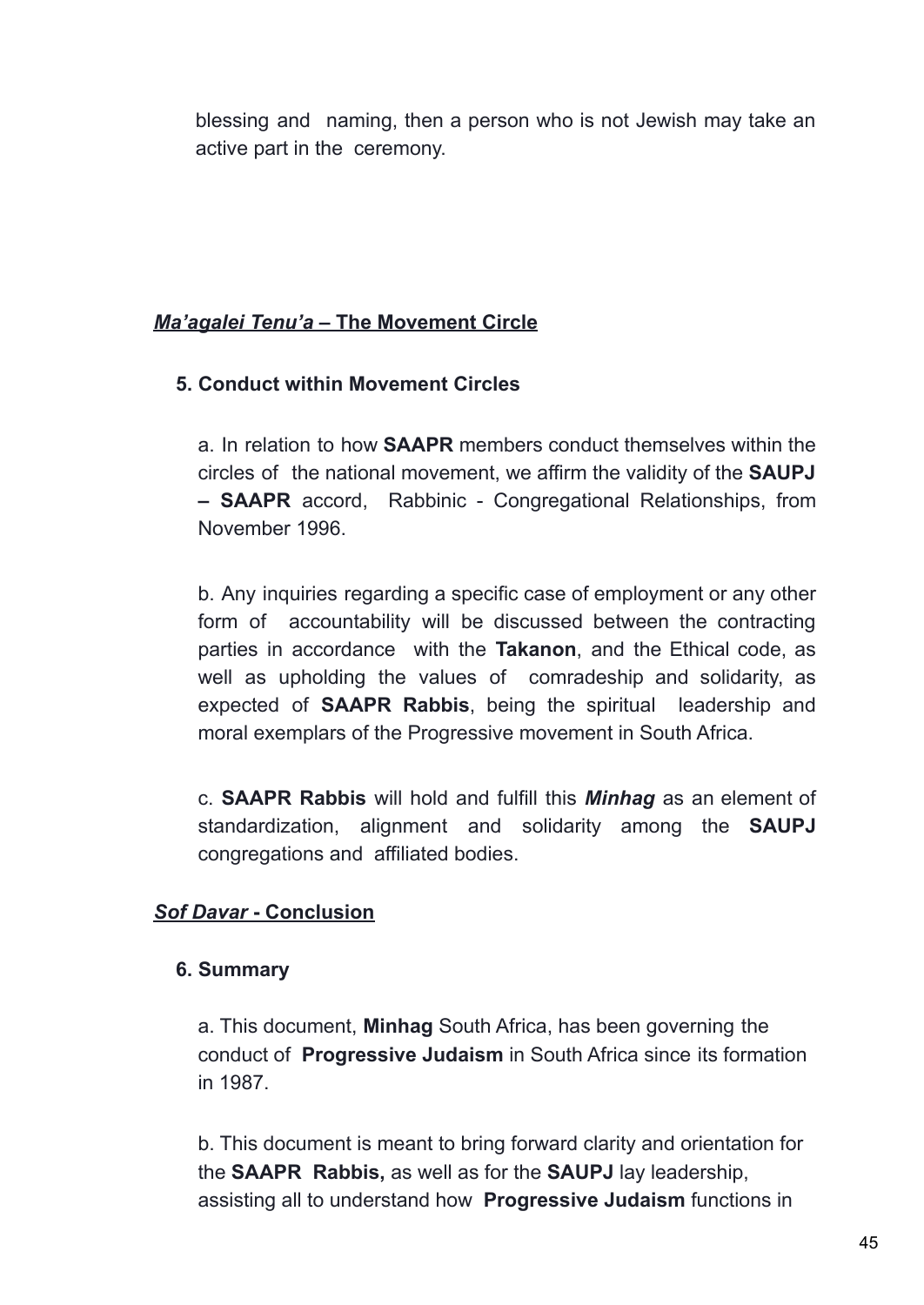this part of the world.

c. This document is adopted by the **SAAPR**, with the understanding that documents of this nature are always open and alive. Thus, **Minhag** South Africa had been amended numerous times since its first formation.

d. Just as we have received this document from our predecessors in title, we shall pass it on to our successors in title. It is the duty of the **SAAPR** and **SAUPJ** in partnership and after proper consulation with each other to update and amend the **Minhag** from time to time as circumstances may dictate, so as to ensure that **Progressive Judaism** remains a vibrant, inclusive, accessible and ethical form of Judaism, in South Africa, and elsewhere.

e. It is with faith in the Eternal, *Hachonen La'Adam Da'at*, who grants humans with wisdom, that we conclude this document, praying for the wisdom, creativity and strength to fulfill our duties as Progressive **Rabbis** in South Africa.

# **Explanatory Notes:**

# *In the event of there being a conflict between the explanatory notes below and the principles set out above, then the principles above shall prevail over the explanatory notes.*

[1] *TALMUD TORAH* — Jewish learning especially the study of sacred texts. Sometimes used as the name of a school; this is written the same way but pronounced slightly differently, often with a Yiddish rather than a Hebrew inflexion. [2] *MITZVOT* **(singular,** *mitzvah***)** — literally, Commandments; often understood as sacred and/or obligatory actions. A mitzvah is a fundamental concept in Jewish life. The knotted fringes (*tzitzit)* on a *tallit* serve as a visual reminder (Num.15: 38–40). There is no statement of the number of mitzvot in the Tanakh (Bible) or in the Mishnah. Philo (Alexandria, 1st Century) counts 613 letters in the Ten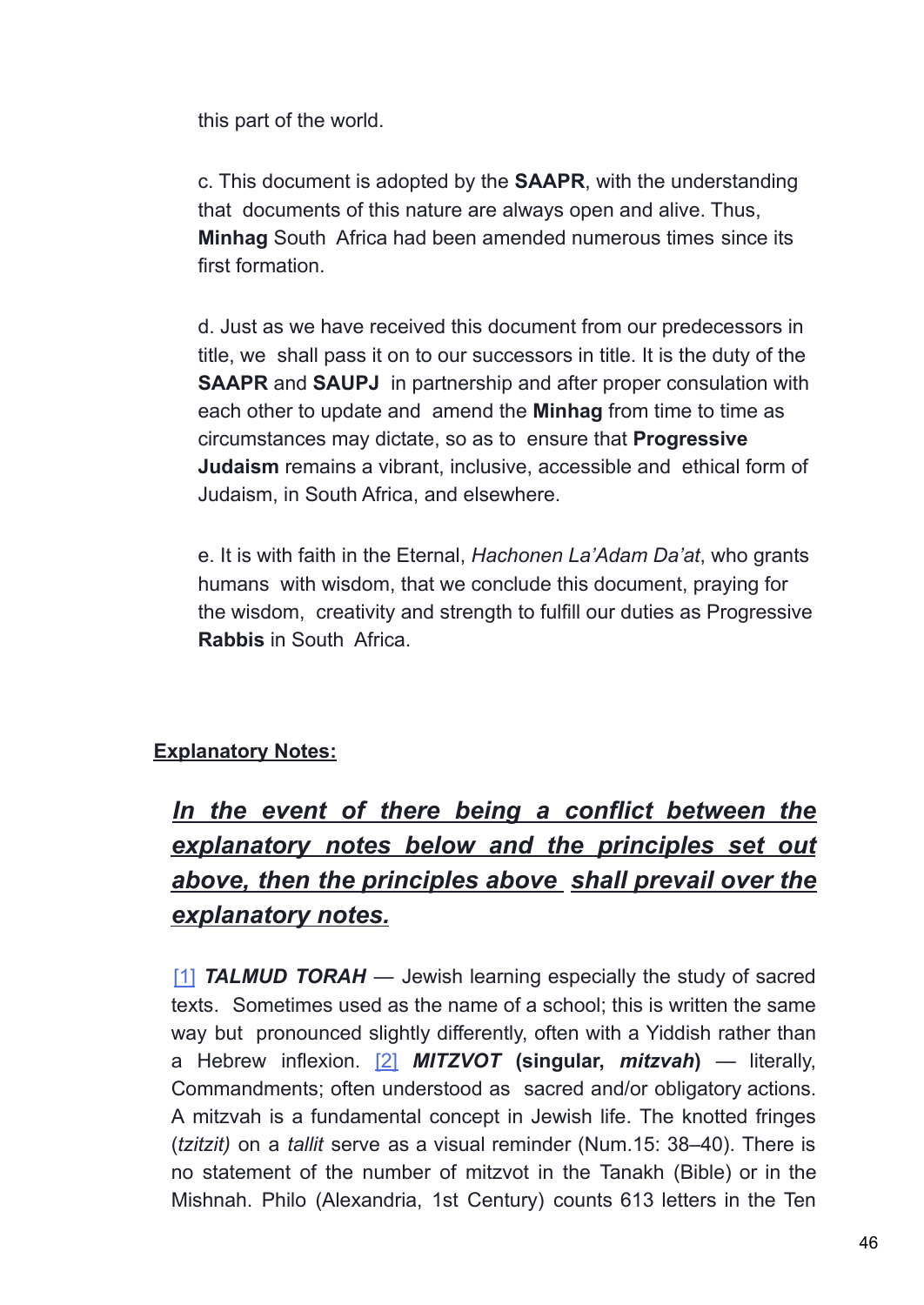Commandments. Rabbi Simlai (Babylonia, 3rd Century) proposes 613 mitzvot, 365 negatives (corresponding to the days of the solar year) and 248 positive (corresponding to the parts of the body per Mishnah, Oholot 1: 8). Proposed lists of the 613 (a prime number, adding spiritual significance) include different *mitzvot*, many of which are theoretical in our times.

An arbitrary number, Rabbi Simlai thus teaches: 'Love and serve God all the time with everything that you are.' The proposed number of mitzvot teaches that we should treat them seriously as part of our search for ways to holiness.

[3] *KOHANIM* — descendants of Aaron, of the ancient tribe of Levi, and responsible for carrying out the sacrificial cult of old. Restricted by Leviticus from ritual impurity through contact with the dead and marriage to proselytes, divorcees or widows, but empowered for the first Aliyah to Torah, Redemption of the First Born (*Pidyon haben*) and offering the Priestly, three-fold benediction (*Birchat haKohanim*, "duchening").

Neither the restrictions nor the privileges of *Kohanim* are generally observed in **Progressive Judaism**. In any case, they apply only to male descendants, females before marriage or married to a *Kohen*, a distinction Progressive Judaism sees as unacceptable.

[4] *LEVI'IM* — Descendants of Levi (Levites) other than the *Kohanim*. Responsible for bearing, erecting and dismantling the Tabernacle in the Wilderness [*haMishkan*] and for maintaining the physical aspects of the Temple in Jerusalem. Traditional congregations reserve the 2nd Aliyah to Torah for them.

[5] *GER TZEDEK (Ger/Giyoret,* **plural:** *Gerim, Giyorot)* — Righteous Proselyte—Often referred to as a "convert" the process of choosing Judaism comes as a result of the study, commitment and the acceptance into the civilisation of Judaism. Religious conversion involves a moment of faith acceptance. While that might occur in Judaism it is not the usual process.

[6] **CONVERSION OF MINORS -** Jewish tradition determines the Jewish status of an individual according to the status of the mother. This led to recognising children of a mother who wishes to enter the Jewish covenant automatically as Jewish as long as the children are under the age of 10 when the mother converts. Children of a man who enters the Jewish covenant (as a single parent, or when he is doing the conversion by himself, without his partner), are not automatically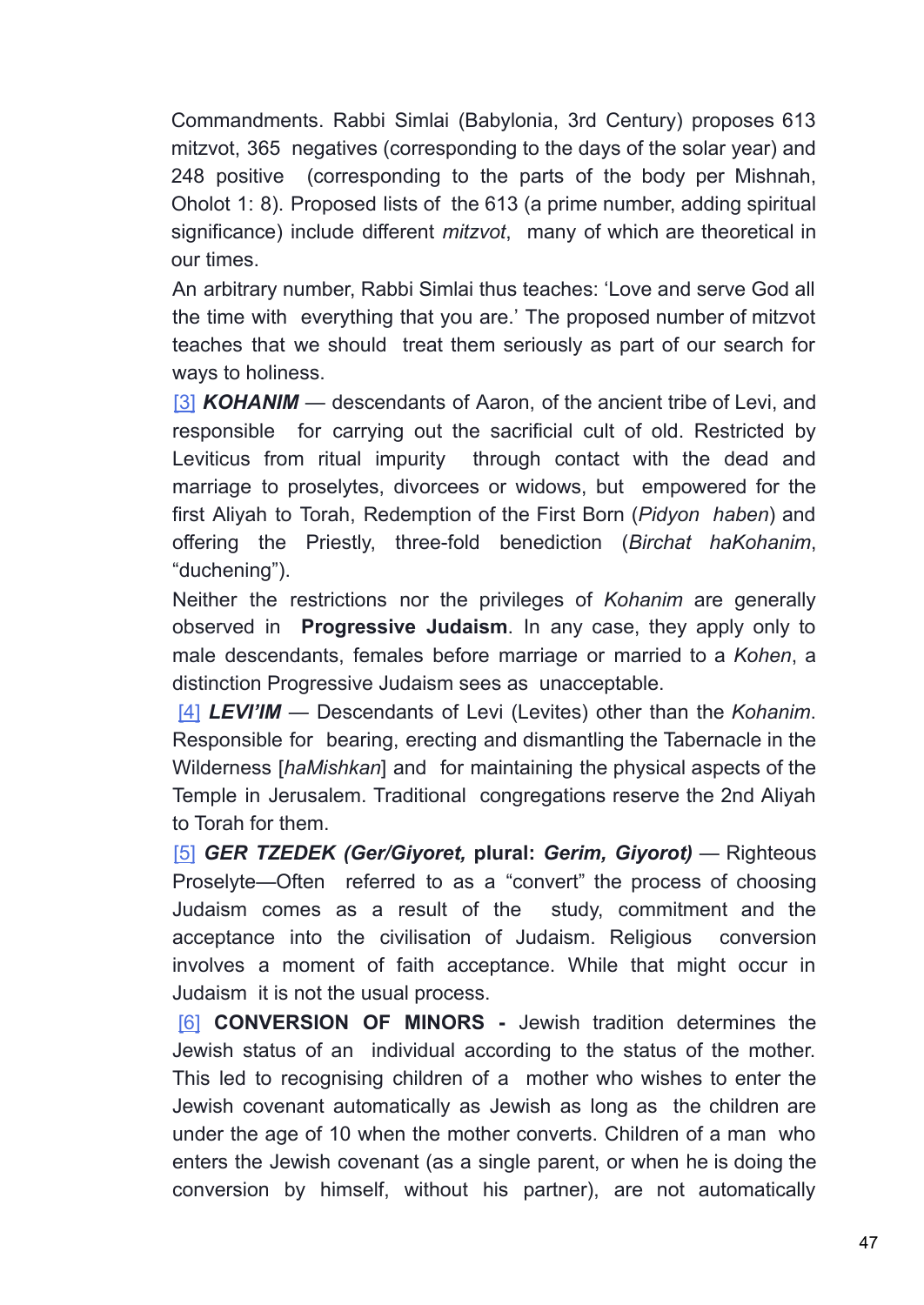included in the conversion process.

While a decision of a Beit Din shouldn't create interfaith families, we recognise in special cases the individual desire of one parent in a family to enter the Jewish covenant without her/his partner and in such cases, we may include children in this process, regardless of the gender of the candidate.

[7] *B'RIT* — covenant—the essential sacred contract expressed in various forms in the Torah and retained as the enduring connection of God to the Jewish people. [8a] *B'RIT MILAH* — Covenant of Circumcision, the ceremonial and surgical procedure customarily performed on the 8th day after birth. Cf. Genesis 17 & 20. [8b] **BRIT MILAH** - This rite is embedded in the life of the Jewish people and we unequivocally uphold it and require it for male children and adults who convert to Judaism. The only exception is where responsible medical advice indicates the *physical or mental* health of the individual would be endangered by undergoing circumcision.

#### [8c] **WHY A DOCTOR?**

It is a complete misapprehension to consider that a Brit (circumcision) must be performed by a Rabbi or a specially appointed person known as a Mohel. *Mohalim may be male or female. Jewish* law explicitly states that the father has to circumcise his child. It then states: "If he is unable to do so personally then the person best fitted to do so should carry it out on his behalf." As few communities boasted professional doctors until recent times, it became customary to have a minor congregational official perform the ritual. The methods to be followed were laid down in the 15th Century, and this method is followed, more or less in the same pattern, by the modern "Mohel". The objection to doctors carrying out the ritual, even if they are Jewish, is because they may not be fully ritually observant. For example, they may travel by car on the Sabbath. We feel that a medical professional, regardless of their personal level of observance, is the person best fitted to carry out this ritual, as required by the Shulchan Aruch, the 16th Century compilation of Jewish practice.

[9] *BAR/BAT MITZVAH* **(plural:** *b'nei/b'not Mitzvah***)** — literally obligated for the observance of commandments, the ceremonial version publicly marks the entry of a Jew into adult life and acceptance as a witness for religious matters. Progressive Judaism celebrates this milestone in an egalitarian manner at or shortly after the 13th birthday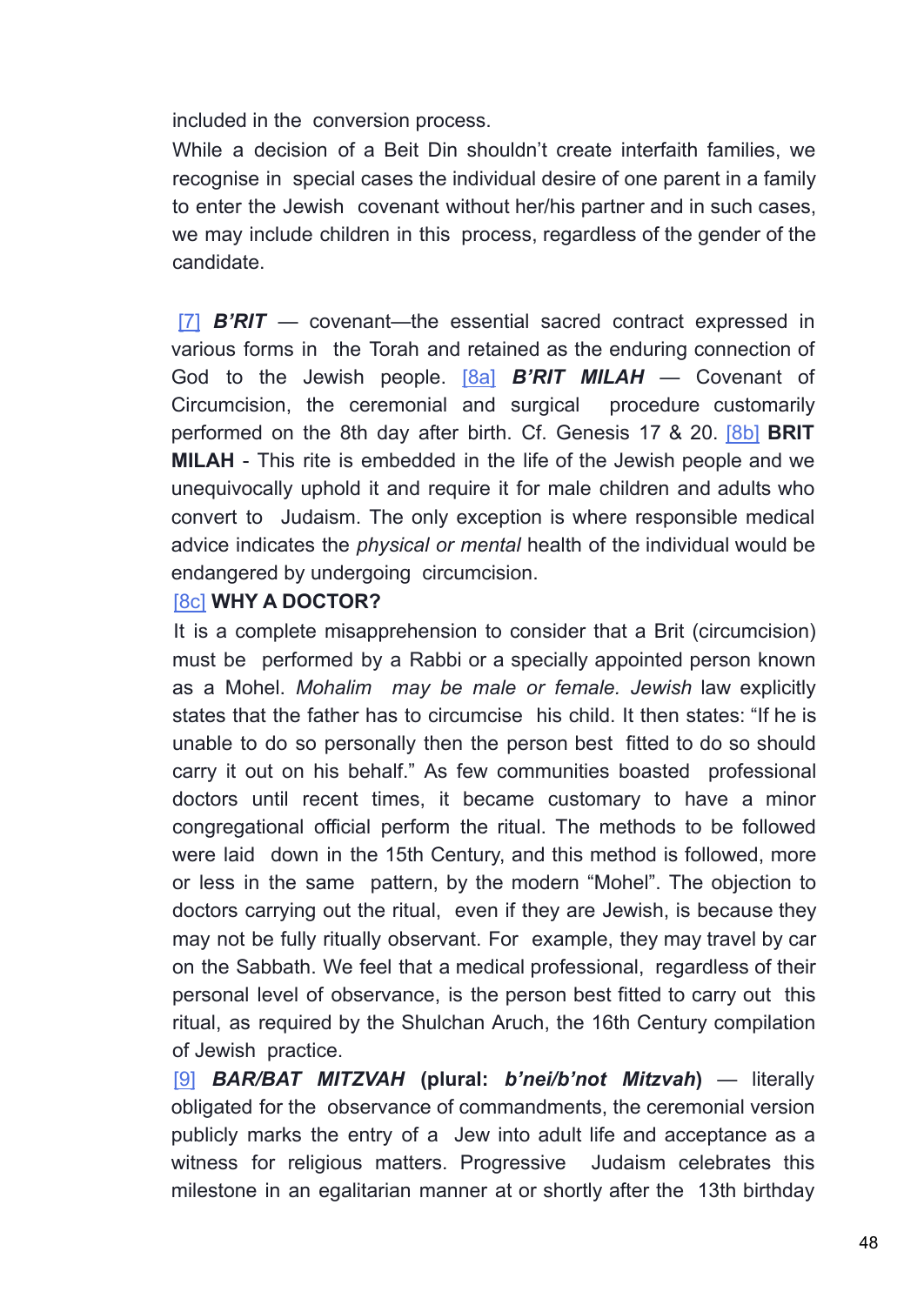with the first *Aliyah* to Torah as *Maftir* (the reader of the conclusion of the Torah section for the day and of the appropriate Prophetic reading, and/or *Haftarah*).

[10] *CHUPPAH* — bridal canopy covers the **Marriage Couple** at a minimum and is supported by 4 poles. Like the ancient Tabernacle, it is both portable and temporary. To add decorum to the moment, the poles are often set into stands (like flagpoles), but the custom of pole-holders persists. The covering, or canopy itself, is made of cloth. A large *Tallit* might be used for this purpose or suspended inside the *Chuppah*. The canopy may be erected on the *Bimah*, out of doors (traditionally in the synagogue courtyard (*shulhof*) or at another venue.

[11] **MIXED-FAITH MARRIAGES -** A **Rabbi** conducts a marriage as "sanctification according to the laws of Moses and Israel." The non-Jewish partner in a mixed marriage owes no allegiance to these laws and practices and, therefore, rabbinic officiation of such a marriage would be out of place. Participation in such marriages allows our rabbis to celebrate with members of our community and affirm the importance of our relationships with our members, without crossing the boundary we have placed here around officiation. In South Africa, same-sex couples are accorded full recognition and equality under the Constitution and in law. Identical standards are to be applied for all prospective **Marriage Couples** by any **Marriage Officer.**

[12] **MARRIAGE OF A KOHEN TO A PROSELYTE DIVORCEE OR WIDOWS -** In ancient Israel, the Priesthood was hereditary, beginning with Aaron, brother of Moses. The priests officiated in the portable sanctuary in the desert and subsequently at the Temple of Jerusalem. Their duty was to offer the animal sacrifices as laid down in the Torah, therefore they were granted a certain status, while at the same time they were forbidden to marry converts, divorcees or widows. They were to be in a state of holiness and became defiled by contact with a dead body and were not able to officiate until undergoing ritual cleansing. As Progressive Judaism in no way envisages, or desires, the establishment of a Temple in Jerusalem where animals would be burnt on an altar, indeed we would oppose such a project most strongly, we, therefore, do not accord any special status for a Kohen and treat him as we do any other Jew.

[13] *LEVIRATE MARRIAGE* — is an ancient custom that is illustrated in many places in Scripture, including Genesis 38 and the Book of Ruth. In the unfortunate instance of a premature death without an heir, an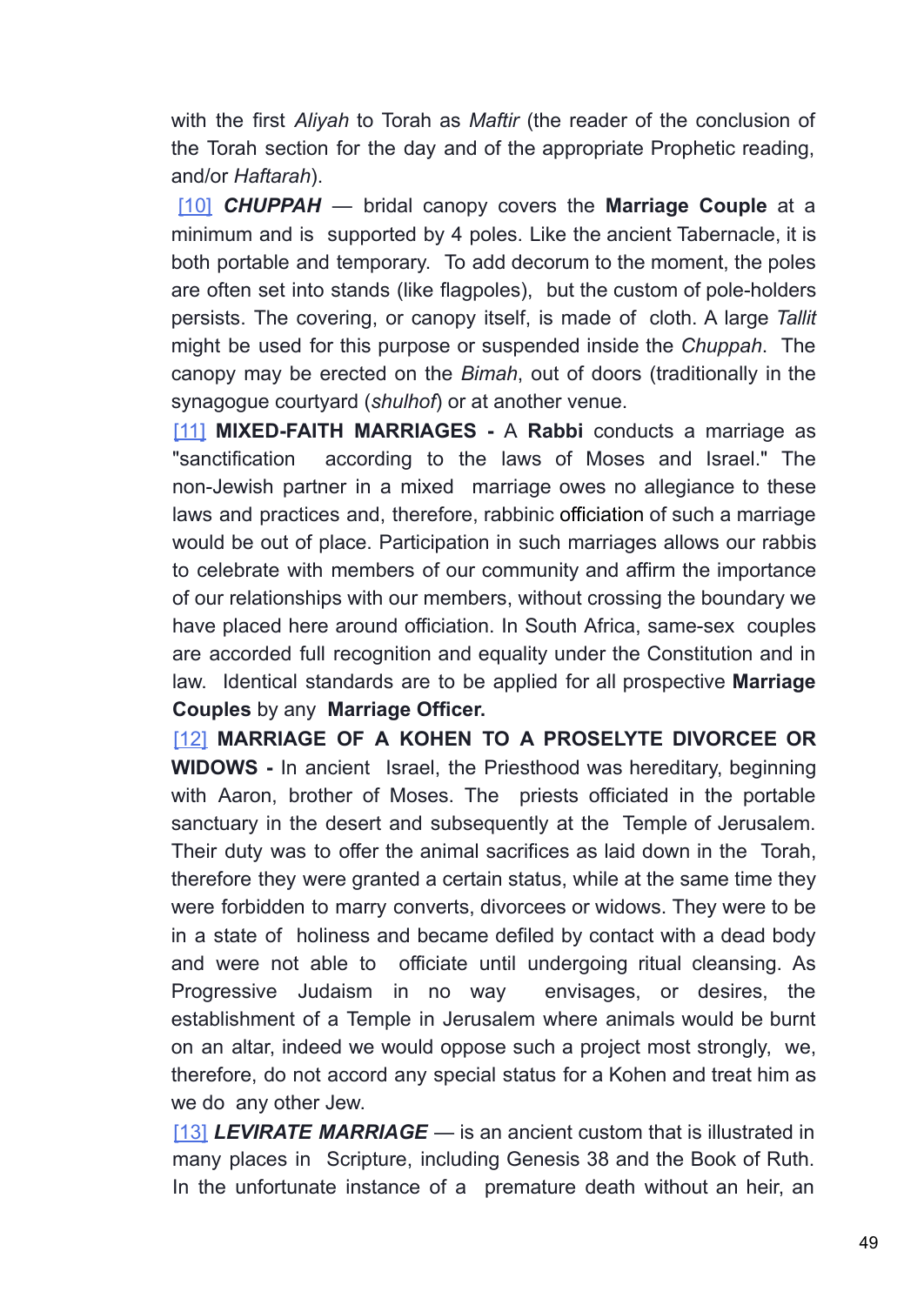ancient tradition called upon the next brother in the family to create an heir for the deceased, to ensure continuity of inheritance. With the move to monogamy in medieval Christian Europe (Rabbenu Gershom, ca. 1000 c.e.) the practice became less tenable and the scripturally sanctioned ceremony of *Chalitzah* (loosening the shoe) gained greater acceptance. Progressive Judaism does not practise either Levirate marriage or *Chalitzah*, seeing each as repressive of women and demeaning to their personal autonomy and equality.

[14] *GET/GITTIN* — Bill of Divorce documenting the dissolution of a Jewish marriage. Tradition holds only a husband may initiate and that the custom-written document is cut and handed in person to the wife, thus dissolving the Ketubah. The Progressive practice is to offer a *Te'udat Preidah*—document of dissolution—as a mark of the spiritual end of the union but to accept the civil divorce as sufficient for remarriage.

[15] **DIVORCEES -** *'GITTIN' -* The Torah decrees that a man may not just expel his wife from their home "because she no longer finds favour in his eyes". (Deut. 24:1). As a safeguard against such action, he was to provide her with a legal document. This would permit her to remarry. The Talmudic Rabbis added further restrictions and formalities. All this was in the interest of the wife. Until modern times, there was no legal provision for divorce by a civil authority. Therefore, the Rabbis, in their capacity as the legal authorities of the community, dealt with such matters. The 'Get' is a completely legal document; there is no reference to God, but only to the legal details. Only the husband can divorce his wife, according to Orthodox law. Under that rule, the wife can initiate a divorce from her husband only under exceptional circumstances. The document becomes valid only when accepted by the wife.

In these days, outside the State of Israel, the legal powers in connection with divorce reside exclusively with the civil authorities. The Orthodox Rabbinate insists the 'Get' is still required, and where there is no 'Get', the woman is considered to be still married to her previous husband. This demand has raised tremendous difficulties for many women. The husband can refuse to give her a 'Get', which means that she cannot remarry, or he can use it to blackmail her. Indeed, this has become a real problem and Orthodox circles have been trying to find some way around the impasse for many years without success. When one group of Rabbis is ready to agree to a process, another group denounces it. Meanwhile, the woman is in limbo, is called an *Agunah*, one who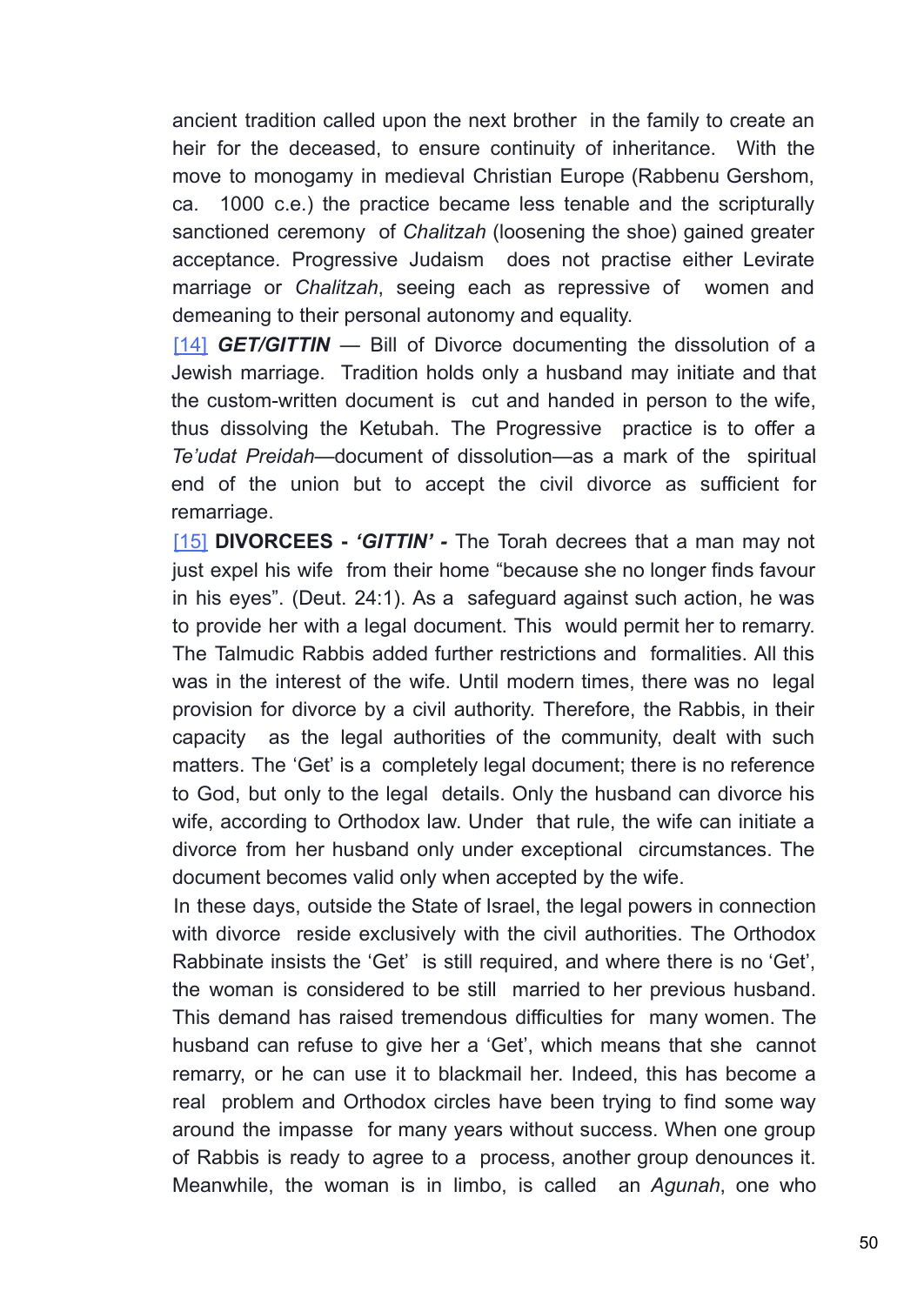cannot remarry. Minhag encourages a 'Get' to avoid any problems for subsequently born children who, according to Orthodoxy, would bear the slur of *Mamzer*, but will not demand the same if the ex-husband uses it for what can only be described as immoral purposes. In cases of same-sex marriage, unknown in the Orthodox community, identical standards must be followed for dissolution of the Union in legal and spiritual terms.

[16] **BILL OF RELEASE -** *Te'udat Pridah* (Bill of Release) SHOULD be issued in the event of a dissolution of marriage to recognise the ending of the Jewish marriage. The Beit Din of the SAUPJ may issue documents of dissolution. This may be particularly relevant in cases where a traditional Get is not obtainable.

[17] **SHELOSHIM** — Hebrew, thirty, is the second period of mourning that continues after *Shiva*. During this month immediate relatives return to many aspects of their lives but refrain from joyous celebrations.

[18] *AVELUT* — mourning is the extension until the 11th month of mourning for a parent. During this period it is desirable to be part of a public prayer service with regularity and to recite the Mourner's *Kaddish* as part of a minyan. During the final month before the *Yahrzeit*, a separation is made so that intent is increased when saying *Kaddish* at the death anniversary.

# **Appendixes to Minhag South Africa**

#### **Table of Prohibited Degrees of Consanguinity and Affinity**

Biblical Prohibitions Talmudical Extensions a. Consanguinity In the

Ascending Line Mother Grandmother (paternal & maternal) b. In the Descending Line

- 1. Daughter (implied in granddaughter)
- 2. Granddaughter Son's or daughter's Granddaughter c. Collateral **Consanguinity**
- 3. Sister and half-sister (either born in wedlock or not)
- 4. Father's sister Grandfather's sister 5. Mother's sister Grandmother's sister A. Affinity

Through One's Own Marriage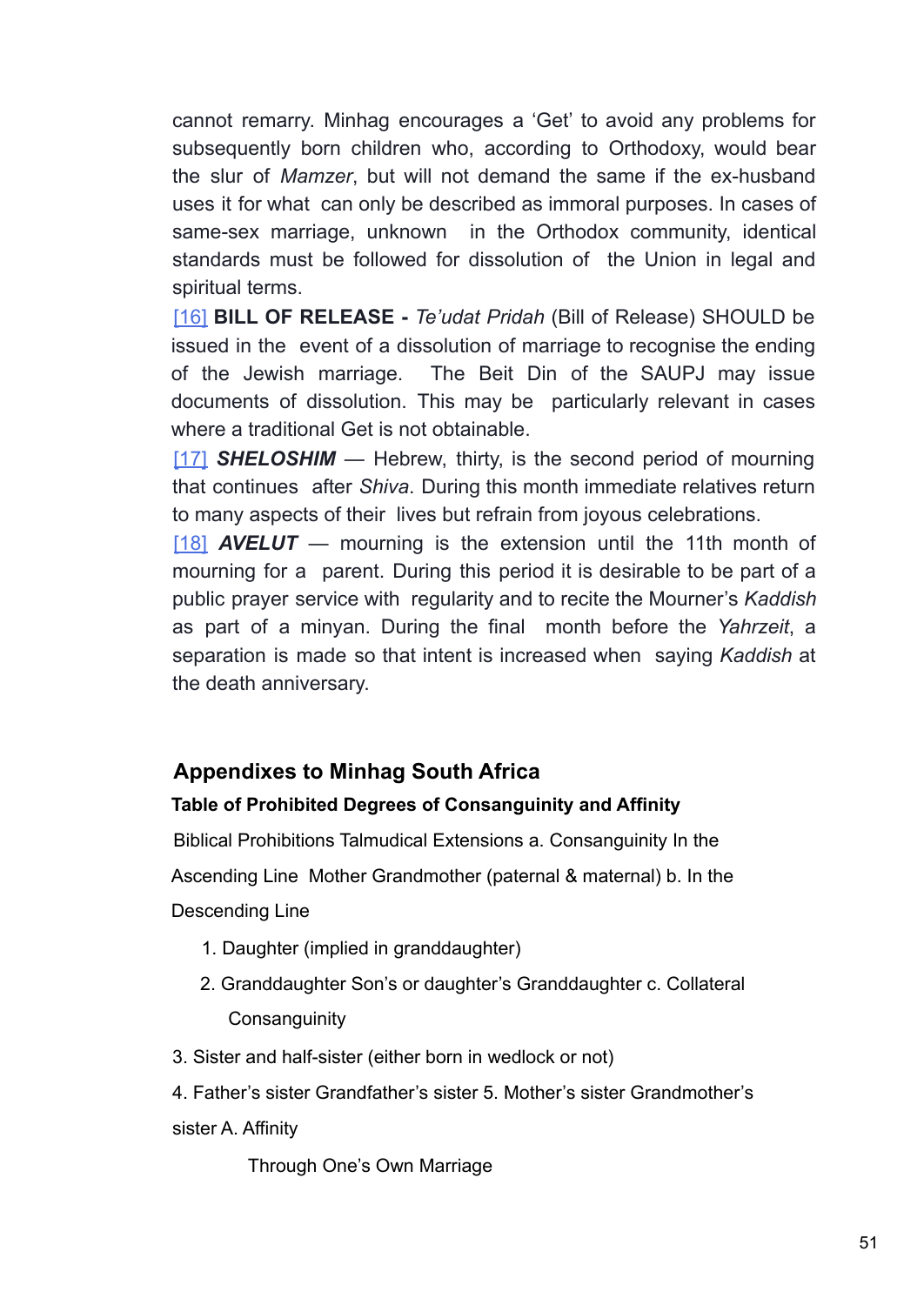6. Wife's mother Wife's grandmother Wife's stepmother not strictly prohibited, but objectionable

- 7. Wife's daughter (step-daughter)
- 8. Wife's granddaughter
- 9. Wife's sister (during the lifetime of the divorced wife)

Through Marriage of Near Blood Relations

10. Father's wife (Step-mother) Father's or mother's step-mother 11. Father's

brother's wife Mother's brother's wife; father's uterine brother's wife



# **The South African Union for Progressive Judaism**

# **And**

# **The South African Association of Progressive Rabbis**

**Guidelines for**

# **Rabbinic - Congregational Relationships**

**\***

# **November 1996**

**SAUPJ – SAAPR accord for Rabbinical-Congregational Relations**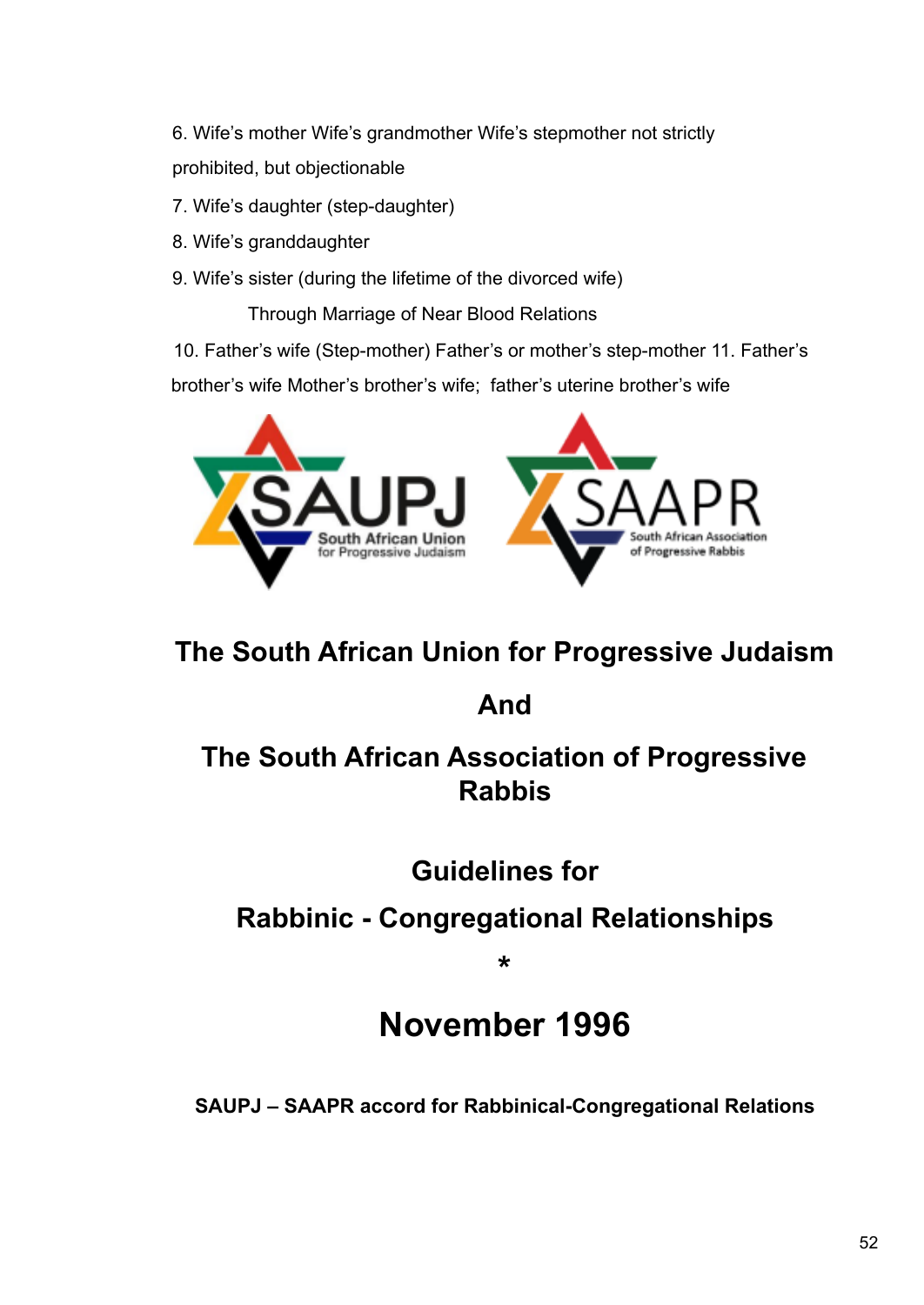# TABLE OF CONTENTS

#### PREAMBLE

- 1. THE CONGREGATION AND ITS LEADERSHIP
- a. The Role of the Congregation
- b. The Role of the Congregational Leadership
- c. The Partnership of the Congregational Leadership

and the Rabbi d. The Rabbi and the Council

- 2. THE AUTHORITY OF THE RABBI
- a. The Rabbi's Status in the Congregation
- b. The Roles of the Rabbi
- 3. THE RABBINATE: (SENIOR) RABBI, ASSISTANT
- RABBI, ASSOCIATE RABBI a. Engagement of Additional

Rabbis

- b. Titles
- c. The Assistant Rabbi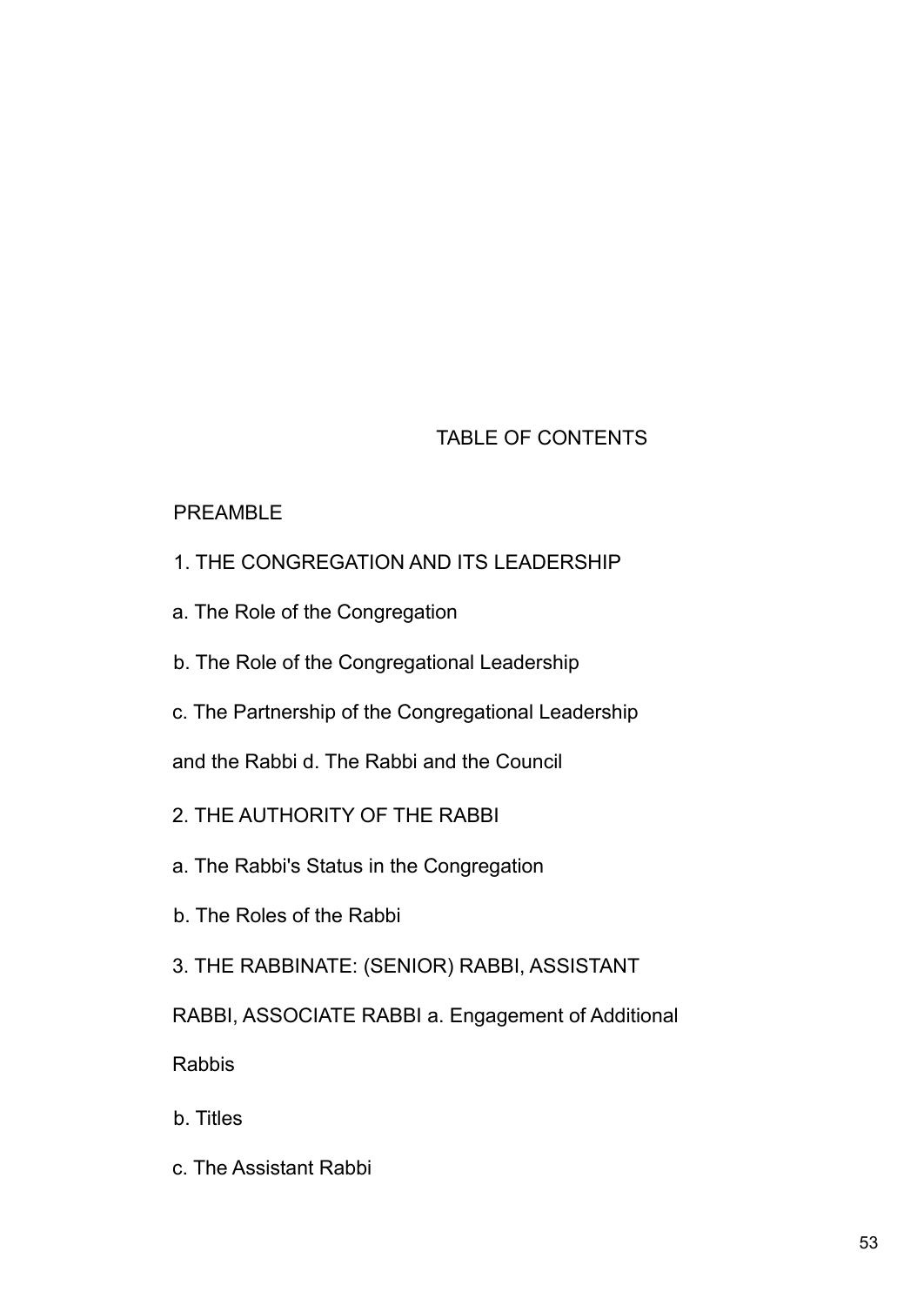- d. The Associate Rabbi
- e. Co-Rabbi
- f. The Rabbi Serving Part-Time
- g. Temple Staff
- h. Pulpit Succession
- i Former Rabbis

#### 4. THE AGREEMENT BETWEEN THE

#### CONGREGATION AND RABBI a. The Nature of

- the Agreement
- b. Tenure Agreements
- c. Terms of Agreement
- d. Copies of Agreements
- e. Differences of Interpretation
- f. Termination of Service
- 5. RETIREMENT
- a. Planning for Retirement
- b. The Rabbi Emeritus
- c. The Deceased Rabbi's Spouse
- 6. CONCILIATION AND ARBITRATION

a. The Function of the Commission on Rabbinical-Congregational Relations b. Procedures of the Commission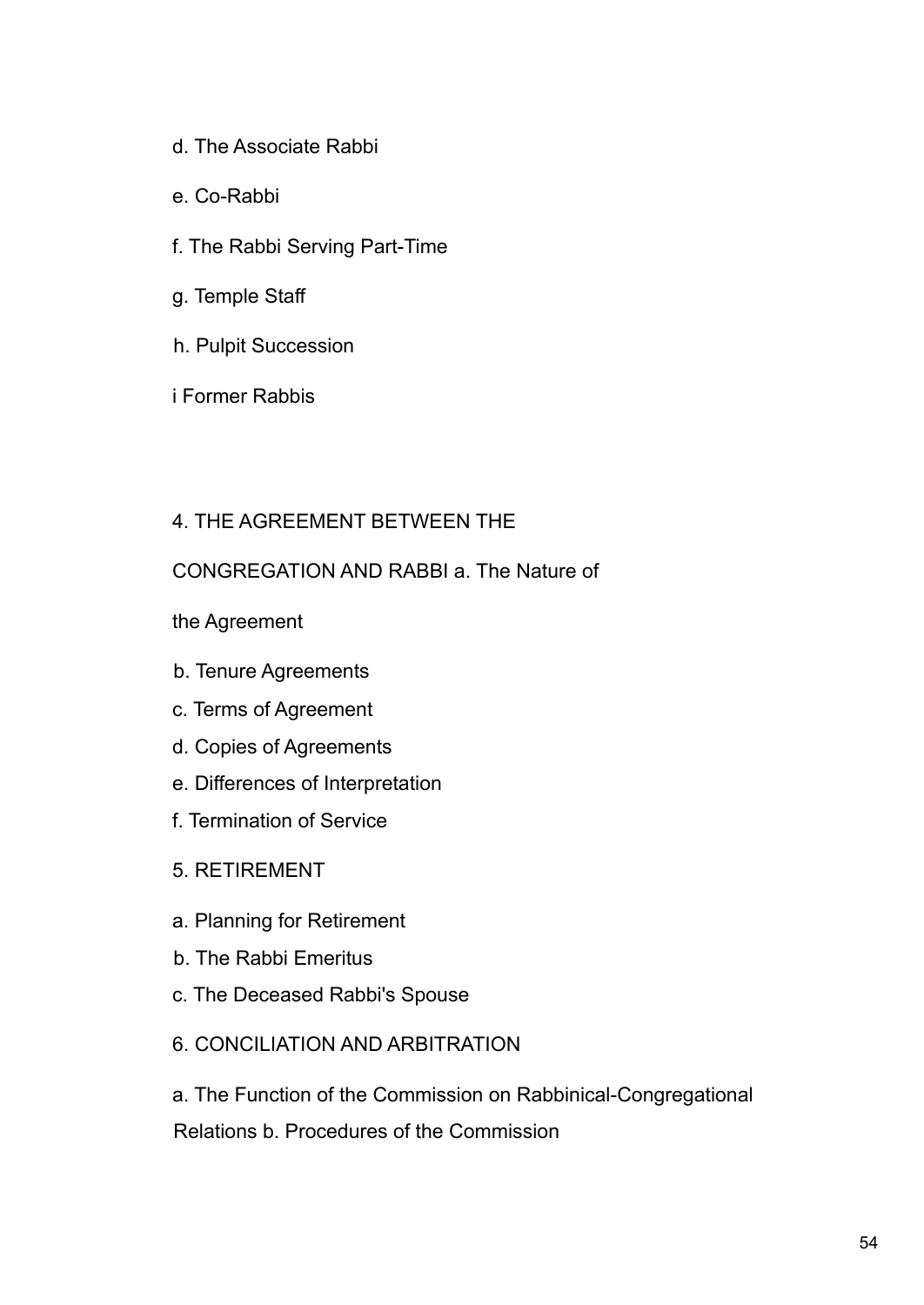#### APPENDIX

#### **PREAMBLE**

Sacred Jewish values underlie the partnership between Rabbi and Congregation. To enhance the unique quality of this partnership, the Executive of the SAUPJ together with the SAAPR have drawn up the **Guidelines for Rabbinical-Congregational**

#### **Relationships**

Nothing in this publication is intended to supersede existing applicable law or the constitution and by-laws of the Congregation. However, by-laws generally conforming to the Guidelines assist in shaping harmonious Rabbinical-Congregational relationships. The adoption of the Guideline by the SAUPJ Executive and the SAAPR does not automatically make them a part of the agreement between a Congregation and its Rabbi. It is recommended that the Guidelines be specifically incorporated into the agreement between Rabbi and Congregation.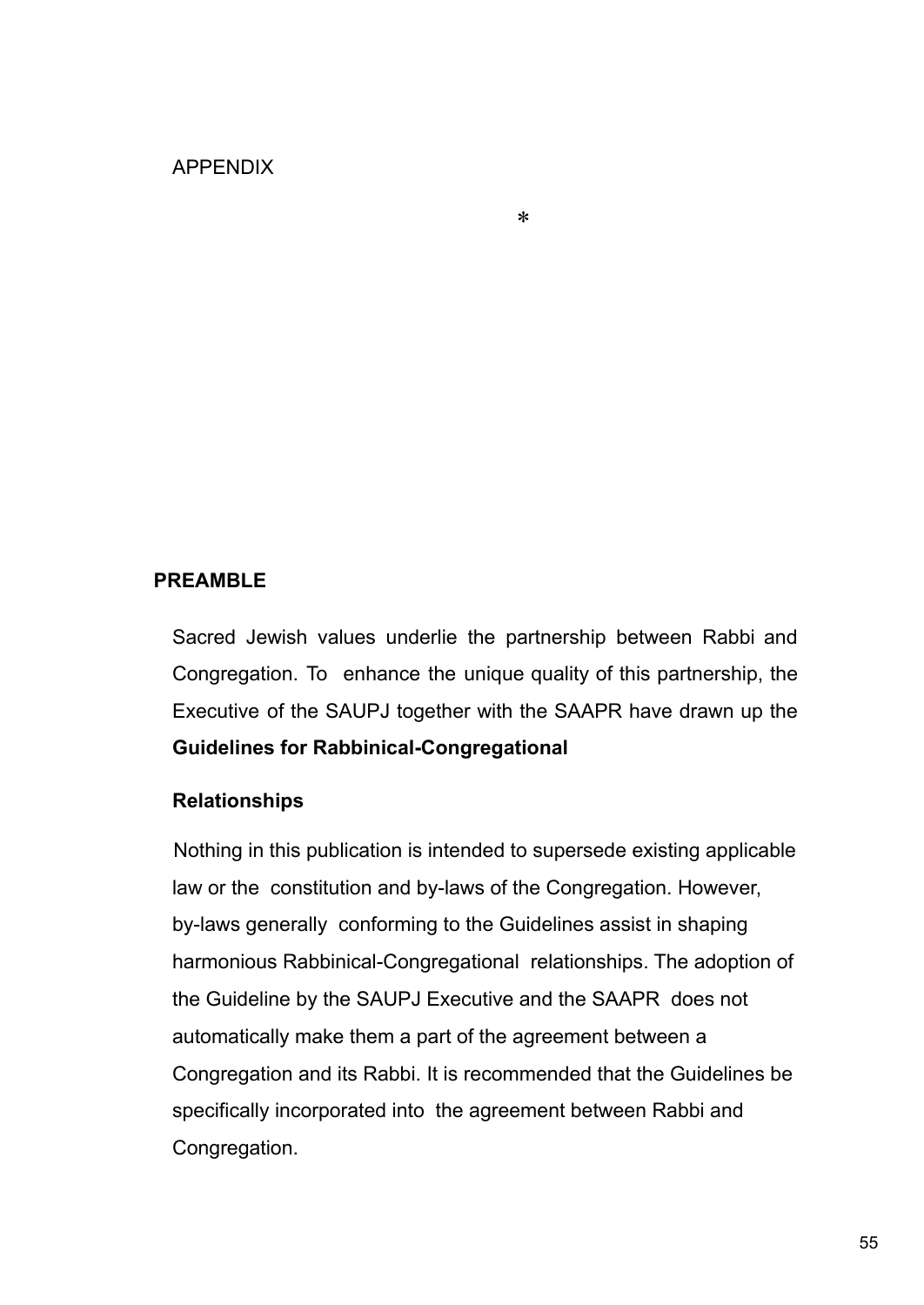Out of their firm conviction that the implementation of the Guidelines will prove beneficial to Congregations and Rabbis alike, the leadership of the SAUPJ and the SAAPR call upon their members to accept them and to pledge faithfully to fulfill their high responsibility to each other. The CCAR's Code of Ethics also deals with some of the topics covered in the Guidelines. The Code, revised in 1982, presents standards of Rabbinic behaviour which the members of the SAAPR have agreed to maintain. The provisions contained in the Code are interpreted by the CCAR Conference's Committee on Ethics.

#### **1. THE CONGREGATION AND ITS LEADERSHIP**

#### **1.1 The Role of the Congregation**

For more than two millennia the Synagogue has served our people as Bet Hatefilah, House of Prayer, as Bet Hamidrash, House of Study, 28 Bet Hakneset, House of Assembly. As it fulfils those classic roles, the modern congregation becomes worthy of the designation Kebilah Kedoshah, a "holy community".

Although historically each Congregation is autonomous, Progressive Congregations in Southern Africa are voluntarily united in common purpose through the SAUPJ. Progressive Rabbis, who in the tradition of the Rabbinate enjoy autonomy in the practice of their calling, are associated in the SAAPR and, sometimes, in other Rabbinic bodies.

#### **1.2 The Role of the Congregational Leadership**

In some communities the Congregation itself is the governing body,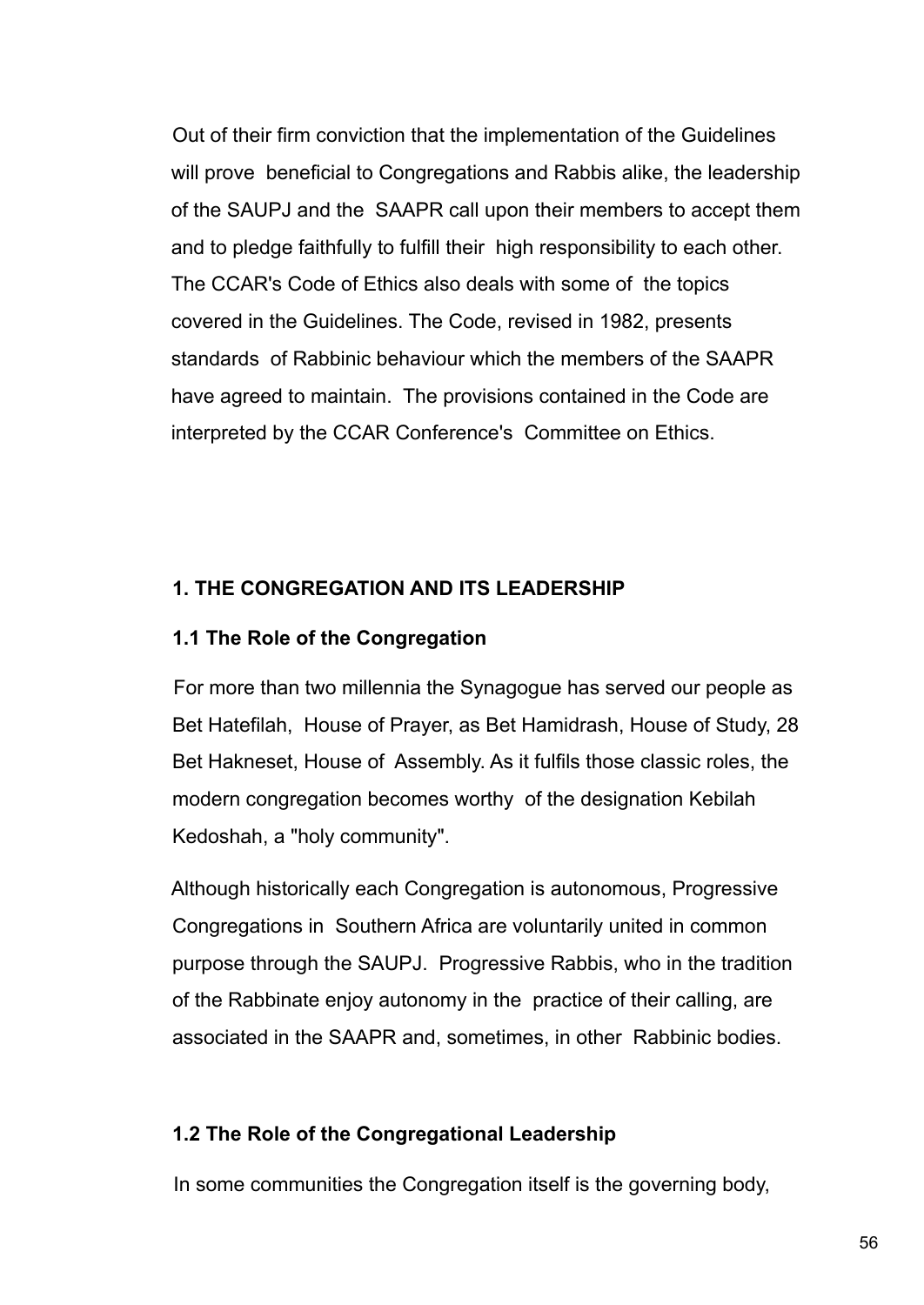charged with the responsibility of administering all the activities of the institution. In most Congregations, however, the Council has been delegated responsibility for governance. The Council is appointed to direct the administrative and financial affairs of the Congregation. By virtue of its election by the membership at large, the Council derives authority from the Congregation as a whole, and it should represent the varied points of the membership. Those who are invested with positions of leadership should understand that their responsibility extends beyond the management of congregational business to include involvement in all phases of the Congregation's programs. They should set an example of commitment to the membership at large by participating actively in worship, study and other activities offered by the Congregation. The President of the Congregation is usually the person most directly involved with the Rabbi. The President, as elected lay leader, and the Rabbi, as elected spiritual leader, should meet regularly to consider the welfare of the Congregation. They should keep each other informed of the views of individuals and groups within the Congregation, and (to the extent allowed by the need for confidentiality) of significant events in the lives of congregants. They should acquaint each other with the programs they intend to recommend to the appropriate congregational committee or to the Council.

They should encourage each other's efforts to introduce new programs and to stimulate the participation of members in congregational activities. The President and the Rabbi should share their knowledge of the special interests and abilities possessed by individual congregants, and they should confer when appointments to congregational committees are to be made.

Discussions between the Rabbi and President on congregational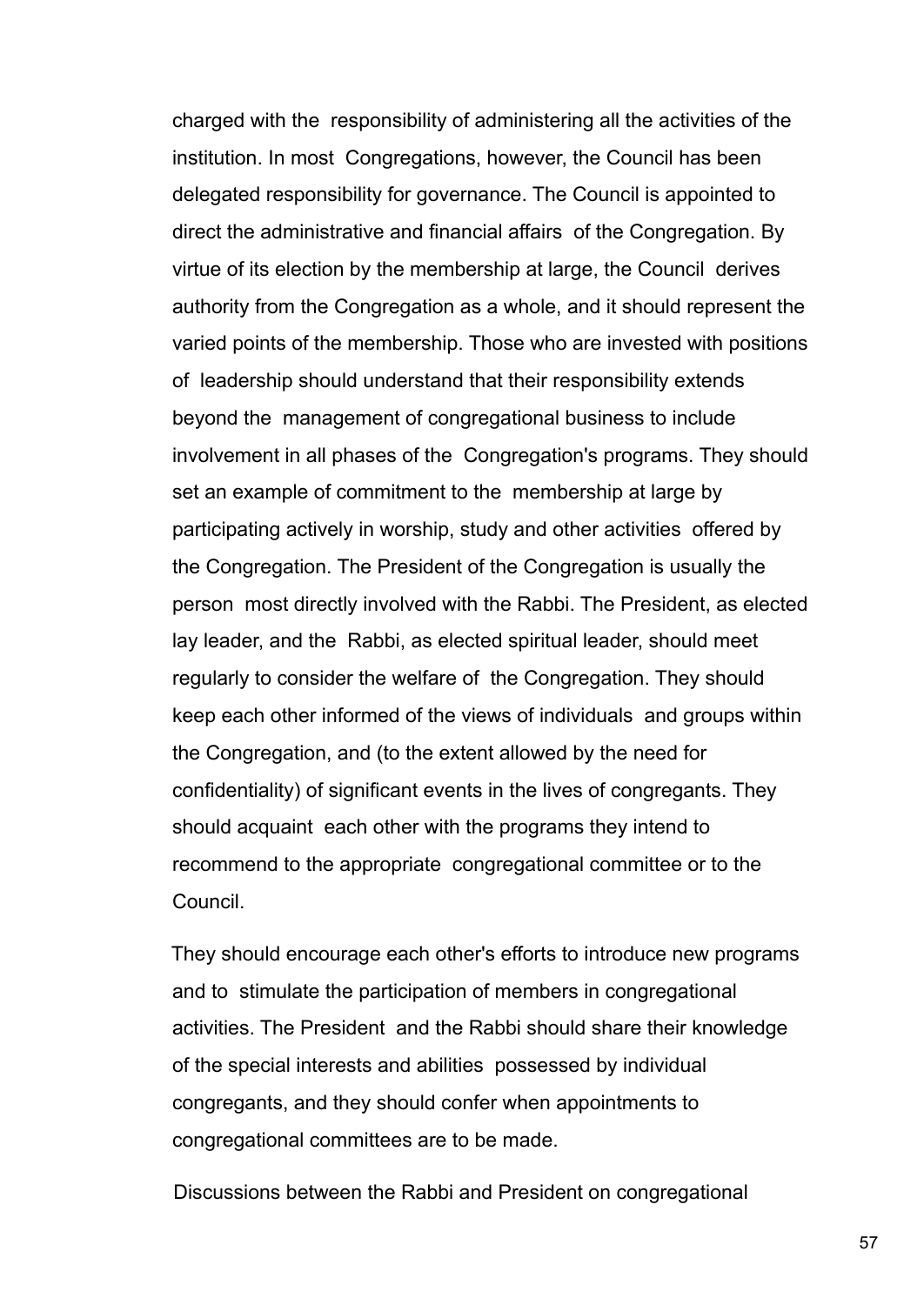business or on person matters should be carried on in complete candor and, when appropriate, in confidence. Each should respect the other's knowledge and experience.

#### **1.3 The Partnership of the Congregational Leadership and the Rabbi**

A Congregation is best served when its lay and Rabbinic leadership consider themselves partners in carrying on the sacred functions of the Synagogue. Certainly, the lay leadership and the Rabbi should interact on all levels of congregational activity. The Officers, Council, congregational committees and the Rabbi should work closely together: the lay leadership always calling upon the Rabbi for expert advice, based on scholarship and experience; the Rabbi respecting the judgment, sensitivity, commitment and the authority of the lay leadership in those matters indicated in this Article, Section B.

#### **1.4 The Rabbi and the Council**

The Rabbi should be an ex-officio member of the Council and of its Executive, with full privileges of discussion. In recognition of the fact that there may be religious, ethical, and/or programmatic implications in fiscal or administrative policy decisions, the Rabbi should be free to express opinions on these matters, and the Rabbi's viewpoint should be accorded a regard befitting the position of spiritual leader. The Rabbi should exercise this right.

# **2. THE AUTHORITY OF THE RABBI**

#### **2.1 The Rabbi's Status in the Congregation**

The Rabbi is the congregation's chosen spiritual leader, called to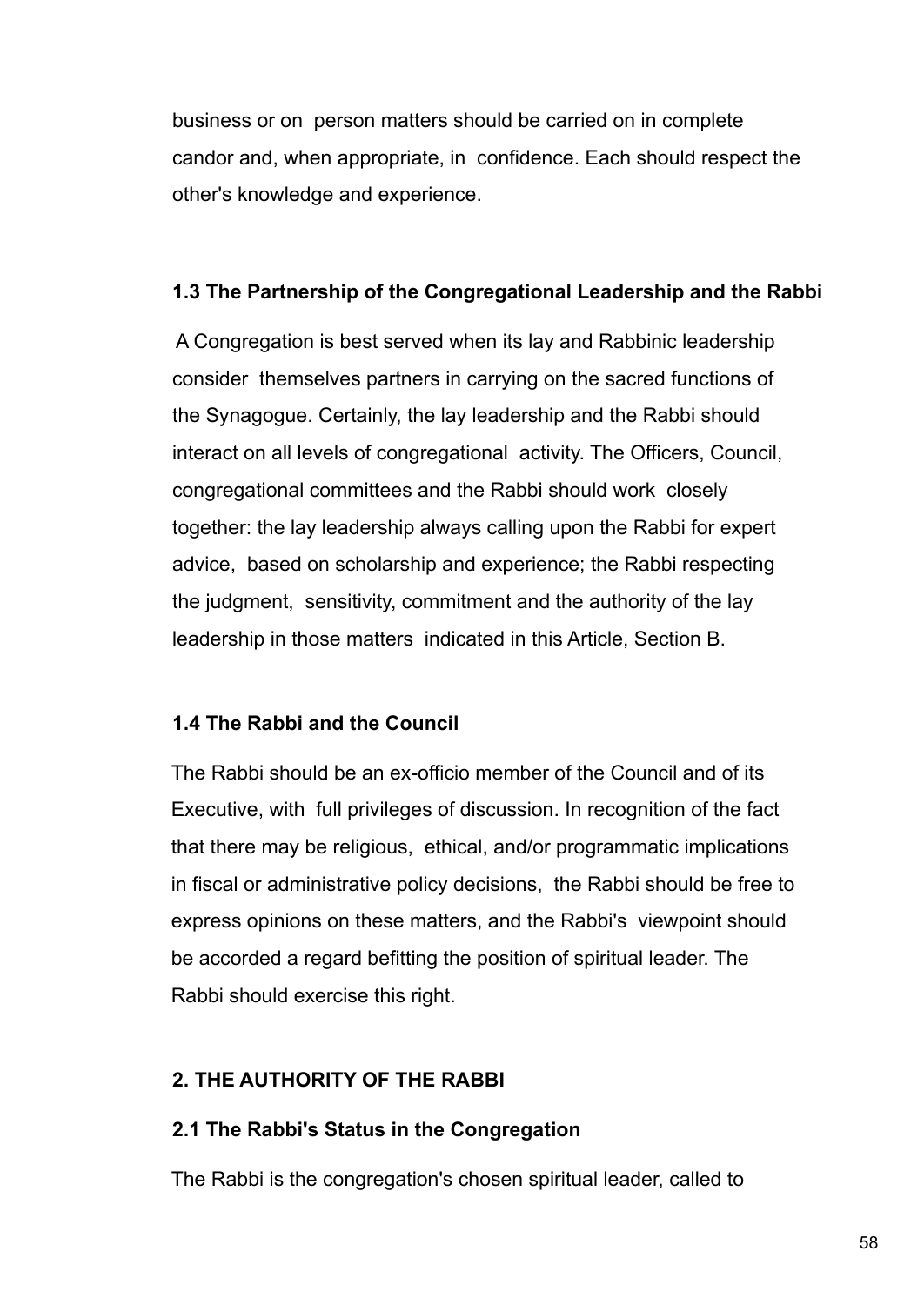minister to the religious, educational, pastoral, and communal needs of the membership. While in a legal sense the Rabbi is an employee of the Congregation, the Rabbi is more than a professional staff person.

The Rabbi's unique authority derives from three sources:

- 1. Rabbinic ordination attests to the Rabbi's learning and fitness to interpret Judaism. Ordination is granted upon the completion of graduate study at a Progressive Jewish Seminary or an Institution of equivalent rank.
- 2. Rabbinic authority is broadened by systematic study after ordination, and by association with other Rabbis, with the agencies of the Progressive Movement, and with local and national institutions, both Jewish and non Jewish, which contribute to the Rabbi's scholarship, spiritual growth and experience.
- 3. Rabbinic authority within a particular Congregation is derived from the Rabbi's election as spiritual leader by the Congregation. (Specific procedures may differ from Congregation to Congregation).

# **2.2 Role of the Rabbi**

# **2.2.1 The Rabbi in the Pulpit**

The Rabbi always enjoys complete freedom of the pulpit. Rabbis are faithful to the traditions and high demands of their Rabbinic calling when they preach and teach Judaism both in its fundamental essence and its application (as each Rabbi sees it) to the contemporary scene.

55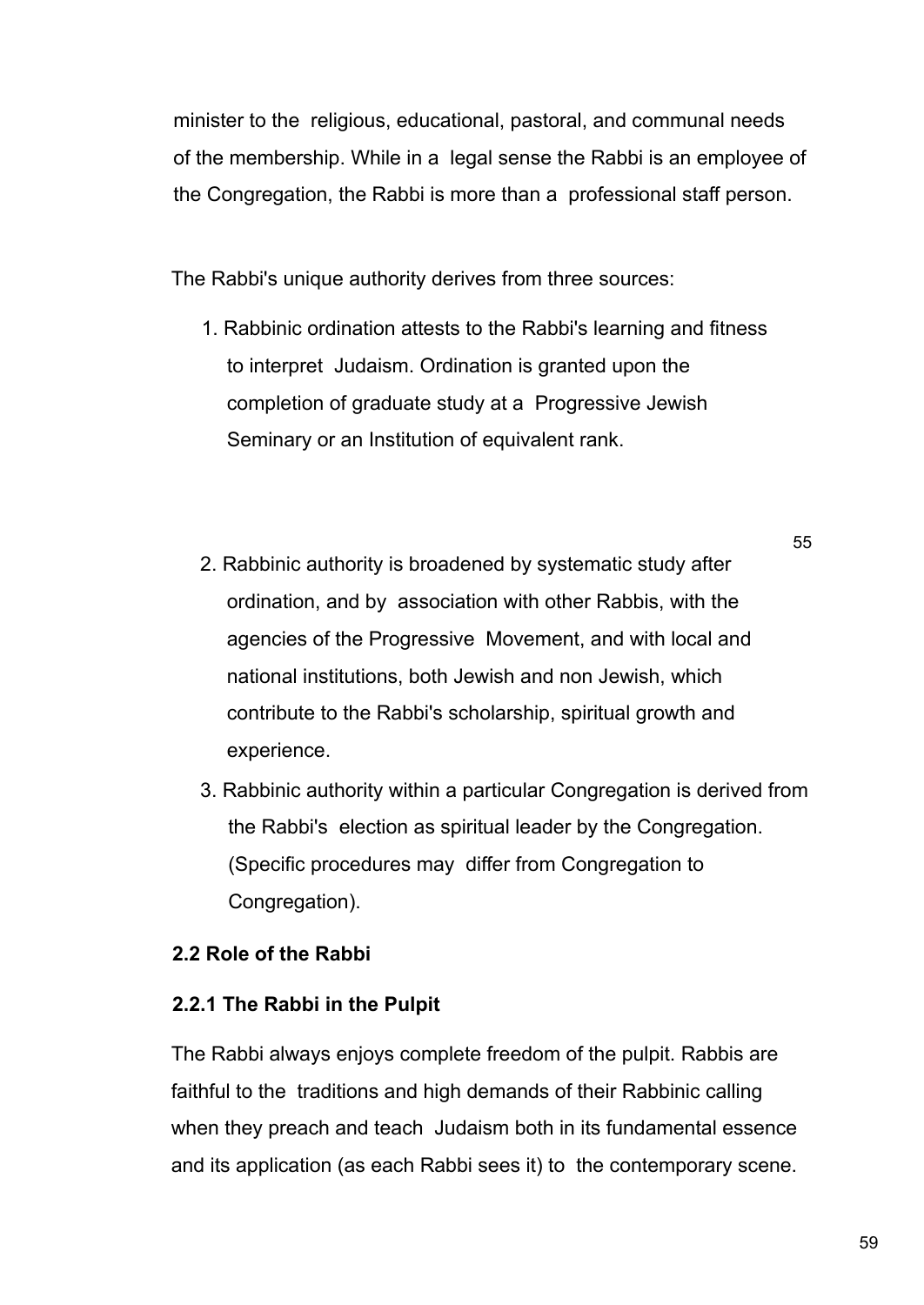Only the (Senior) Rabbi of the Congregation may invite another Rabbi or guest speaker to occupy the pulpit. The conduct of services of worship and life cycle ceremonies should be primarily the responsibility of the Rabbi. When changes in the method of worship are under consideration, the Rabbi should consult with the Cantor and/or Director of Music and the appropriate congregational committee and seek a consensus. The Rabbi's especial competence in questions of ritual should be recognised.

#### **2.2.2 The Rabbi as Teacher**

Rabbis should avail themselves of every opportunity to teach Torah to their congregants. If the Congregation's staff includes an Educator, the Educator shall consult with the Rabbi in all matters relating to the educational program of the Congregation.

#### **2.2.3. The Rabbi as Scholar**

The calling of the Rabbi requires regular and diligent study. Therefore, the Congregation should provide the Rabbi with ample opportunity for both formal and private study in Jewish and general areas of learning.

#### **2.3.4 The Rabbi as Officiant**

a. The Rabbi shall officiate at life-cycle functions of congregants

b. Courtesy and practical considerations require that the Rabbi shall determine rituals and procedures which are to be used at these functions.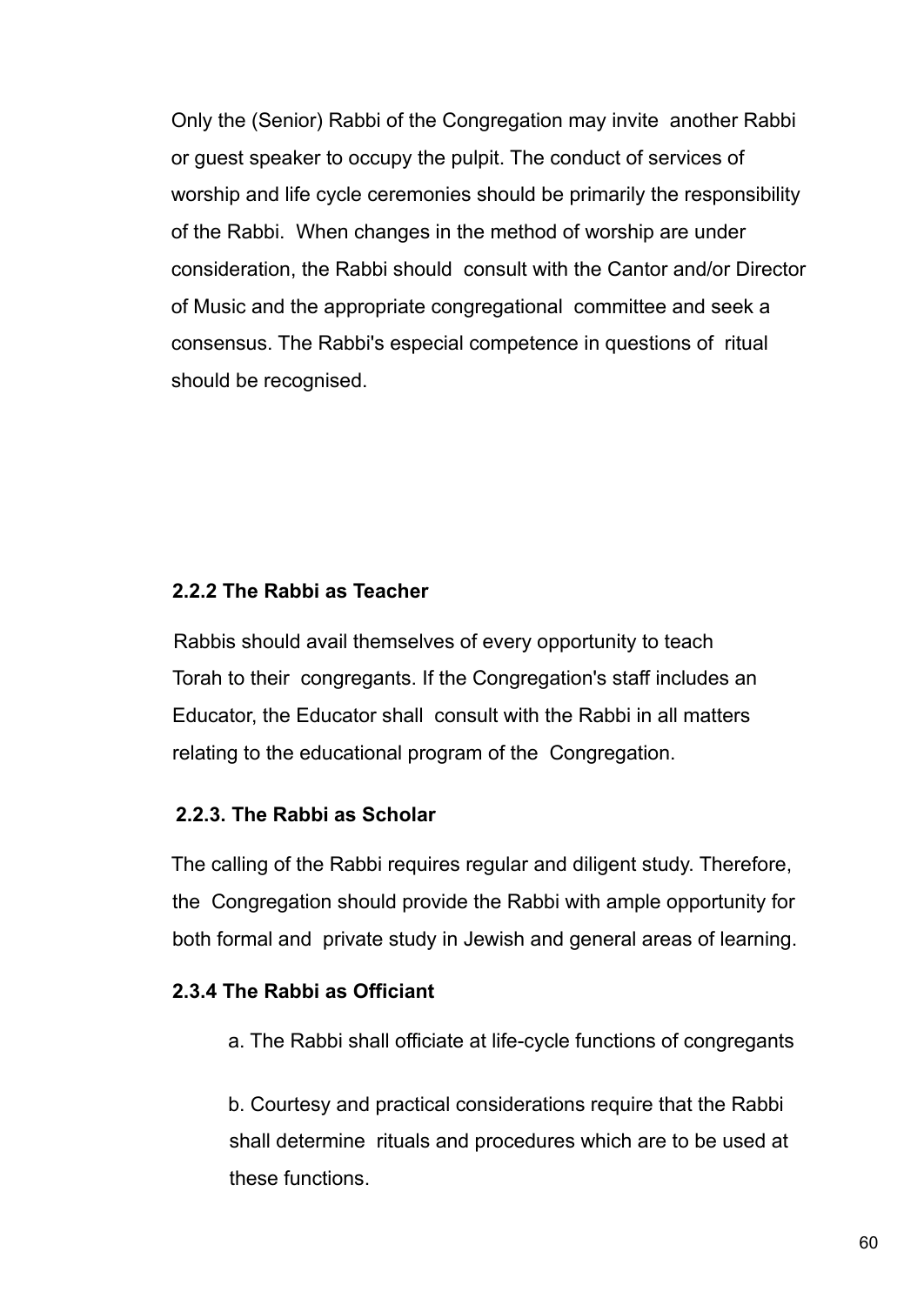c. The Rabbi shall officiate in accordance with his/her convictions and with due regard for the customs of the Congregation and procedures recommended by the SAAPR.

d. Rabbis in the Congregation shall officiate only in conformity with the standards and procedures set by the (Senior) Rabbi.

e. The Cantor's special competence in the field of Jewish music shall be respected in the choice of appropriate music for public worship and for life-cycle functions.

f. The Rabbi shall serve those members who seek Rabbinic pastoral care and/or spiritual counselling. In some instances, in the spirit and tradition of Judaism, pastoral activities may be shared by Rabbi, Cantor and lay people. g. The Congregation shall recognise the desirability of establishing a proper balance between the time needed for the Rabbi's pastoral obligations and other duties.

#### **2.3.5 The Rabbi as Counsellor**

The Rabbi meets with individuals and families who desire personal guidance. Contacts between the Rabbi and those who seek counsel are always held in the strictest of confidence. When, in the Rabbi's judgement, the situation warrants, the Rabbi makes referrals to specialists,

#### **2.3.6. The Rabbi in the Community**

Rabbis demonstrate their commitment to Judaism through participation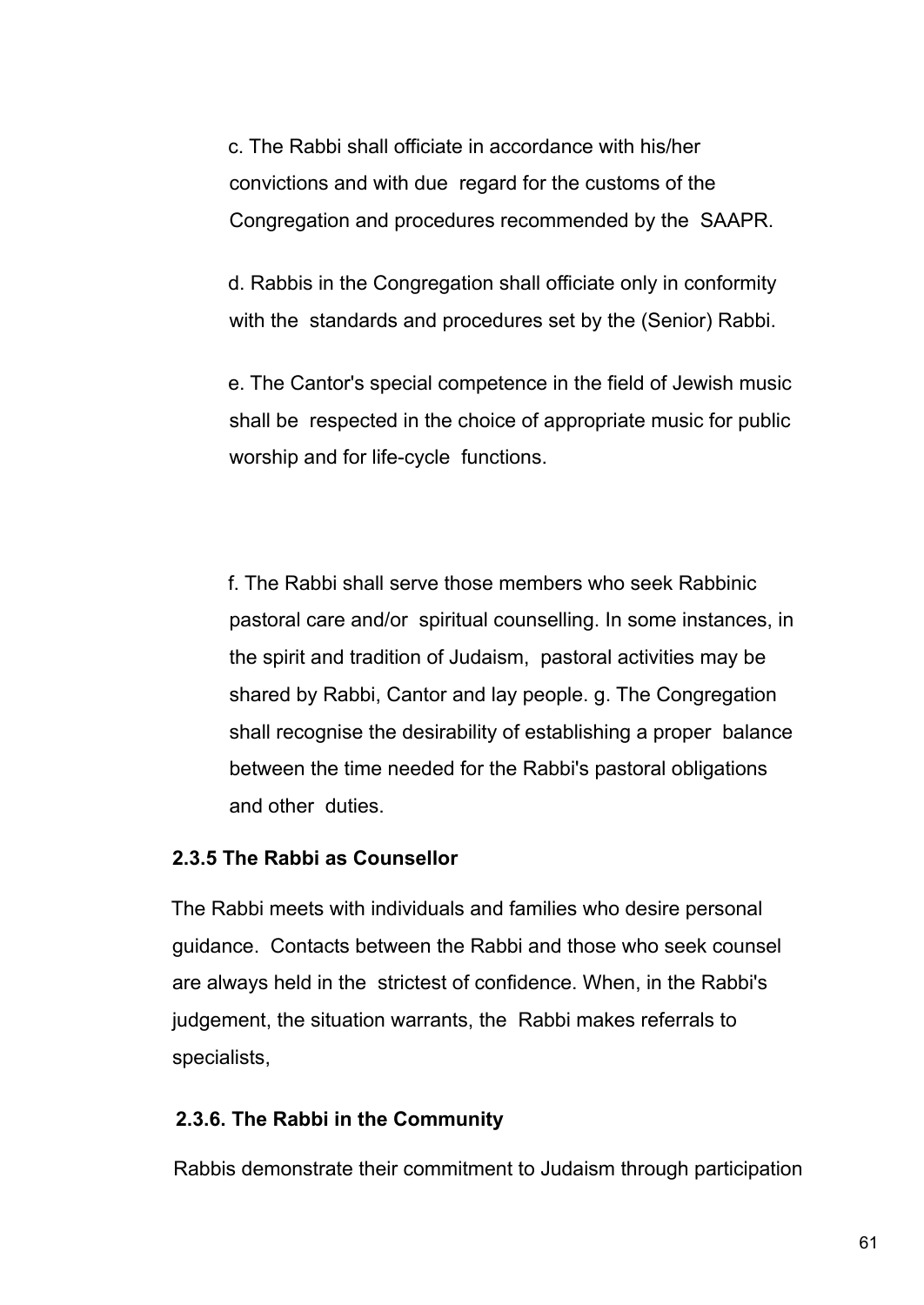in activities which benefit the general community. The Rabbis may rightly identify themselves with causes, movements, or institutions which they judge compatible with the teachings of Judaism.

#### **2.3.7 The Rabbi as a Person**

Rabbis, as do their congregants, require adequate time and privacy to fulfil their responsibilities to their family and to maintain their health of body and of mind through regular physical exercise, study and recreation. The Congregation is best served in its partnership with its Rabbi when it takes the Rabbi's needs as a person into account.

#### **2.3.8. The Rabbi and the Lay Leadership**

As has been noted previously (Article 1, Section C), the Rabbi should interact on all levels with the lay leadership of the Congregation. Experience has demonstrated that a Congregation is best served when its Rabbinic and lay leadership consider themselves to be partners in the sacred work of the Synagogue. The President and the Rabbi need to have an ongoing relationship, respect for each other's knowledge and experience, and a genuine desire to work together for the good of the Congregation. They should meet regularly and frequently.

# **3. THE RABBINATE: (SENIOR) RABBI, ASSISTANT**

# **RABBI, ASSOCIATE RABBI 3.1 Engagement of Additional**

# **Rabbis**

The decision to engage additional Rabbis shall be by mutual agreement between the (Senior) Rabbi and the Congregation and its Council.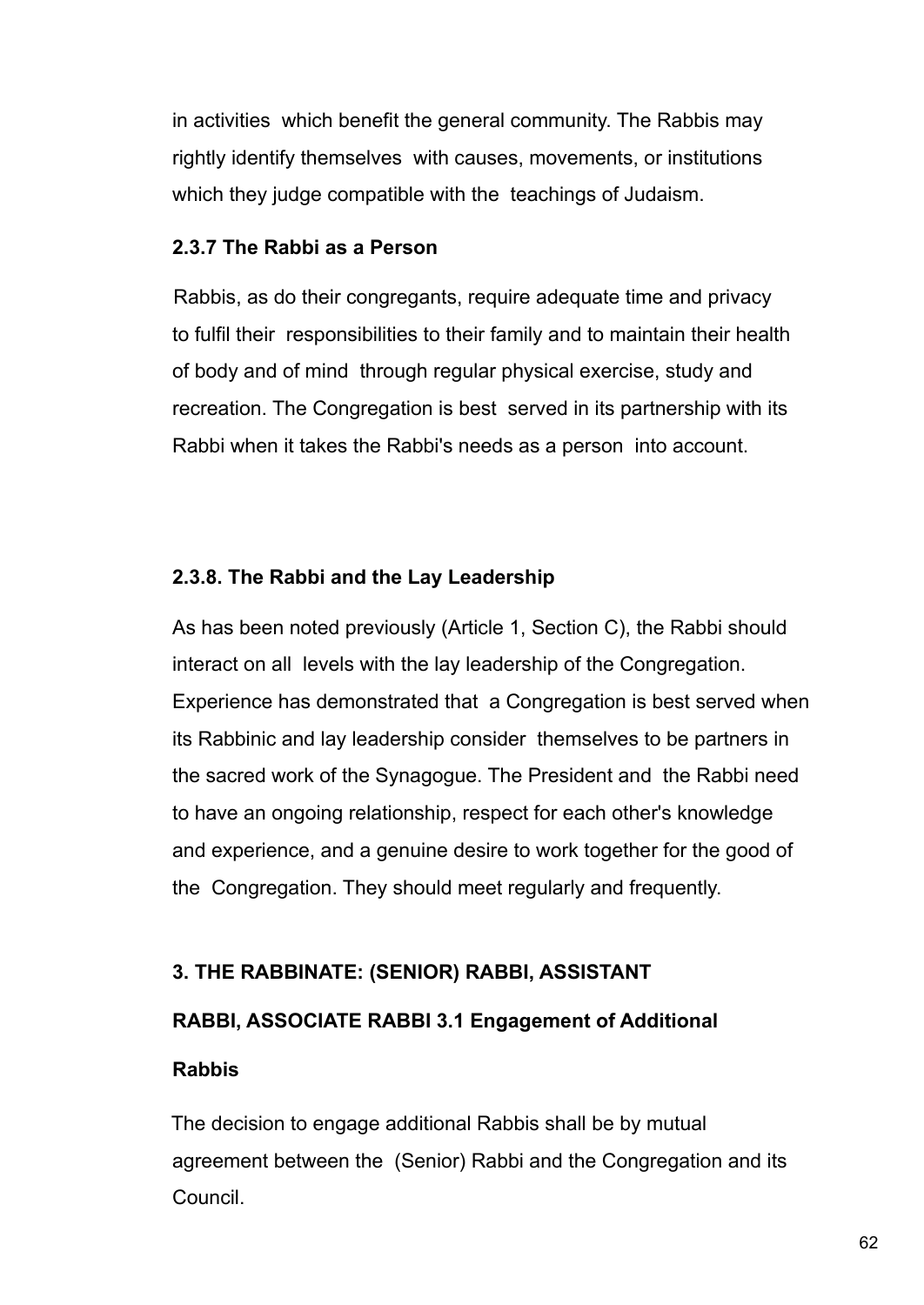#### **3.2 Titles**

a. Some Congregations designate each member of the Rabbinic staff as Rabbi. Others prefer the titles Senior Rabbi (or Rabbi), Assistant Rabbi, Associate Rabbi. b. An Assistant Rabbi is generally a Rabbi with less than five years' experience after ordination, although older Rabbis may occupy assistantships. c. It should be remembered that each member of the Rabbinic staff, of whatever title or rank, is an ordained Rabbi. Assistant and Associate Rabbis are as much entitled to the respect and dignity accorded to the Rabbinic office as a (Senior) Rabbi.

#### **3.2.1 The Assistant Rabbi**

The selection or re-engagement of the Assistant Rabbi shall be subject to the recommendation and approval of the (Senior) Rabbi, in consultation with the appropriate congregational body, shall define the areas in which the Assistant Rabbi is to function. In performing these duties, the Assistant shall be responsible to the (Senior) Rabbi, reporting to him/her on all matters or policy and program before taking action. Usually upon completion of three years of satisfactory service to the Congregation, the Assistant Rabbi, upon the recommendation of the (Senior) Rabbi to the Congregation or Council or its appropriate committee, shall be eligible for promotion to the position of Associate Rabbi.

#### **3.2.2 The Associate Rabbi**

The Title of Associate Rabbi may be conferred by the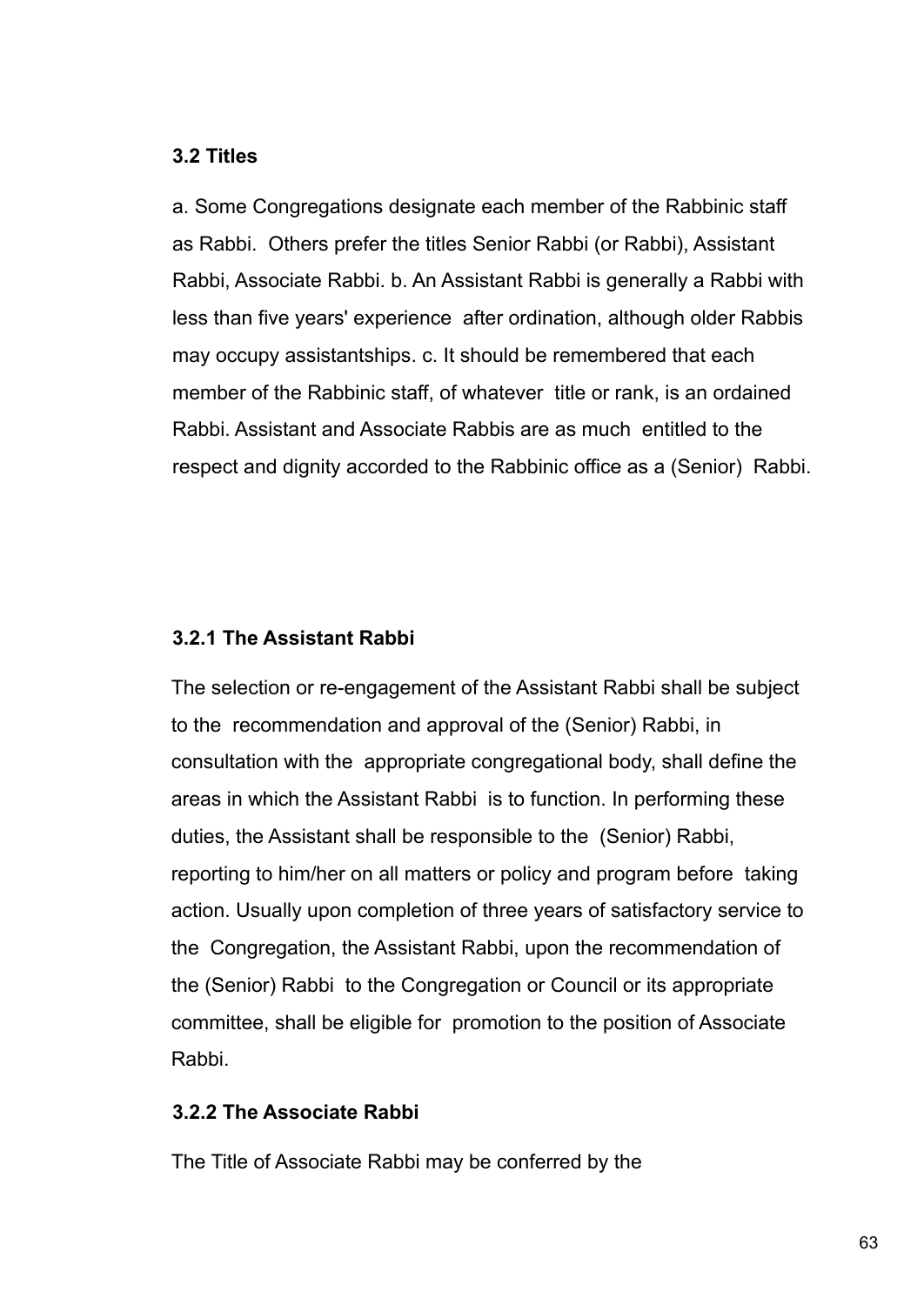Congregation, upon the recommendation and approval of the (Senior) Rabbi and the concurrence of the Council in accordance with one of the following

a. An Assistant Rabbi who the Congregation wishes to retain after the initial period of service.

b. A newly engaged Rabbi usually with not less than five years of Rabbinic experience.

c. A Rabbi who is engaged with the assurance of success when the incumbent retires, provided that the Associate will then be eligible under the Guidelines established by the Rabbinical Placement Commission.

A Congregation should engage an Associate-Successor only when the (Senior) Rabbi has announced the date of retirement, and when that date is not more than three years in the future.

The duties and responsibilities of the Associate Rabbi shall be determined by the (Senior) Rabbi and the Congregation or the Council After an Associate Rabbi who has received the title under options (1) or (2) has served the Congregation for three years, the (Senior) Rabbi and the Council should decide whether (a) the Associate, if eligible under Placement Guidelines is to be regarded as successor to the pulpit when the (Senior) Rabbi retires, or whether (b) the Associate is to be invited to remain in his/her position with the clear understanding that the successorship is not to be expected, or whether (e) the Associate is to seek another position, the Congregation allowing ample time to secure placement, or whether (d) the Associate may eventually be considered a candidate for succession to the pulpit, together with other candidates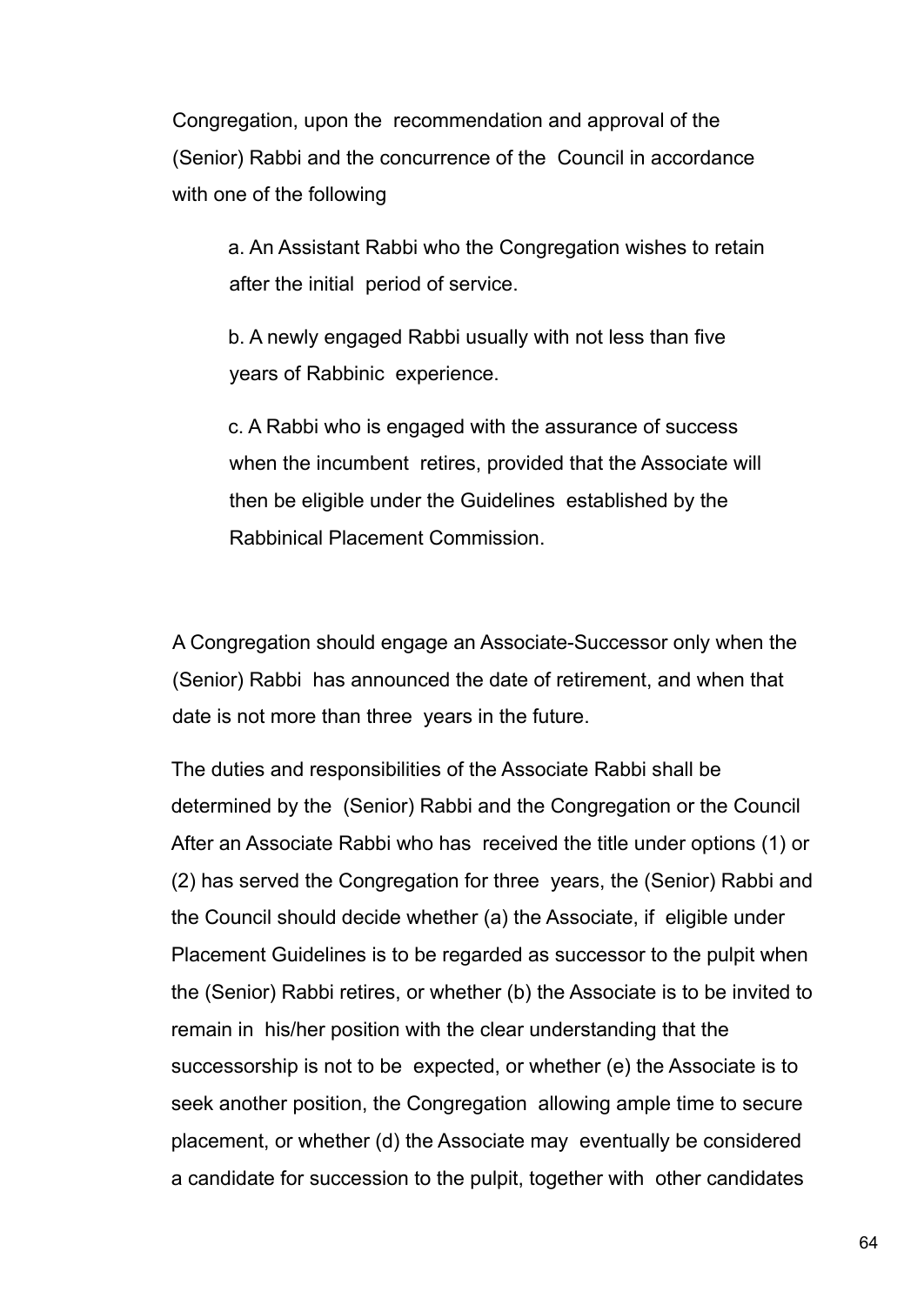whose names will be provided by the Placement Commission. This determination should be recorded in the Minutes of the Congregation.

#### **3.2.3 Co-Rabbi**

Experience indicates that effective leadership requires that Rabbinic responsibility be vested in a single (Senior) Rabbi for any Synagogue. The position of Co-Rabbi is not recommended.

# **3.3 The Rabbi Serving Part-Time**

Congregations may engage the service of a Rabbi to serve on a part-time basis, either as Rabbi of the Congregation or as an Assistant or Associate Rabbi, or to assist the Rabbi of the Congregation. The duties and responsibilities should be precisely defined in writing, specifying how many hours each week and how many days each month are to be devoted to the part-time post. The Rabbi's privacy should be respected regarding those hours or days not specifically designated for congregational service. The Rabbi serving part-time is entitled to be elected for a fixed term and to receive pro-rated pension and other fringe benefits, as provided in subsequent sections of this booklet.

# **3.4 Temple Staff**

The (Senior) Rabbi is the supervisor of the professional staff. The especial competence brought to the service of the Congregation by each professional staff member must always be respected. The selection and engagement of professional staff members shall be upon the recommendation of the (Senior) Rabbi and the appropriate congregational committee.

#### **3.5 Pulpit Succession**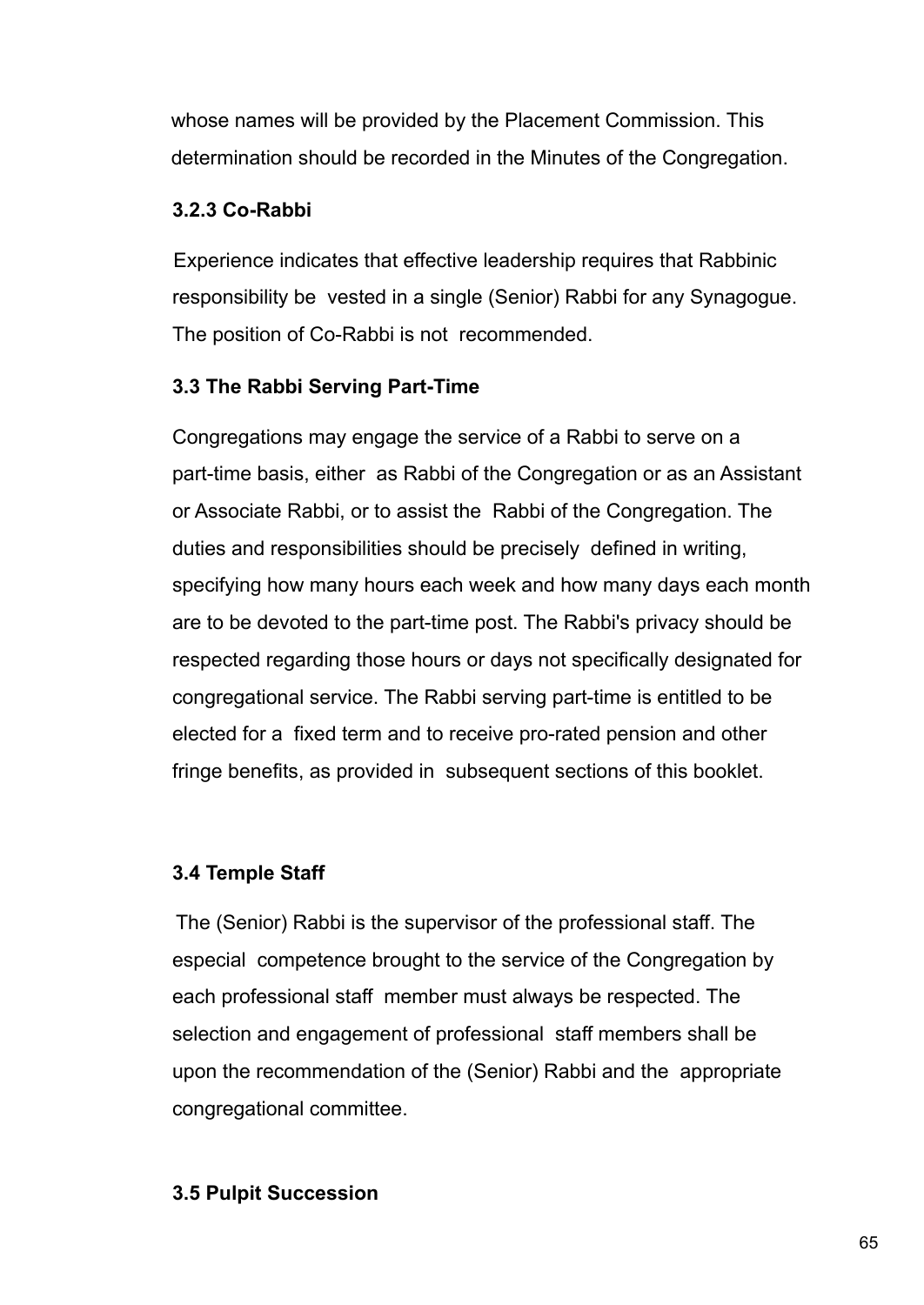Congregations seeking a Rabbi to fill a pulpit vacancy and Rabbis desiring a change of pulpit are required to follow the procedures established by the Rabbinical Placement Commission whose services are being used.

# **3.6 Former Rabbis**

Rabbis who have maintained contact with members of the Congregation to which they previously ministered should be guided by the provisions of the CCAR Code of Ethics, which states: "*No Rabbi should offer and/or render such pastoral attentions to members of other congregations, as will disturb the relations between Rabbinical colleagues, between congregations or between a Rabbi and member of his/her Congregation*."

#### **4. THE AGREEMENT BETWEEN CONGREGATION AND RABBI**

#### **4.1 The Nature of the Agreement**

a. The relationship between Congregation and Rabbi is a covenant through which each party undertakes the obligation of working together in the service of God and the Jewish People.

b. The covenant will be strengthened by regular and candid communication between the congregational leadership and the Rabbi.

c. Every effort shall be put forth to make the covenant harmonious and enduring.

d. All relationships and agreements between Congregation and Rabbi should conform to the provisions contained in the Guidelines. A statement to that effect should be included in the written terms of agreement.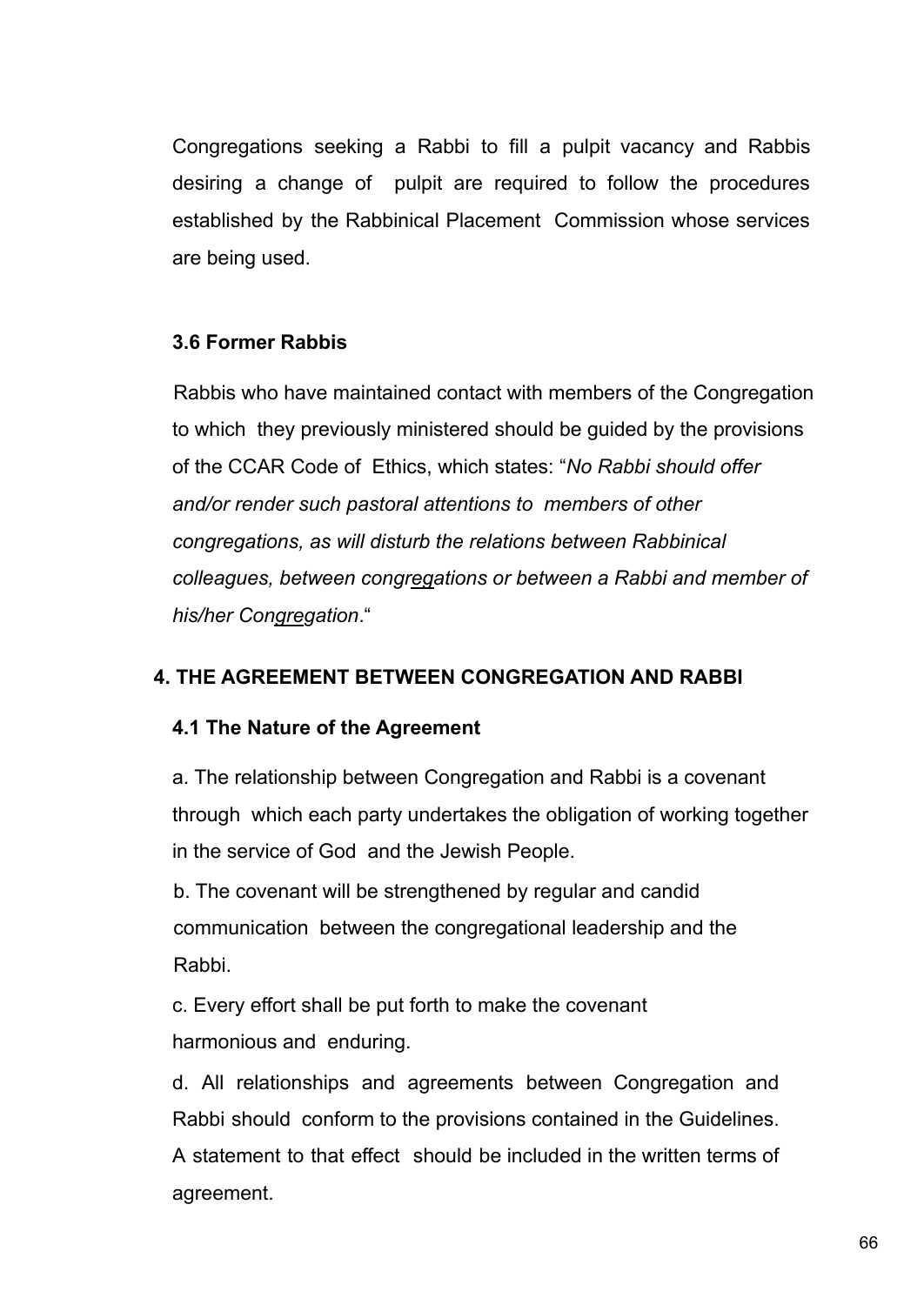e. The Contract in the Appendix should form the basis of an agreement. In accepting these terms Rabbi and Congregation agree faithfully to fulfil their responsibilities and obligations to each other.

#### **4.2 Tenure Agreements**

**4.2.1 Initial Election**: The initial election of the Rabbi should be for a minimum period of two years, except for newly ordained Rabbis, who may be engaged for one or two years, with an option of a second or third year.

**4.2.2 Renewal** : At least four months, but not over six months prior to the completion of the Rabbi's agreed period of service, the Congregation or Council shall ascertain the Rabbi's and its own intentions as to the future of the relationship. If the relationship is to continue, the Rabbi and/or the Rabbi's representative(s) and the appropriate committee will agree on salary increments and other benefits. Thereafter the Rabbi's re-election shall be recommended to the Congregation, according to the following schedule:

**First re-election:** At least two years

**Second re-election:** At least three years

**Third, and each subsequent re-election:** Five years or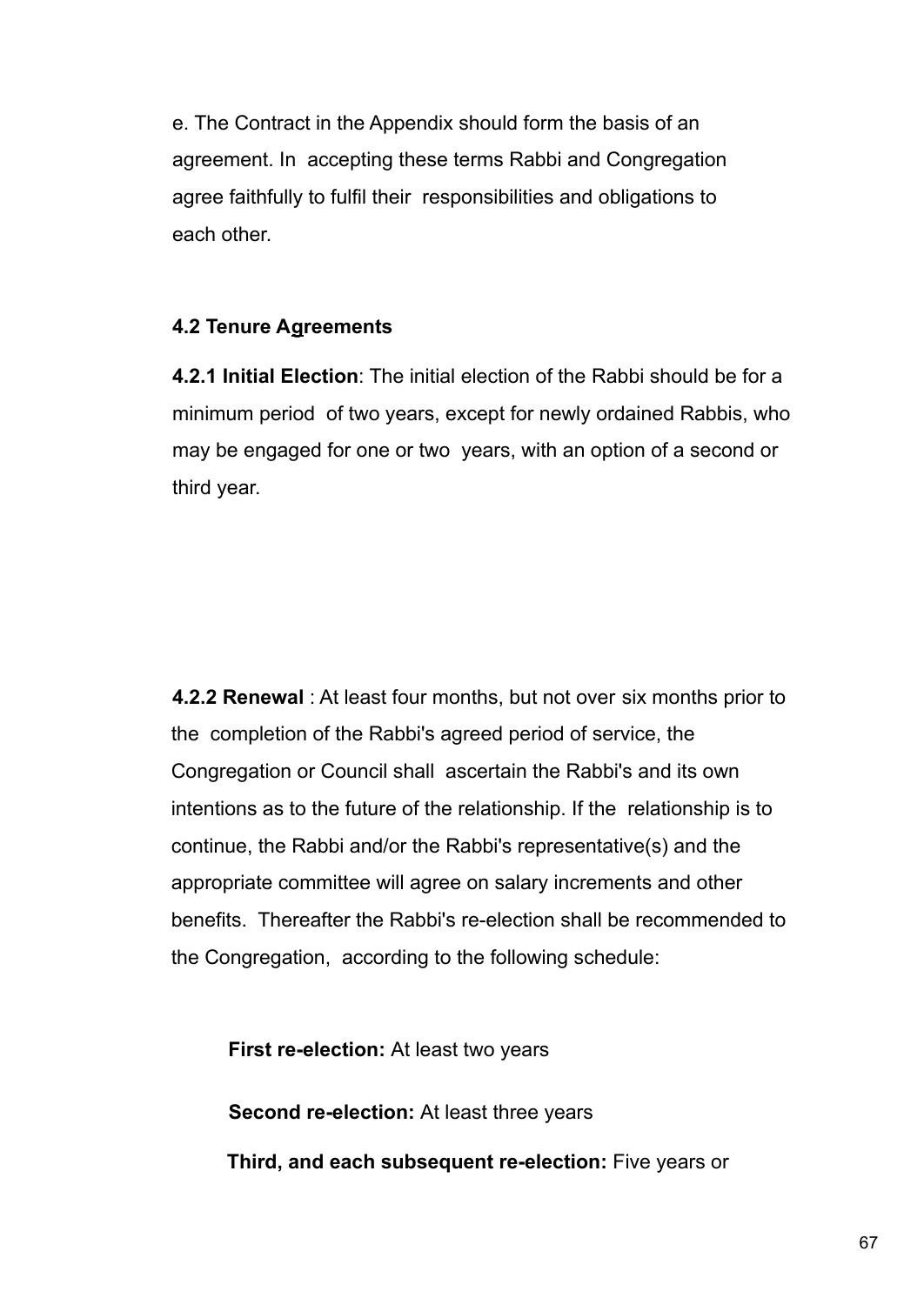more, with periodic review of salary and benefits, or a Continuing Contract.

#### **4.2.3 Continuing Contract**

A Continuing Contract affords the Rabbi the dignity and security of serving the Congregation without formal re-election, unless a review is requested by either the Rabbi or the Congregation. Under the terms of a Continuing Contract, salary and other benefits shall be reviewed and negotiated periodically.

# **4.2.4 Evaluation**

In considering the renewal, experience has demonstrated that polling the entire Congregation can be destructive to relationships between the Rabbi and the congregants. Therefore, such practices are to be avoided. With regards to the elected leaders of the Congregation, reliance should be placed upon their own perceptions and their personal observations of the quality of the Rabbi's ministry in making their recommendations.

# **4.3 Terms of Agreement**

# **4.3.1 Salary**

The ideal of Tzedek, righteousness and rightness, should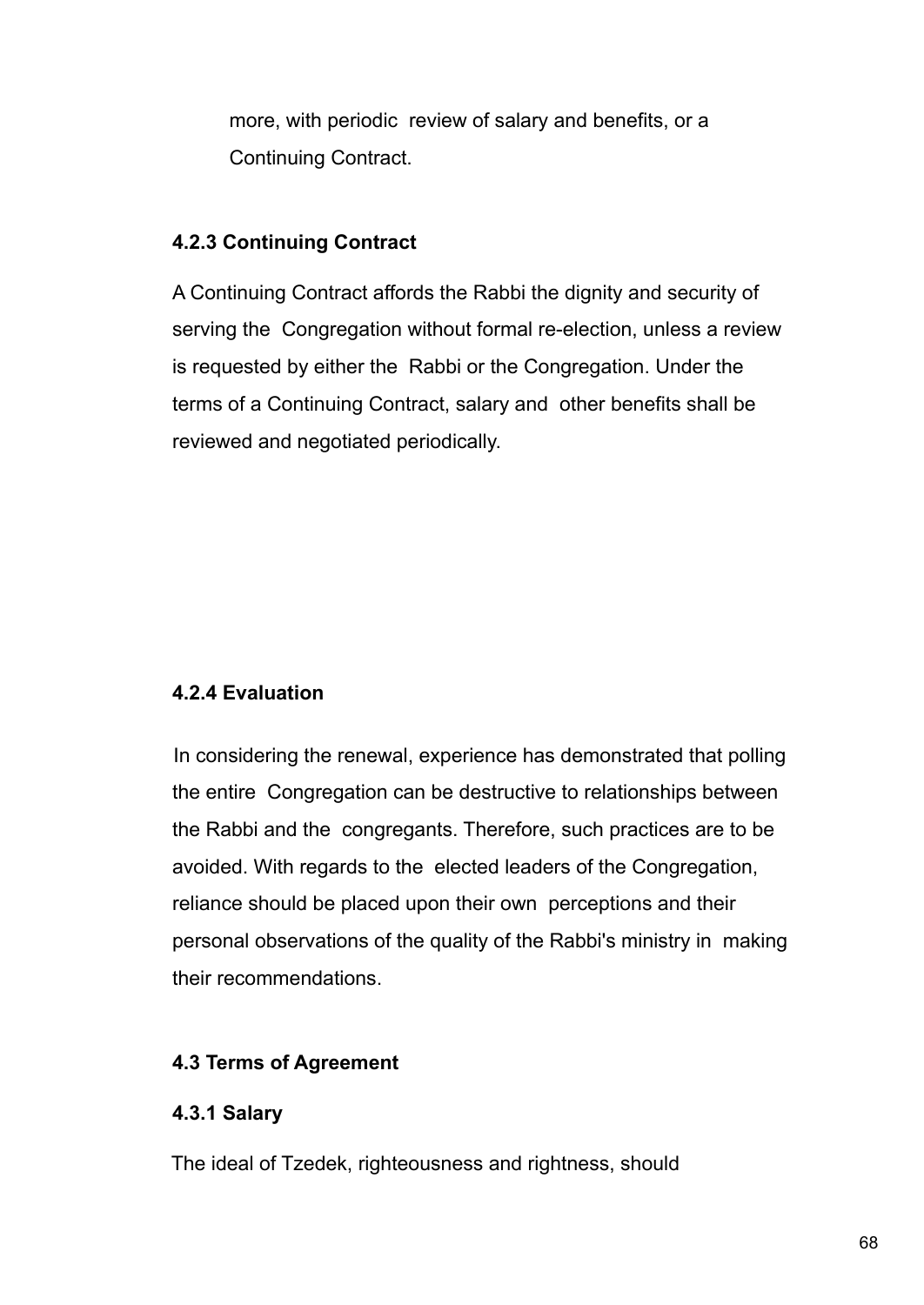permeate salary negotiations between Congregation and Rabbi.

The following criteria should be considered:

a. The overall welfare of the Congregation;

b. The length and cost of the Rabbi's education, both undergraduate and graduate;

c. Salaries paid by other Congregations or similar size, category and location;

d. Salaries received by other Rabbis of similar age, experience and background

e. Salaries being received by new ordains;

f. Information provided by the annual salary survey undertaken by the Central Conference of American Rabbis.

# **4.3.2 Housing**

a. If the Congregation provides housing, the details of that arrangement shall be specified in writing. If the Rabbi dies, the survivors may continue to occupy the home without charge for a minimum of six months, or where applicable, to the end of the current school year if the remainder of the school year is more than six months. b. If housing is not provided, that portion of the Rabbi's income which is used to house the Rabbi and family, plus all expenses pertaining thereto, shall be declared as "Housing Allowance" and so recorded in the minutes of the **Congregation** 

# **4.3.3 Pension and Disability Insurance**

a. The Congregation and the Rabbi should become members of a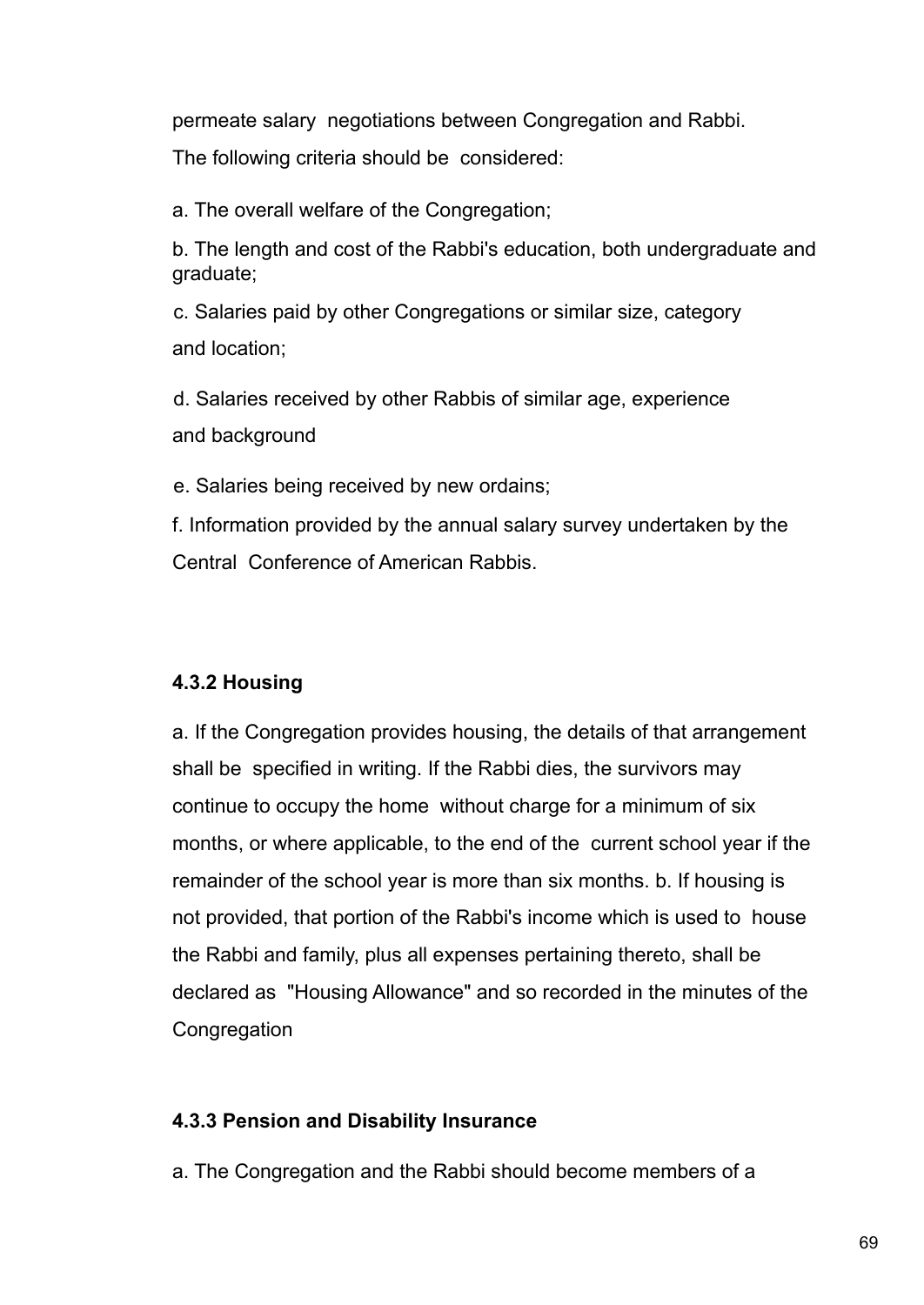pension scheme designed to provide the Rabbi, upon retirement, with a potential income of at least 60% of the highest annual salary received by the Rabbi.

b. Such a pension scheme should include group life insurance to provide for the Rabbi's dependents in the event of the Rabbi's death prior to retirement age. If the Rabbi is a member of the CCAR Rabbinical Pension Program, the procedures and guidelines of that program should be followed.

#### **4.3.4 Convention Allowances**

The Congregation shall grant the Rabbis the time and funds necessary to attend meetings of the SAUPJ and SAAPR. The opportunity for study and for the exchange of ideas afforded by these gatherings benefits both Rabbi and Congregation. Attendance at these meetings shall not be charged against vacation times.

Allowances should also be made for the Rabbi to attend conventions of the CCAR or similar professional bodies.

#### **4.3.5 Expenses for Interviewing and Moving**

Congregations are responsible for the expenses of travel and accommodation of candidates invited for interviews. On selecting a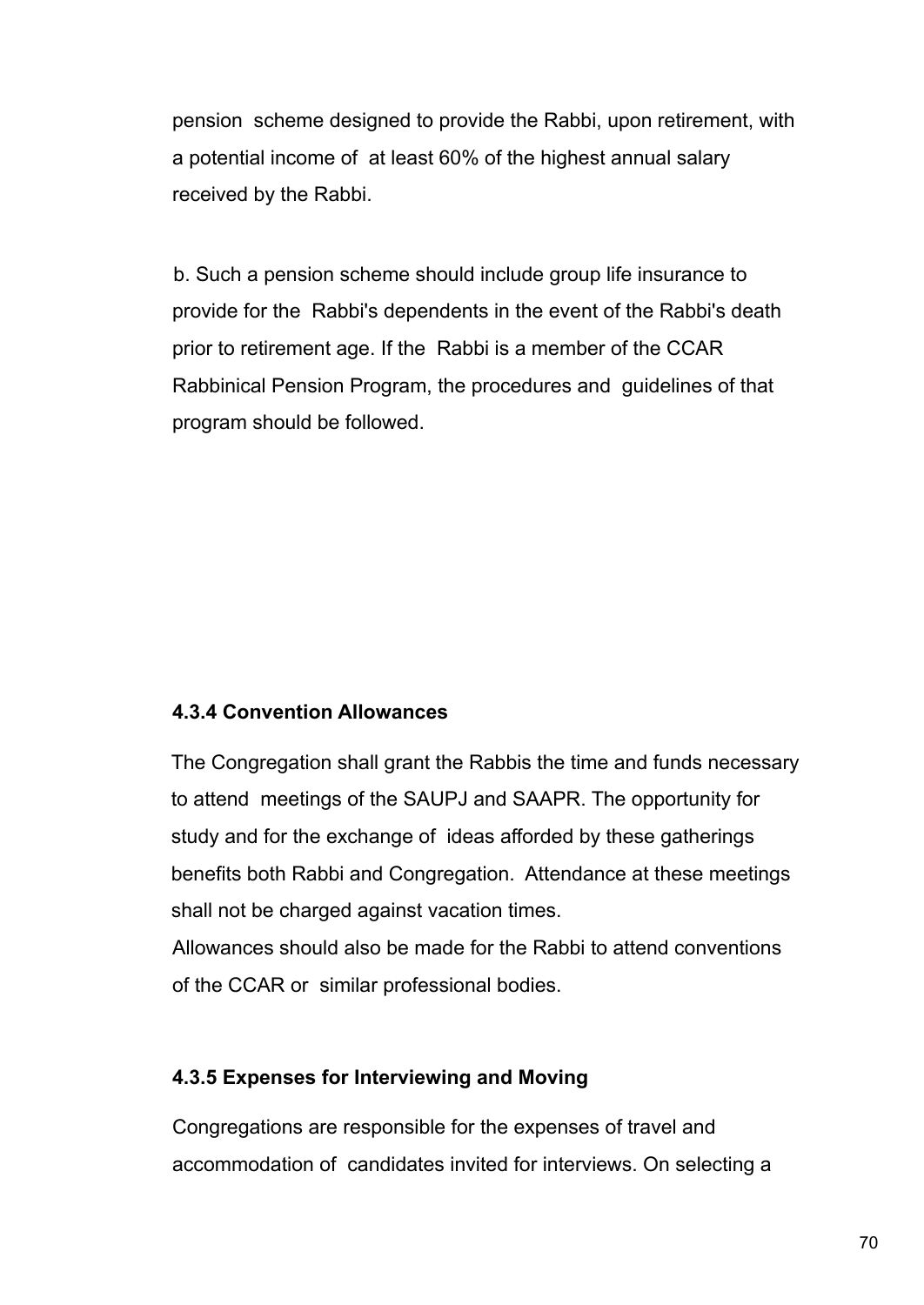new Rabbi, the Congregation assumes the full reasonable cost of moving the Rabbi's family and possessions. The SAUPJ Contract (see Appendix) makes specific reference to repatriation abroad, if applicable.

#### **4.3.6 Leisure Time**

a. The Rabbi is always on call but need not be physically present in the Synagogue throughout the entire day.

b. With the number and diversity of claims upon the Rabbi's time, Rabbinic functions are fulfilled in a variety of ways and places, and not exclusively in the Synagogue or in the Rabbi's study.

c. The Rabbi is entitled to at least one free day each week, or to comparable time, and to a vacation of at least one month during each year of service to the Congregation.

d. Time spent on the staff of Youth Camps or Conclaves, or time spent in leading trips to Israel shall not be charged against annual vacation time.

e. The Rabbi's secretary or a congregational officer must be able to contact the Rabbi in the event of an emergency.

#### **4.3.7 Maternity Leave**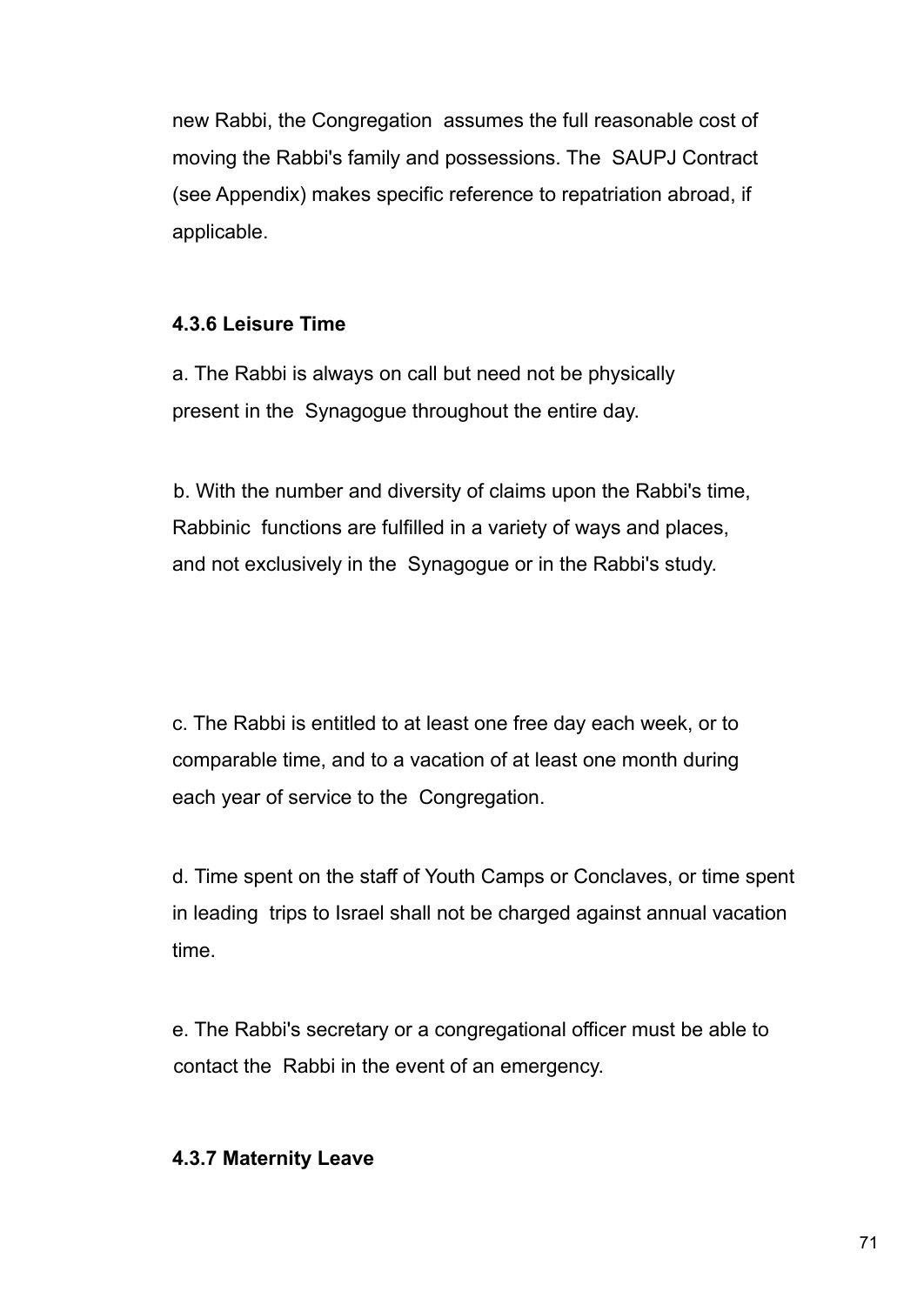Given Judaism's traditional commitment to the family, Congregation should gladly. Support the decision of women Rabbis to bear children. Fathers, as well as mothers, should be afforded every opportunity to devote themselves to parenting. For women Rabbis, Congregations shall grant at least a two-month maternity leave at full pay. If additional leave is indicated, the Rabbi may borrow against future vacation time. The Congregation will compensate substitute Rabbis if their services become necessary during the Rabbi's maternity leave. The Rabbinical Placement Commission and the Rabbi herself will endeavor to assist the Congregation in finding substitute Rabbis as required. Well in advance of her taking maternity leave, the Rabbi should place for the continued functioning of the Congregation's programs during her absence

#### **4.3.8 Sabbatical Leave**

A Rabbi is customarily granted Sabbatical leave after six years of service to the Congregation. The leave is intended to provide the Rabbi with an opportunity to seek spiritual and physical reinvigoration through a program of study and travel. With the concurrence of the Rabbi, the Congregation may arrange for a substitute Rabbi or for several substitute Rabbis to minister during the Sabbatical. A Sabbatical may be granted for a full year, or for part of a year, or may be divided over a period of more than one year. Considering the individual circumstances, the Congregation and Rabbi should work out an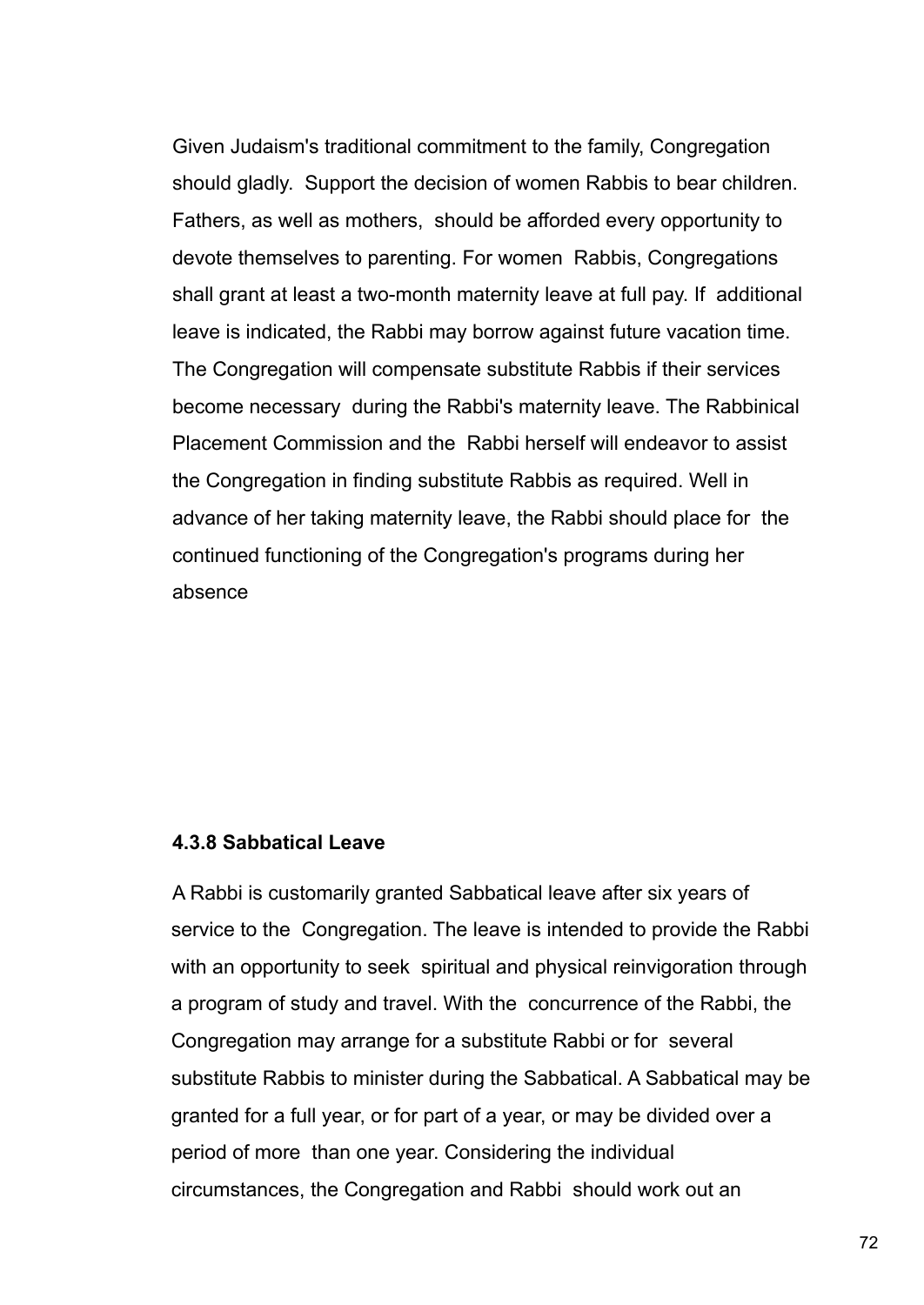arrangement for the length of the leave and for compensation. The Central Conference of American Rabbis can offer guidance on this subject.

## **4.3.9. Sick Leave**

Absence caused by illness or disability should not be charged against the Rabbi's vacation time.

# **4.3.10 Assistant and Associate Rabbis, Rabbis Emeritus**

All provisions in Article IV, Section C, apply to Assistant and Associate Rabbis as well as to a (Senior) Rabbi. Provisions in Article IV, Section C, paragraphs (2) and (4) also apply to Rabbis Emeritus. Actions taken based on these provisions should be recorded in the minutes of the congregation.

# **4.4 Copies of Agreements**

For the protection of all parties, all agreements should be recorded in the minutes of the Congregation, and copies should be furnished to:

- 1. The Rabbi;
- 2. If applicable, the Central Conference of American Rabbis
- 3. The SAUPJ.

## **4.5 Differences of Interpretation**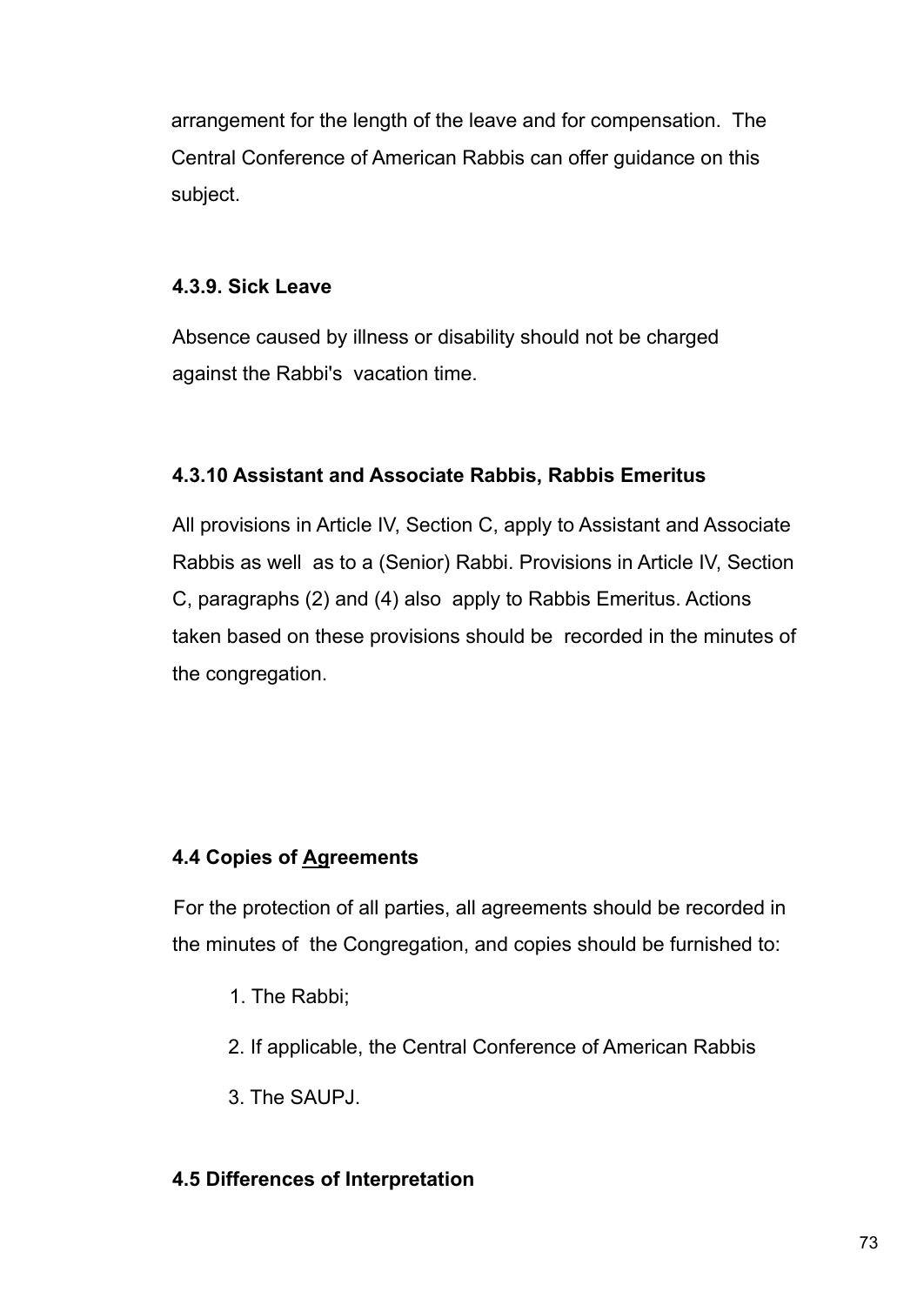#### **4.5.1 Notice** (unless otherwise mutually agreed)

a. By the Rabbi:

A Rabbi who is completing three or fewer years of service to a Congregation shall give the Congregation a minimum of four months' written notice of his/her desire to terminate. If the Rabbi is completing more than three years of service, the Congregation shall be given a minimum of six months' notice in writing

b. By the Congregation:

The Rabbi shall be formally notified in writing by the President. If the Rabbi is completing three or fewer years of service, the Congregation shall give the Rabbi a minimum of four months' written notice. If the Rabbi is completing more than three years of service, a minimum of six months' notice is to be given in writing.

#### **4.5.2 Time of Pulpit Change**

a. Placement openings occur at all seasons. As a consequence, placement opportunities for the Rabbi cannot always coincide with the termination date of the Rabbi's commitment. While the Rabbi is legally and morally committed to complete any contractual period, and the Congregation has the right to insist that the Rabbi do so, the following procedure has proved equitable:

i. *The Rabbi will not begin to seek or to consider a change of pulpit, nor will the Rabbinical Placement Commission offer & placement consideration, until more than half of the agreed term of service has been completed if that term is for three years or less. If the agreed term is for more than three years,*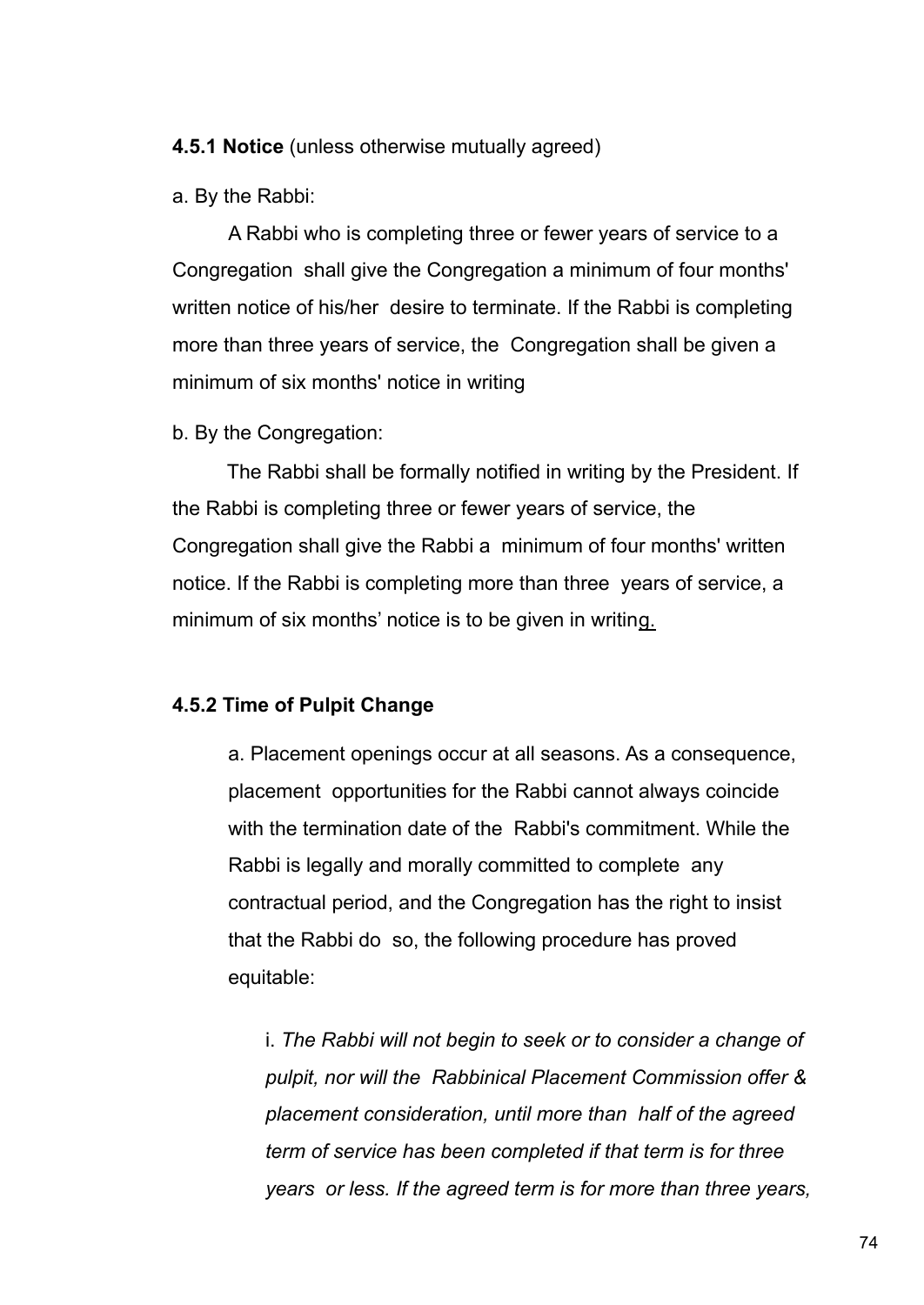*the Rabbi may begin to seek or to consider a change of pulpit when no more than two years of the agreed term of service remain.*

b. When the Rabbi received a firm offer of a new position and wishes to accept it, a release from the present commitment must first be secured, the date of release to be determined by mutual agreement of the two Congregations involved, in consultation with the Rabbinical Placement Commission.

#### **4.5.3 Absence for the Purpose Interviewing**

When a Rabbi's contract will not be renewed, the Congregation will appreciate the Rabbi's need to be absent frequently from the community for the purpose of securing another pulpit. Congregations will understand that interviews are arranged at the convenience of the Congregation that seeks a Rabbi, and that often the Rabbi will have to be away from the present post on days other than the regular day off. This may necessitate the rescheduling of classes and appointments. In its turn, the present Congregation will recognise that it itself will disrupt the schedule of the Congregations whose Rabbis it invites for interviews. The situation calls for forbearance, as well as for the clear commitment of the departing Rabbi to fulfill his/her Rabbinic responsibilities to the present Congregation.

#### **4.5.4 Terminal Vacation**

The Departing Rabbis is entitled to earn annual leave with pay.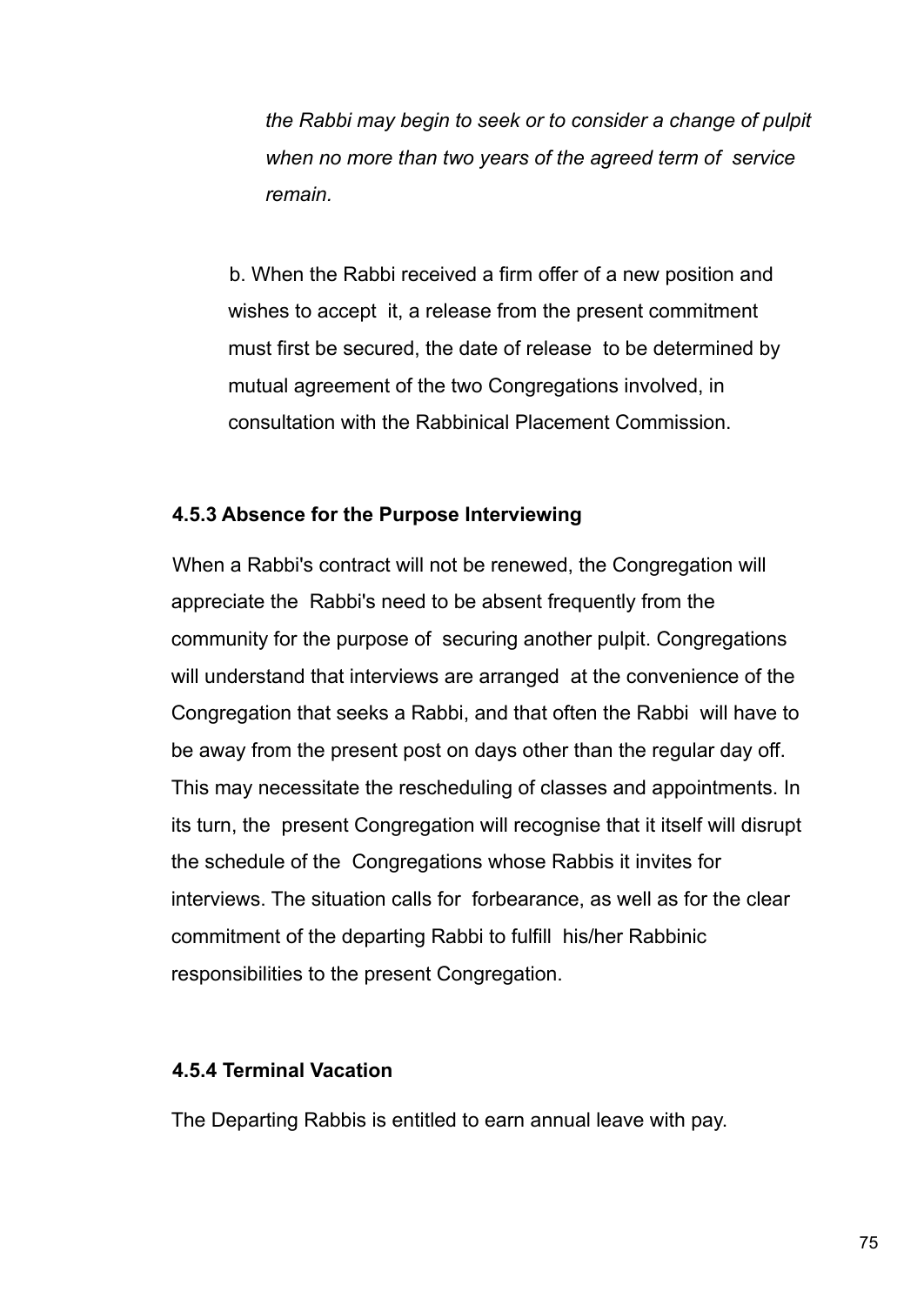## **4.5.5. Emergency Termination**

When either the Rabbi or the Congregation believes that extenuating circumstances are so urgent that due notice in terms of contractual arrangement cannot be given, then all conditions applying under normal conditions obtain. Should there be disagreement as to whether an emergency situation exists, then the CRCR shall arbitrate with all deliberate speed, and its decision shall be binding on both parties.

## **4.5.6. Severance Pay**

If it is the Council that does not renew the contract of a Senior or Associate Rabbi who has served it for five years or longer, the Rabbi is entitled to severance pay, provided that there has been no gross misconduct or wilful neglect of duty. The formula of one month's compensation for each year of service to the Congregation may be adjusted higher or lower, considering all of the circumstances including the severance pay period.

## **5. RETIREMENT**

#### **5.1 Planning for Retirement**

When the Rabbi reaches age 55, the Congregation and the Rabbi should begin to plan for the Rabbi's eventual retirement. The Rabbinical Pension Board will provide information as to accrued and anticipated coverage for the Rabbi, and options available for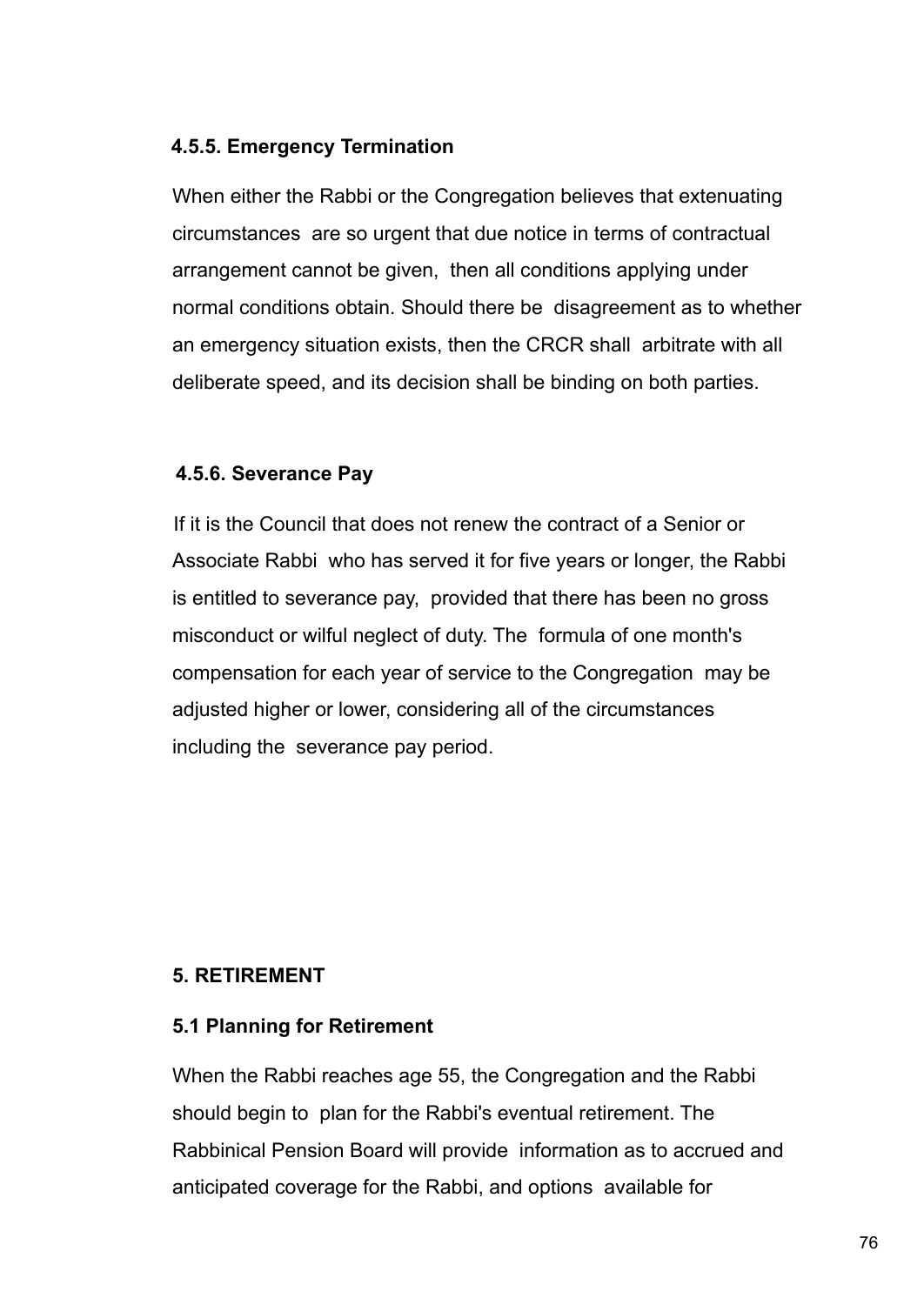retirement. All agreements relating to the Rabbi's retirement, date of retirement, and financial provisions, should be clearly agreed to by the Rabbi and the Congregation and written into the Congregation's minutes, with copies provided to all the parties concerned.

### **5.1.1 Age of Retirement**

Retirement normally takes place at any time after age 65. It is expected that retirement will occur not later than age 70. Other times for retirement may be specified by contractual agreement.

#### **5.1.1.1 Pension**

In contributing to a pension scheme, the Congregation and the Rabbi should recognise the objective that, during retirement, the Rabbi should be receiving an annual income of at least 60% of the highest annual income, regardless of any income derived from other sources. "Highest annual income" includes salary plus housing allowance plus fringe benefits, The Congregation shall review every two years the amount of pension received by the Rabbi or, in the event of death, by the surviving spouse, taking into account the then cost-of-living index.

#### **5.1.1.2 Medical Insurance**

In planning for the Rabbi's retirement, the Congregation also should take steps to protect the spouse and dependants of the Rabbi in the event of his/her death, by such means as continuing health insurance and supplemental pension benefits provided in accordance with previous agreements.

#### **5.2 The Rabbi Emeritus**

77

69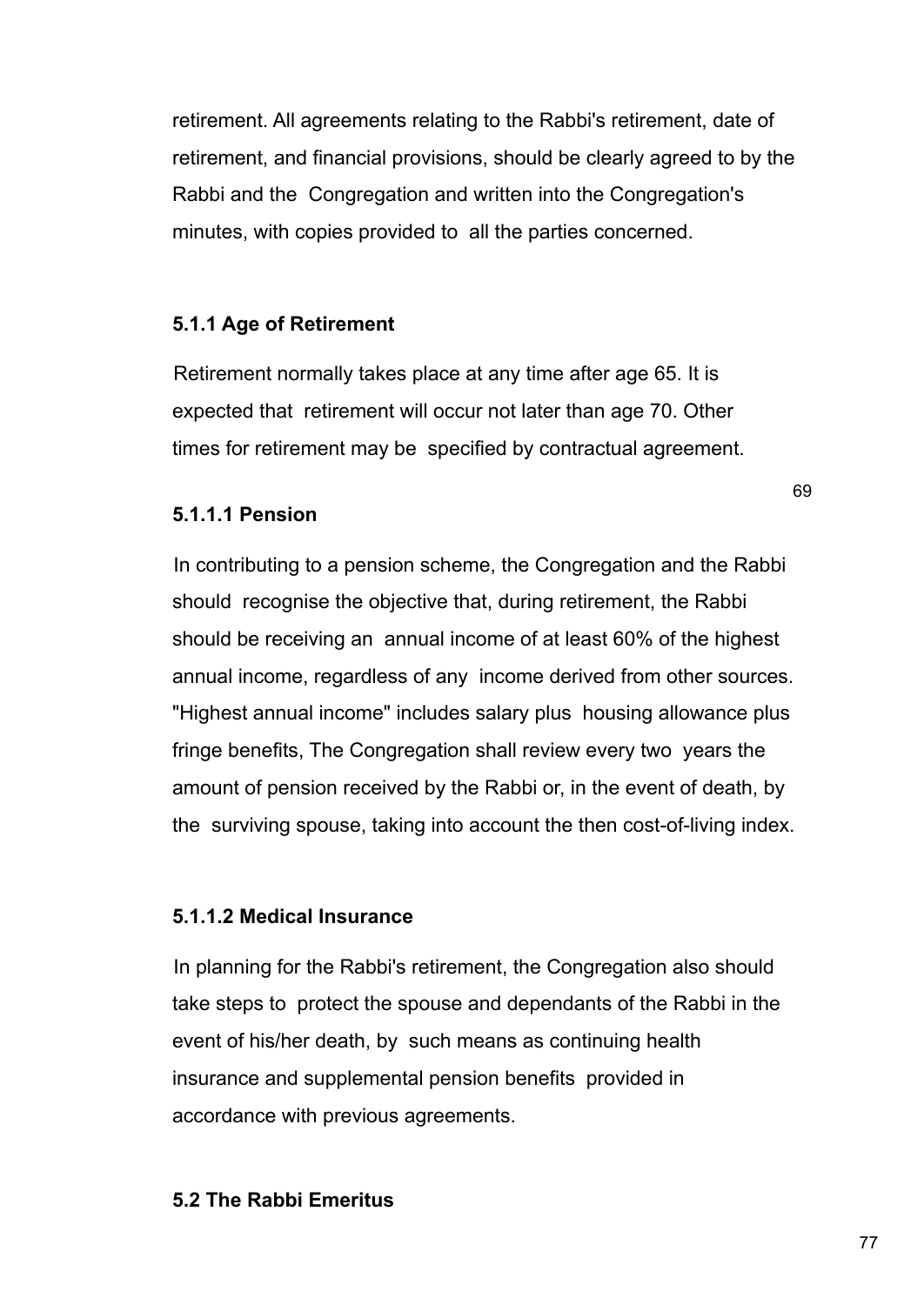## **5.2.1 Granting this Title**

If the Rabbi has served the Congregation for five years or more at the time of retirement, the title Emeritus should be conferred. Other honorary titles may also be conferred by agreement between the retiring Rabbi and the Congregation.

## **5.2.2 Role of the Rabbi Emeritus**

Only One Rabbi can carry the responsibility for the administration of Rabbinic functions in the Congregation. When a new Rabbi is elected and enters office, this responsibility is automatically transferred to him/her. The Rabbi Emeritus should help to establish the successor in the position and should guide lay people to understand that the new Rabbi is the Rabbi of the Congregation. The new Rabbi has an obligation to accord the Rabbi Emeritus the proper honour and courtesy along the following lines:

70

a. The Rabbi Emeritus may sit on the Bimah at all services, and on the platform or at the head table at all significant occasions in the Congregation's life, if he/she so desires. If the Emeritus prefers to sit with the Congregation or to be absent, such wishes shall be respected.

b. The Rabbi Emeritus may participate in conducting the Synagogue service, preach and/or teach only when invited to do so by the Rabbi of the Congregation. In accepting the invitation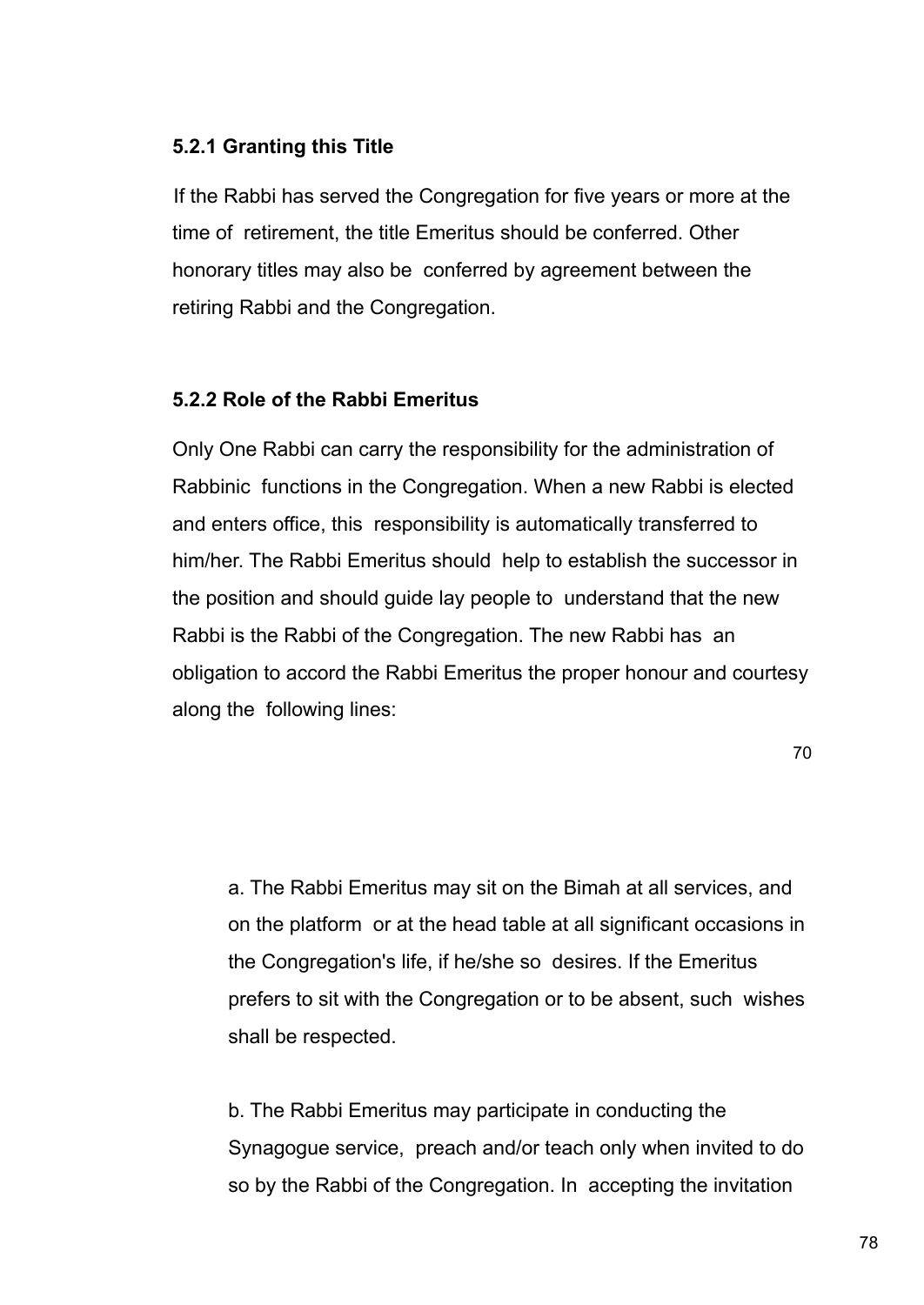to participate, the Emeritus will follow the forms of worship and rituals then prevailing.

c. The Rabbi Emeritus should not attend meetings of the Congregation's Council or of its Executive Committee.

d. The Rabbi of the Congregation is expected to officiate at Life-cycle functions for members of the Congregation and their families. However, when members request the Emeritus to participate, the Emeritus may do so, but only upon the invitation or request of the Rabbi of the Congregation, in accordance with the Code of Ethics of the Central Conference of American Rabbis.

e. The Rabbi Emeritus shall keep the Rabbi of the Congregation informed of significant events in the lives of the congregants about which the Emeritus bas knowledge.

## **5.3 The Deceased Rabbi's Spouse**

All of the privileges and courtesies accorded to the Rabbi's spouse during the Rabbi's. tenure should be continued after the Rabbi's death.

# **6. CONCILIATION AND ARBITRATION**

# **6.1 The Commission on Rabbinical-Congregational Relationships (CRCR)**

a. The CRCR, composed of representatives of the SAUPJ and the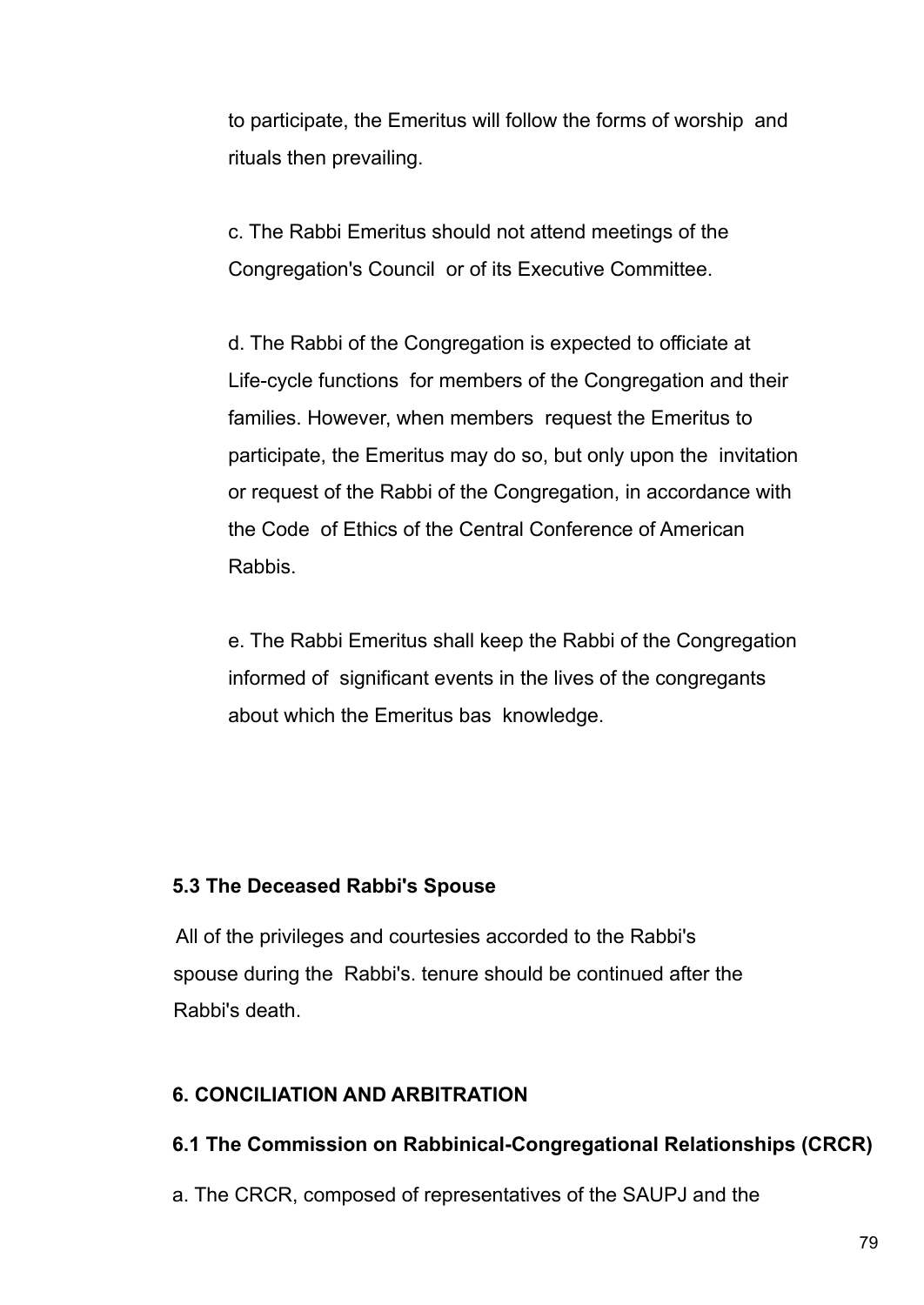SAAPR, has been established to interpret the procedures set forth in the Guidelines.

b. When tensions occur in the relationship between Rabbi and Congregation, the Council and/or the Rabbi should promptly call upon CRCR for assistance in resolving the differences at an early stage.

c. Should a more serious dispute arise, either the Rabbi. or the Congregation shall call upon the CRCR to conciliate or to arbitrate.

d. Once the CRCR has the matter before it, Placement service will be suspended for both Rabbi and Congregation until authorisation has been given by the CRCR. e. During this process the Rabbi shall continue to fulfill all responsibilities and commitments, and the Congregation shall continue to pay the Rabbi's salary and all benefits.

## **6.2 Procedures of the Commission**

**6.2.1** The CRCR may offer counsel and advise to the Rabbi and/or Congregation.

**6.2.2** The CRCR may appoint a Conciliation Team to ascertain the facts and to recommend solutions. Some recommendations might be offered at the time of conciliation, but normally the team reports to the Commission, which will then officially transmit the report and recommendations in writing to each of the participants. Once the recommendations are accepted, they shall be binding on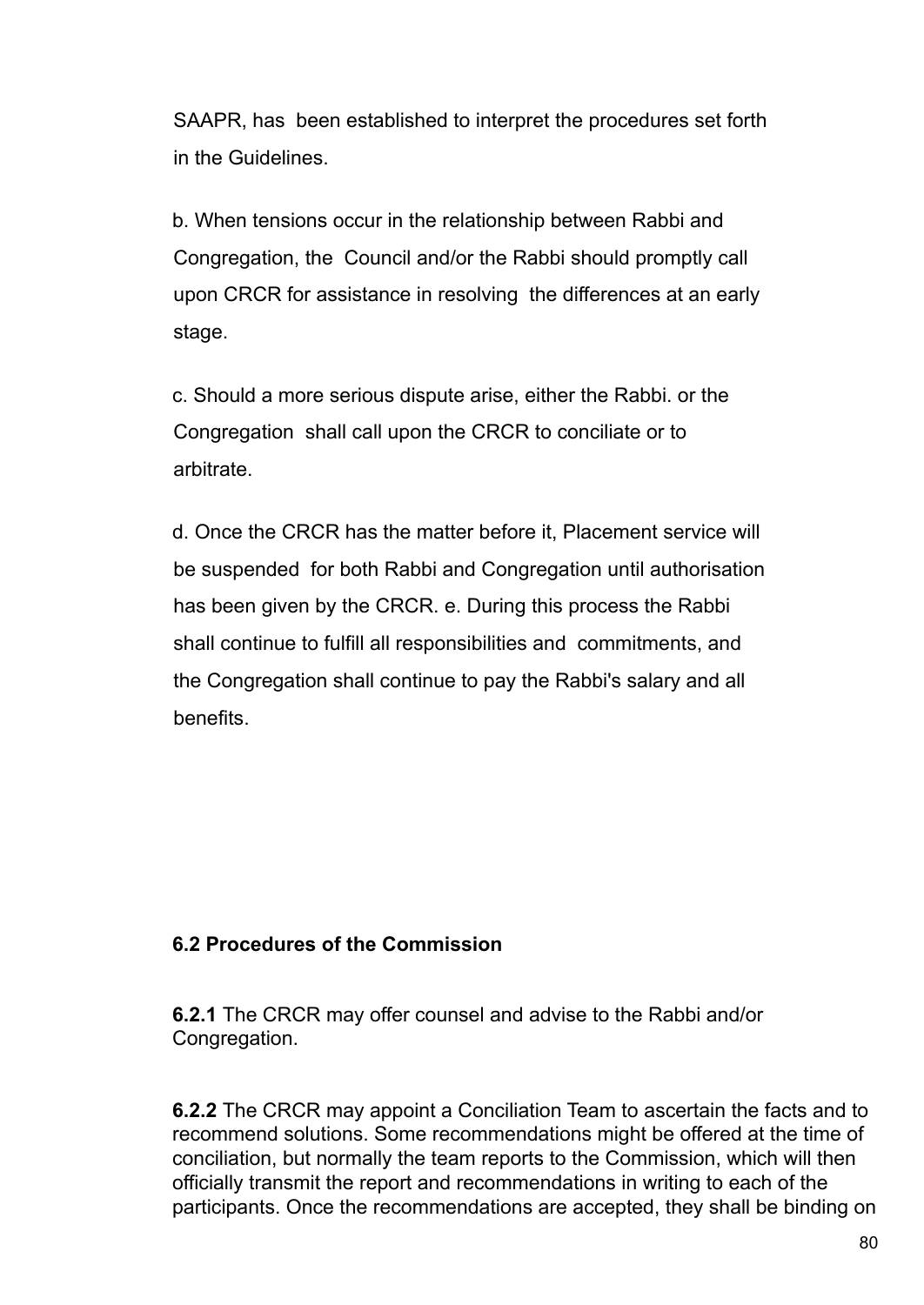both parties.

**6.2.3** If conciliation fails to resolve the dispute, the CRCR may recommend arbitration under rules which it will determine.

**6.2.4** In both conciliation and arbitration the CRCR will be guided by:

- a. The Facts;
- b. Any existing contractual relationships;
- c. The Guidelines.

**6.2.5** The parties to all conciliation and arbitration proceedings shall be bound by the Rules of Procedure which the CRCR may adopt from time to time.

**6.2.6** In all cases involving arbitration, both Rabbi and Congregation have a choice of available CRCR personnel; each shall choose one. The two thus selected shall choose a third.

**6.2.7** The CRCR may call upon Rabbis and lay people who are not members of the Commission to represent it, thus widening the possible panel of arbitrators in order to carry out the provisions of paragraph (6).

# **Appendix:**

# **RABBINIC APPOINTMENT CONTRACT FOR SAUPJ CONGREGATIONS**

Congregation (name) calls (Rabbi) to serve as its Rabbi, and Rabbi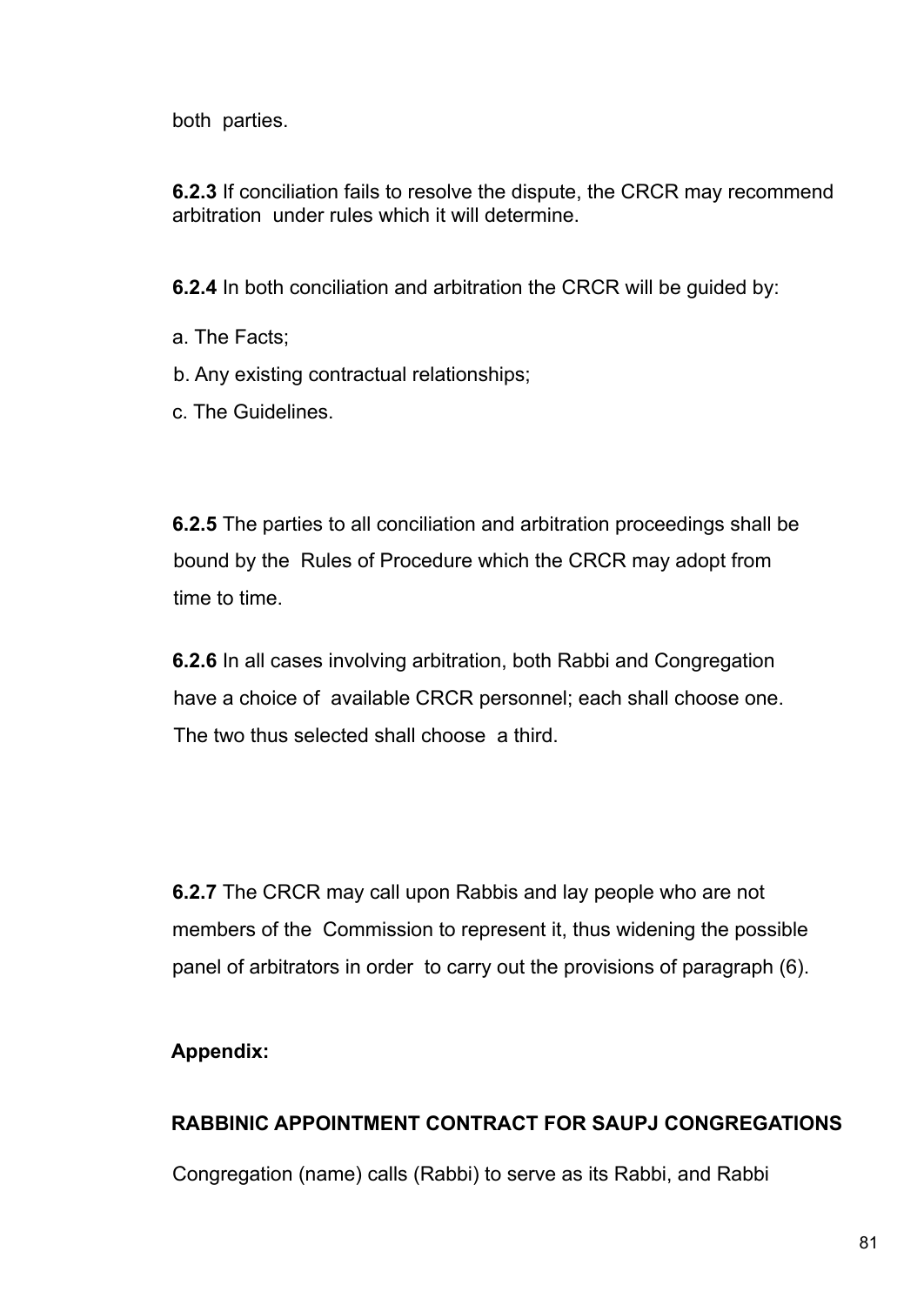(name) Agrees to serve Congregation (name) as its Rabbis, both agreeing to the following conditions:

# **Length of Service**

This Contract shall be for at least 36 months, beginning (date) and

ending (date).

# **Renewal/Termination**

Notice of intent to renew or to terminate will be given by both parties at least 6 months before the date of expiry.

# **Compensation**

1. The Congregation will provide the Rabbi (except where noted, all

figures reckoned in local currency):

a. Salary (excluding subsequent categories) or

b. Housing, bearing in mind the Rabbi's representative role in the community and local Jewish community standards, to accommodation adult(s) and child(ren), is valued at  $\pm$  per month, of which the Congregation will contribute per month:

c. Transportation (automobile of type \_\_ maintenance, fuel and insurance) are valued at. per month, of which the Congregation will contribute per month;

d. Other professional expenses, such as entertainment, dues, publications, in the value of per annum;

e. Pension (reckoned in currency normally accepted by pension program scheme): A member of the Central Conference of American Rabbis (CCAR) shall have 15% of his/her salary, over and above that salary, paid by the Congregation, and shall pay an additional 3% of his/her salary, to the Rabbinical Pension Board if that pension: scheme is adopted by the Rabbi. Equivalent provisions shall be made of a non-CCAR member;

i. Discretionary Fund, its nature to be here defined and;

ii. Schooling of children: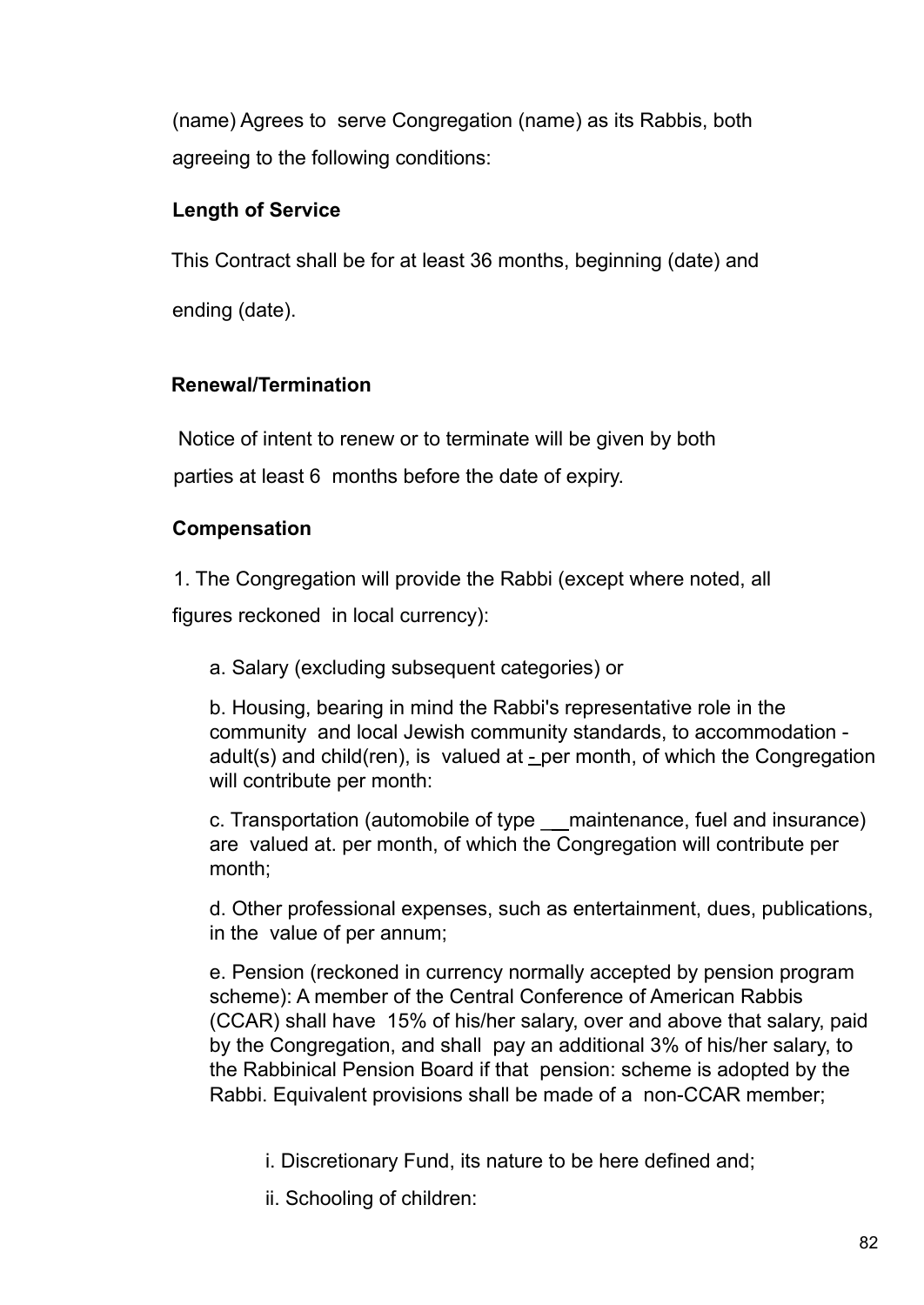2. Adjustments in compensation shall reflect merit and shall reflect and/or anticipate changes in the costs of living, each to be treated independently.

## **Moving**

The Congregation will pay the travel and moving expenses for the Rabbi and the Rabbi's family, household, and library from their present location.

when the Rabbi has been brought by the Congregation from abroad, in the completion of the first term of contract, upon termination of Rabbi's service to the Congregation, the Congregation will be possible for returning the Rabbi and the Rabbi's family, household and library abroad if the Rabbi takes up residence there.

a. The return costs for household and library shall allow for reasonable acquisitions.

b. Quotations will be obtained from more than one reputable agent for selection by the Congregation.

c. The Rabbi will bear the costs of personal baggage overweight not approved by the Congregation.

## **Supplemental Income/Duties**

the Rabbi may/may not earn supplemental income by reason of his/her rabbinate without the expressed permission of the Congregation. / The Rabbi is expected, without additional compensation, to serve as \_\_\_\_\_\_\_\_\_\_\_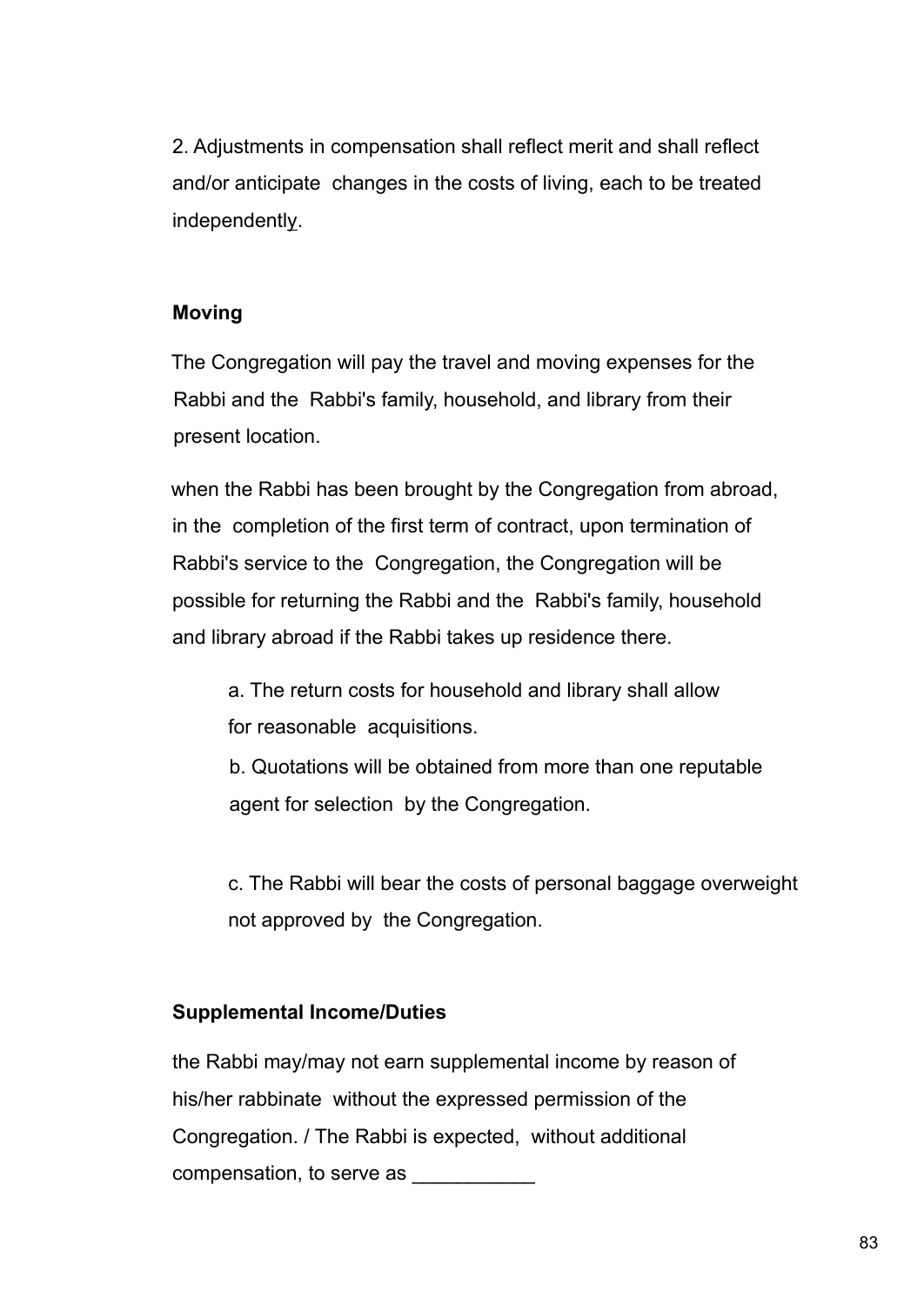a. The Rabbi is/is not expected to provide Rabbinic services to non-members, as herewith explained: b. The Rabbi may/may not offer such services to non-members at his/her own discretion and, thereby, earn supplemental income, as herewith explained:

## **Conferences**

The Congregation encourages the Rabbi to participate in the following conferences for which the Congregation will bear the standard hotel, Leal, workshop and registration fees, plus reasonable round-trip travel pensées for:

a. National lay and Rabbinic conferences and seminars; and

b. Annually, conferences of the COAR, the WUPJ, the UAHC, the WZO, NATE, the Central Agency for Jewish Education (Denver), the Brandeis University Rabbinic Leadership Institute or the General Assembly of the Jewish Federations (USA). Any one of these conferences may be attended in any year.

#### **Leave**

The Rabbi will be entitled to annual leave of 30 days, excluding participation in and direct travel time to and from above mentioned conferences.

a. Annual leave may be taken in conjunction with

attendance at overseas conferences.

b. No more than 15 leave days may be carried over from one year to another.

74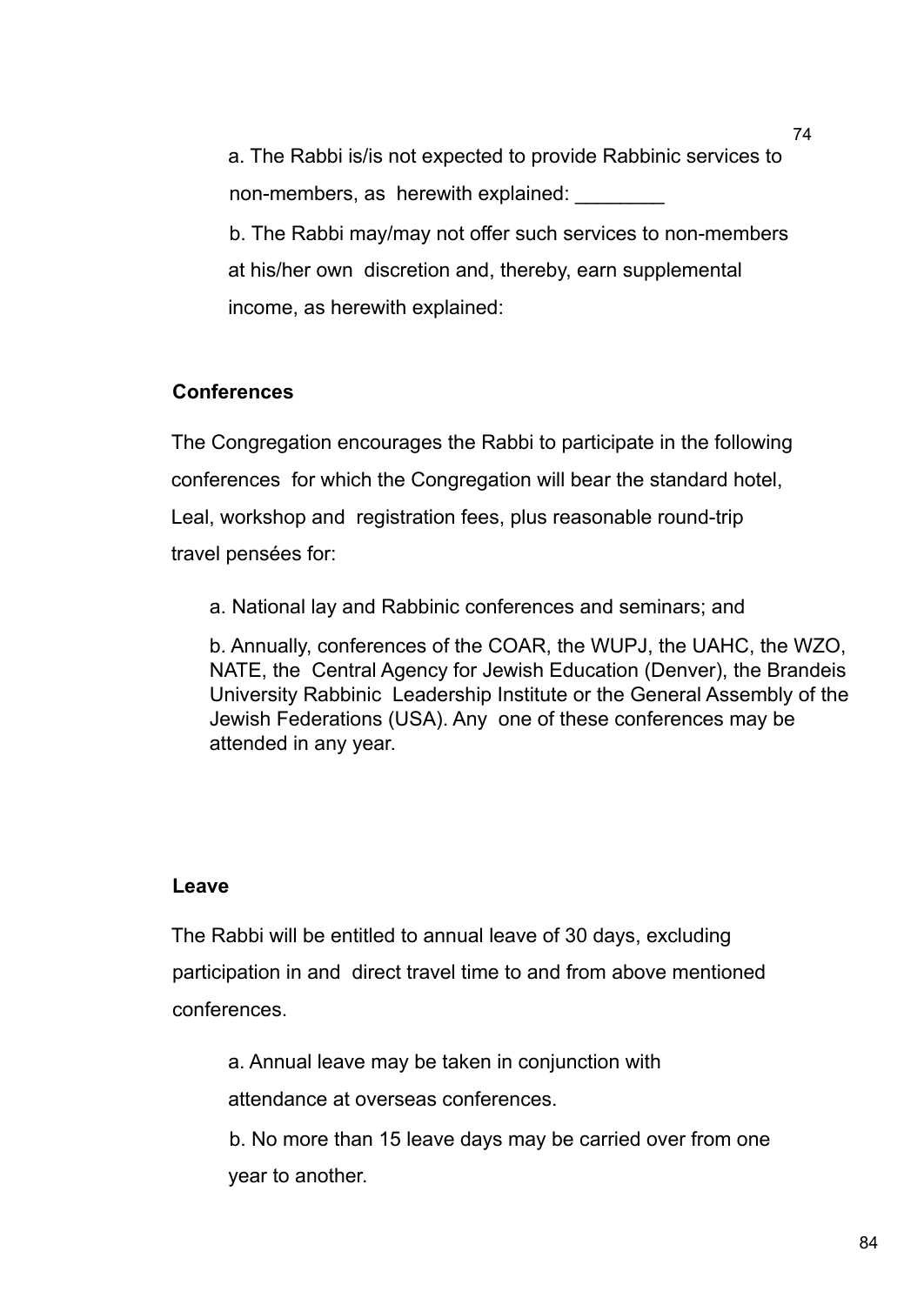c. The Rabbi will be credited 21 days per annum toward a Sabbatical of 6 calendar months full pay, or 9 calendar months at 3/4 pay, the option to be negotiated with the Congregation. Sabbatical credit is irrevocable if the Rabbi has served the Congregation at least 4 years.

d. No leave or Sabbatical time may be taken in the last month of the Rabbi's contract without Congregational approval; in general, their timing should be approved by the Congregation e. When the Rabbi must be absent from his/her duties by reason of illness, those days are not to be charged against the annual or Sabbatical leave.

#### **Ex-Officio Role**

The Rabbi is an ex-officio member of the Congregation's governing body and of its auxiliaries and of its committees unless otherwise specified here.

#### **Documentation**

Before final contract negotiations, the Congregation will provide the Rabbi with the most recent texts of the Constitution of the Congregation; the Budget of the Congregation, broken down programmatically; Medical Insurance Program; list of the professional staff other than the Rabbi and their duties. The Rabbi will initial here each item to indicate receipt thereof.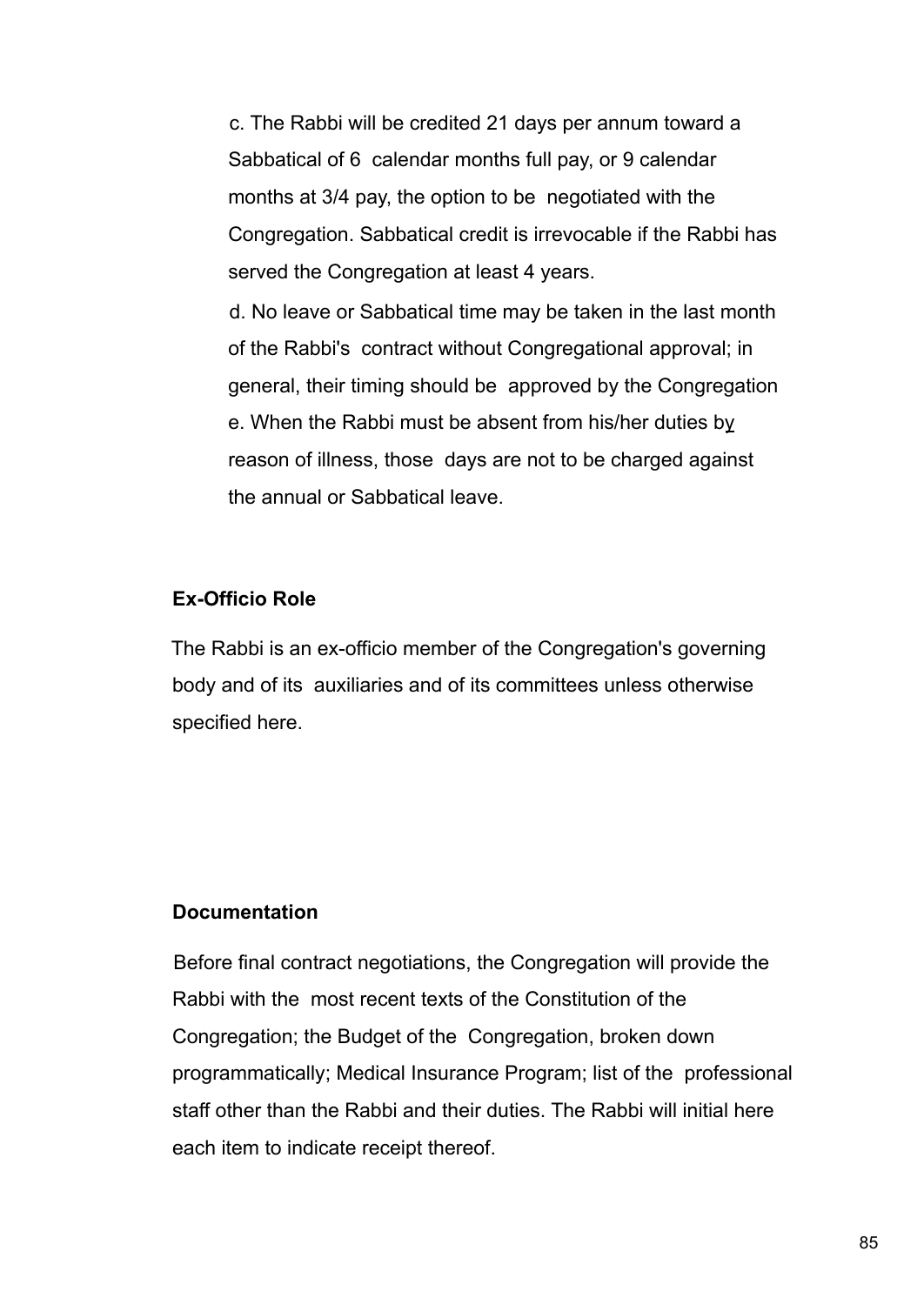# **Special Cognizance**

Without the Congregation's seeking to infringe in any way on the Rabbi's freedom of the pulpit, the Rabbi hereby takes cognizance of the following special conditions impinging on Congregational and Jewish communal life: –

# **Congregational-Rabbinic Relations**

Unless otherwise agreed, the Congregation and the Rabbi will adhere to the Guidelines for Rabbinical-Congregational Relationships most recently adopted by the SAUPJ and the SAAPR.



# **Code of Ethics for Rabbis**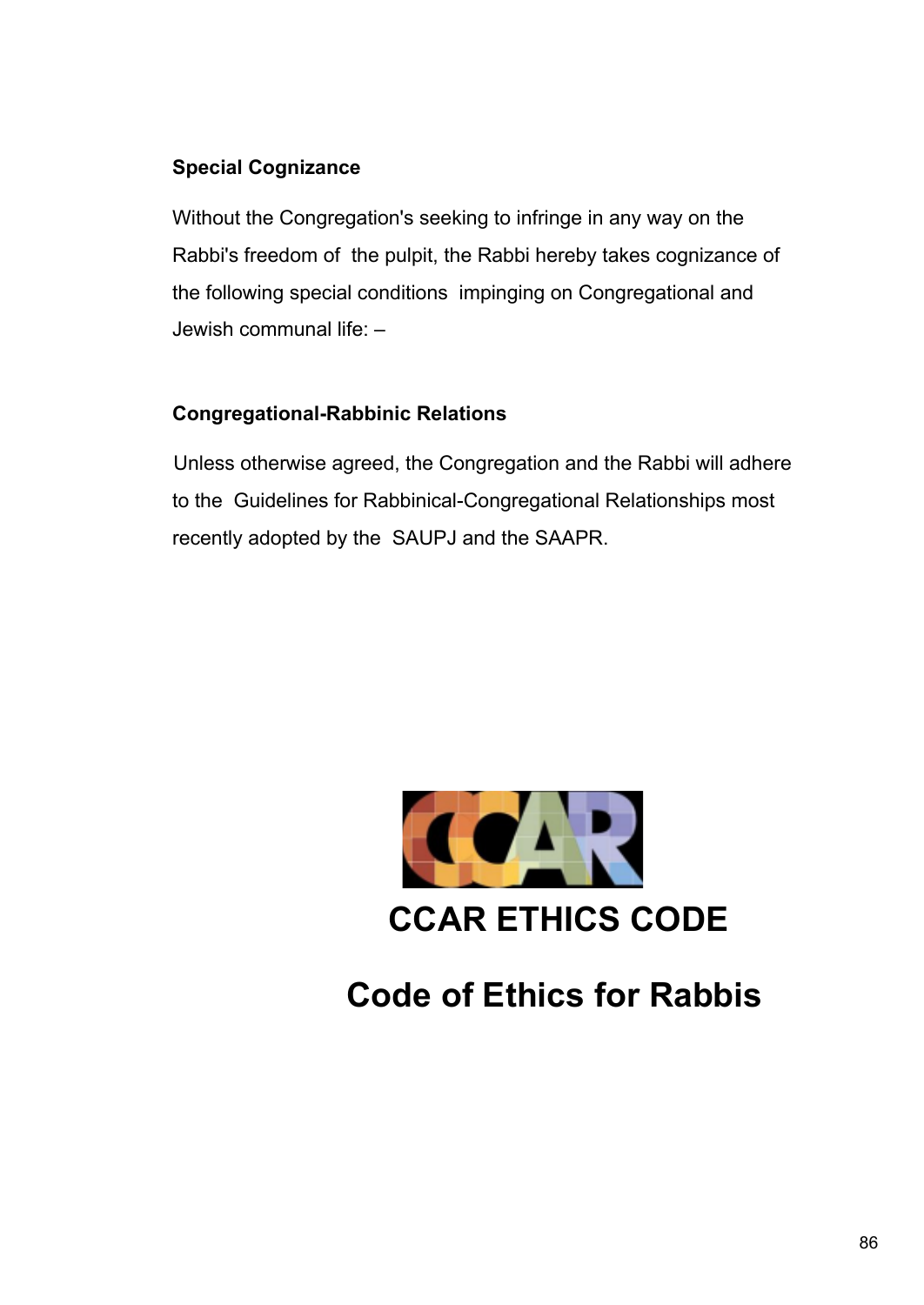**SAAPR Rabbis had accepted the CAAR Code of Ethics as a binding framework and guidelines.**

**A stakeholder is to be appointed at each term of office, as described in clause 4.3 to the Takanon by-laws - the Ethics Arbiter**

**The Ethics arbiter will function and have the powers as the Ethics committee in the CCAR document.**

# **CCAR ETHICS CODE**

# **Code of Ethics for Rabbis**

*Adopted in convention assembled, June, 1991, and as amended in 1993, 1998, 2001, 2003, 2004, 2007, 2008, 2010, 2011, 2012, 2013, 2014, 2015, 2017, 2019.*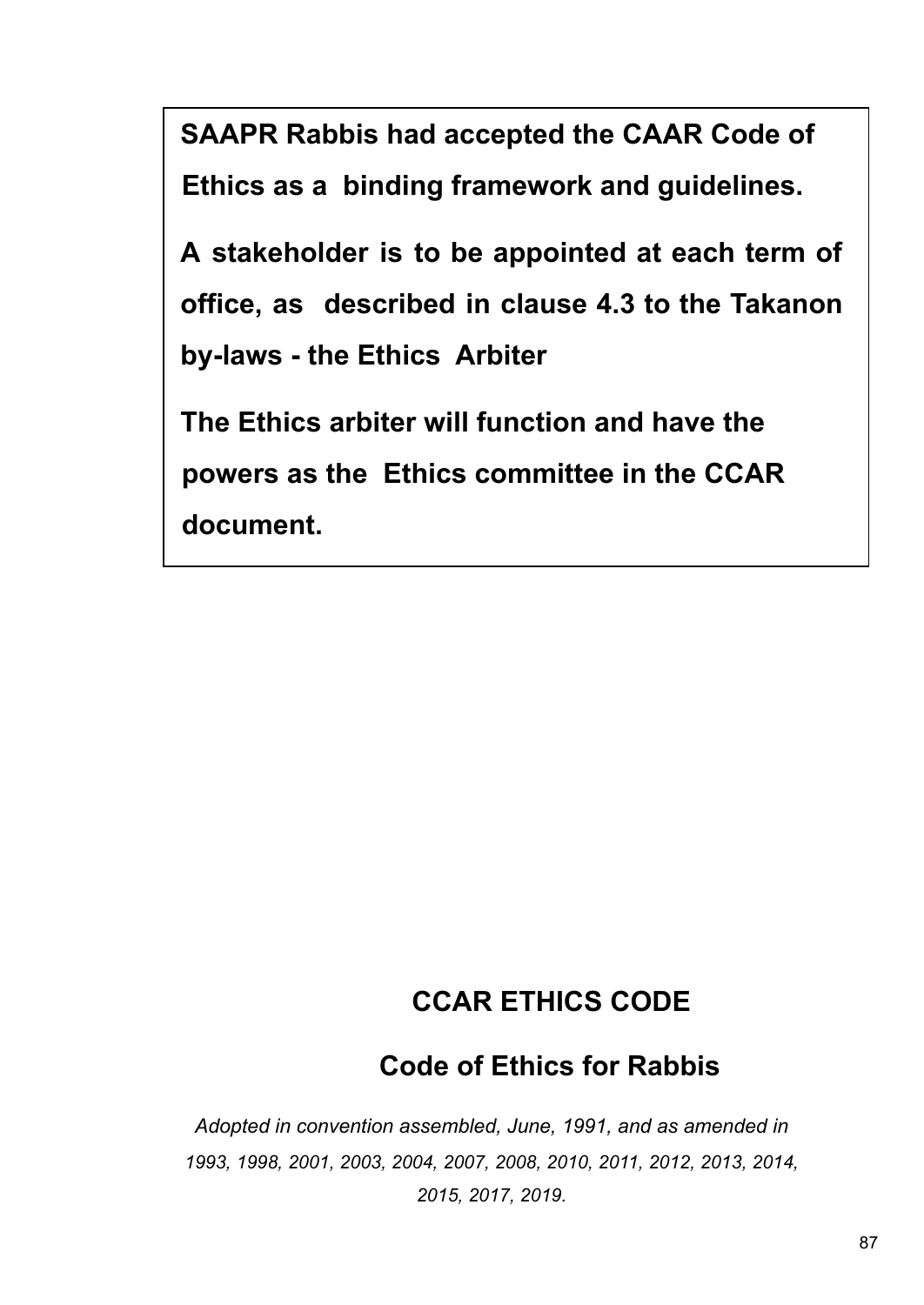## **Introduction**

As rabbis, we are expected to abide by the highest moral values of our Jewish tradition: personal conscience and professional integrity, honorable social relationships, and the virtues of family life. As teachers and role models, we are called upon to exemplify the ideals we proclaim. Should we fail, we need to do *t'shuvah*, ask forgiveness, avoid repetition, and make restitution whenever possible.

Therefore, in keeping with the high traditions of the rabbinate, the Central Conference of American Rabbis establishes the following Code of Ethics, to which its members are obligated. Improprieties in any of the areas covered will subject the rabbi to the review of the Ethics Committee.

## **I. PERSONAL RESPONSIBILITY**

As rabbis we must do all that is in our power to reverse the deterioration of society and to elevate standards of moral behavior. We are expected, therefore, to behave at a level worthy of emulation. This includes behavior in family, social and financial affairs.

# **A. Family**

Inevitably, rabbinic duties sometimes conflict with familial responsibility. Valuing both, we rabbis must balance our ethical responsibility with our calling, on the one hand, and with our own family on the other. On occasion, the needs of congregants demand our primary attention. On occasion also, we must conduct our own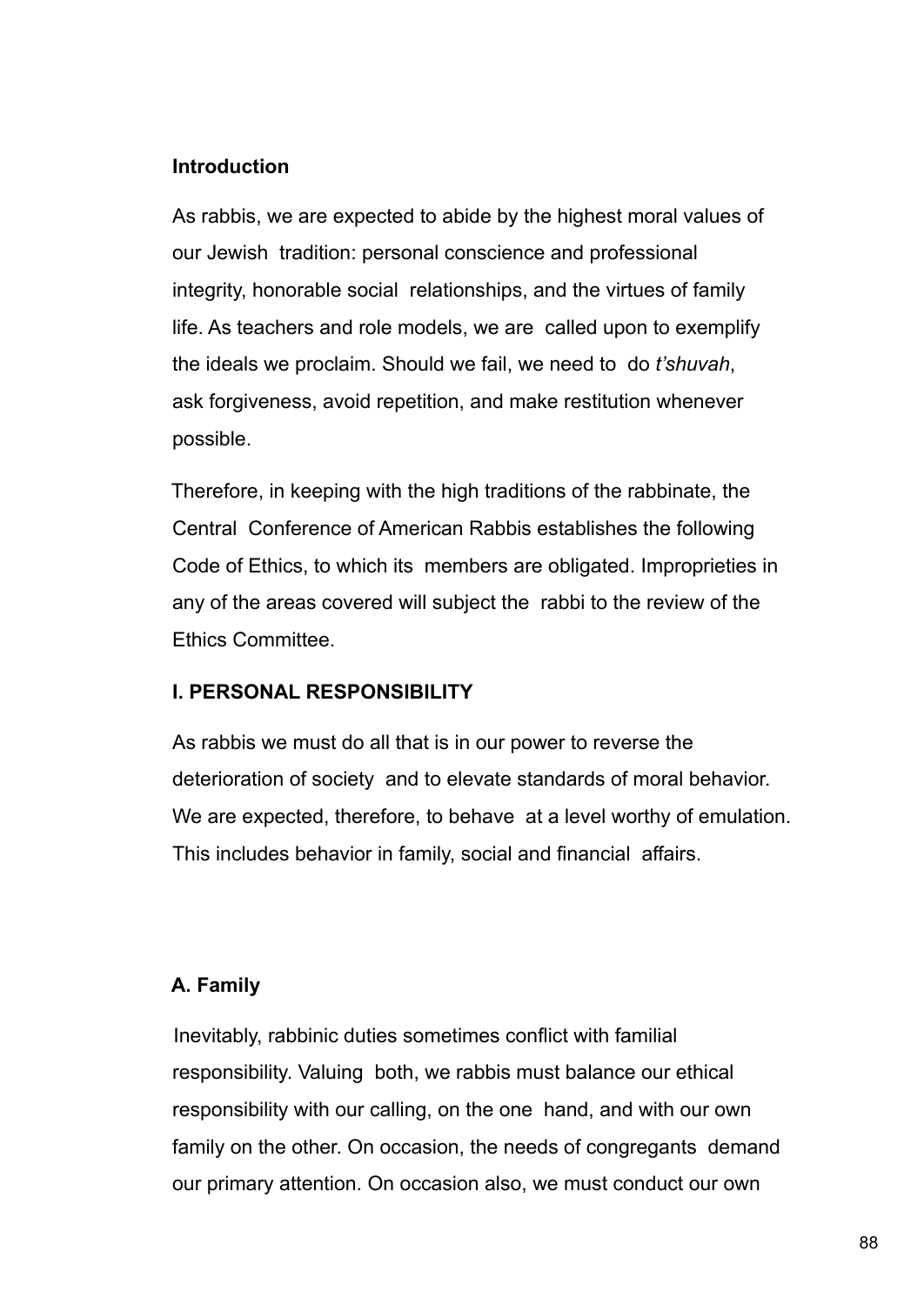as to prevent our primary duty to our own family from being compromised or endangered by professional duties or relationships.

#### **B. Social**

As human beings, we are tempted by *yetzer hara* (evil inclination), particularly in the areas of substance abuse and sexuality. However, our position as rabbis, teachers of moral standards, and models of moral behavior, demands of us adherence to an exemplary moral code. We must, therefore, not engage in exploitative practices which destroy our moral integrity. We are expected by others, and we expect of ourselves and each other, to be scrupulous in avoiding even the appearance of sexual misconduct, whether by taking advantage of our position with those weaker than ourselves or dependent upon us, or succumbing to the temptations of willing adults. Similarly, recognizing the consequences of addiction, we have a responsibility to seek help for any need or tendency to abuse chemical substances.

#### **C. Financial**

The rabbi must be beyond reproach in conducting his/her financial affairs. Financial impropriety includes but is not limited to inappropriate use of rabbis' discretionary funds for personal or family expenses, embezzlement, non-payment of just debts, tax evasion or any illegal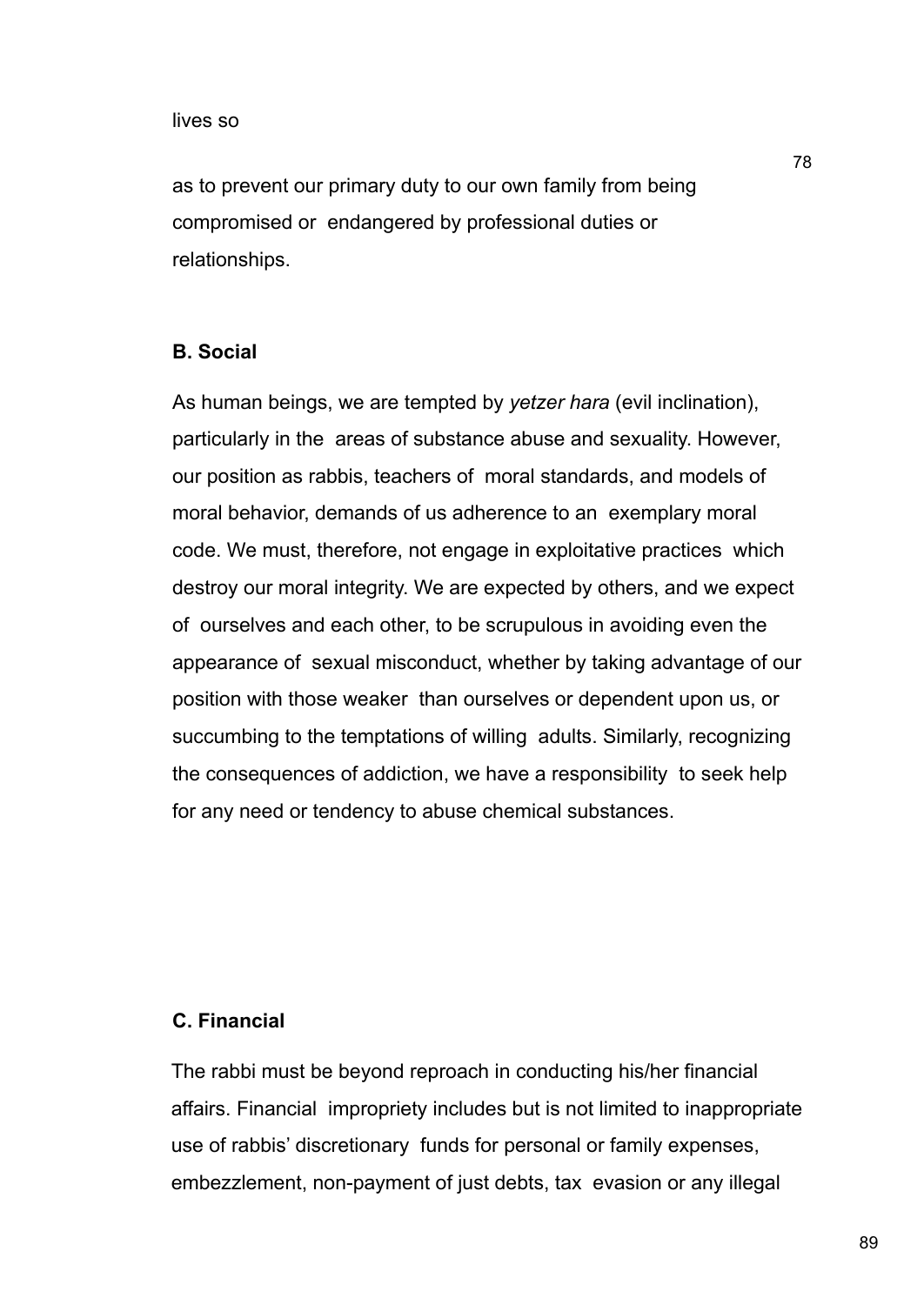monetary dealings.

## **D. Intellectual Honesty**

Rabbis will adhere to the traditional principle of *b'shem omro* (refraining from plagiarism) and maintaining the integrity of their own credentials.

# **E. Rabbinic Commitment**

In addition, a rabbi must live up to all commitments to officiate at specific ceremonies and/or rituals made to colleagues or lay people. If it is impossible to fulfill a stated commitment to officiate at a particular ritual, the rabbi must find a qualified substitute and discuss the change immediately with the congregant, non congregant or colleague involved.

# **II. RABBINIC RELATIONSHIPS**

## **A. The Congregational Staff**

In their relationships with their congregational staff, rabbis are required to observe the ethical norms as set forth in the Guidelines for Rabbinical Congregational Relationships.

# **B. Relationships between Rabbis within the Same Congregation**

When a rabbi nears conclusion of his/her term of service with a congregation and the congregation is seeking a successor, the incumbent rabbi shall respect the freedom of the congregation and the candidates to enter into such discussions as may lead to the choice of